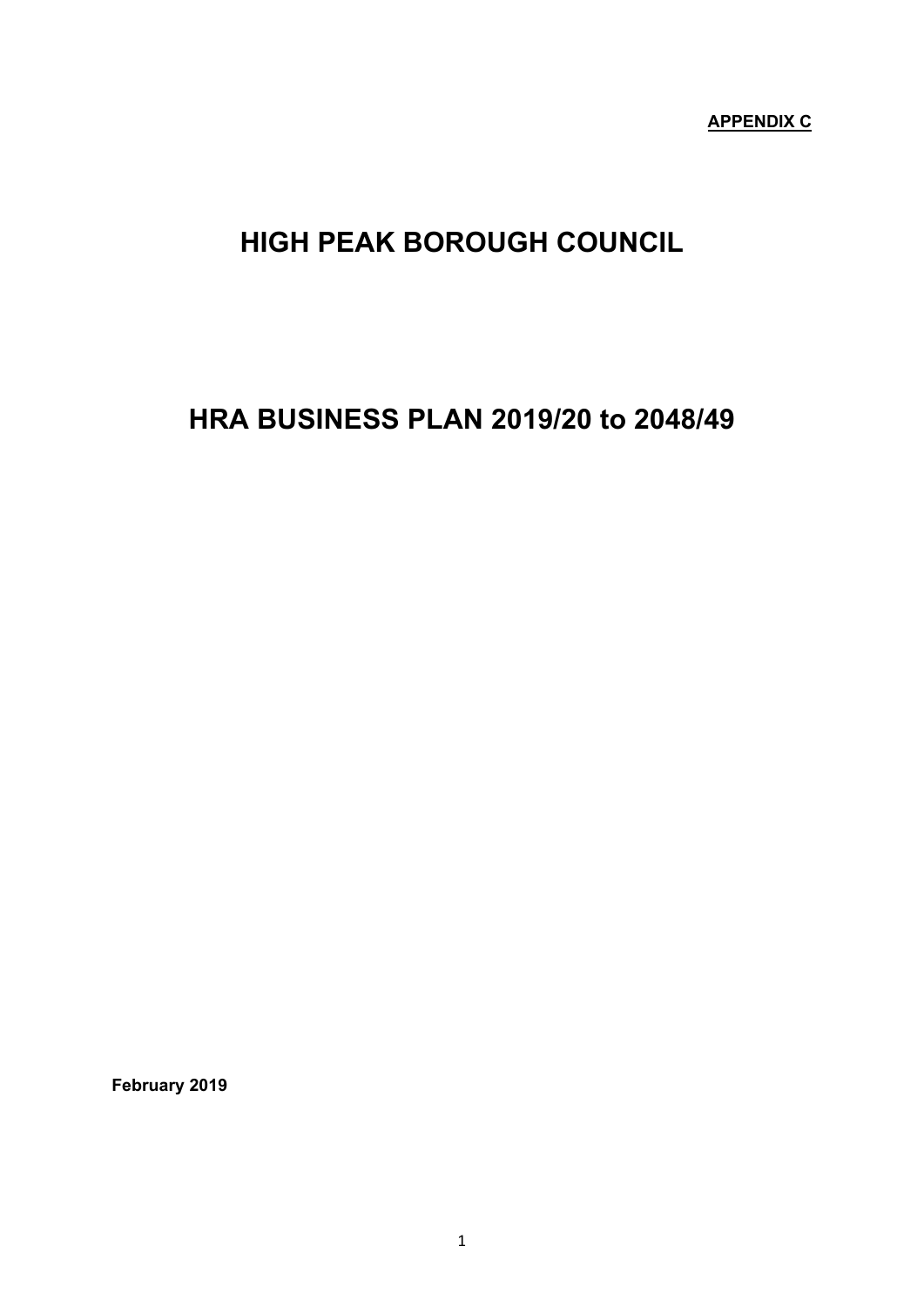## **High Peak Borough Council**

## **Housing Revenue Business Plan (2019/20 to 2048/49)**

## **Contents**

## **Foreword**

## **1 Introduction and Background**

- 1.1 Introduction
- 1.2 Purpose of the Business Plan
- 1.3 Scope of the Review of the Business Plan
- 1.3 Development of the Business Plan

## **2 Strategic Context**

- 2.1 National Policy Context
- 2.2 Local Context

## **3 Council's Corporate Plan Priorities and HRA Business Plan Objectives**

- 3.1 Corporate Plan
- 3.2 Strategic Alliance
- 3.3 Medium Term Financial Plan
- 3.4 Efficiency & Rationalisation Strategy
- 3.5 HRA Financial Improvement Plan 2017/18 to 2020/21
- 3.6 HRA Business Plan Objectives and Priorities

## **4 Housing Need and the Council's Housing Stock**

- 4.1 Analysis of the High Peak Housing Market
- 4.2 Analysis of Housing Need
- 4.3 Analysis of HRA Stock
- 4.4 Tenant Priorities

#### **5 Tenancy Policy & Procedures**

- 5.1 Regulatory Framework
- 5.2 Allocations Policy
- 5.3 Tenancy Agreement & Tenure
- 5.4 Estate Environment Review
- 5.5 The Council's Approach to Equality and Diversity

#### **6 Asset Management**

- 6.1 Strategic Approach to Asset Management
- 6.2 Asset Management Key Objectives
- 6.3 Assessment of the Stock Condition
- 6.4 Outcome from the Stock Condition Survey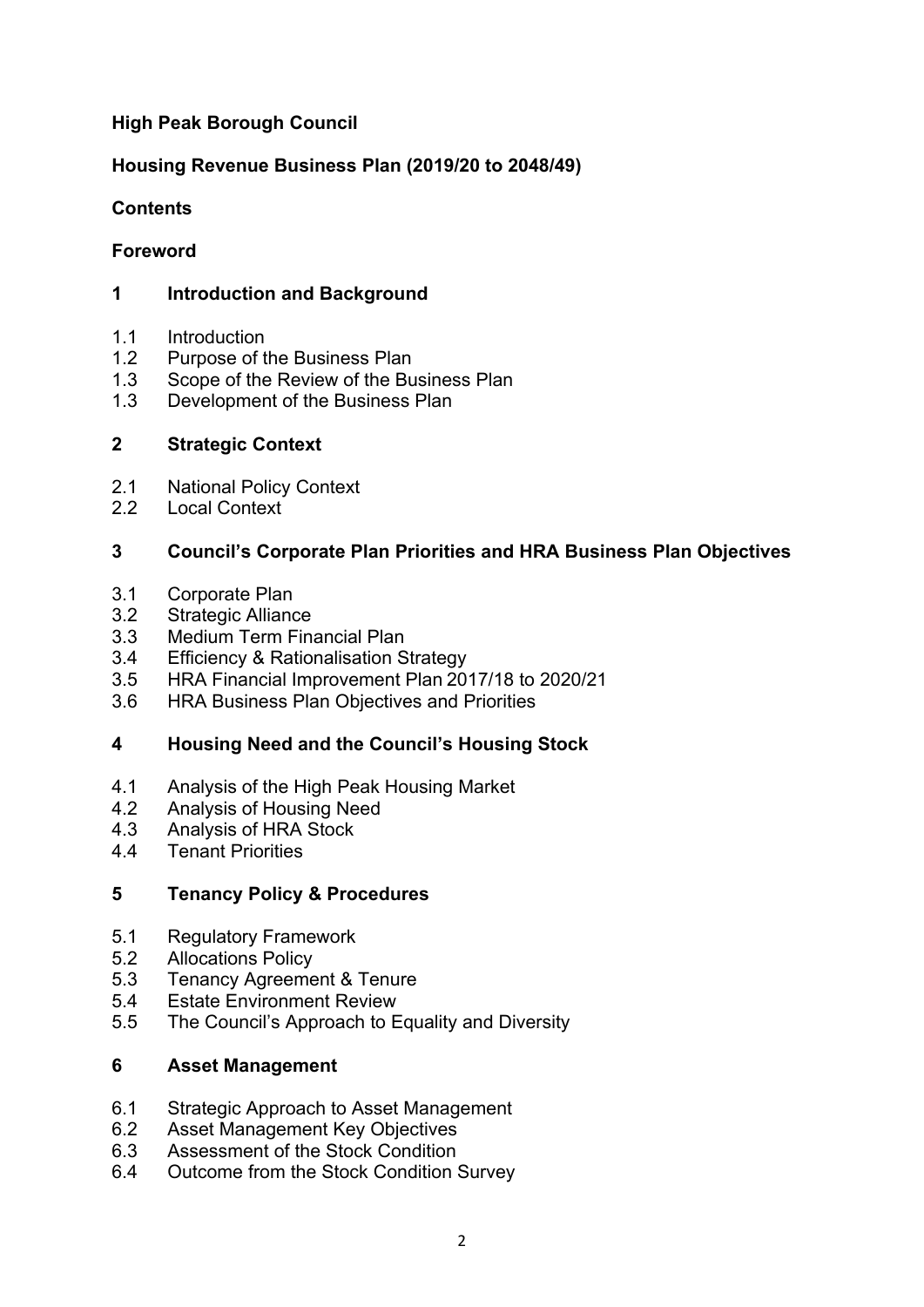- 6.5 Capital Programme Investment Requirement
- 6.6 Capital Programme
- 6.7 Future Stock Condition Surveys
- 6.8 Cyclical Repairs
- 6.9 Health & Safety Compliance
- 6.10 Responsive Repairs
- 6.11 Voids
- 6.12 Procurement

## **7 Development of New Housing Stock**

- 7.1 Current Position
- 7.2 Potential for the Development of New Stock
- 7.3 Potential Development on HRA Land
- 7.4 New Build Property Type & Tenure
- 7.5 Evaluation of Feasibility

#### **8 Rent and service charge setting policy**

- 8.1 Income Streams
- 8.2 Previous Rent Policy
- 8.3 Regulation Setting Rents
- 8.4 The Council's Approach to Rent and Service Charge Setting
- 8.5 Rent Policy

#### **9 Capital Financing & Debt Management**

- 9.1 Debt Repayments Minimum Repayment Provision<br>9.2 Depreciation
- **Depreciation**

#### **10 HRA Financial Forecasts**

- 10.1 Introduction
- 10.2 Key principles
- 10.3 Assumptions
- 10.4 Financial Forecasts
- 10.5 Sensitivity Analysis / Financial Risk
- 10.6 Use of Identified Surplus

#### **11 Maintaining performance and service delivery**

- 11.1 Corporate Performance Management Framework
- 11.2 Housing & Property Performance Indicators
- 11.3 Customer Feedback
- 11.4 Councillor Scrutiny Arrangements
- 11.5 Tenants' Scrutiny

#### **12 Key Issues and Action Plan**

12.1 Issues Identified in the HRA Business Plan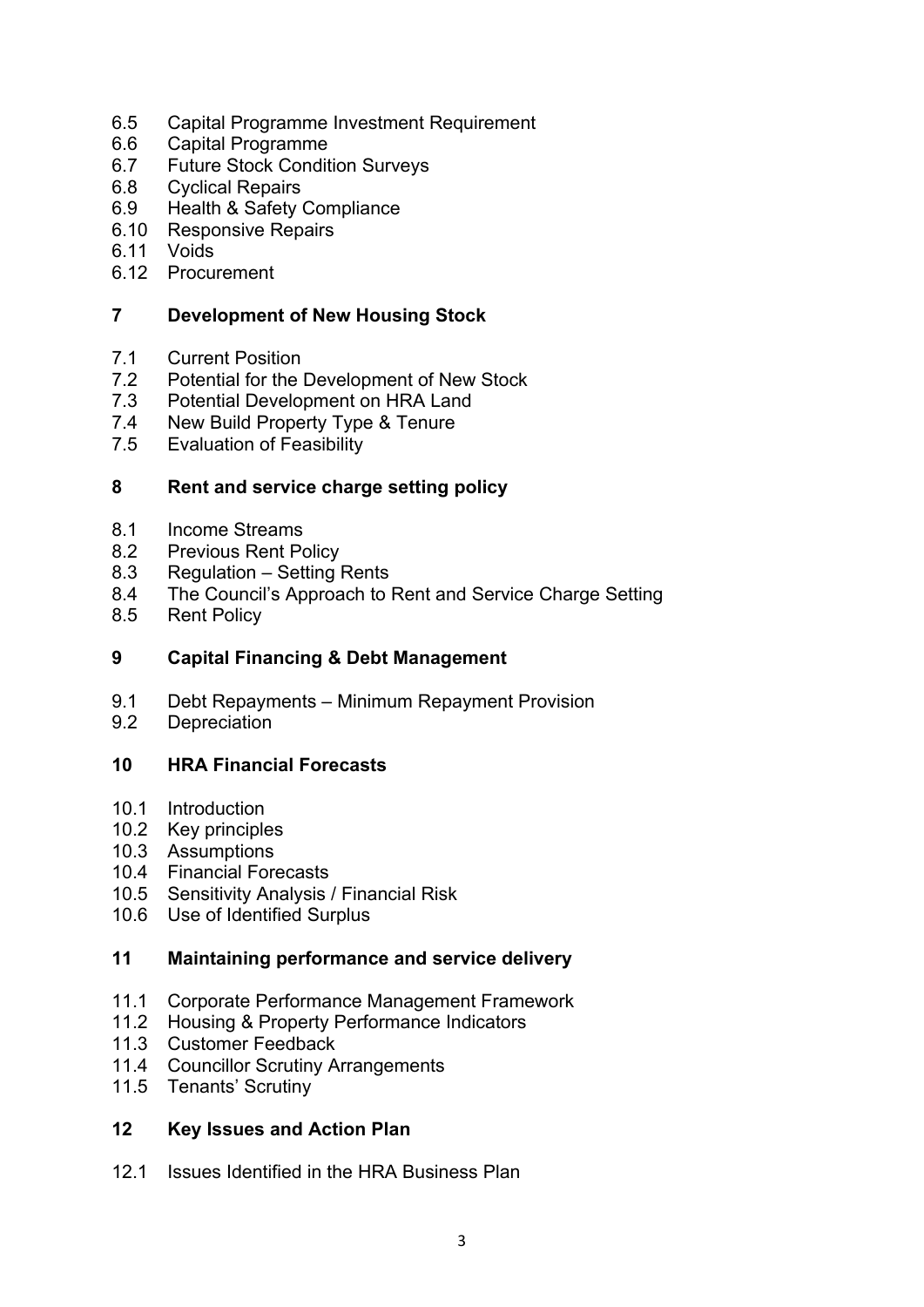## 12.2 Action Plan

## **13 Governance, Monitoring and Review**

- 13.1 Governance Arrangements
- 13.2 Business Planning, Service Planning and Financial Planning Cycles
- 13.3 HRA Business Plan Monitoring

Appendix 1 – Detailed Housing & Property Structure

Appendix 2 – Tenant Consultation Questionnaire

Appendix 3 – HRA Business Plan – Action Plan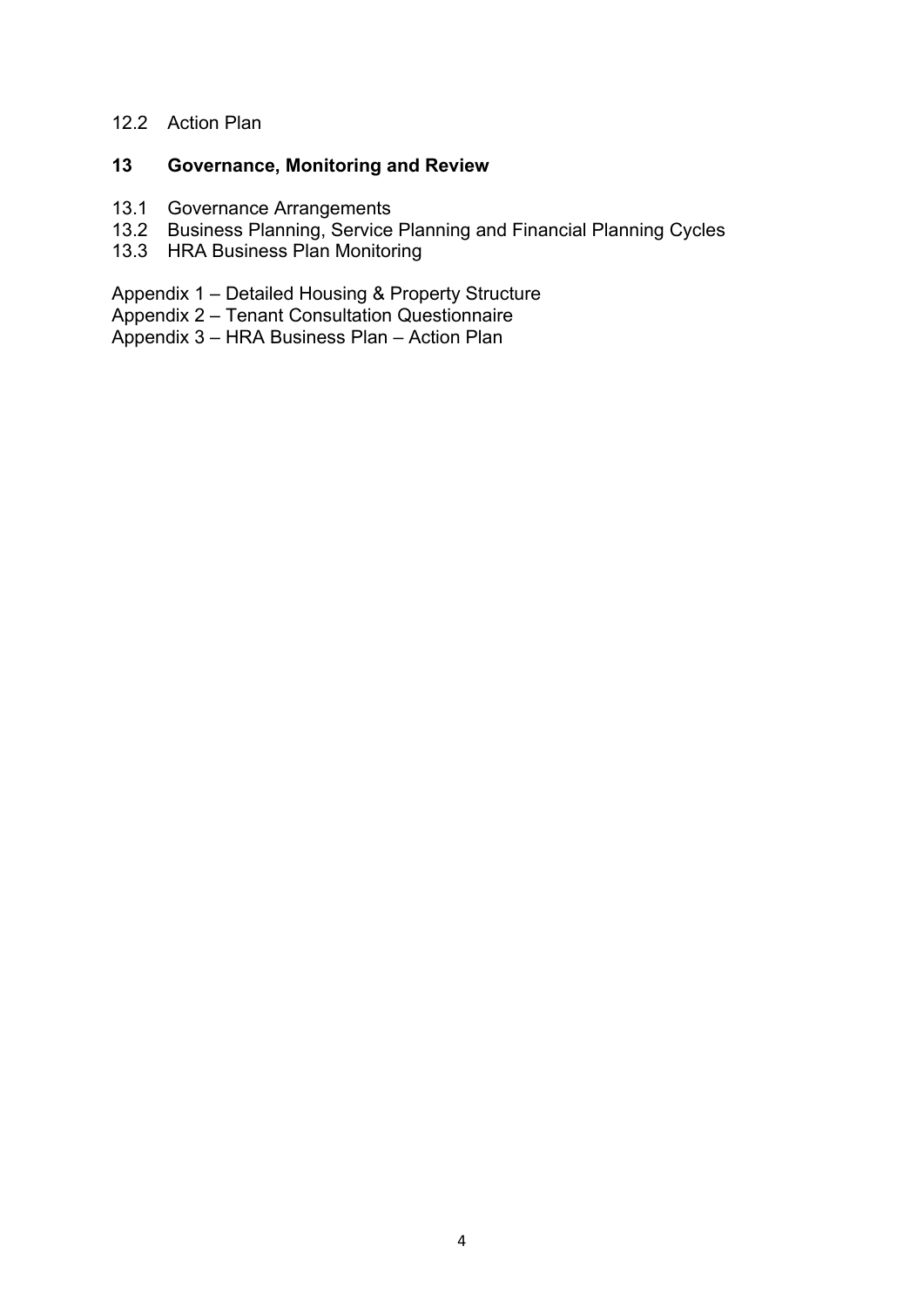## **Foreword**

The Housing Revenue Account Business Plan sets out the Council's plans for the management of its housing stock over the next thirty years.

The plan has been produced during a time of significant challenge. This plan will be used to inform a significant programme of consultation with housing tenants that will be focussed upon the communication and support for the strategy that the Council is proposing in the light of three major challenges that have been faced over the last few years:

- April 2012 saw the introduction of new legislation that changed the way in which local authority housing is financed. Under the provisions of the Localism Act 2011, the centrally controlled HRA subsidy system was abolished and replaced with a one-off increase of £37.8 million in the Council's debt. This was called 'self-financing' and gave the Council local control in running the housing business;
- In April 2013 the Council dissolved its arms length management organisation (ALMO) High Peak Community Housing and brought back the management of the housing stock under its own control; and
- In April 2016, the financial landscape was further changed with the announcement for the social rent reduction requirements where housing providers are required to implement a 1% reduction in rents for four years commencing in 2016/17. This will result in significantly less money than anticipated with which to manage the housing stock.

With these challenges in mind, the Council made a commitment to undertake a fundamental review of the Housing Revenue Account (HRA) Business Plan. Subsequently the Executive agreed to adopt the Chartered Institute of Public Finance and Accountancy (CIPFA) and the Chartered Institute of Housing (CIH) Voluntary Code for Self-Financed HRAs with a commitment to perform a full selfassessment against the code, the outcome of which provided the agenda for the development of this HRA Business Plan. The development of the plan was undertaken through a sub-committee established by the Corporate Select Committee.

With this "root and branch" review of the service over the last three years, including a comprehensive understanding of the condition of the properties, the new plan will be able to be focussed upon ensuring that the Council's landlord role delivers a service that meets the needs of residents and provides housing to tenants with the properties maintained at a high standard.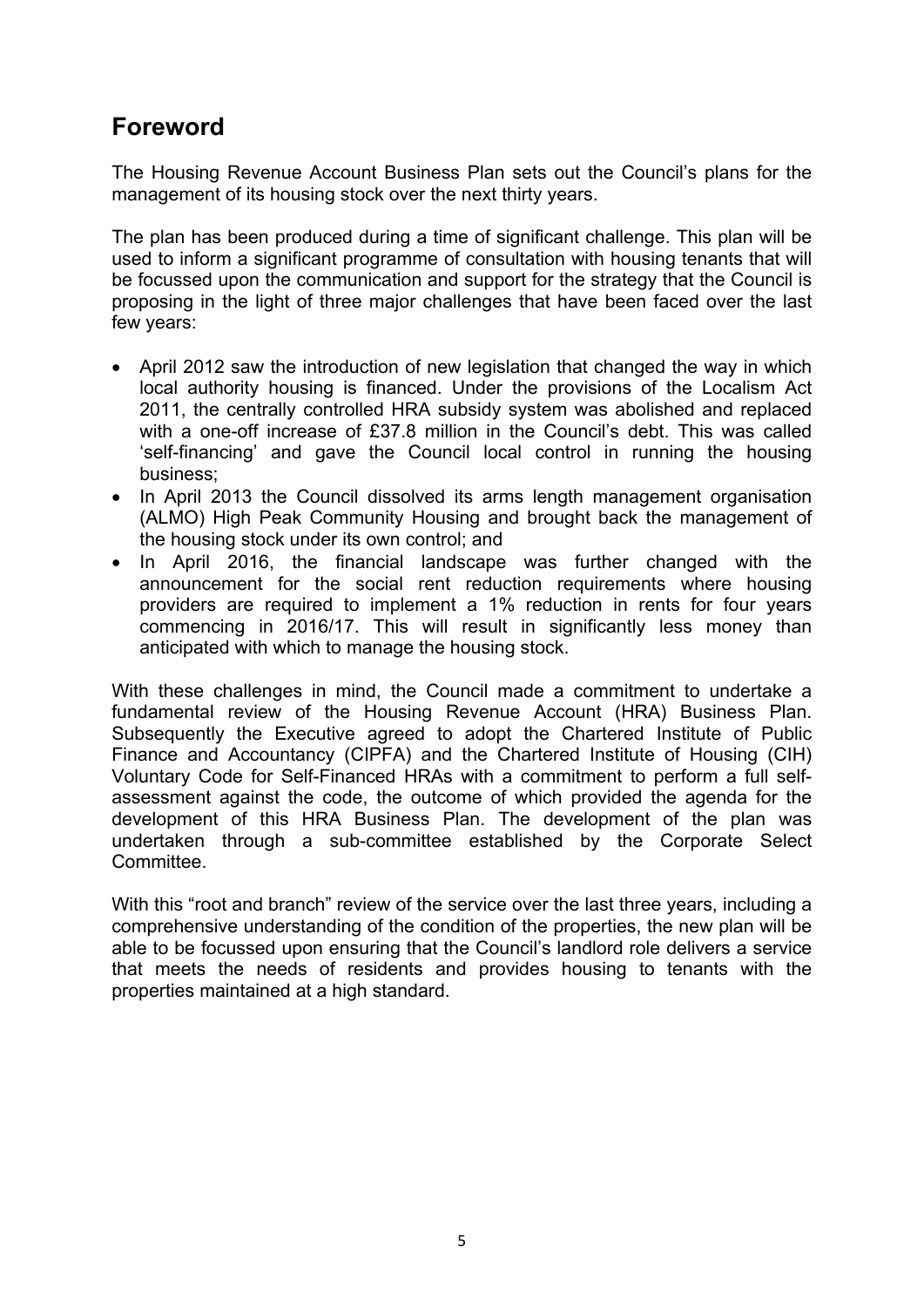## **1. Introduction and Background**

## **1.1 Introduction**

The Housing Revenue Account (HRA) Business Plan is High Borough Council's strategic plan for managing and maintaining its housing stock. It sets out the Council's short-to-medium term plans and priorities for its housing and asset services, and provides a long-term (30-year) outlook on stock management and financial planning.

This revised plan covering the period 2018 to 2048 takes account of all of the key changes that have been introduced since the last plan was developed. It is the intention that the plan is a living document financial forecasts being reviewed annually. The plan will be fundamentally reviewed every four years to reflect ongoing changing circumstances and priorities.

This business plan underpins the forecasts contained within the Council's Medium Term Financial Plan (MTFP).

## **1.2 Purpose of the Business Plan**

The plan focuses on the core business of managing and maintaining the Council's residential properties. As at 31st August 2018, the council owned some 4,000 homes.

The plan sets out how the Council will deliver its key housing and asset management objectives, within the resources available.

## **1.3 Scope of the Review of the HRA Business Plan**

The plan has been developed to include the six areas of the CIPFA / CIH Code of Practice:

- Co-Regulation (extended to include the new regulatory requirement of the Housing & Planning Act 2016)
- Risk Management
- Financial Viability
- Financial & Treasury Management
- Asset Management
- Communications and Governance

The scope has been extended to include the following categories to reflect the broader remit of the Council's review:

- Strategic Management / Housing Strategy
- Housing Advice
- Responsive Repairs
- Tenancy Management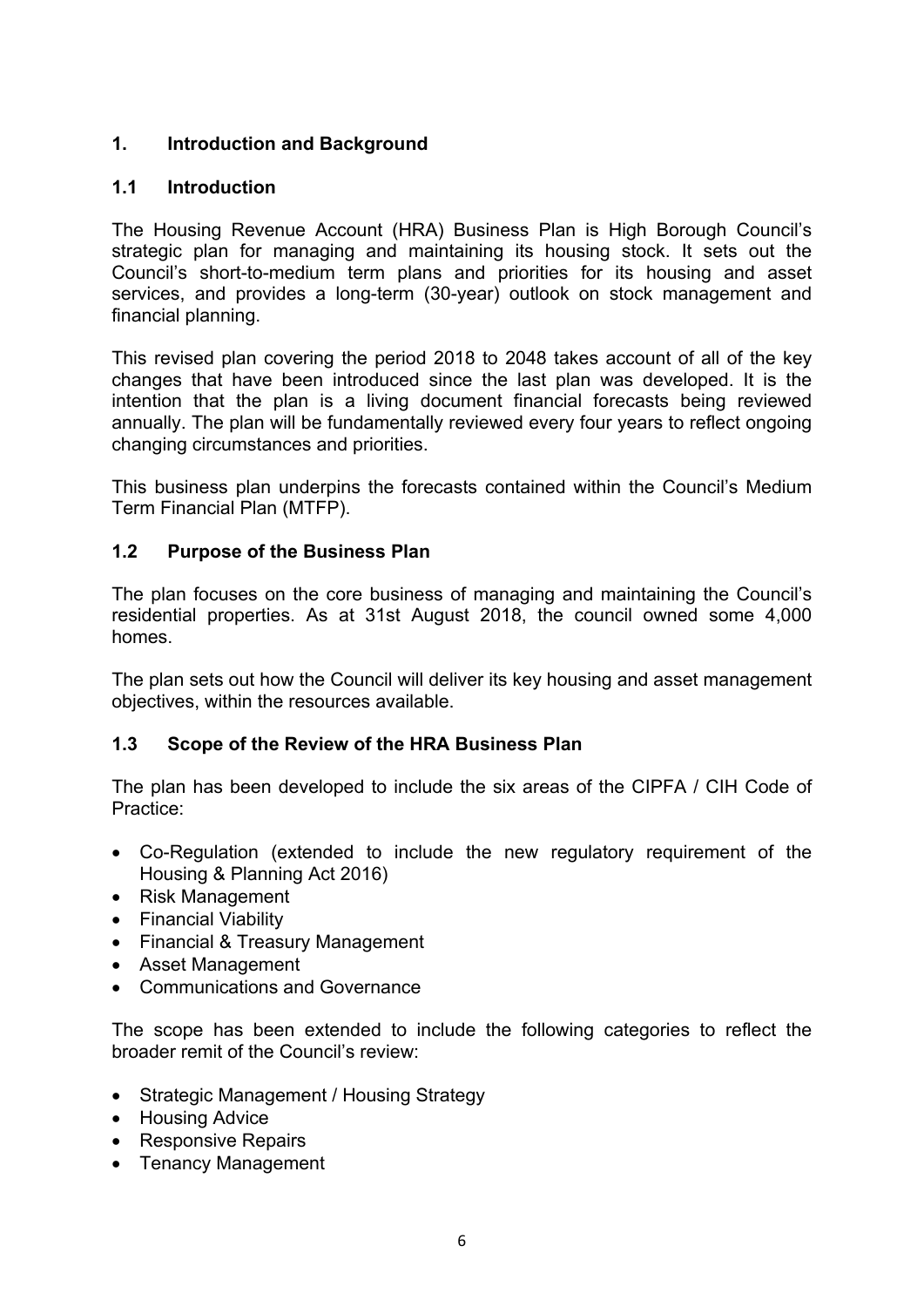- Tenancy Support (including sheltered accommodation and carelink)
- Leaseholders & RTBs
- Income
- Systems Review

In determining the relative priorities for the review, the following issues dictated a higher priority:

- Financial pressure the significance of the financial position meant that there needed to be focus on areas where reductions in financial provisions in the HRA could be made in order to ensure that the longer term financial position can be brought into balance
- Financing transactions transactions such as the repayment of debt and that have a large impact on the financial position
- Staffing structures and roles there was a requirement to finalise the staffing structure
- Channel shift / process change this was essential for improving the services to the customer and maximising efficiency

## **1.4 Development of the Business Plan**

The plan has been updated to reflect the current position and progress since the major self-financing related changes in April 2012. During that period, the Council has thoroughly reviewed its housing portfolio and the sustainability of its assets. The review of the business plan has been overseen by a cross-party working group of councillors.

This work has helped to clarify the investment needs of the housing stock over the 30-year period. A number of key challenges have been identified, and the plan seeks to address these, and sets out the necessary steps to do so where appropriate.

In order to enable the development of a sustainable business plan, there are three key challenges:

- Maximising rental and service charge income in order to remain financially sustainable;
- Maintaining homes to required standard; and
- Maintaining an excellent level of service to tenants;

An effective plan also needs to identify low perfoming stock that should be considered for disposal. In addition there should be the exporation for investment in new stock in order to improve the viability of the plan in both meeting need and improving financial sustainability.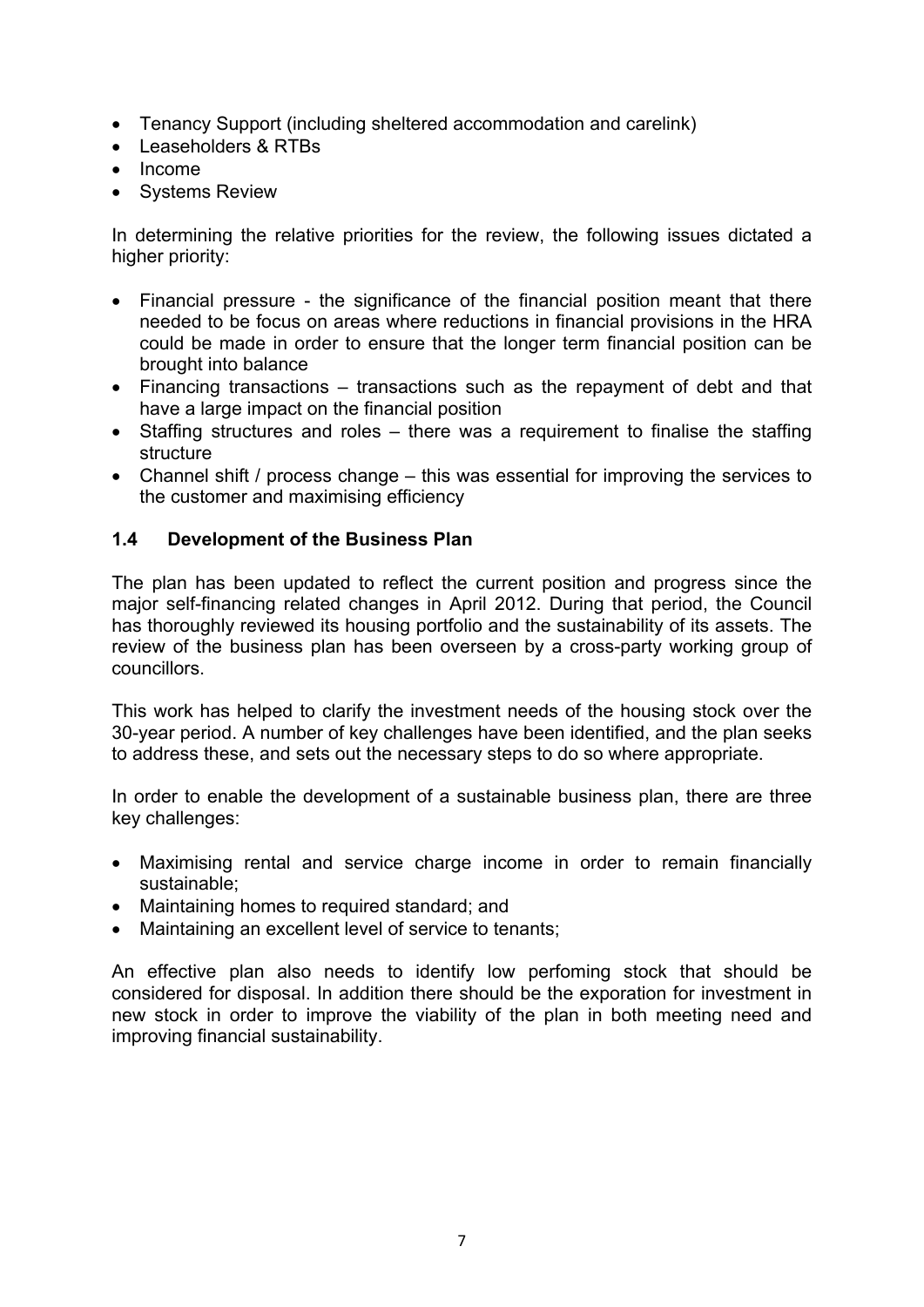## **2 Strategic Context**

#### **2.1 National Policy Context**

Current and ongoing changes in the national policy context present some key challenges for the Council. They can be summarised as follows:

#### **Rent Setting**

The Summer Budget 2015 included provision to reduce social rents by 1% per annum for each of the next four years from 2016/17 to 2019/20. This represented a shift from the previous rent setting formula of CPI + 1% calculation. This resulted in an ongoing reduction in rent income of some £2.2m from 2019/20 when compared with the previous plan income forecast.

In October 2017, the Government announced in the Housing White Paper that increases to social housing rents will be limited to the Consumer Price Index (CPI) plus 1% for 5 years from 2020. This marks a return to the rent setting approach which was to apply for 10 years from 2015 before being replaced with rent reductions from April 2016.

## **Housing and Planning Act 2016**

The act introduced a number of measures that will result in implications for the Council's HRA:

#### *Sale of higher value vacant local authority homes*

This is a requirement for local authorities that have retained ownership of their stock to sell higher value homes as they become vacant. The Act enables the government to set out a definition of 'higher value' homes and will create a duty on local authorities to consider selling homes that meet this definition when they become vacant. The Act allows the government to estimate the amount of money they would expect each individual authority to receive, in each financial year, from sales of higher value homes. Authorities will then be required to pay this amount to the Treasury. The Act also states that all higher value homes will be replaced with another 'affordable home' (which could be a starter home). This requirement was later removed following the publication of the Housing Green Paper (see below).

#### *Starter homes*

Local authorities are under a duty to promote the supply of starter homes. Starter homes will be new build homes available exclusively for first time buyers aged over 23 and under 40 and will be sold at 20 per cent below normal market prices. The Act creates a general duty on all local authority planning departments to promote the supply of starter homes in their area. The Act also allows the government to set regulations requiring a certain percentage of homes on all sites to be sold as starter homes. However government have now confirmed that they will not be implementing this element of the policy. Instead they will require 10 per cent of homes on most new sites to be made available for affordable home ownership. These could be starter homes, homes for shared ownership, rent to buy, or a combination of these.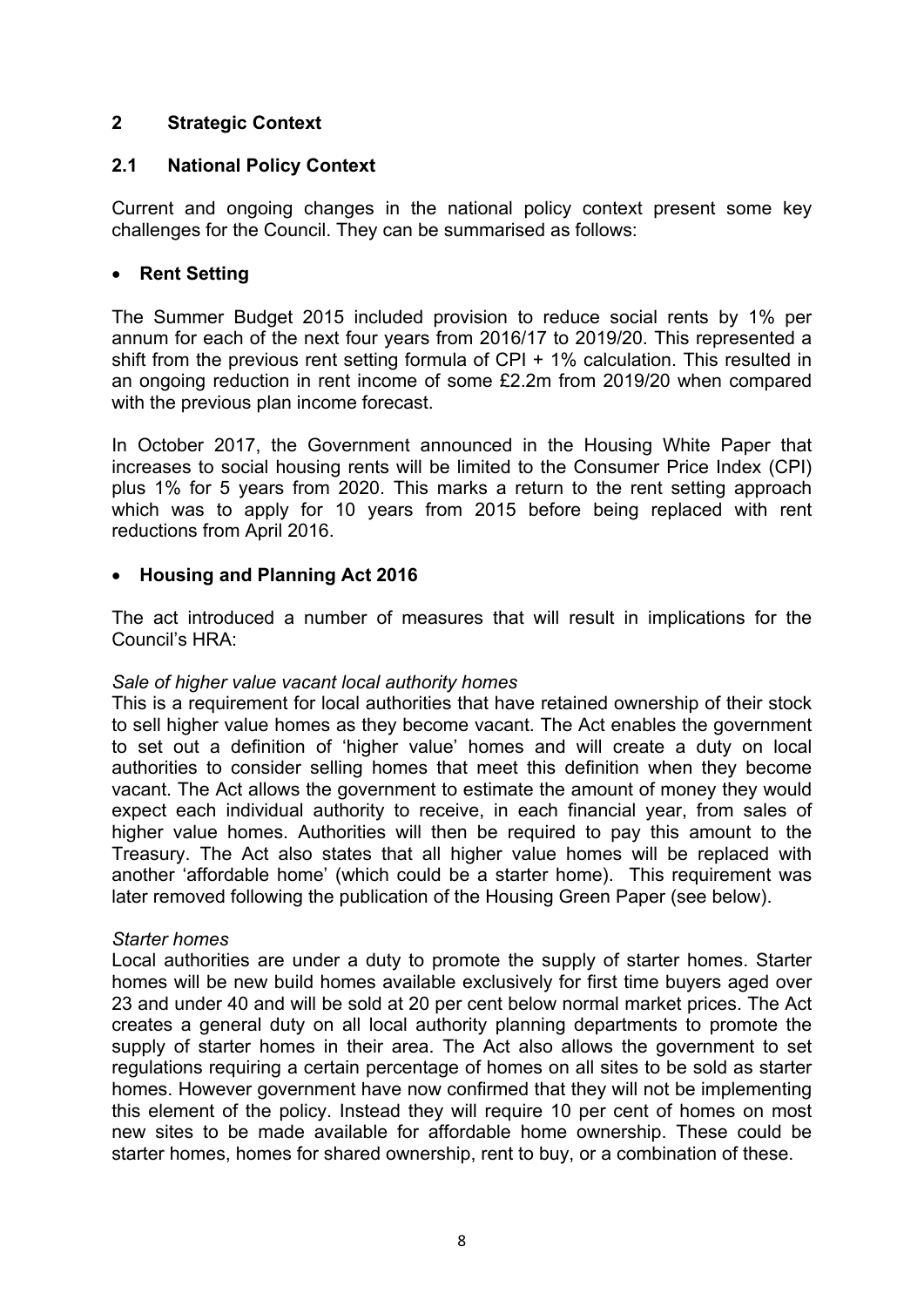#### *Mandatory use of fixed term tenancies*

The Act requires that most new local authority tenancies are granted for fixed terms of between 2 and 10 years. However local authorities will be able to grant households containing a child under the age of nine a longer tenancy, which will last until that child reaches the age of 19. The Secretary of State will also have the power to allow councils to grant a secure tenancy in some other circumstances, to be set out at a later date. At the end of a fixed term landlords will have to do a review to decide whether to offer a new tenancy, either on the same or a different property. The Act also requires that in future successions to secure tenancies, other than when a spouse or civil partner is succeeding, will result in the granting of a fixed term (rather than a secure) tenancy

#### *High income social tenants: mandatory rents (Pay to stay)*

It was originally intended that the Act would make it mandatory for local authorities to charge increased rents to higher earning tenants. However government have now confirmed that they no longer intend to proceed with this.

#### *Self-build and custom housebuilding*

Local authorities will have a duty to grant permission on enough plots of land to meet the demands for self-build and custom building in their areas. The demand is evidenced by the number of people on the housing register held by the local authority.

#### **Welfare Reform**

Since May 2010 a programme of 'welfare reform' has been pursued by the Government that seeks to introduce *'…greater fairness to the welfare and pensions systems by making work pay and reinvigorating incentives to save for retirement…while protecting the most vulnerable – disabled people and pensioners'*. The Summer Budget 2015 accelerated the introduction, and widened the scope, of the Welfare Reform programme.

Universal Credit (UC) is the government's flagship welfare reform, replacing six existing benefits for working age people:

- Jobseeker's Allowance (administered by DWP)
- Income Support (DWP)
- Employment & Support Allowance (DWP)
- Working Tax Credits (DWP)
- Child Tax Credits (DWP)
- Housing Benefit (administered by local authorities)

The key differences between UC and the benefits it replaces are:

- The claiming process will generally be online.
- There are no break points between benefits, for instance, where the number of hours worked means someone has to cease one benefit and claim another. These can act as a disincentive to work and also create hardship through delays in a new benefit being assessed.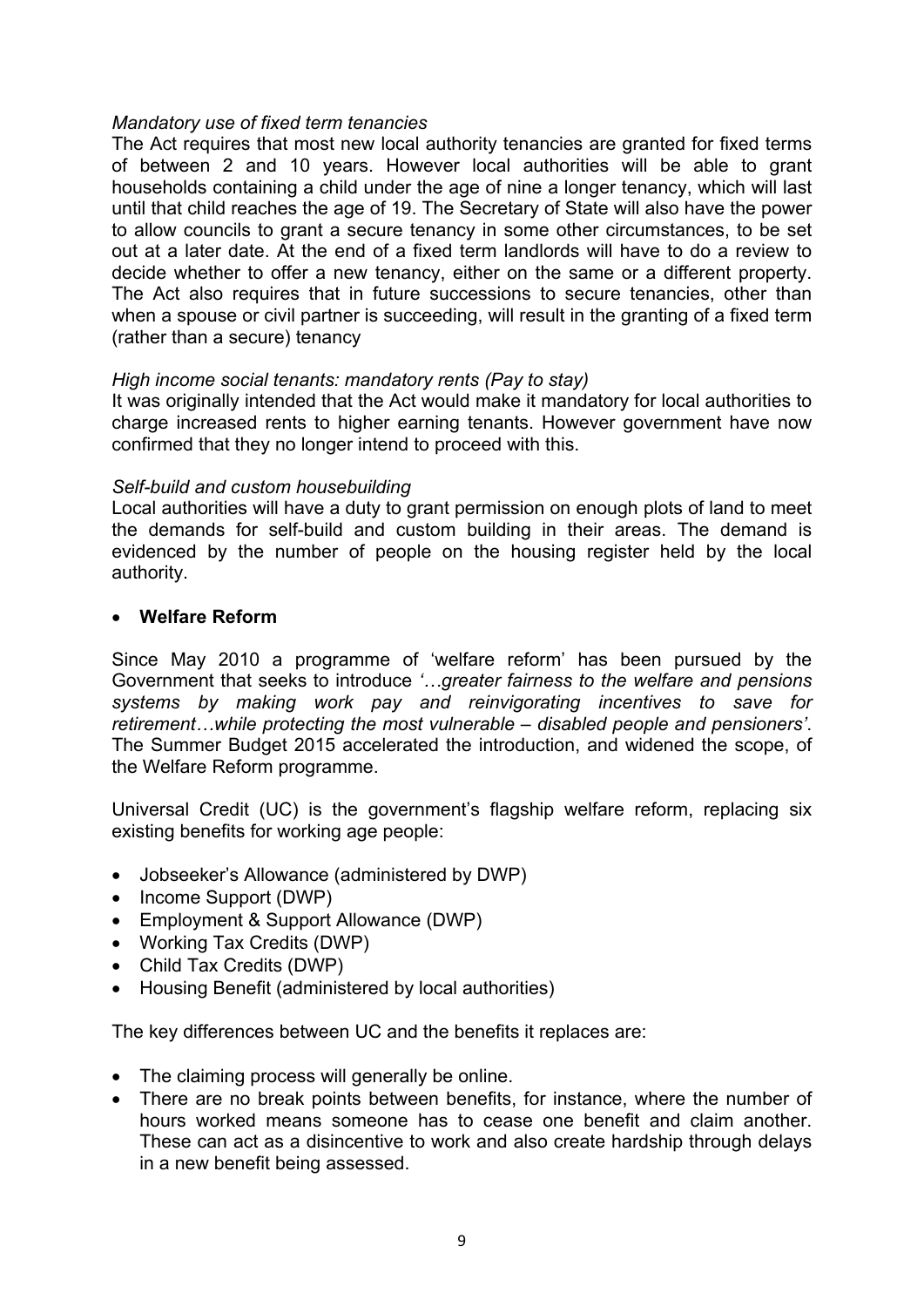- Payments will be made monthly by a BACS payment into a bank account
- Help with rent is included in the single payment and not generally be paid direct to landlord.
- UC has 7 waiting days, meaning that no benefit is generally payable for the first 7 days of any claim. There are some exceptions, for instance in cases of terminal illness.
- UC has a strong behavioural element in that people are required, more than previously, to seek employment and to increase their earnings and hours worked if they have a job. Their claims can be "sanctioned" (reduced or suspended) through missing appointments or failing to comply with their "claimant commitment".

The implementation of UC was announced in 2010 and began on a pilot basis in 2013. The original plan was for full national implementation by 2018 but there have a number of revisions and "resets" of the timetable to allow more time. In July 2016, the DWP announced a further allowance for contingency, taking the date for 100% migration of existing claims up to March 2022.

## **Social Housing Green Paper**

In August 2018 government published a social housing green paper – a new deal for social housing. It sets out a proposed strategy for reforming social housing. It is based around five core themes:

## *Ensuring homes are safe and decent*

- Implementing the recommendations from the Hackitt Review of building regulations and fire safety, legislating to fundamentally reform the current system
- Establishing a pilot with a group of social landlords who would trial options to improve communication and engagement with residents on safety issues
- Reviewing the decent homes standard. This might include adding new **requirements**
- Around energy efficiency and fire safety to mirror those recently introduced in the private rented sector.

## *Complaints resolution*

- Looking at ways to speed up landlords' internal complaints processes: exploring ways to improve the use of mediation in landlord/tenant disputes
- Looking at ways to raise awareness among tenants of their rights and the options available to them to make a complaint about their landlord
- Reforming or removing the requirement that complainants go through a 'designated person' (an MP, councillor or tenant panel) or wait eight weeks before they can contact the Ombudsman with a complaint.

#### *Empowering residents and strengthening the regulator*

 Requiring all landlords to provide data on a number of key performance indicators to the regulator for regular publication. The regulator would then publish these in the form of league tables to enable comparison between landlords. Performance could then be taken into account when government funding is being allocated to individual landlords, for example to support the development of new homes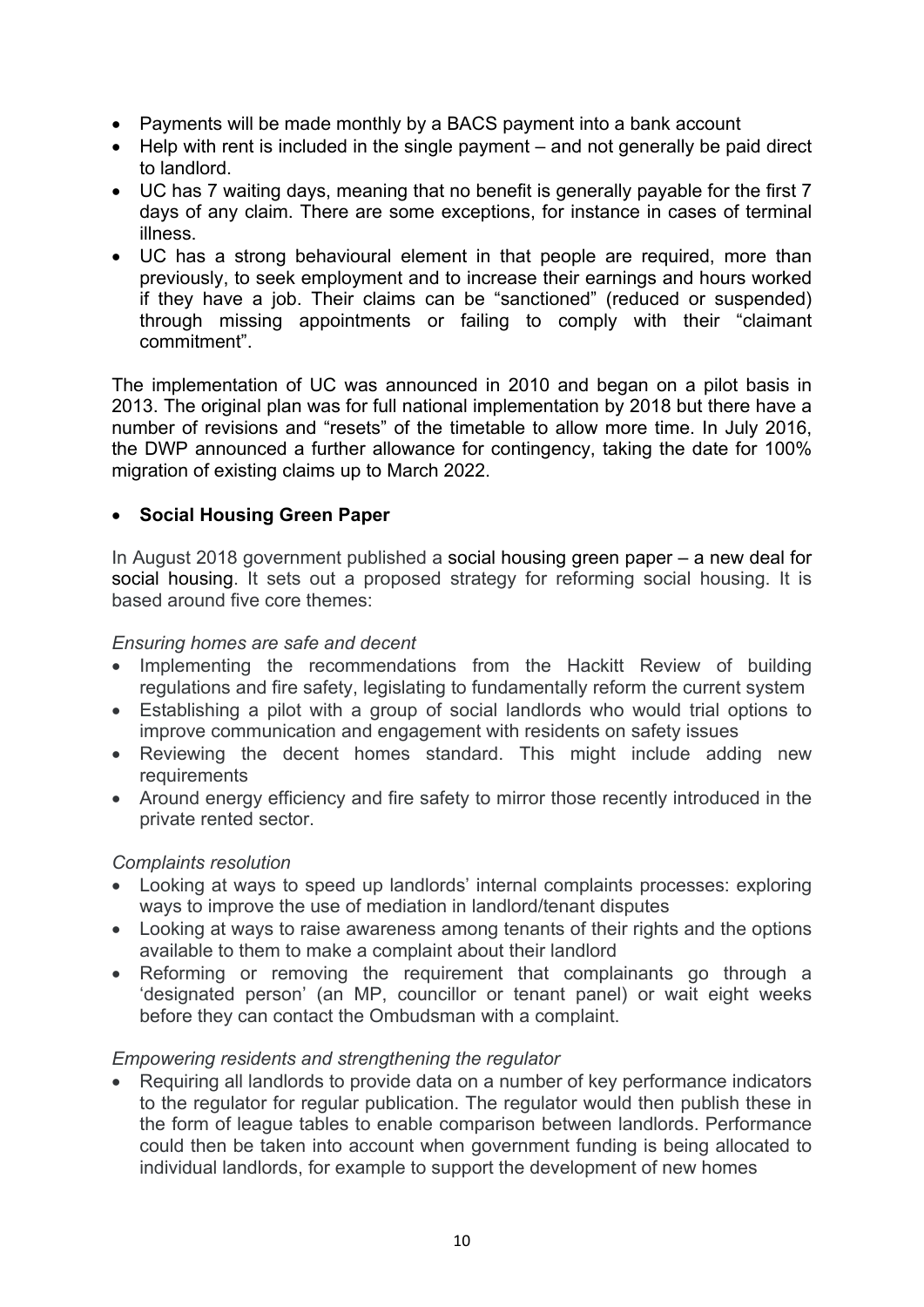- Enabling the regulator to take a more proactive approach to enforcing the 'consumer standards' (covering tenant involvement and empowerment, homes, tenancies and neighbourhoods and communities)
- Giving the regulator more powers to scrutinise the performance of local authority landlords
- Considering options to give tenants a voice on policy issues at a national level, including perhaps establishing a representative body
- Looking at a variety of options to promote more community ownership, or community leadership of social landlords.

## *Tackling stigma*

- Providing support for community events and initiatives
- Encouraging greater levels of professionalism and a 'customer service culture' within the social housing sector
- Publishing further guidance on the National Planning Policy Framework (NPPF) to encourage new affordable homes to be designed to the same standard as other tenures and ensuring these are well integrated within developments.

## *Expanding supply and supporting home ownership*

- Scrapping plans to require councils to sell their most valuable homes as they become vacant, in order to fund the extension of the right to buy to all housing association tenants
- Giving councils new flexibilities to spend the money raised from right to buy sales on new homes.
- Scrapping plans to require councils to offer all new tenants a tenancy for a fixed term. Local authorities will still be able to use fixed term tenancies at their discretion
- Ensuring that where an existing secure/ assured tenant needs to move as a result of domestic abuse, they are always able to retain their lifetime tenancy
- Entering into deals with some housing associations to provide certainty over government funding over a longer period than is currently possible. This is intended to address the 'stop-start' nature of government's current approach to allocating funding for five years at a time
- Looking at ways to support the development of more community-led house building
- Gathering further evidence on how the current approach to social housing allocations is working in practice in different parts of the country
- Looking at ways to make it easier for new shared owners to increase their stake in their home in the future. This might include, for example, allowing them to buy much smaller increments than are usually possible.

The green paper is a consultation and many of the proposals put forward are broad statements of intent, or government has presented a number of different options to deal with a perceived problem. At this stage not all are concrete, detailed policy proposals. Government is seeking feedback on its plans.

## **2.2 Local Context**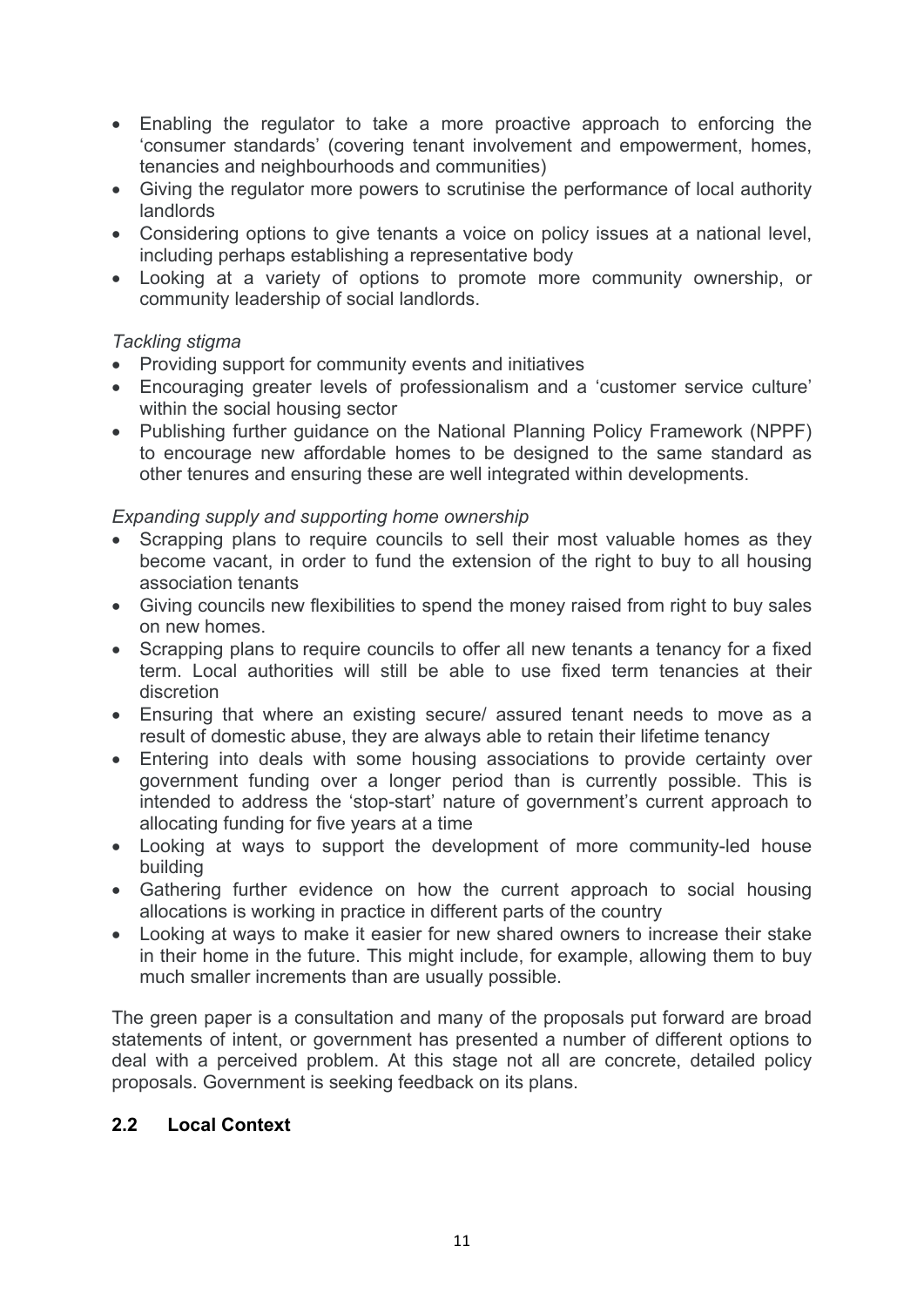High Peak is one of eight boroughs in Derbyshire. It covers an area of 53,915 hectares. There are five main areas of settlement in the borough: around Buxton in the south west, around New Mills in the west, around Glossop in the north-west, around Whaley Bridge and Chapel-en-le-Frith in the central part of the borough, and the Hope Valley in the east. The northern part of the borough is close to the Manchester urban area. These areas have closer links to Stockport and Manchester than to settlements nearer Derby. Similarly, the villages of the Hope Valley are more closely linked to Sheffield.

The 2011 Census shows the borough has a resident population of 90,892 of which 50.7% are female. With just under 39,000 households the High Peak makes up almost 12% of the County's population. Since the last Census in 2001, overall the rate of population growth in High Peak was 1.7% whilst the population of Derbyshire increased by 4.8%.

The mean age of residents is 41 and the majority (22%) of the Borough is aged between 45 and 59 years old. The two largest ethnic groups are 'White' (97.9%) and 'Asian / Asian British (1%). 37% of households live in a home owned with a mortgage or loan and 35% own their home outright. 28% of households have dependent children of all ages. Educational achievement is above the County average with 29.4% of residents achieving level 4 qualifications or above.

High Peak is ranked 192 out of 326 districts for its deprivation score. The inequality score highlights pockets of deprivation by calculating the difference between the highest and lowest scoring areas within the Borough. The inequality score for High Peak is high by national standards, with the district scoring in the 40% most deprived of districts on inequality.

High Peak includes areas of outstanding natural beauty, green space, green belt, population density and weather. The quality of the natural environment has implications for a modern knowledge economy, which is associated with a decentralised geography of employment as workers try to find a good work-life balance

Average life expectancy was 81.3 years in 2014, which was in line with the national figure. Infant mortality in High Peak is low. Obesity levels stand at 62%, lower than the national figure of 64.59% but obesity amongst reception-aged children is the highest in the county at 9.3%. At 21.24% the proportion of the population who smoke in High Peak is estimated to be high. By comparison, the Derbyshire figure is 18.51% and the national figure is 18.45%.

The average house price in High Peak was £190,877 in the latest quarterly data from 2016. By comparison, the Derbyshire figure was £172,484, the East Midlands figure was £187,427, and the national average was £266,972.

In 2016, 75.3% of the resident working age population were in employment. By comparison, the Derbyshire figure was 77.76%, the East Midlands figure was 74.5%, and the national figure was 73.8%. The proportion of the working age population who are unemployed in High Peak is low, 0.7% of people are claiming job seekers allowance in 2016, compared with 0.99% in Derbyshire and 1.3% nationally. The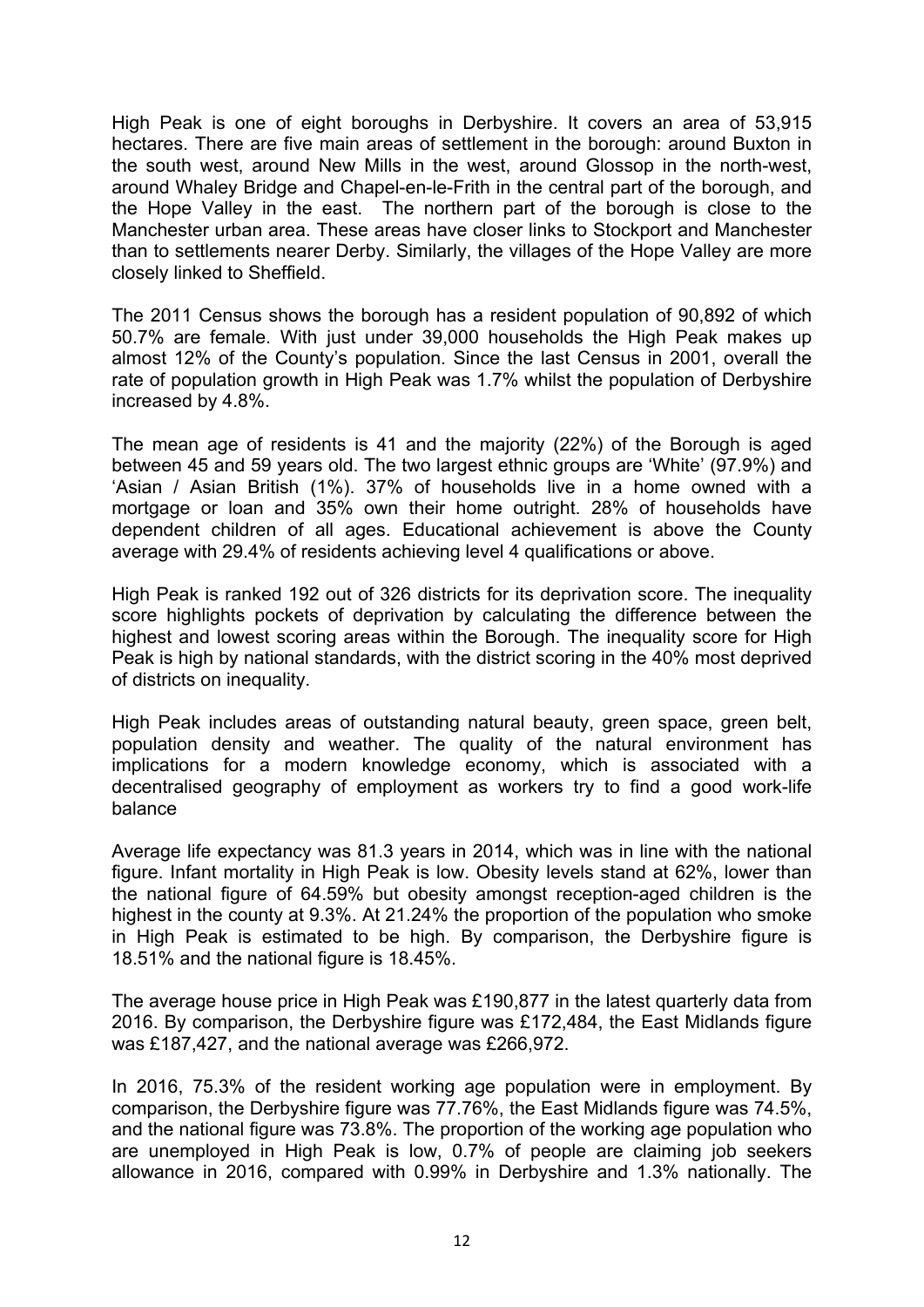proportion of the working age population who are in long-term unemployment in High Peak is very high, 37.56% of people who are unemployed have been claiming job seekers allowance for at least 12 months, compared with 28% in Derbyshire and 29.77% nationally. Between June 2006 and June 2016, the employment rate in High Peak decreased by 3.71%. By comparison the employment rate changed nationally by 1.79%.

## **High Peak Local Plan**

The Council's Local Plan was adopted in April 2016 and sets out the council's vision and strategy for the borough through to 2031. It establishes the proposed locations for development, and policies, which will be used in determining planning applications. The Local Plan covers the High Peak area except for the part that lies within the Peak District National Park Authority.

The Local Plan covers a wide range of issues, including:

- **Housing** setting the scale, distribution and mix of housing to be developed to support a changing population, identifying sufficient land to meet requirements and supporting policies
- **Business** supporting the economy by providing sites for existing and new businesses, supporting the sustainability of town centres and specifying policies that address changing business needs
- **Environment** helping to mitigate climate change and adapt to its effects and conserving the natural and historic environment
- **Health and well being** supporting the needs of local people by enabling opportunities for leisure and recreation
- **Infrastructure** enabling the provision of new infrastructure such as education, transport, health care and water supplies

The plan recognises that meeting local housing needs is a challenge for the creation of sustainable communities. Providing an appropriate range of different sizes, types and tenures is essential for meeting the needs of all local residents and in creating healthy and mixed communities that people will want to live in both now and in the future. There is a particular need across the plan area to provide affordable housing, and to address the needs of an ageing population.

Through the policies set out in the Local Plan, the Council will seek to maximise the delivery of affordable housing across the plan area by working in partnership with the Homes and Community Agency, Registered Providers, Developers and Local **Communities** 

In order to address the need for affordable housing, the established policy is that residential developments should seek to achieve the following proportions of residential units as affordable housing:

- 30% affordable housing on sites of 25 units or more
- 20% affordable housing on sites of 5-24 units (0.16ha or larger)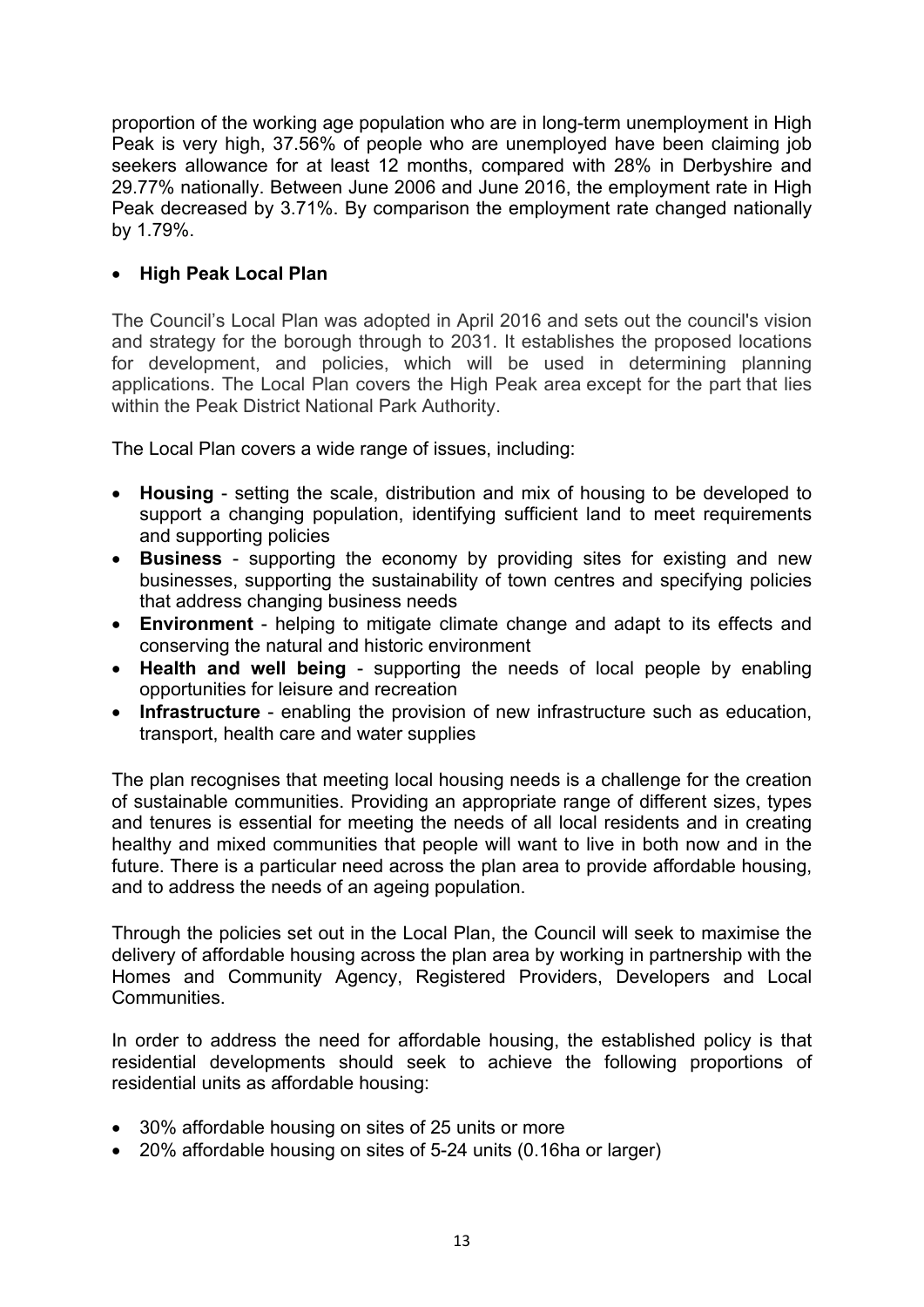Where the provision of affordable houses proposed is below the requirements set out above, the Council will require applicants to provide evidence by way of a financial appraisal to justify a reduced provision.

The affordable housing provision should seek to achieve a target of 80% rented accommodation with the balance being provided as intermediate housing. These proportions may be varied where justified and with agreement with the local planning authority.

Affordable housing provision should normally be provided within the development site itself and in perpetuity. In exceptional cases, the Council may allow provision offsite or a financial contribution of broadly equivalent value.

.

In determining applications for residential development below the above thresholds, that would increase the net overall stock of unrestricted market housing, the local planning authority will want to negotiate a financial contribution towards the provision of affordable housing on suitable sites elsewhere within the plan area.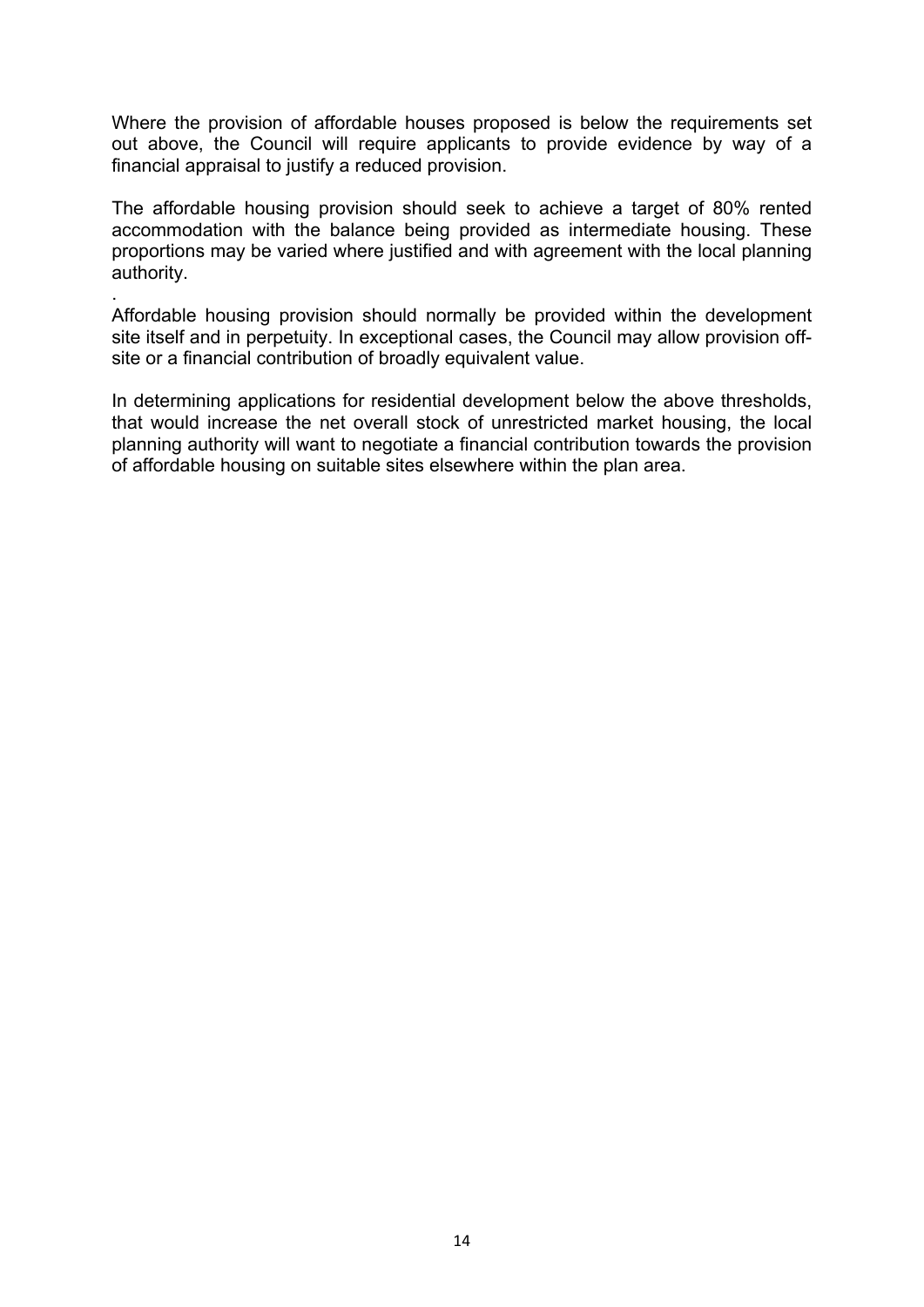## **3. Corporate Plan Priorities and Business Plan Objectives**

The HRA Business Plan supports the delivery plans of a range of strategies that together form the Council's corporate planning framework. In developing the plan, careful regard has been given to aligning the plan with corporate objectives and priorities, and other key strategy documents.

## **3.1 Corporate Plan**

Following the local elections in May 2015, there was a fundamental review of the Corporate Plan focussing on the period 2015-2019 (up to the end of the current political administration).

The Council's 4-year Corporate Plan (2015-2019) articulates the aims, objectives and priority actions, which the Council is working to achieve over this period. Its delivery is measured through the Performance Framework, which has at its centre the three pillars of value for money - efficiency, economy and effectiveness. It in effect determines the Council's commitments in the delivery of services and community leadership to the citizens of High Peak.

The Council's Corporate Plan has been developed after taking into account the views and aspirations of High Peak citizens and having come to a clear understanding of empirical evidence. The plan has taken due recognition of the national and regional policy framework. It has taken on board learning from the progress made by the Council and has benefitted from input from councillors at a priority setting event which was held in July 2015.

The opportunity was taken in 2017, at the mid-point of the current administration, to reflect on the progress made during the first two years of the Plan and to reiterate the Council's commitment to the remaining objectives as well as adding any new areas of priority that have emerged since the Plan was first developed.

The Council's vision is expressed as:

#### *"Delivering excellent services to High Peak residents and demonstrating value for money"*

This vision is articulated further by four aims:

- Help create a safer and healthier environment for our residents to live and work
- Meet financial challenges & provide value for money
- Support economic development & regeneration
- Protect and improve the environment

These aims are supported by a number of objectives which also provide the framework for the delivery of service plans. The Council's objectives are summarised below: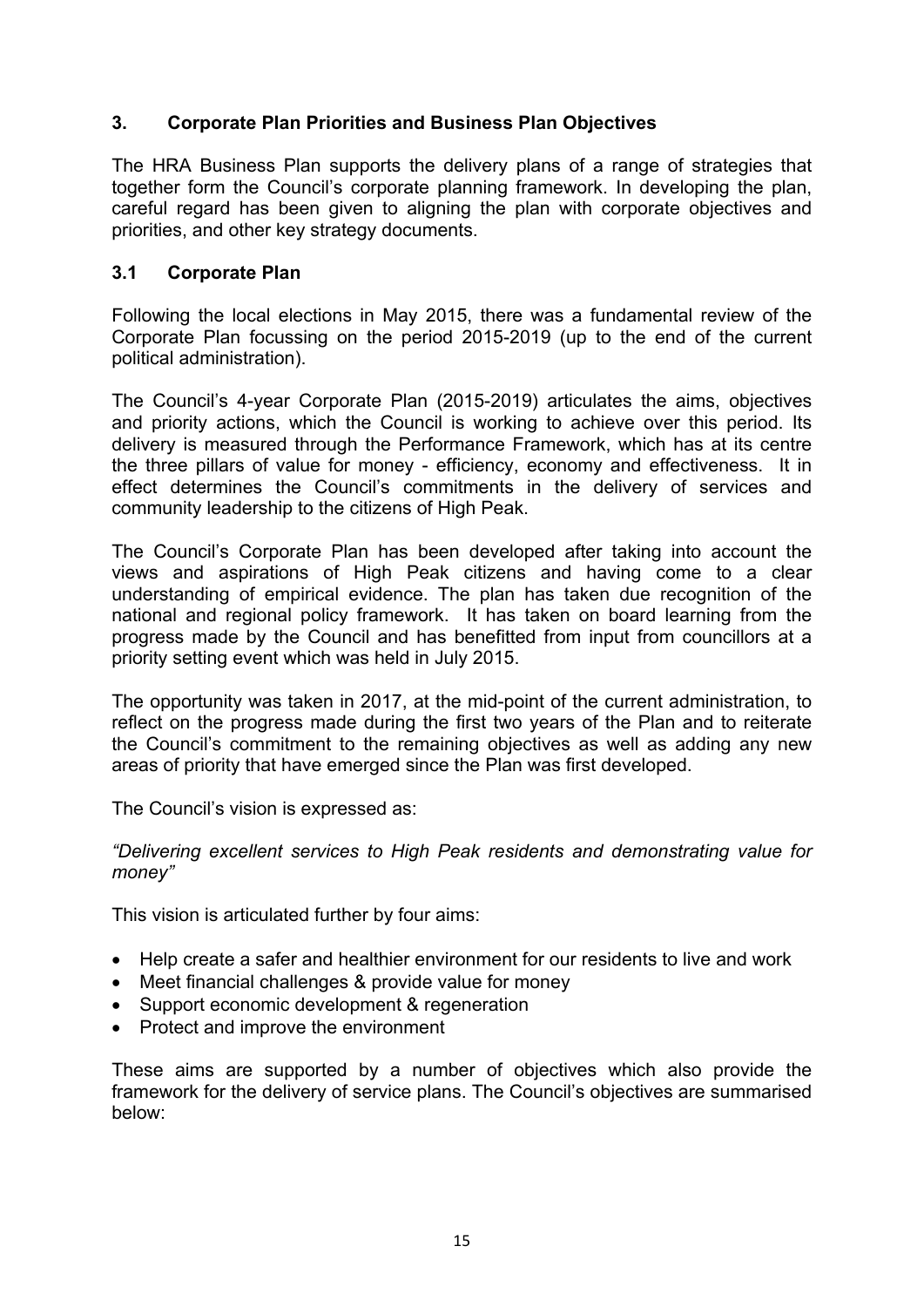| Aim                                                                                       | <b>Objectives</b>                                                                                                                                                                                                                                                                                                    |
|-------------------------------------------------------------------------------------------|----------------------------------------------------------------------------------------------------------------------------------------------------------------------------------------------------------------------------------------------------------------------------------------------------------------------|
| Help create a safer and<br>healthier environment for<br>our residents to live and<br>work | Effective relationship with strategic partners<br>$\bullet$<br>Fit for purpose housing stock that meets the needs of tenants<br>Effective support of community safety arrangements<br>Provision of high quality leisure facilities<br>$\bullet$                                                                      |
| Meet its financial<br>challenges and provide<br>value for money                           | Effective use of financial and other resources to ensure value for<br>money<br>Ensure our services are easily available to all our residents in<br>$\bullet$<br>the appropriate channels and provided 'right first time'<br>A high performing and highly motivated workforce<br>More effective use of Council assets |
| Support economic<br>development and<br>regeneration                                       | Encourage business start-ups and enterprises<br>Flourishing town centres that support the local economy<br>Promote tourism<br>High quality development and building control with an 'open for<br>business approach'                                                                                                  |
| Protect and improve the<br>environment                                                    | Effective recycling and waste management<br>Provision of high quality public amenities, clean streets and<br>$\bullet$<br>environmental health<br>Provision of quality parks and open spaces<br>Car parking arrangements that meet the needs of residents,<br>businesses and visitors                                |

Providing a "fit for purpose housing stock that meets the needs of tenants" is one of the Council's objectives

The Plan identifies key priority outcomes, which will be the highest priority in the development of performance targets and key actions. A significant proportion of the Council's resources will be directed towards achieving them:

| Aim                                                                                       | <b>Priority Outcomes</b>                                                                                                                                                          |
|-------------------------------------------------------------------------------------------|-----------------------------------------------------------------------------------------------------------------------------------------------------------------------------------|
| Help create a safer and<br>healthier environment for<br>our residents to live and<br>work | Good quality social housing provision<br>٠<br>Improved health<br>$\bullet$                                                                                                        |
| Meet financial challenges<br>and provide value for<br>money                               | Balanced and sustainable medium term financial position<br>$\bullet$<br>Council services provide value for money<br>$\bullet$<br>High level of resident and customer satisfaction |
| Support economic<br>development and<br>regeneration                                       | Sustainable towns and rural communities<br>$\bullet$<br>Increased economic growth<br>٠                                                                                            |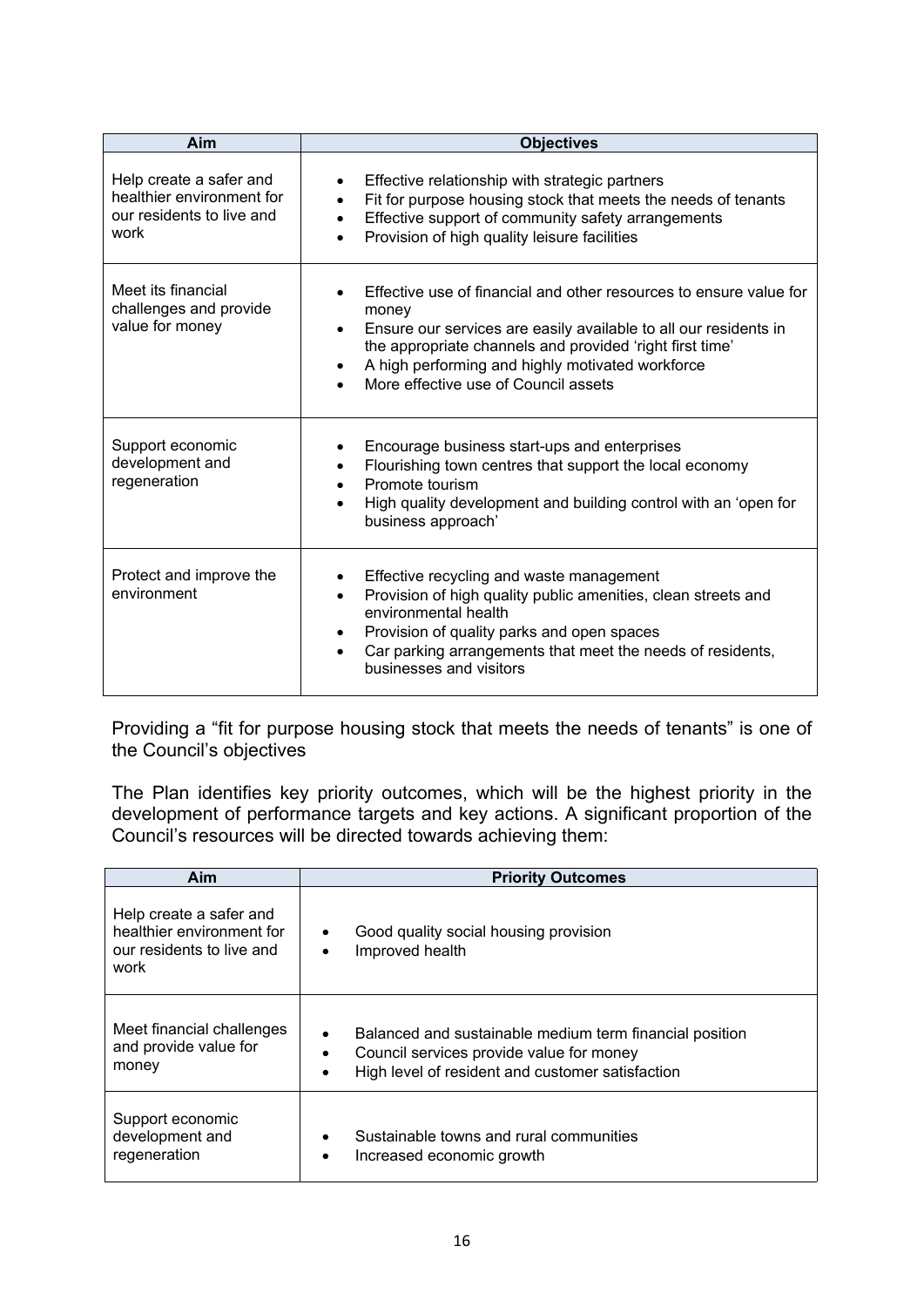| Aim                     | <b>Priority Outcomes</b>                        |  |  |  |  |
|-------------------------|-------------------------------------------------|--|--|--|--|
| Protect and improve the | High recycling rates                            |  |  |  |  |
| environment             | Quality parks and open spaces and clean streets |  |  |  |  |

Maintaing a "good quality social housing provision" is one of the Council's priority outcomes.

## **3.2 Strategic Alliance**

The Council maintains a Strategic Alliance with Staffordshire Moorlands District Council, formed around the principle of shared services in the pursuit of efficiency and realisation of savings. The Strategic Alliance has enabled the implementation and transformation of a joint management structure and services, consequently realising significant efficiency savings. The Council intends to continue to drive savings and service improvements through collaboration with its Alliance partner.

## **3.3 Medium Term Financial Plan**

The Medium Term Financial Plan (MTFP) is a key element of the Council's budget and policy frameworks. It aims to ensure that resources are directed effectively and efficiently towards delivery of the Council's Corporate Plan. It describes the financial direction of the Council for planning purposes and outlines the financial pressures the Council is likely to experience over the next 4 years.

The medium-term financial planning process establishes how available resources will be allocated to services in line with the Council's priorities which have been determined following consultation with residents, councillors and other stakeholders. The process facilitates the Council in planning the prudent management of its finances, in building resilience and in providing for the needs of residents over the long term.

The MTFP is updated regularly to fit in with the budget cycle. This review of the MTFP builds on the existing plan and updates assumptions to reflect known changes to income, costs and funding. The plan incorporates revenue and capital financial projections over the four years 2018/19 to 2021/22. It also includes an assessment of key risks and a presentation of longer-term financial issues which have the potential to impact on the Council.

The Council will demonstrate economy, efficiency and effectiveness in the application of its resources. Value for Money (VFM) is maximised when there is an optimum balance between economy, efficiency and effectiveness.

- Economy: the price the Council pays for providing its services
- Efficiency: how much the Council gets out of what's put in (productivity)
- Effectiveness: value of the impact achieved (quantitative or qualitative)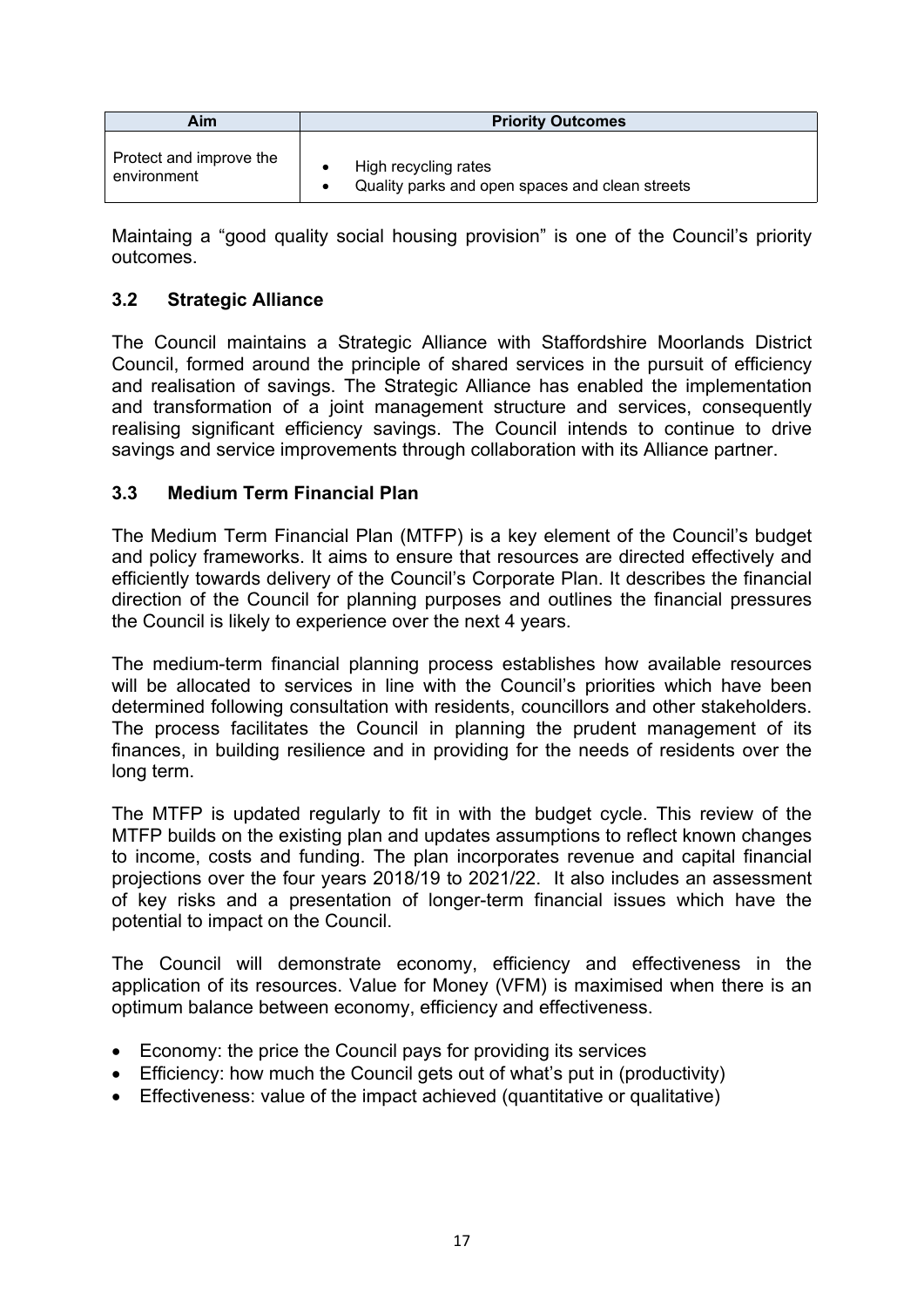## **3.4 Efficiency and Rationalisation Strategy**

The Efficiency & Rationalisation Strategy was approved in February 2017. Its principal focus is meeting the efficiency savings target required to meet the £2.13m deficit predicted to accrue on the Council's non-housing activities by 2021.

The Strategy will have the effect of both reducing expenditure and increasing income. The need to grow income is now more of a priority as the Council moves more towards being self-financing i.e. not reliant on direct government funding such as revenue support grant.

The strategy has been developed with the underlying principles of protecting frontline service delivery. It is also intended that the strategy is a tool to enable the Council to ensure that its service spending is determined by the established priorities set out in the Corporate Plan.

There are five areas of focus:

- Major Procurements Improving the financial effectiveness of waste collection, leisure management and facilities management where existing external contracts are coming to an end
- Asset Management A continuation of the existing priority of rationalising the Council's asset base with a focus around priorities in order to allow for the necessary capital investment.
- Growth Development of a clear focus upon housing and economic growth based upon the clearly established Local Plan.
- Income Generation Increasing the yield from existing and new sources of income.
- Rationalisation Reducing expenditure on non-priority areas of spend.

Although the efficiency programme is aimed at reducing non-housing expenditure there could be some financial benefit accrued to the HRA.

## **3.5 HRA Financial Improvement Plan 2017/18 to 2020/21**

The current Medium Term Financial Plan approved in February 2017 summarised the latest financial forecasts for the HRA Business Plan and provided a detailed summary of the financial position from 2017/18 to 2020/21. At this stage the HRA still showed an overall deficit, as the review of the business was not yet complete. Consequently the Council developed a financial improvement plan which set out the areas where savings will be focused in order to provide for a balanced HRA.

The forecast annual deficit upon the announcement of the social sector rent reduction was some £2.2 million. The below shows the areas that had been identified by February 2017 to improve the position by some £1.4 million.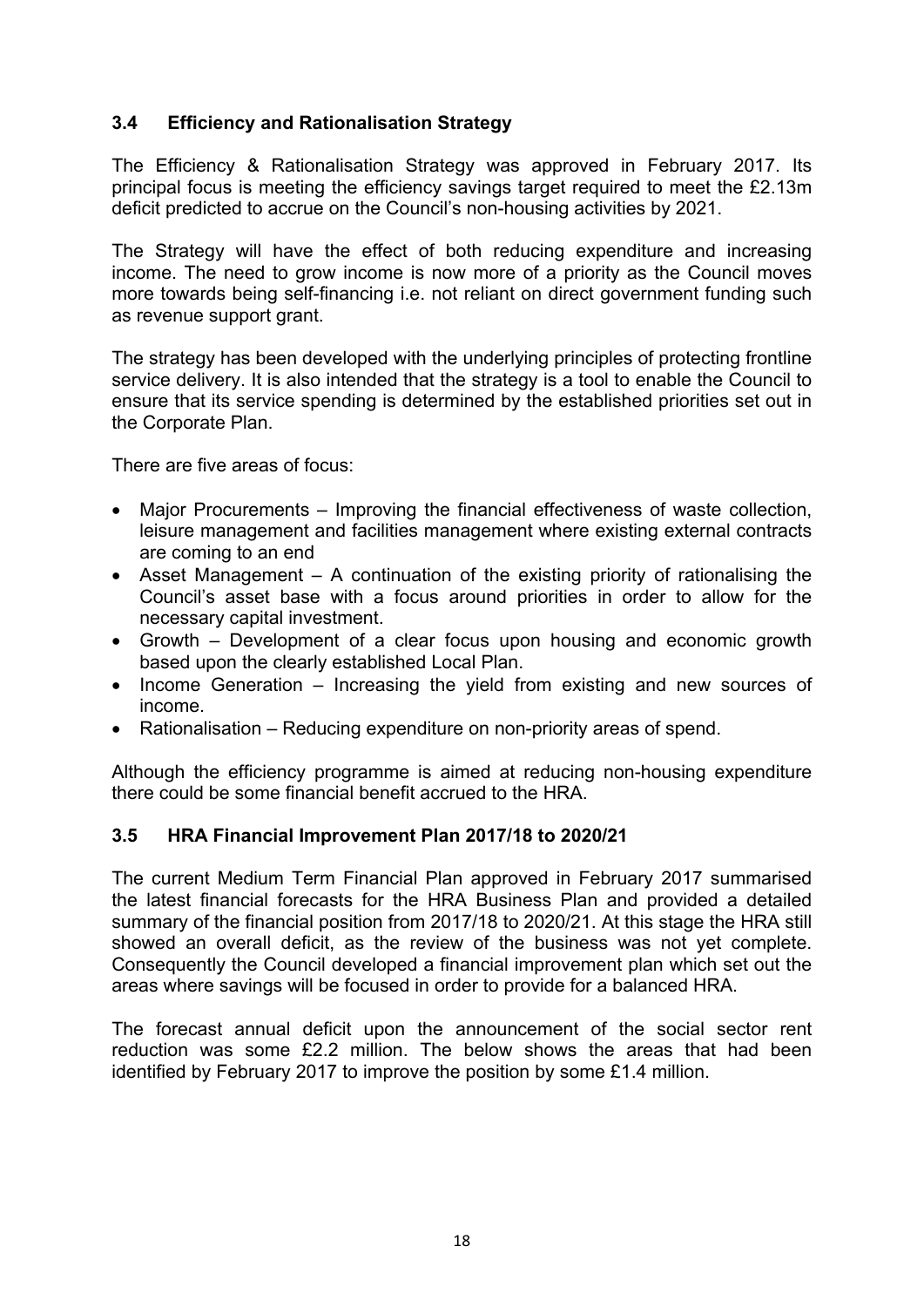| <b>Budget Heading</b>              | <b>Savings</b>                                                                                                           | Annual<br><b>Reduction</b> |
|------------------------------------|--------------------------------------------------------------------------------------------------------------------------|----------------------------|
|                                    |                                                                                                                          | £                          |
| Rent Income                        | Reduction to bad debt provision based on recent<br>collection rates                                                      | 80,000                     |
| Various Expenditure Headings       | Reduction to general inflation assumptions                                                                               | 60,000                     |
| <b>Employee Costs</b>              | Reduction to pensions contribution to deficit<br>based on recent valuation                                               | 200,000                    |
| Capital Financing                  | Reduction in interest costs in respect of the<br>refinancing of debt at lower levels and the<br>removal of loan premiums | 320,000                    |
| Accommodation                      | Reduction in accommodation charges following<br>move from Furness Vale to Buxton Town Hall                               | 40,000                     |
| <b>HRA Contribution to Capital</b> | Annual reduction in capital contribution (to be<br>confirmed upon completion of the stock<br>condition survey            | 700,000                    |
| <b>Total Annual Saving</b>         |                                                                                                                          | 1,400,000                  |

The Financial Improvement Plan idetified further savings that would more than cover these are set out in the table below.

| <b>Budget Heading</b>          | <b>Savings</b>                                   | <b>Potential</b><br>Annual<br><b>Reduction</b> |
|--------------------------------|--------------------------------------------------|------------------------------------------------|
|                                |                                                  | £                                              |
| Capital Financing              | Reduction in voluntary repayment of debt         | 500,000                                        |
|                                | (currently £1.2 million per annum) $-$ to be     |                                                |
|                                | benchmarked - maximum annual reduction           |                                                |
| Rent Income                    | Introduction of new rent policy                  | 150,000                                        |
| Repairs and Maintenance        | Reduction in repairs and<br>maintenance          | 250,000                                        |
|                                | expenditure due to implementation of an          |                                                |
|                                | alternative service delivery model and / or      |                                                |
|                                | improvements in productivity                     |                                                |
| <b>ICT Costs</b>               | Reduction in costs of ICT systems                | 50,000                                         |
| &<br>Repairs<br>Rent<br>Income | Savings from improvements in voids turn around   | 100,000                                        |
| Maintenance Expenditure        | times                                            |                                                |
| Various headings               | Disposal of surplus stock after consideration of | 150,000                                        |
|                                | present value assessment<br>following<br>net     |                                                |
|                                | completion of stock condition survey             |                                                |
| <b>Total Annual Saving</b>     |                                                  | 1,200,000                                      |

## **3.6 HRA Business Plan Objectives and Priorities**

The councillor working group commenced its work in June 2016 with an early focus on the policy issues that needed to be considered during the review.

The sub-committee review schedule and the progress made to date is summarised in the table below: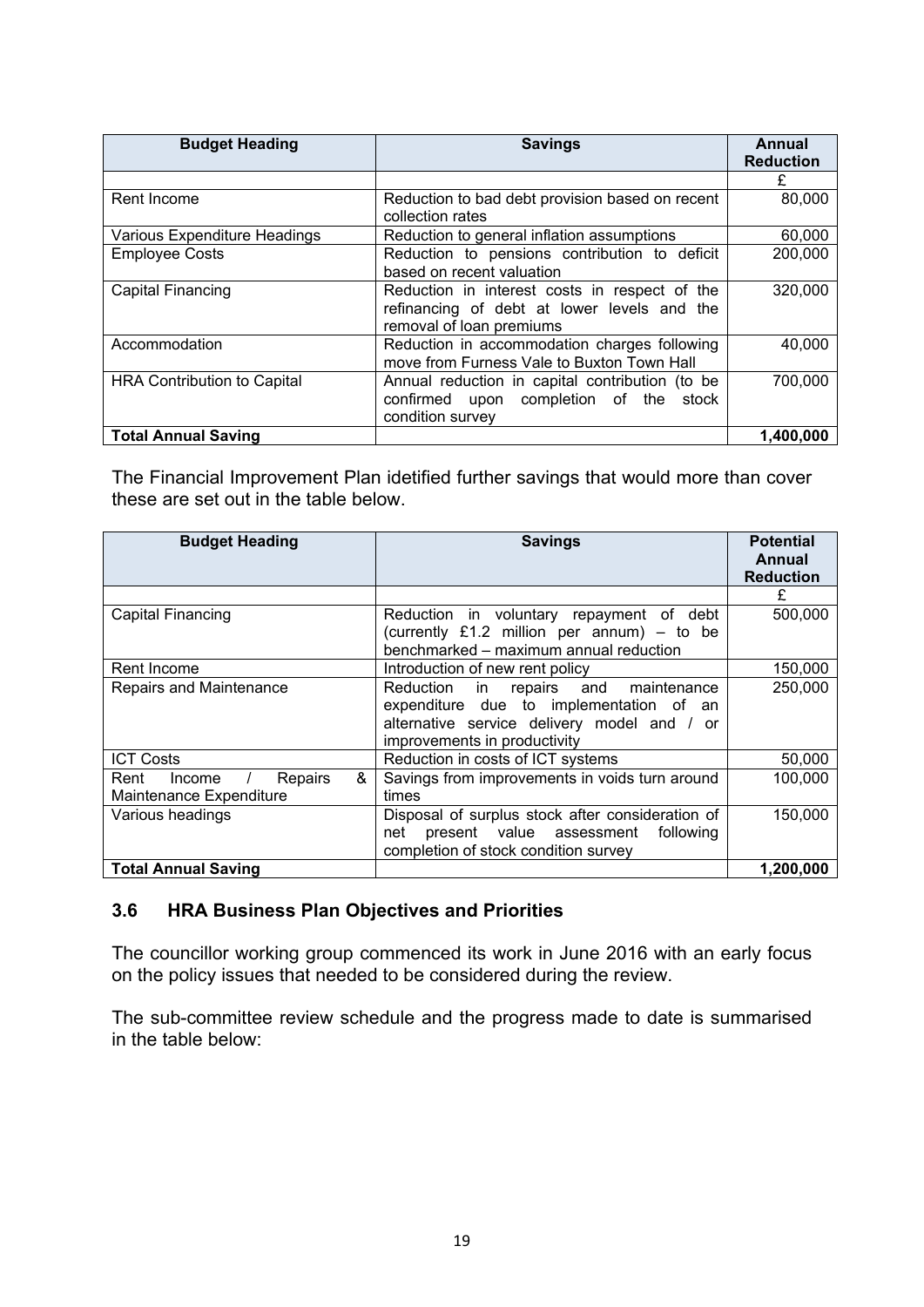| <b>Meeting Date</b> | <b>Agenda Items</b>                                                                                | <b>Actions</b>                                                                                                                                                                                                                                                                                                                                                                                                                                                                          |
|---------------------|----------------------------------------------------------------------------------------------------|-----------------------------------------------------------------------------------------------------------------------------------------------------------------------------------------------------------------------------------------------------------------------------------------------------------------------------------------------------------------------------------------------------------------------------------------------------------------------------------------|
| June 2016           | <b>Stock Condition</b><br><b>Financing Transactions</b><br>Housing & Planning Bill<br>Implications | Full stock condition survey underway, majority<br>$\bullet$<br>completed in 2017/18<br>Option to vary annual debt repayment - further<br>$\bullet$<br>comparative work to be carried out                                                                                                                                                                                                                                                                                                |
| August 2016         | Capital Programme<br><b>Rent Policy</b><br>Carelink / Other Support                                | 2017/18 capital programme reviewed with<br>$\bullet$<br>schemes included on a priority basis using<br>internal information pending stock data<br>Rent Policy currently being written with an<br>implementation plan to start during 2017/18,<br>which focuses on raising additional income<br>streams                                                                                                                                                                                   |
| November 2016       | Lettings<br>Voids<br>Sheltered Accommodation                                                       | Review of voids/tenancies underway to reduce<br>$\bullet$<br>loss of income and streamline processes<br>Options analysis for the operation of sheltered<br>$\bullet$<br>accommodation to ensure service is affordable -<br>stock condition information to be incorporated<br>when available                                                                                                                                                                                             |
| January 2017        | Tenancy & Neighbourhood<br>Management<br>Repairs                                                   | Emerging findings presented of Tenancy &<br>$\bullet$<br>Neighbourhood process and service review<br>operational changes and enhancements to the<br>allocations process. Further review/consideration<br>required for some aspects<br>Emerging findings presented from the review of<br>$\bullet$<br>void and responsive repairs. Business case for<br>rationalisation of systems and integration in<br>development. Revised policy for repairs<br>recharges and void repairs required. |
| March 2017          | <b>Revised HRA Business</b><br>Plan<br><b>Tenant Engagement</b>                                    |                                                                                                                                                                                                                                                                                                                                                                                                                                                                                         |
| April/May 2017      | Housing Need & Supply<br><b>Future Development</b>                                                 |                                                                                                                                                                                                                                                                                                                                                                                                                                                                                         |

During the development of the the business plan the following objectives have been established:

- Spending on the housing management, maintenance and support services that meet the needs of the tenants;
- Providing the required investment in the existing housing stock to ensure the required standard is achieved;
- Repaying the housing debt;
- Ensuring a sustainable business plan with fair and affordable rent levels; and
- Where possible, investing in new homes in order to contribute to meeting local housing demand.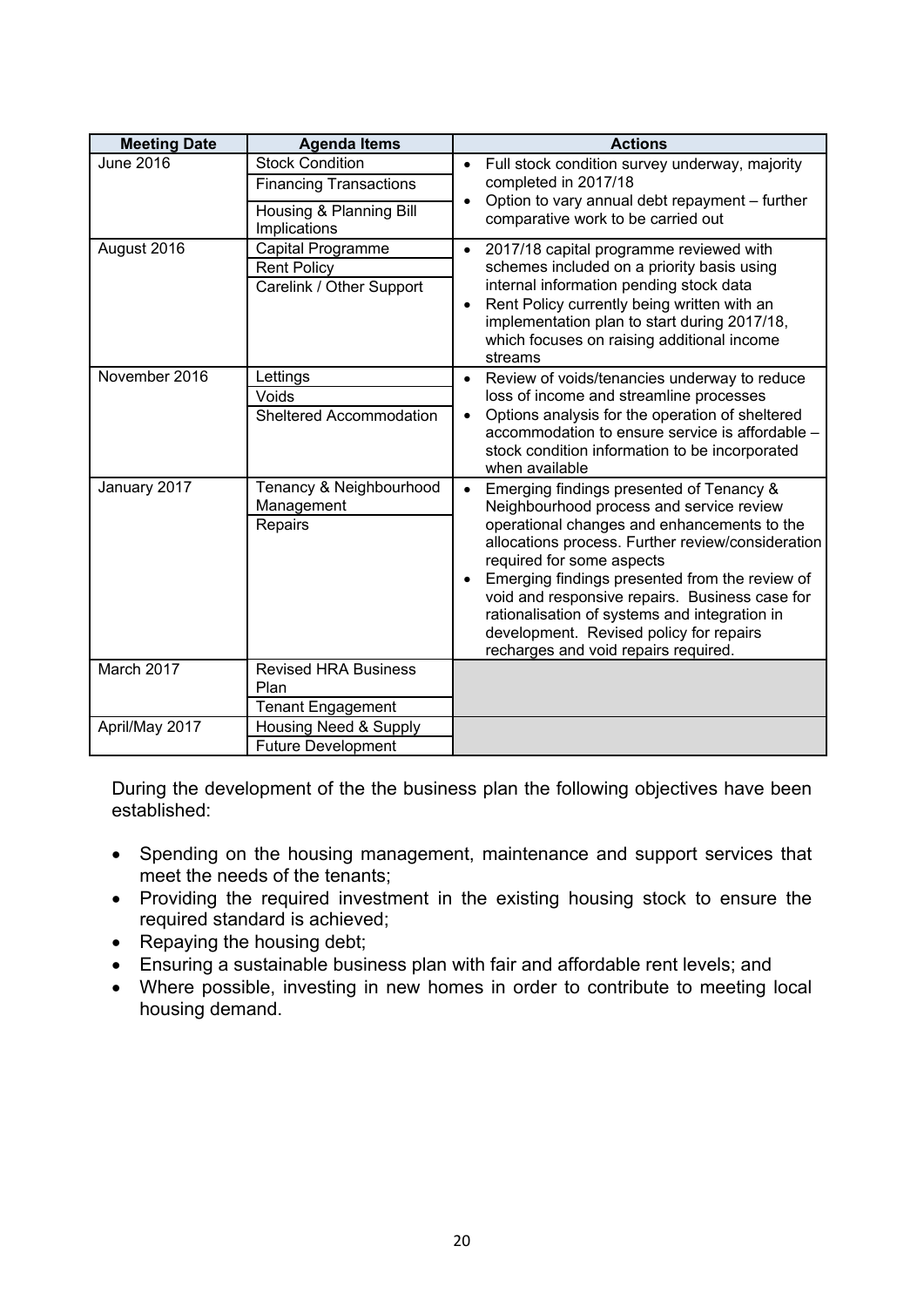## **4 Housing Need and the Council's Housing Stock**

#### **4.1 Analysis of the High Peak Housing Market**

At the time of the Census in 2011, there were 38,946 dwellings in the High Peak. The table below provides a breakdown over tenure together with regional and national comparisons.

| <b>Tenure</b>                                 |        | <b>High Peak</b> | <b>Derbyshire</b> | East<br><b>Midlands</b> | <b>England</b> |
|-----------------------------------------------|--------|------------------|-------------------|-------------------------|----------------|
|                                               | No.    | $\%$             | $\%$              | $\%$                    | $\%$           |
| <b>Owned Outright</b>                         | 13,693 | 35.2             | 35.9              | 32.8                    | 30.6           |
| Owned with a mortgage or loan                 | 14,366 | 36.9             | 35.1              | 34.5                    | 32.8           |
| Owned                                         | 28,059 | 72.1             | 71.0              | 67.3                    | 63.4           |
| Shared Ownership (part owned and part rented) | 229    | 0.6              | 0.4               | 0.7                     | 0.8            |
| Rented from council (Local Authority)         | 3,836  | 9.8              | 10.5              | 10.1                    | 9.4            |
| Other social rented                           | 1,109  | 2.8              | 4.8               | 5.7                     | 8.2            |
| <b>Social Rented</b>                          | 4,945  | 12.7             | 15.3              | 15.8                    | 17.6           |
| Private landlord or letting agency            | 4,706  | 12.1             | 10.8              | 13.6                    | 15.3           |
| Other private rented                          | 525    | 1.3              | 1.2               | 1.3                     | 1.4            |
| <b>Private Rented</b>                         | 5,231  | 13.4             | 12.0              | 14.9                    | 16.7           |
| <b>Living Rent Free</b>                       | 482    | 1.2              | 1.3               | 1.3                     | 1.4            |
| <b>TOTAL</b>                                  | 38,946 |                  |                   |                         |                |

The proportion of households that own and occupy their accommodation (outright and mortgage) in the High Peak totals 72% which is comparable with the Derbyshire average (71%). The private rented sector represents 13.4% of stock, slightly higher than the Derbyshire average (12%) but lower than the regional (14.9%) and the national (16.7%) averages. The proportion of households living in social housing stock totals 12.6% in High Peak, slightly lower than Derbyshire (15.3%), regional (15.8%) and national (17.6%) averages.

High Peak has more flats, maisonettes and apartments than the Derbyshire average. Buxton Central has almost 50% flats, with a large proportion of around 281 HMOs of which 80 are mandatory licensable. The largest proportion of the housing stock is terraced properties (34.4%), which is significantly higher than regional and national averages and can be attributed to industrial heritage. Consequently, the proportion of detached and semidetached properties (52.7%) is much lower. Despite the relatively high proportion of flat and terraced property types, typically associated with entry level accommodation, High Peak has consistently experienced higher house prices than the Derbyshire average and prices have continued to rise steadily over the last few years. Accessing home ownership can be problematic due to high house price to income ratios. 6.5 times the annual residence based earnings are required to purchase a lower quartile or entry level home. The table below compares the ratio of house price to residence-based earnings (lower quartile and median) with that in Derbyshire as a whole.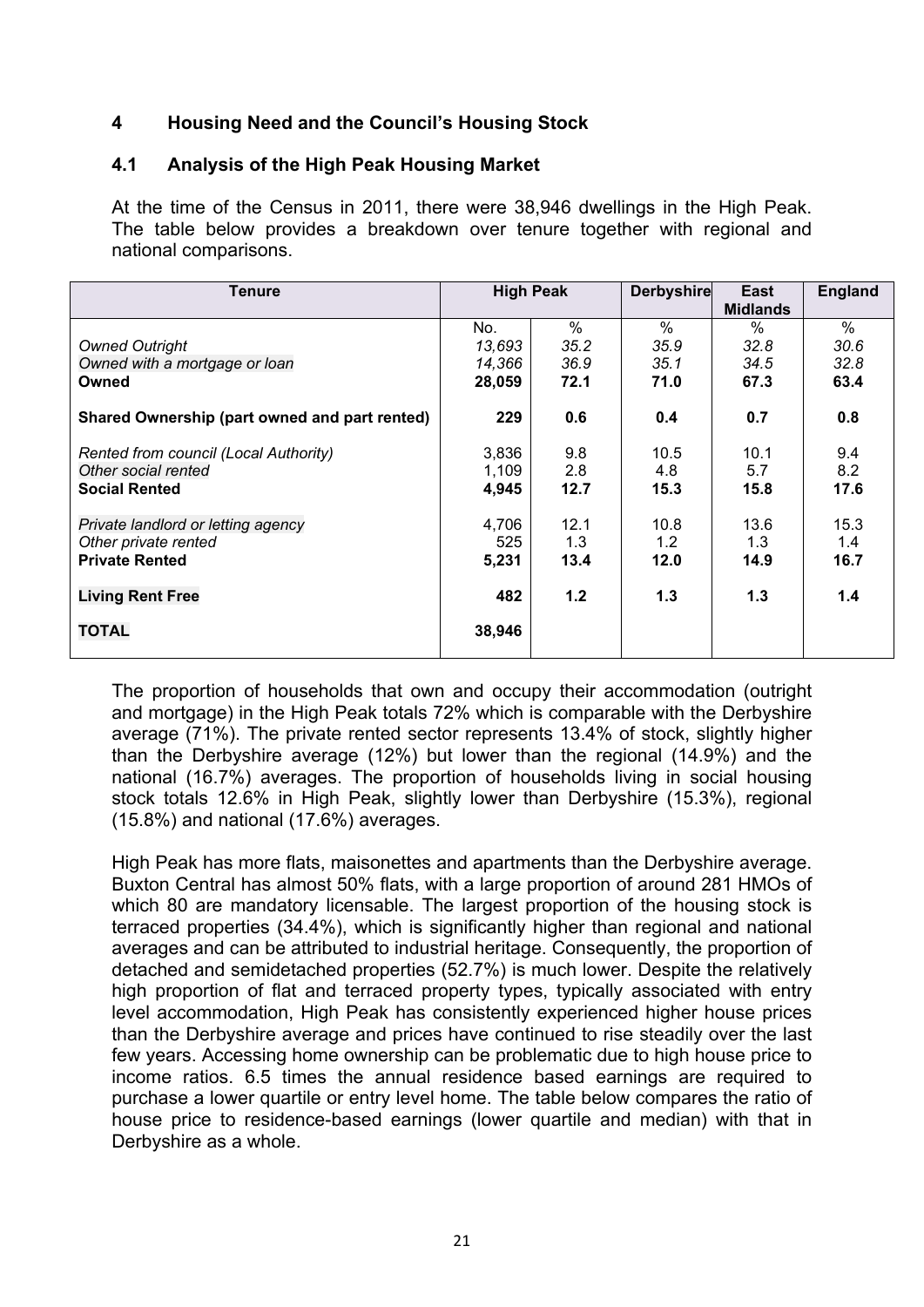|                |                                         |                                                                   |                                                                                                                                | <b>Derbyshire County</b> |                                                         |                                                                                    |  |
|----------------|-----------------------------------------|-------------------------------------------------------------------|--------------------------------------------------------------------------------------------------------------------------------|--------------------------|---------------------------------------------------------|------------------------------------------------------------------------------------|--|
|                | Q3 2016<br><b>House</b><br><b>Price</b> | 2016<br><b>gross</b><br>annual<br>residence-<br>based<br>earnings | <b>High Peak</b><br>Q3 2016<br>2016 Ratio of<br><b>House</b><br>house price to<br>gross annual<br>residence-<br>based earnings |                          | 2016 gross<br>annual<br>residence-<br>based<br>earnings | 2016 Ratio of<br>house price to<br>gross annual<br>residence-<br>based<br>earnings |  |
| Lower Quartile | £127,000                                | £19,543                                                           | 6.50                                                                                                                           | £116,000                 | £19,593                                                 | 5.92                                                                               |  |
| Median         | £168,000                                | £25,368                                                           | 6.62                                                                                                                           | £155,000                 | £27,218                                                 | 5.69                                                                               |  |

The table below gives an analysis of Registered Provider current stock holdings (non-sheltered) in the High Peak.

|                            |                          |                          | <b>Flat</b>              |                          |                          | House |                          |                | <b>Bungalow</b>          | <b>Shared</b><br>Ownership | <b>TOTAL</b> |
|----------------------------|--------------------------|--------------------------|--------------------------|--------------------------|--------------------------|-------|--------------------------|----------------|--------------------------|----------------------------|--------------|
| Provider                   | <b>Bedsit</b>            | bed                      | 2 bed                    | 1 bed                    | 2 bed                    | 3 bed | 4 bed                    | 2 bed          | 4 bed                    |                            |              |
|                            |                          |                          |                          |                          |                          |       |                          |                |                          |                            |              |
| Equity                     |                          | 28                       | 47                       | $\overline{\phantom{0}}$ | 36                       | 21    | $\blacksquare$           | $\overline{2}$ |                          | 60                         | 196          |
| Your Moorlands             | $\overline{\phantom{a}}$ | 26                       | 25                       | $\overline{\phantom{0}}$ | 29                       | 83    | $\blacksquare$           | Ξ.             | $\overline{\phantom{a}}$ | $\overline{\phantom{a}}$   | 163          |
| Anchor                     | $\overline{\phantom{a}}$ | $\overline{\phantom{0}}$ | $\overline{\phantom{0}}$ | $\overline{\phantom{0}}$ | $\overline{\phantom{0}}$ | ۰     | $\overline{\phantom{a}}$ | -              | -                        | $\overline{\phantom{a}}$   |              |
| Johnnie Johnson            | $\overline{\phantom{a}}$ | 10                       | $\overline{\phantom{0}}$ | $\overline{2}$           | 64                       | 53    | $\overline{\phantom{0}}$ | -              | $\overline{\phantom{0}}$ | 13                         | 142          |
| Guinness                   | $\overline{\phantom{a}}$ | 73                       | 18                       | $\overline{\phantom{0}}$ | 46                       | 108   | 5                        | 2              | $\overline{\phantom{a}}$ | $\overline{\phantom{a}}$   | 252          |
| Peaks and Plains           | $\overline{\phantom{0}}$ | 28                       | 10                       | $\overline{\phantom{0}}$ | 21                       | 10    | $\blacksquare$           | -              | -                        | -                          | 69           |
| <b>Peak District Rural</b> | $\overline{\phantom{a}}$ | $\overline{\phantom{0}}$ | -                        | -                        | 12                       | 2     | -                        | 4              | -                        | $\overline{2}$             | 20           |
| Stonewater                 | -                        | -                        | -                        |                          | -                        |       | -                        | -              | -                        | $\overline{\phantom{0}}$   |              |
|                            |                          |                          |                          |                          |                          |       |                          |                |                          |                            |              |
| <b>Total</b>               | $\mathbf 1$              | 165                      | 100                      | $\mathbf{2}$             | 208                      | 277   | 5                        | 8              | 1                        | 75                         | 842          |
|                            |                          |                          |                          |                          |                          |       |                          |                |                          |                            |              |

Housing associations also provide some 284 sheltered units across 10 different sheltered schemes across the borough. These are detailed in the table below:

| <b>Scheme Detail / Provider</b> |                  |                        |                              |                           | <b>Property Type</b> |               |               |
|---------------------------------|------------------|------------------------|------------------------------|---------------------------|----------------------|---------------|---------------|
| <b>Scheme Name</b>              | Location         | <b>Scheme Provider</b> | <b>Total</b><br><b>Units</b> | Bedsit /<br><b>Studio</b> | 1 bed<br>flat        | 2 bed<br>flat | 3 bed<br>flat |
|                                 |                  |                        |                              |                           |                      |               |               |
| <b>St Annes House</b>           | <b>Buxton</b>    | Johnnie Johnson        | 21                           | 15                        | 6                    |               |               |
| <b>Wesley House</b>             | Buxton           | Johnnie Johnson        | 26                           |                           | 26                   |               |               |
| Ventura Court                   | <b>New Mills</b> | Johnnie Johnson        | 34                           |                           | 34                   |               |               |
| Acre Court                      | Glossop          | Anchor                 | 32                           | 26                        | 6                    |               |               |
| Caroline Court                  | Hope             | Anchor                 | 30                           |                           | 30                   |               |               |
| <b>Cornmill House</b>           | Glossop          | Stonewater             | 38                           |                           | 38                   |               |               |
| Chatsworth Lodge                | Buxton           | Equity                 | 27                           | 14                        | 6                    | 6             |               |
| Robinwood Lodge                 | Glossop          | Guinness               | 28                           |                           | 28                   |               |               |
| Primrose Court                  | Hayfield         | Guinness               | 28                           |                           | 26                   | 2             |               |
| <b>Fidlers Close</b>            | <b>Bamford</b>   | Guinness               | 20                           |                           |                      | 20            |               |
| Total                           |                  |                        | 284                          | 55                        | 200                  | 28            |               |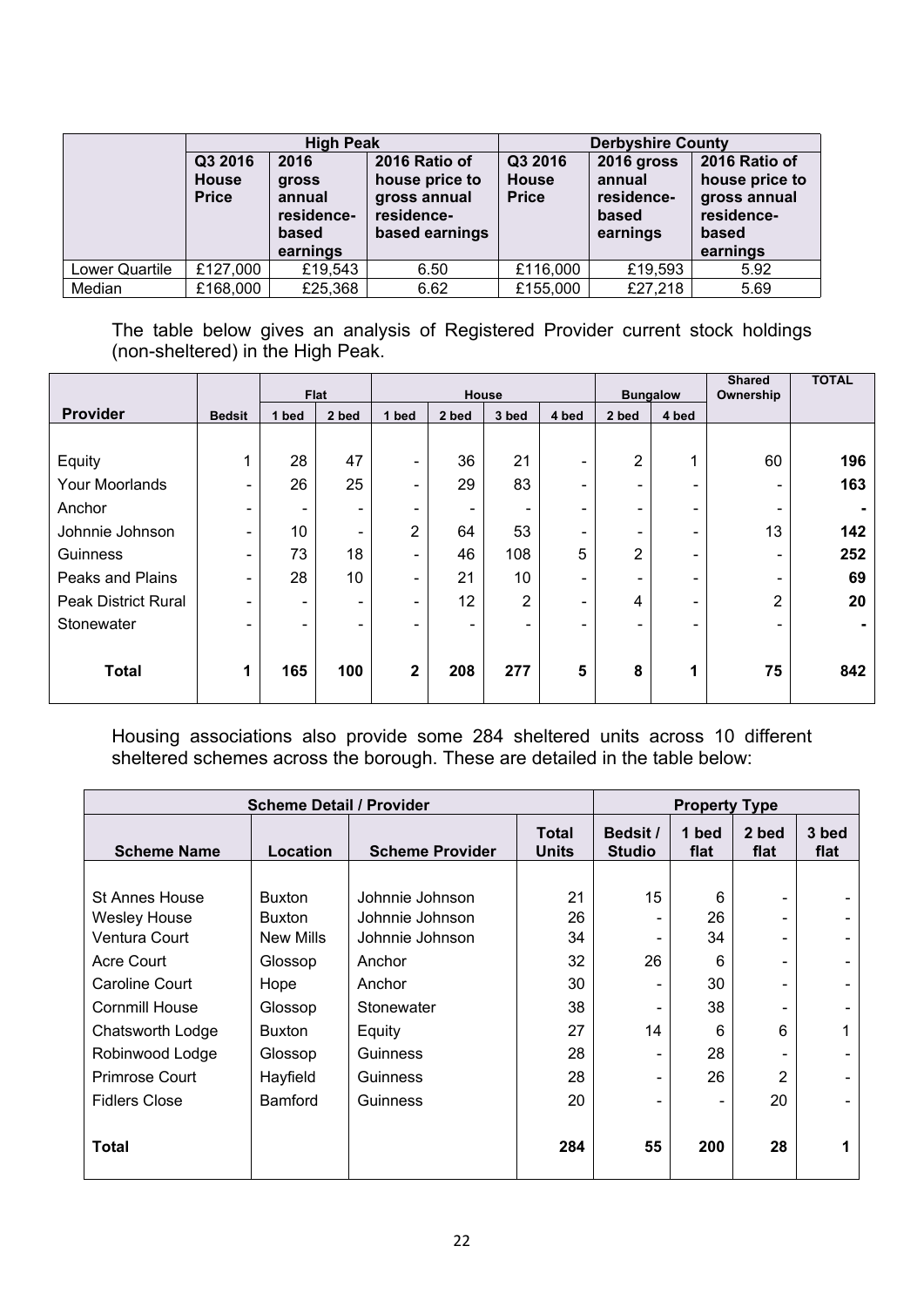In addition there is one existing Extra Care scheme (45 units) in Glossop and another in Buxton (53 units and 16 bed specialist dementia care unit) which was completed in April 2018.

The Council has had some recent success in enabling the development of homes across the Borough through S106 agreements, Homes and Communities Agency (HCA) funding and Right to Buy receipts. The capacity of traditional delivery mechanisms, principally HCA subsidy have been squeezed under reduced funding regimes. The table below summarises the housing completions in the Borough in the last few years.

| Year                                                           | <b>Total</b><br><b>Completions</b>    | Of which<br><b>Affordable</b> |
|----------------------------------------------------------------|---------------------------------------|-------------------------------|
| 2011/12<br>2012/13<br>2013/14<br>2014/15<br>2015/16<br>2016/17 | 102<br>207<br>36<br>100<br>160<br>330 | 40<br>64<br>54<br>40<br>49    |
| <b>Total</b>                                                   | 935                                   | 247                           |

In order to facilitate access to affordable home ownership the County Council provide a Derbyshire-wide Local Authority Mortgage Scheme (LAMS). The scheme provides help for those who can afford mortgage payments, but not the initial deposit. This constitutes a financial indemnity of up to 20% of a mortgage for first time buyers, who qualify for support and meet the strict lending criteria.

The private rented sector continues to be of increasing importance for households in receipt of housing benefit and for first-time buyers unable to access home ownership. The private sector is typically associated with higher rental costs and lesser security of tenure, with six month tenancies typically offered. The table below provides rental comparison between the rents charged by private sector lanlords and those charged by the Council.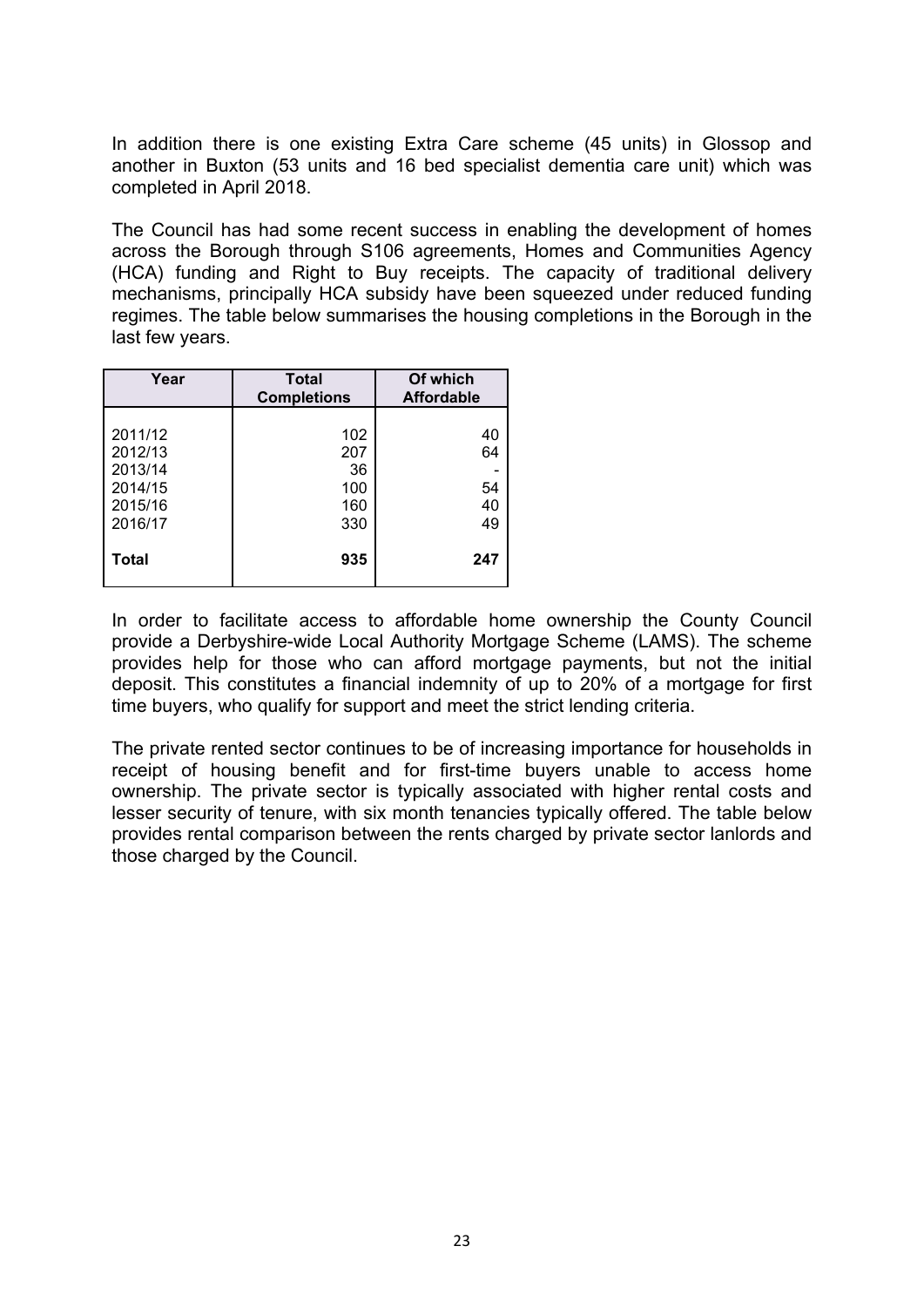|                                         |                            |                                                |                                                                             | <b>Local Housing Allowance Rates</b>                                                                                                  |                                                                              |
|-----------------------------------------|----------------------------|------------------------------------------------|-----------------------------------------------------------------------------|---------------------------------------------------------------------------------------------------------------------------------------|------------------------------------------------------------------------------|
| <b>Property</b><br><b>Type</b>          | <b>HPBC</b><br>Rent<br>£pw | <b>Median</b><br><b>Private</b><br>Rent<br>£pw | <b>Peaks and Dales</b><br>(Buxton, Dove<br><b>Holes and Hope</b><br>Valley) | <b>Southern Greater</b><br><b>Manchester</b><br>(Whaley Bridge,<br>New Mills, Chinley,<br><b>Chapel en-le Frith,</b><br>Hayfield etc) | <b>Tameside and</b><br><b>Glossop (All</b><br>Glossop areas up<br>to Chunal) |
| Bedsits/Shared<br>Accommodation<br>Rate | 56.65                      | not<br>available                               | 67.93                                                                       | 57.84                                                                                                                                 | 56.58                                                                        |
| 1 Bed                                   | 64.93                      | 118.00                                         | 90.21                                                                       | 102.25                                                                                                                                | 86.30                                                                        |
| 2 Bed                                   | 71.46                      | 132.00                                         | 110.72                                                                      | 128.19                                                                                                                                | 103.56                                                                       |
| 3 Bed                                   | 79.05                      | 150.00                                         | 128.19                                                                      | 151.78                                                                                                                                | 126.58                                                                       |
| 4 Bed                                   | 83.73                      | 183.00                                         | 168.00                                                                      | 200.09                                                                                                                                | 156.38                                                                       |

The private rented sector is also associated with poorer quality housing The 2009 Private Sector House Condition survey found that 30.5% of private sector housing is pre 1900 and 4,498 properties were estimated to have at least one Category 1 hazard, representing 12.6% of private sector stock this is considerable higher than the equivalent 0.4% of Council stock.

The Council works with landlords to tackle inadequate property conditions and this work is achieved through a combination of advice and enforcement and through the Council's Landlord Accreditation Scheme. During 2016-17, 97 private sector dwellings were found to have one or more category 1 hazards following environmental health service inspection and 89 private sector dwellings were made free from Category 1 hazards as a result of Council action taken during the same period.

The recently approved Empty Property Strategy focuses activity and strategic direction in relation to empty properties, in order to maximise available housing stock, reduce the effects that empty properties may have and realise the benefits of bringing empty properties back into use.

## **4.2 Analysis of Housing Need**

The most recent Strategic Housing Market Assessment (SHMA) completed in May 2015 recommended a new range of between 310-350 new dwellings per annum, equivalent to 6,200 to 7,000 dwellings over the Local Plan period 2011-2031. The property type of future housing requirements summarised in the table below.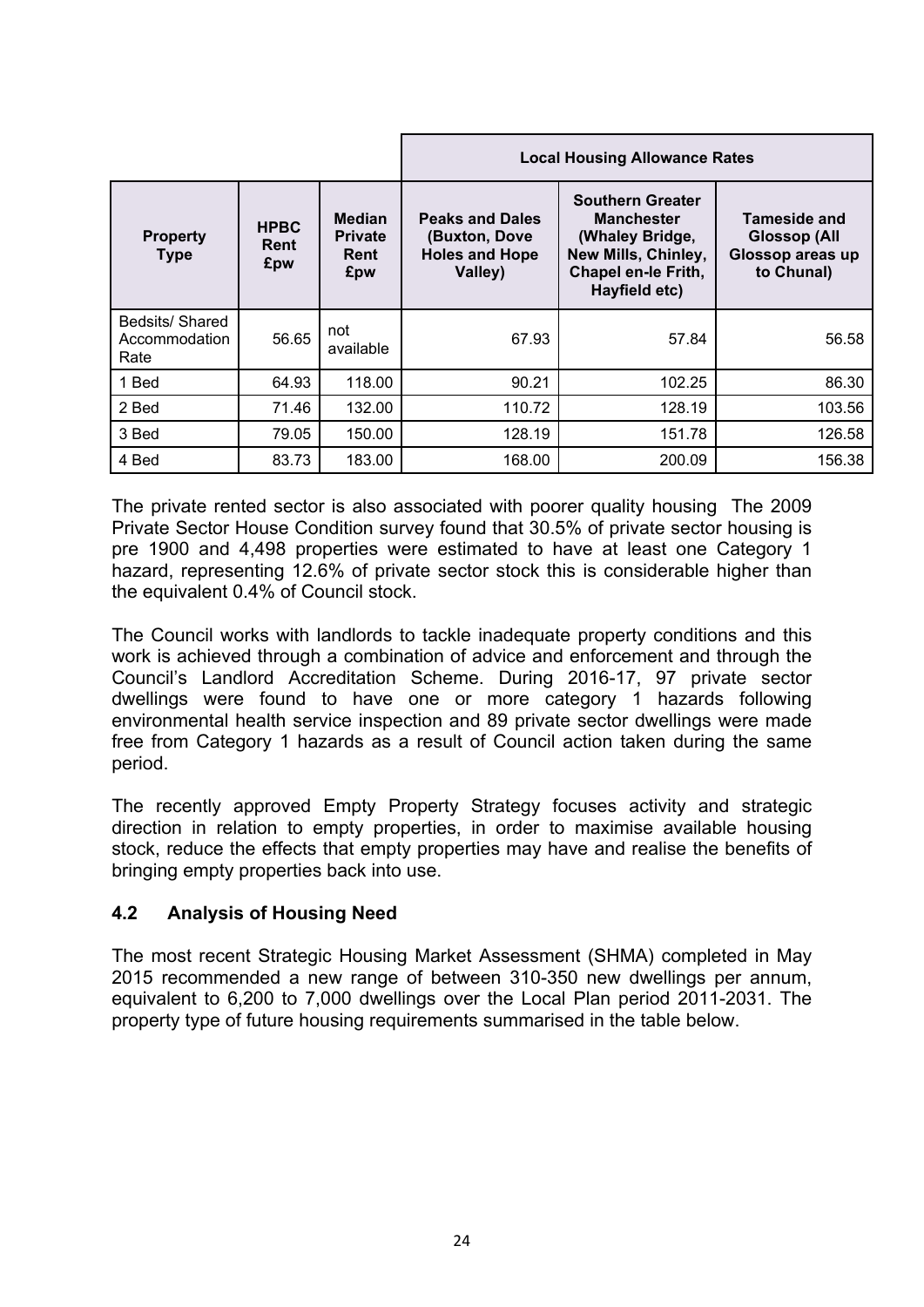| <b>Property Type</b>                                                                     | <b>Current Stock</b><br>2011                                        | Recommended<br><b>Property Sizes</b><br>of New Stock<br>2011-2031 | <b>Additional</b><br>Housing (470<br>dpa) 2011-2031 |  |  |
|------------------------------------------------------------------------------------------|---------------------------------------------------------------------|-------------------------------------------------------------------|-----------------------------------------------------|--|--|
| 1 bed flat<br>2 bed flat / house / bungalow<br>3 bed house / bungalow<br>$4$ bed + house | $3,411(8.8\%)$<br>11,421 (29.4%)<br>15,786 (40.6%)<br>8,255 (21.2%) | 10%<br>45%<br>30%<br>10%                                          | 940<br>4,230<br>2,820<br>940                        |  |  |
| Total                                                                                    | 38,873 (100%)                                                       | 100%                                                              | 9,400                                               |  |  |

The analysis predominantly suggests a need for the development of 2 and 3 bed sized properties. In order to meet with an overall average annual development rate of 350 dwellings the Local Plan identifies land to accommodate up to 3,549 additional dwellings on new sites distributed across the Borough. The sites identified in the plan are summarised in the table below.

| <b>Sub Area</b> | % of Borough Total | No. of dwellings on new sites |
|-----------------|--------------------|-------------------------------|
| Glossopdale     | $27 - 35%$         | 958-1.242                     |
| Central         | $30 - 33%$         | 1.065-1.171                   |
| Buxton          | 32-43%             | 1.136-1.526                   |

During 2016/17, 105 households were found to be statutorily homeless and a further 214 households were provided with assistance to prevent homelessness from occurring, through assistance to remain in existing accommodation or access alternative suitable accommodation. The Homelessness Reduction Act 2017 has significantly amended and strengthened the Councils statutory homelessness prevention duties with effect from April 2018. A new duty to help to secure accommodation commences 56 days prior to homelessness.

There is significant demand for social housing with 1,835 households registered on Home Options. The table bewlow summarises the current Home Options applications by number of bedrooms required.

| <b>Bedrooms</b>          | Number of<br><b>Applicants</b>  |
|--------------------------|---------------------------------|
| 2<br>3<br>$48 +$<br>Misc | 1,048<br>449<br>203<br>66<br>69 |
| Total                    | 1,835                           |

The largest area of housing register demand is for 1 bedroom accommodation, representing 57% of those registered. Some 57% of those requiring 1 bedroom acommodation require general needs accommodation rather than older persons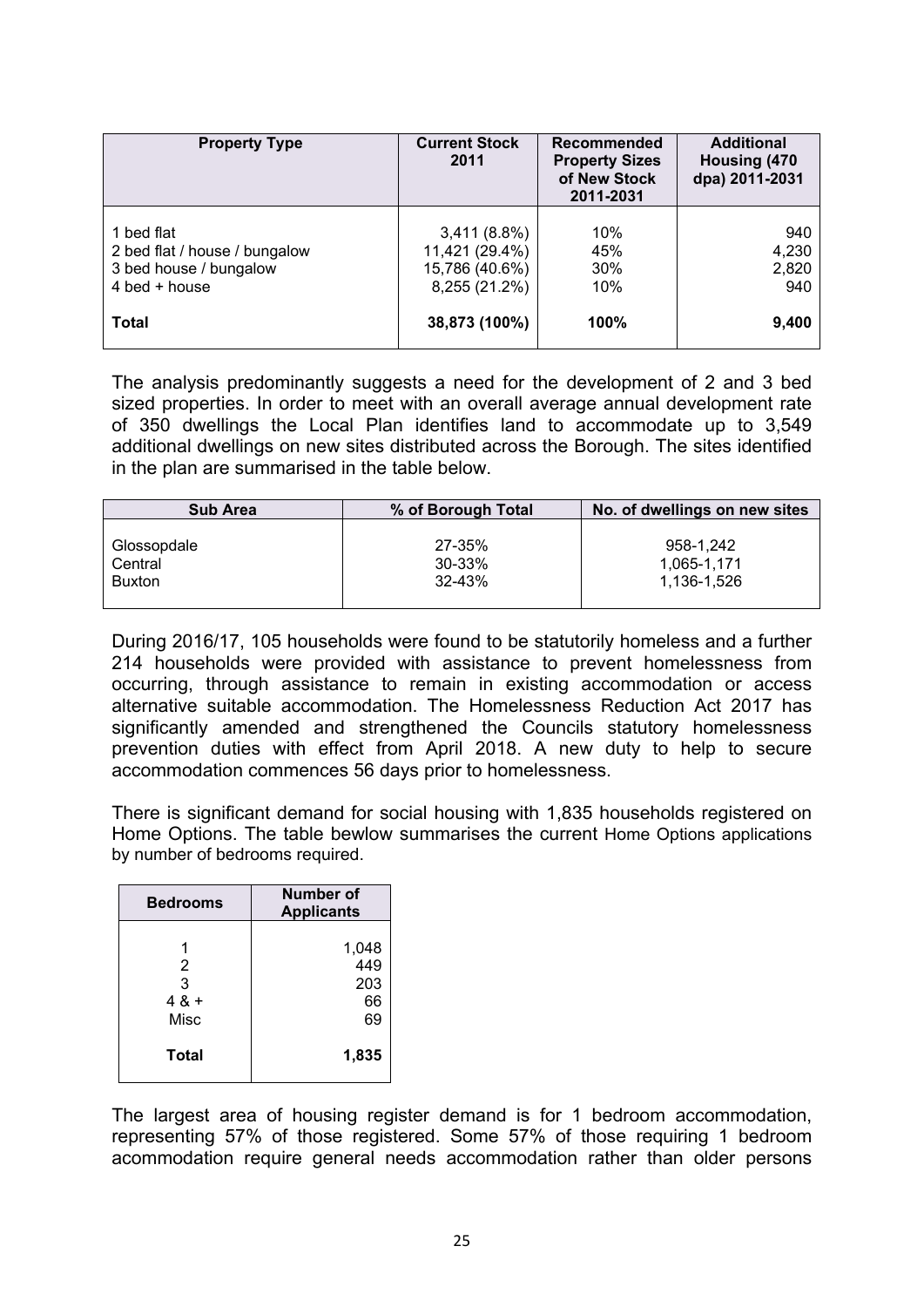accommodation. The table below confirms this by summarising home options demand for 1 bedroom accommodation by age range.

| <b>Age Range</b> | No. of<br>applicants | $\frac{0}{0}$ |
|------------------|----------------------|---------------|
|                  |                      |               |
| $60 +$           | 367                  | 35.0          |
| 55 - 59          | 81                   | 7.7           |
| $50 - 54$        | 100                  | 9.6           |
| $45 - 49$        | 76                   | 7.3           |
| $40 - 45$        | 46                   | 4.4           |
| $25 - 39$        | 274                  | 26.1          |
| Under 25         | 104                  | 9.9           |
| <b>Total</b>     | 1,048                |               |

Similarly demand for 2 bedroom accommodation is predominantly for general needs (85%) rather than older person's accommodation. The table below shows home options demand for 2 bed accommodation by age range.

| <b>Age Range</b> | No. of<br>applicants | %    |
|------------------|----------------------|------|
|                  |                      |      |
| $60 +$           | 38                   | 8.5  |
| 55 - 59          | 31                   | 6.9  |
| $50 - 54$        | 46                   | 10.2 |
| $45 - 49$        | 43                   | 9.6  |
| $40 - 45$        | 42                   | 9.4  |
| $25 - 39$        | 200                  | 44.5 |
| Under 25         | 49                   | 10.9 |
| <b>Total</b>     | 449                  |      |

Home Options lettings data from 2016/17 shown in the table below illustrates that 43.4% of allocations relate to older persons accommodation. There is greater availability of older persons accommodation and lower demand, which is expressed through a lesser number of bids (between 2-10 bids per vacancy). Whilst conversely there is lesser availability and greater demand for 1, 2 and 3 bed general needs accommodation.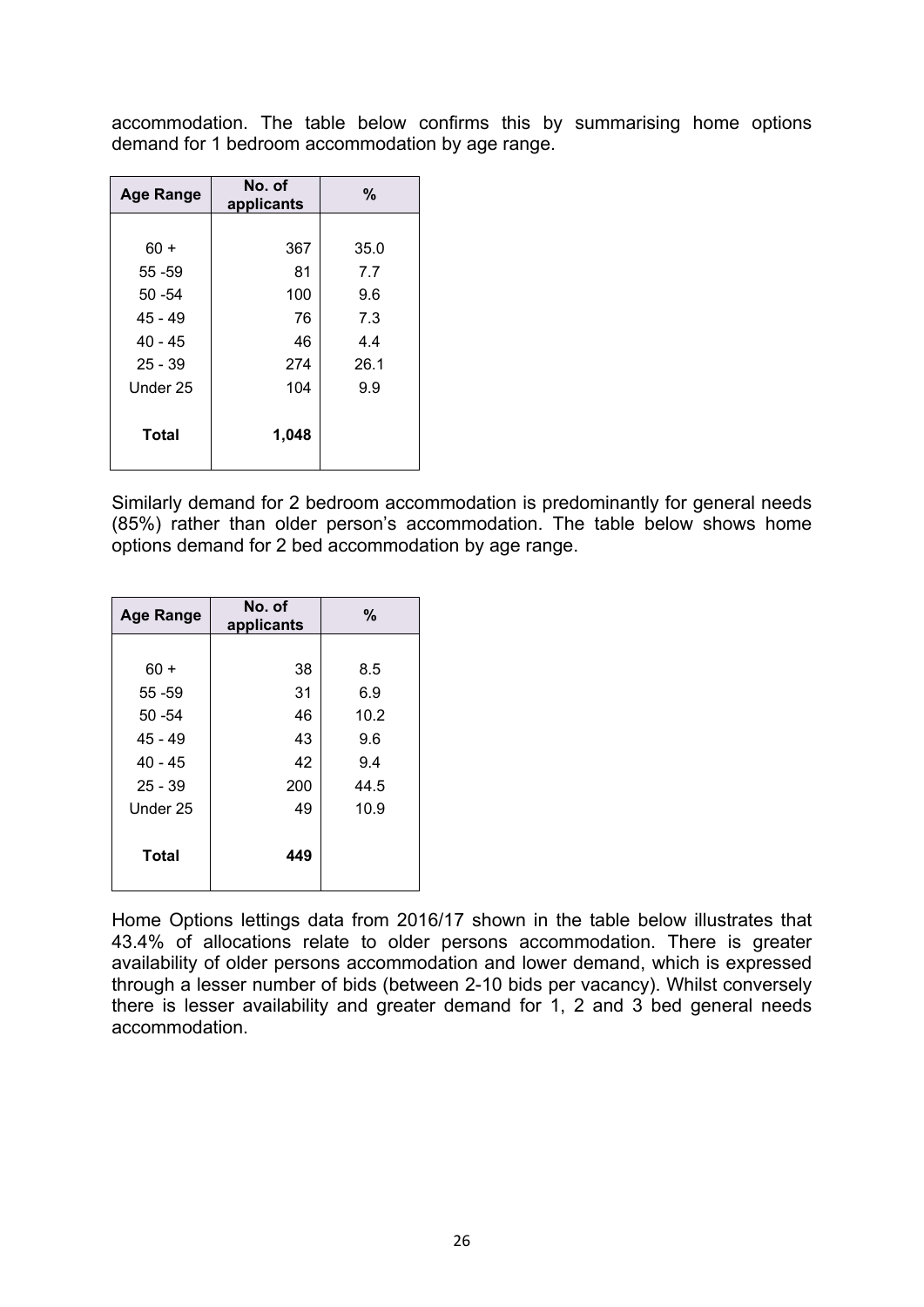| <b>Property Type</b> | No.<br>available | %<br>allocations | <b>Average</b><br>No. bids |
|----------------------|------------------|------------------|----------------------------|
|                      |                  |                  |                            |
| Sheltered (1 bed)    | 50               |                  | 2.56                       |
| Bungalow (1 bed)     | 56               | 43.4             | 10.5                       |
| Bungalow (2 bed)     | 15               |                  | 9                          |
| Other over 55's      | 13               |                  | 5.1                        |
| 1 bed GN             | 34               |                  | 14.5                       |
| 1 bed GN (40+)       | 3                | 14.2             | 10                         |
| 1 bed GN (25+)       | 6                | 15.2             |                            |
| 1 bed GN (45+)       | 1                |                  | 7                          |
| 2 bed flat GN        | 34               |                  | 17.5                       |
| 2 bed flat $(25+)$   | $\mathcal{P}$    | 25.9             | 4                          |
| 2 bed house          | 44               |                  | 19.6                       |
| 3 bed house          | 46               | 14.9             | 22.6                       |
| 4 bed house          | 5                | 1.6              | 11.2                       |
| Total                | 309              |                  |                            |

The 2011 Census showed the population of the High Peak having increased by 1.6% since 2001. The number of people over 65 totalled 15,699 which represent some 17% of the total population. With improvements to health care, people are generally living longer and Projecting Older People Population Information System (POPPI) estimates a steady increase in the number of older people living in High Peak (see table below). In 2030 they project the figure to be 26,100, a 47% increase. The ageing population will require more in terms of housing, health and social care than ever before.

|                                                                      | 2014         | 2015          | 2020          | 2025          | 2030          |
|----------------------------------------------------------------------|--------------|---------------|---------------|---------------|---------------|
|                                                                      |              |               |               |               |               |
| People aged 65-69                                                    | 6,000        | 6,100         | 5,600         | 6,200         | 7,100         |
| People aged 70-74                                                    | 4,300        | 4,500         | 5,700         | 5,200         | 5,800         |
| People aged 75-79                                                    | 3,100        | 3,200         | 4,000         | 5,100         | 4,700         |
| People aged 80-84                                                    | 2,200        | 2,300         | 2,600         | 3,300         | 4,300         |
| People aged 85-89                                                    | 1,300        | 1,400         | 1,600         | 1,900         | 2,500         |
| People aged 90 and over                                              | 800          | 800           | 1,000         | 1,300         | 1,700         |
| <b>Total population 65 and over</b><br>Percentage increase from 2011 | 17,700<br>3% | 18,300<br>16% | 20,500<br>30% | 23,000<br>47% | 26,100<br>47% |

The Council provides a tenure-neutral, 24 hour community alarm monitoring and response service (Carelink) to older persons throughout the Borough. The service works closely with social workers to provide telecare technology to support older people to remain at home, without this technology and response service the client may not be able to remain at home and have to enter Adult Care. 1,800 clients across High Peak are currently being supported through a variety of offer packages,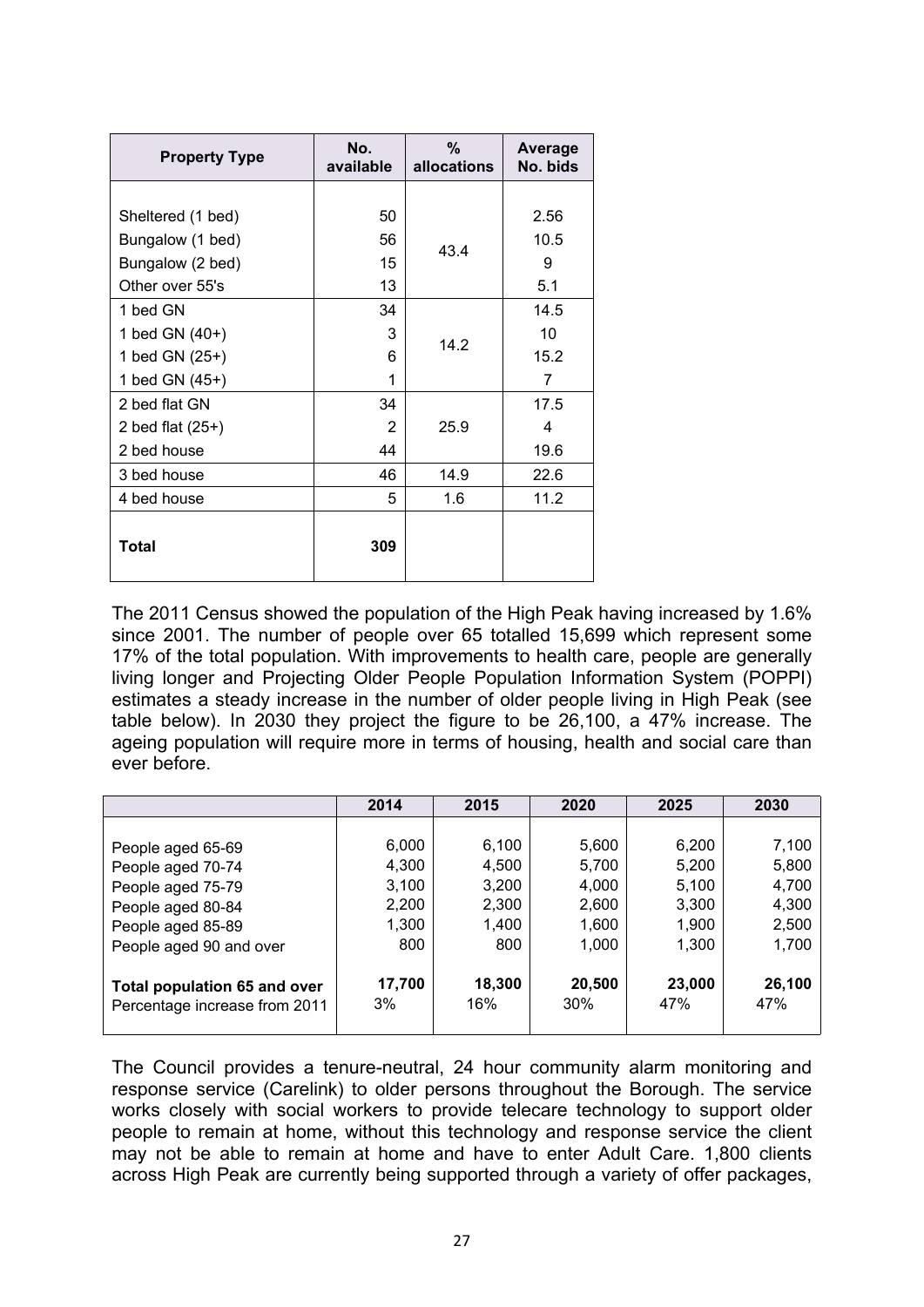with each client visited at least four times per year. During support visits risk assessments are undertaken and a variety of advice is provided in relation to trip hazards, claiming benefits, social inclusion etc. The former Derbyshire County Council strategy for accommodation, care and support for older people in Derbyshire focused on the development of Specialist Community Care Centres and Extra Care housing developments. Derbyshire County Council is currently developing a new Derbyshire wide older persons housing strategy with the Districts/ Boroughs which will look at the housing requirements and wider housing related implications and needs of all older people not just Adult Care clients.

There is limited information available regarding the housing and housing related support requirements of those with other specialist needs. Department of Health 'Projecting Adult Needs and Service Information System' (PANSI) area based data projections (see table below) do not suggest a future increase in learning and physical disabilities and mental health needs amongst the High Peak population.

|                            |                                 | 2017 No. of<br>households | 2025 No. of<br>households | 2035 No. of<br>households |
|----------------------------|---------------------------------|---------------------------|---------------------------|---------------------------|
|                            |                                 |                           |                           |                           |
| Learning Disability        | Mild, moderate or severe        | 1,332                     | 1,294                     | 1,228                     |
|                            | Common mental disorder          | 8,882                     | 8,599                     | 8,102                     |
|                            | Borderline personality disorder | 248                       | 241                       | 227                       |
| Mental Health              | Antisocial personality disorder | 192                       | 185                       | 176                       |
|                            | Psychotic disorder              | 221                       | 214                       | 201                       |
|                            | 2 or more psychiatric disorders | 3,968                     | 3,839                     | 3,622                     |
| <b>Physical Disability</b> | Moderate                        | 4,634                     | 4,588                     | 4,106                     |
|                            | Serious                         | 1,416                     | 1,435                     | 1,250                     |
|                            |                                 |                           |                           |                           |

The annual number of Disabled Facilities Grants (DFG) provided has increased since 2012/13 and due to budget constraints the number of 'held over cases' (considered in line with the statutory requirement to approve within 6 months) are increasing. However this is not considered to necessarily be an indicator of greater demand, rather the stream lining of DFG processes. The number of DFG adaptations is summarised in the table below

| Year    | <b>DFG</b><br><b>Adaptations</b> |  |  |  |  |  |  |
|---------|----------------------------------|--|--|--|--|--|--|
| 2016/17 | 41                               |  |  |  |  |  |  |
| 2015/16 | 42                               |  |  |  |  |  |  |
| 2014/15 | 36                               |  |  |  |  |  |  |
| 2013/14 | 15                               |  |  |  |  |  |  |
| 2012/13 | 26                               |  |  |  |  |  |  |

In addition 377 HRA funded disabled adaptations have been undertaken since 2010, with predominantly 59% providing wet room facilities.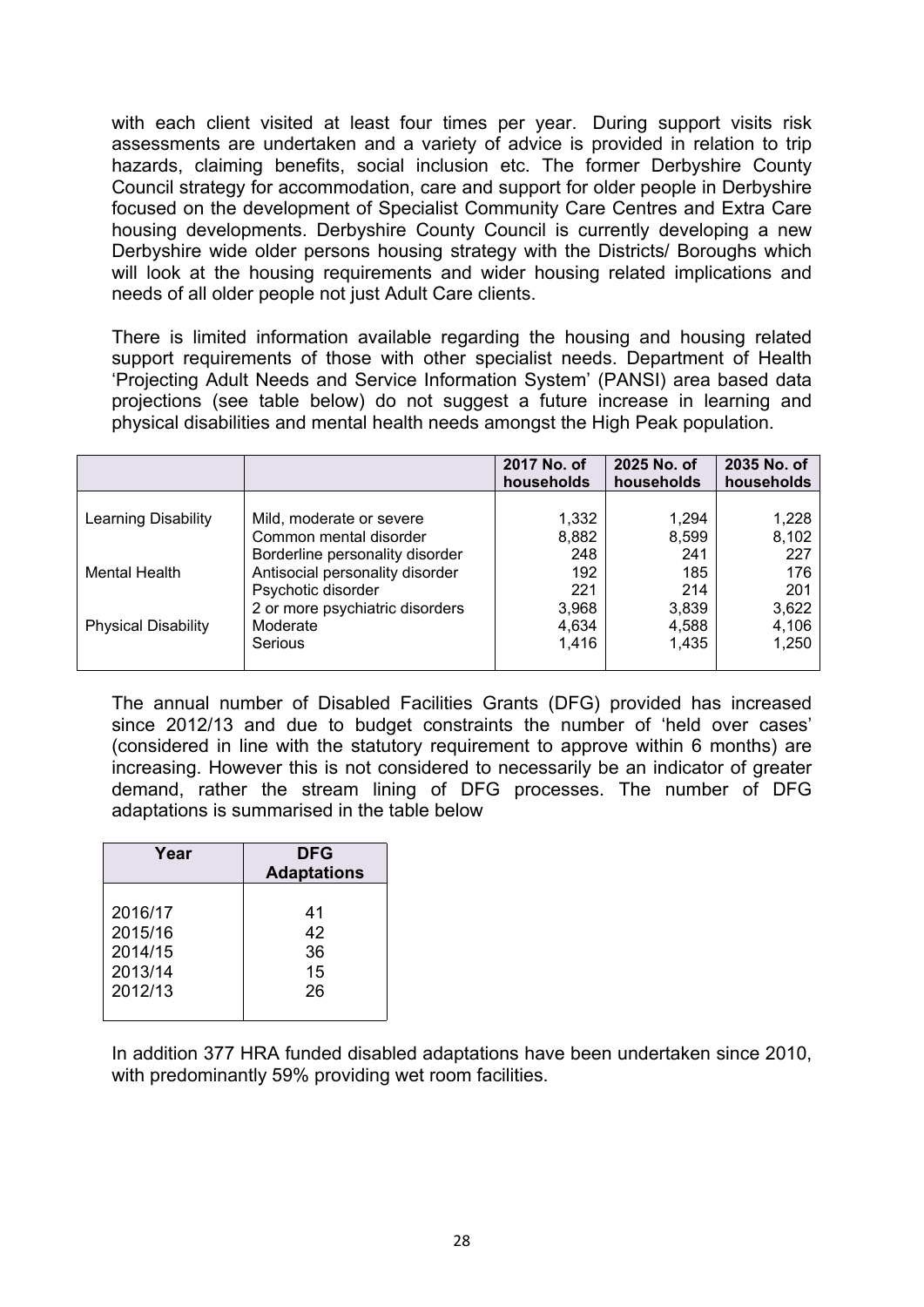| <b>Adaptation</b>   | Undertaken<br>since 2010 |
|---------------------|--------------------------|
|                     |                          |
| Extension           | 2                        |
| Through floor lifts | $\overline{2}$           |
| Hoists              | 12                       |
| Ceiling track       | 12                       |
| Ramps               | 58                       |
| Wet rooms           | 226                      |
| <b>Stair Lifts</b>  | 61                       |
| Level threshold     | 4                        |
| Total               | 377                      |

In August 2017 there were 154 households registered on Home Options with a disability requirement, with a household member that either:

- uses a wheelchair indoors and outdoors all of the time (15 households)
- needs a wheelchair outdoors because they cannot manage steps, stairs or steep gradients
- has restricted mobility and can only manage one or two steps or stairs

As part of the Derbyshire and Nottinghamshire wide 'Local Authorities Energy Partnership' funding bids and programmes are co-ordinated to deliver affordable warmth and ill health interventions. For instance the Healthy Homes project (working with GPs, social services, hospital discharge teams, care coordinators, Council housing officers, fire and rescue service) provides targeted assistance to High Peak residents in fuel poverty living with long term health conditions (cardiovascular disease; respiratory failure; mobility issues; mental health problems and people with suppressed immune systems) made worse by living in a cold home. These residents are at a significantly higher risk of illness and death as a result of cold weather than the rest of the population and place a significant burden on the NHS and Adult Care.

#### **4.3 Analysis of HRA Stock**

As at 1st April 2017 High Peak Borough Council owned 3,989 properties. The table below details the housing stock by number of bedrooms.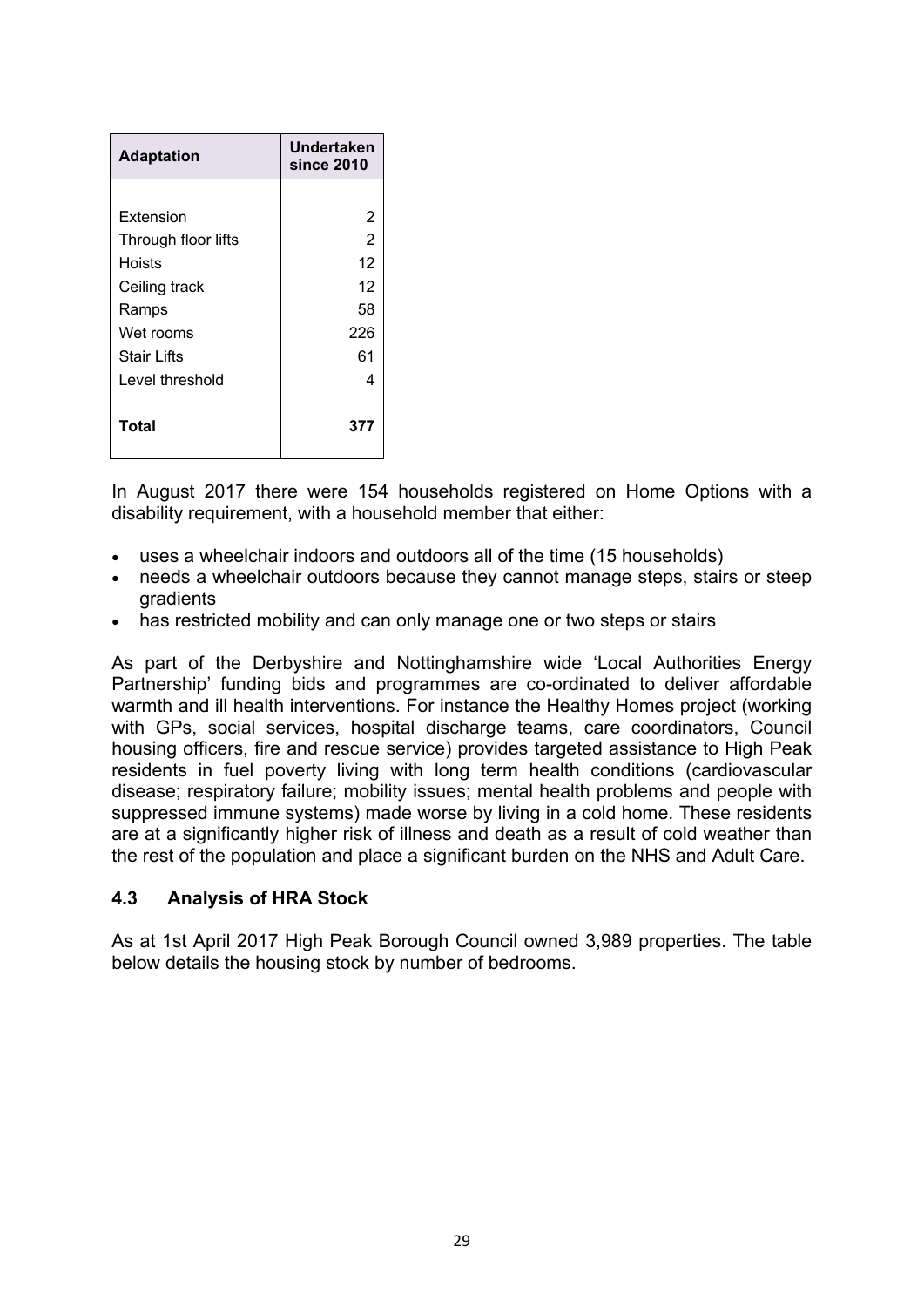| No. of<br><b>Bedrooms</b> | <b>Stock at</b><br>01/04/2017 | %  |
|---------------------------|-------------------------------|----|
|                           |                               |    |
| <b>Bedsit</b>             | 133                           | 3  |
|                           | 1,294                         | 32 |
| 2                         | 1,253                         | 31 |
| 3                         | 1,232                         | 31 |
| 4                         | 77                            | 2  |
| <b>Total</b>              | 3,989                         |    |

The value of the stock (based on 1999 prices) is £79.404 million.

Since 1993 the Council has sold 1,166 properties, approximately 20% of stock through Right to Buy, with the highest number (142) sold in 2000/01.



During the last 5 years, there has been 1 stock addition due to conversion and additional management of 23 units for Nottingham Community Housing Association.

The stock is spread across the borough. The table below shows the housing stock by area and property type. This information excludes the sheltered accomodation which is analysed separately below.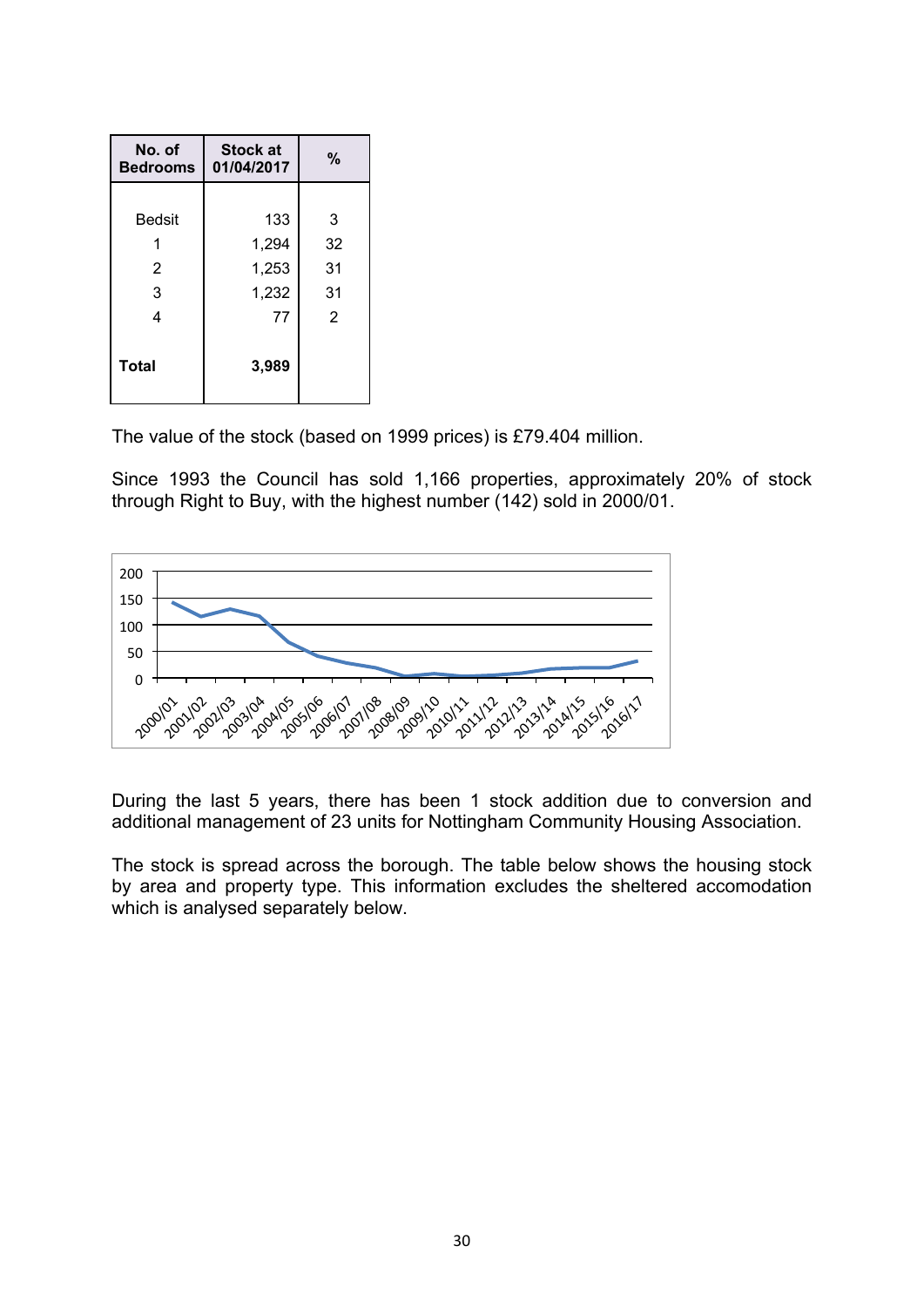|                      | <b>Bedsit</b>                |                         | <b>Bungalow</b> |                          |                          |                          | <b>Flat</b>                  |                          |                              |                              | <b>House</b>             |                              |                              | <b>Maisonette</b>        | <b>TOTAL</b>            |
|----------------------|------------------------------|-------------------------|-----------------|--------------------------|--------------------------|--------------------------|------------------------------|--------------------------|------------------------------|------------------------------|--------------------------|------------------------------|------------------------------|--------------------------|-------------------------|
| <b>Bedrooms</b>      | $\mathbf 0$                  | 1                       | $\overline{2}$  | 3                        | 4                        | 1                        | $\overline{2}$               | 3                        | $\mathbf{1}$                 | $\overline{2}$               | $\overline{3}$           | 4                            | $\overline{2}$               | $\overline{3}$           |                         |
| Glossop              | $\overline{a}$               | 23                      | $\overline{a}$  | $\mathbf{1}$             |                          | 118                      | 178                          | 3                        | $\overline{a}$               | 79                           | 134                      | 6                            | $\overline{2}$               | 12                       | 556                     |
| Gamesley             | $\blacksquare$               | 206                     | $\blacksquare$  | $\blacksquare$           | $\overline{\phantom{a}}$ |                          | $\overline{\phantom{0}}$     | $\blacksquare$           | $\blacksquare$               | 275                          | 186                      | 29                           | $\qquad \qquad \blacksquare$ | 10                       | 706                     |
| Hadfield             | $\blacksquare$               | 10                      | $\overline{a}$  | $\blacksquare$           | $\blacksquare$           | 68                       | 88                           | $\blacksquare$           | 14                           | 55                           | 127                      | 1                            | $\overline{\phantom{0}}$     | $\blacksquare$           | 363                     |
| Padfield             | $\blacksquare$               |                         |                 | $\blacksquare$           | $\blacksquare$           |                          | ä,                           | $\blacksquare$           | $\overline{a}$               | $\overline{a}$               | $\overline{\mathbf{4}}$  | $\overline{\phantom{0}}$     | $\overline{\phantom{0}}$     | $\frac{1}{2}$            | $\overline{\mathbf{4}}$ |
| Tintwistle           | $\blacksquare$               | 35                      | 12              |                          |                          | 8                        | $\overline{\phantom{0}}$     | $\blacksquare$           | $\qquad \qquad \blacksquare$ | 12                           | 43                       | $\blacksquare$               | $\overline{\phantom{0}}$     | $\blacksquare$           | 110                     |
| Charlesworth         | $\overline{\phantom{a}}$     |                         |                 |                          |                          | 22                       | $\frac{1}{2}$                |                          | $\overline{\phantom{0}}$     | 4                            | $\overline{2}$           | 1                            | $\overline{\phantom{0}}$     | $\blacksquare$           | 29                      |
| <b>New Mills</b>     | 3                            | 113                     | 51              | $\blacksquare$           | $\overline{a}$           | 21                       | $\overline{2}$               | $\overline{1}$           | $6\phantom{a}$               | 93                           | 124                      | $\overline{\mathbf{4}}$      | $\overline{\phantom{0}}$     | $\blacksquare$           | 418                     |
| Hayfield             | $\overline{\mathbf{4}}$      | 23                      | 5               |                          | $\blacksquare$           | 28                       | $\overline{a}$               | $\blacksquare$           | $\overline{a}$               | 14                           | 24                       | $\mathbf{1}$                 | L,                           | $\blacksquare$           | 99                      |
| Doveholes            | $\overline{\phantom{0}}$     |                         |                 |                          |                          | 28                       | $\frac{1}{2}$                |                          | $\frac{1}{2}$                | 10                           | $\overline{7}$           |                              | L,                           | $\blacksquare$           | 45                      |
| Chapel-en-le-Frith   | $\frac{1}{2}$                | 70                      | 14              | $\blacksquare$           | 1                        | 12                       | 8                            | $\blacksquare$           | $\frac{1}{2}$                | 25                           | 64                       | $\overline{2}$               | $\qquad \qquad \blacksquare$ | $\blacksquare$           | 196                     |
| Peak Dale            | $\frac{1}{2}$                |                         | $\blacksquare$  |                          |                          | 25                       | $\frac{1}{2}$                | $\blacksquare$           | L,                           | 8                            | $\overline{2}$           | L.                           | $\blacksquare$               | $\blacksquare$           | 35                      |
| Chinley              | $\overline{a}$               | 12                      | $\overline{a}$  | $\blacksquare$           | $\blacksquare$           | 5                        | $\overline{4}$               | $\overline{a}$           | $\blacksquare$               | $\blacksquare$               | 14                       | $\overline{\mathbf{4}}$      | $\overline{\phantom{a}}$     | $\blacksquare$           | 39                      |
| <b>Whaley Bridge</b> | $\qquad \qquad \blacksquare$ | 26                      | $\mathbf{1}$    | $\overline{\phantom{0}}$ | $\frac{1}{2}$            | 18                       | $\overline{\phantom{0}}$     | $\blacksquare$           | $\qquad \qquad \blacksquare$ | 13                           | 75                       | $6\phantom{a}$               | $\qquad \qquad \blacksquare$ | $\blacksquare$           | 139                     |
| <b>Furness Vale</b>  | $\blacksquare$               | 22                      | $\overline{4}$  | $\blacksquare$           |                          | 6                        | 17                           | $\blacksquare$           | $\frac{1}{2}$                | $\ddot{\phantom{1}}$         | 18                       | $\overline{\phantom{a}}$     | $\overline{\phantom{a}}$     | $\blacksquare$           | 67                      |
| <b>Buxton</b>        | $\overline{2}$               | $\overline{\mathbf{4}}$ |                 | $\blacksquare$           |                          | 30                       | 14                           | ÷.                       | $\frac{1}{2}$                | 33                           | 85                       | $\overline{\phantom{a}}$     | L,                           | $\overline{\phantom{a}}$ | 168                     |
| Fairfield            | 11                           | 28                      | 59              |                          | 1                        | 21                       | 53                           | $\overline{\phantom{0}}$ | $\overline{\phantom{a}}$     | 71                           | 232                      | 20                           | $\overline{\phantom{0}}$     | $\overline{\phantom{a}}$ | 496                     |
| Harpur Hill          | $\blacksquare$               | 6                       | $\overline{a}$  | $\mathbf{1}$             |                          | 32                       | $\blacksquare$               |                          | $\overline{\phantom{0}}$     | 8                            | 22                       | 1                            | L,                           | $\frac{1}{2}$            | 70                      |
| <b>Buxworth</b>      | $\blacksquare$               | $\overline{\mathbf{4}}$ | $\blacksquare$  | $\mathbf{r}$             | $\blacksquare$           | $\overline{2}$           | $\overline{7}$               | $\blacksquare$           | $\frac{1}{2}$                | $\mathbf{1}$                 | 8                        | $\overline{\phantom{0}}$     | $\overline{\phantom{a}}$     | $\overline{\phantom{a}}$ | 22                      |
| Castleton            | $\blacksquare$               | 23                      | $\overline{a}$  | $\blacksquare$           | $\blacksquare$           | 4                        | 3                            | $\blacksquare$           | $\blacksquare$               | $\blacksquare$               | 3                        | $\overline{\phantom{0}}$     |                              | $\blacksquare$           | 33                      |
| Bamford              | $\frac{1}{2}$                | $6\phantom{1}$          | $\overline{3}$  |                          |                          | 19                       | $\overline{a}$               |                          | $\frac{1}{2}$                | $\overline{7}$               | 22                       | $\overline{\phantom{a}}$     | $\blacksquare$               | $\blacksquare$           | 57                      |
| Edale                | $\blacksquare$               |                         | $6\phantom{a}$  |                          | $\blacksquare$           | $\overline{\phantom{a}}$ | $\qquad \qquad \blacksquare$ | $\blacksquare$           | $\qquad \qquad \blacksquare$ | $\qquad \qquad \blacksquare$ | $\overline{\phantom{a}}$ | $\qquad \qquad \blacksquare$ | $\overline{\phantom{0}}$     | $\overline{\phantom{a}}$ | $\bf 6$                 |
| Hope                 | $\overline{\phantom{0}}$     | 27                      |                 | $\blacksquare$           |                          | $\blacksquare$           | $\blacksquare$               | $\blacksquare$           | $\blacksquare$               | 3                            | 5                        | $\overline{\phantom{0}}$     | $\blacksquare$               | $\blacksquare$           | 35                      |
|                      |                              |                         |                 |                          |                          |                          |                              |                          |                              |                              |                          |                              |                              |                          |                         |
| <b>TOTAL</b>         | 20                           | 638                     | 155             | $\mathbf{2}$             | $\mathbf{2}$             | 467                      | 374                          | $\overline{\mathbf{4}}$  | 20                           | 711                          | 1,201                    | 75                           | $\mathbf 2$                  | 22                       | 3,693                   |

The table below details the Council's sheltered housing stock.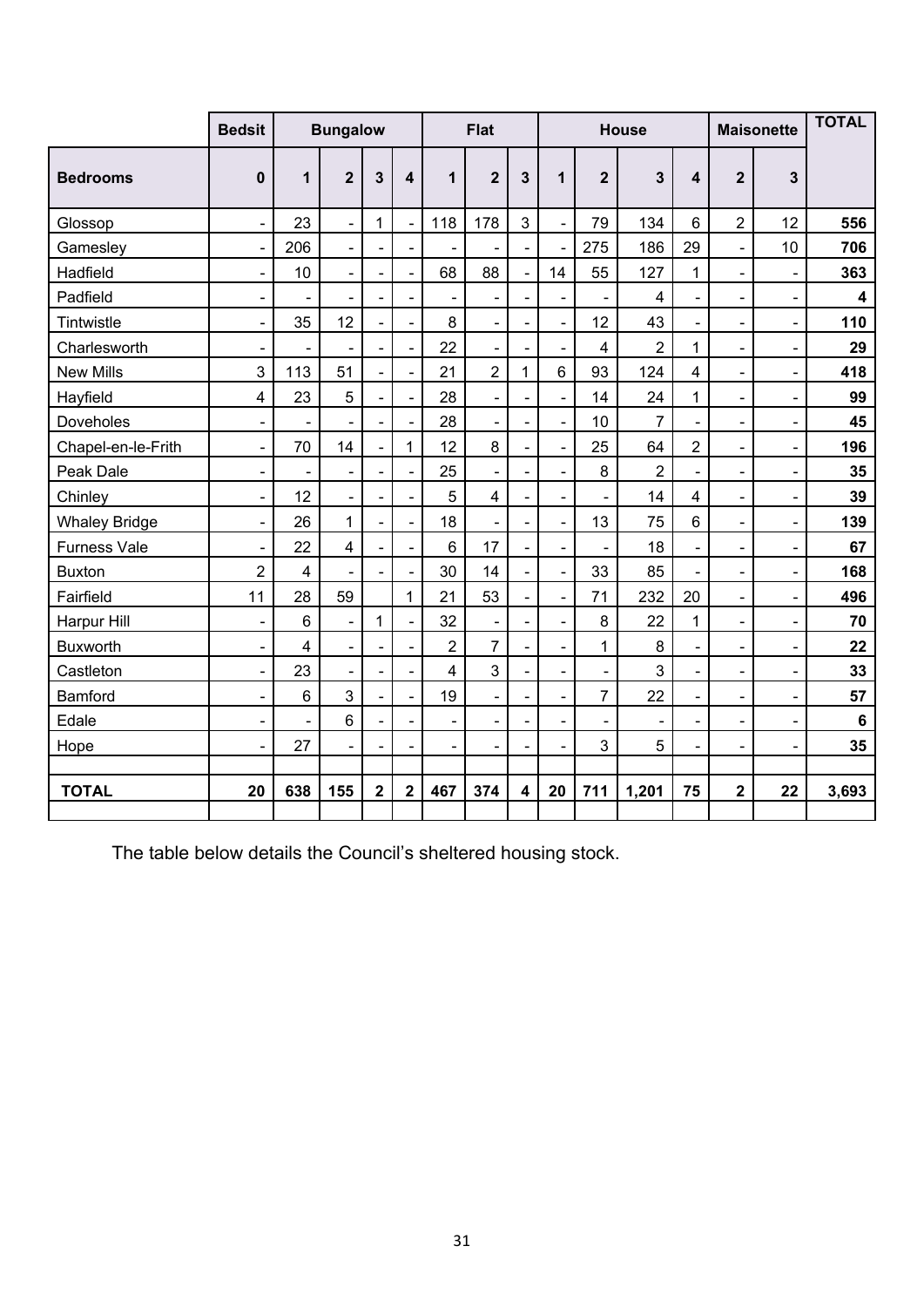| <b>Scheme</b>                   | <b>Total</b><br>dwellings | <b>Bedsit</b> | 1 bed | 2 bed | 3 Bed |
|---------------------------------|---------------------------|---------------|-------|-------|-------|
| Hartington Gardens, Buxton      | 81                        | 57            | 18    | 6     |       |
| Milton Court, Buxton            | 36                        | 24            | 11    |       |       |
| Marian Court, Buxton            | 29                        | 21            | 7     | и     |       |
| Queens Court, Buxton            | 41                        |               | 41    |       |       |
| Alma Square, Buxton             | 23                        | 11            | 11    | 1     |       |
| Eccles Fold, Chapel en le Frith | 39                        |               | 39    |       |       |
| Cromford Court, Whaley Bridge   | 42                        |               | 42    |       |       |
| TOTAL                           | 291                       | 113           | 169   | 8     | 8     |

The above analysis illustrates that at least 30.8% stock provides for older people; this includes 20% (797) bungalows, 3.5% (138) over 55s age-designated flats and 7.3% sheltered housing (291 sheltered units across 7 different schemes).

In the case of the Council's HRA stock, low demand is only experienced in relation to sheltered housing. As at November 2017 some 6.9% of sheltered units were void, with voids occurring predominantly within Marian Court and Alma Square schemes. 65% of sheltered voids are bedsit type accommodation, with the longest bedsit void period 1557 days in Marion Court. A current 'Review of Older Persons' accommodation in the High Peak' considered the demand for sheltered accommodation and found that while there was high demand for sheltered accommodation and an increasing aging population the quality of the local authority sheltered housing offer fell below potential tenant aspirations.

Currently there are 270 local authority tenants affected by the Spare Room Subsidy, with 40 (14.8%) in receipt of DHP (Discretionary Housing Payment). A further 98 other social sector tenants are affected, with 16 in receipt of DHP.

The likelihood for households to fall into rent arrears has increased with Welfare Reform and Universal Credit changes.

## **4.4 Tenant Priorities**

Tenant priorities relate to housing location preference, and the quality of housing and housing services.

Potential tenants want a home that meets their families' immediate need and any potential identified future need. The area in which a property is situated is as important as the property itself and those not in pressing need are often content to wait a little longer to secure the right home in the right location. For those in pressing need the urgency of finding accommodation can often override the size of dwelling but not the area – applicants are more likely to accept a smaller property that is in their ideal area of choice.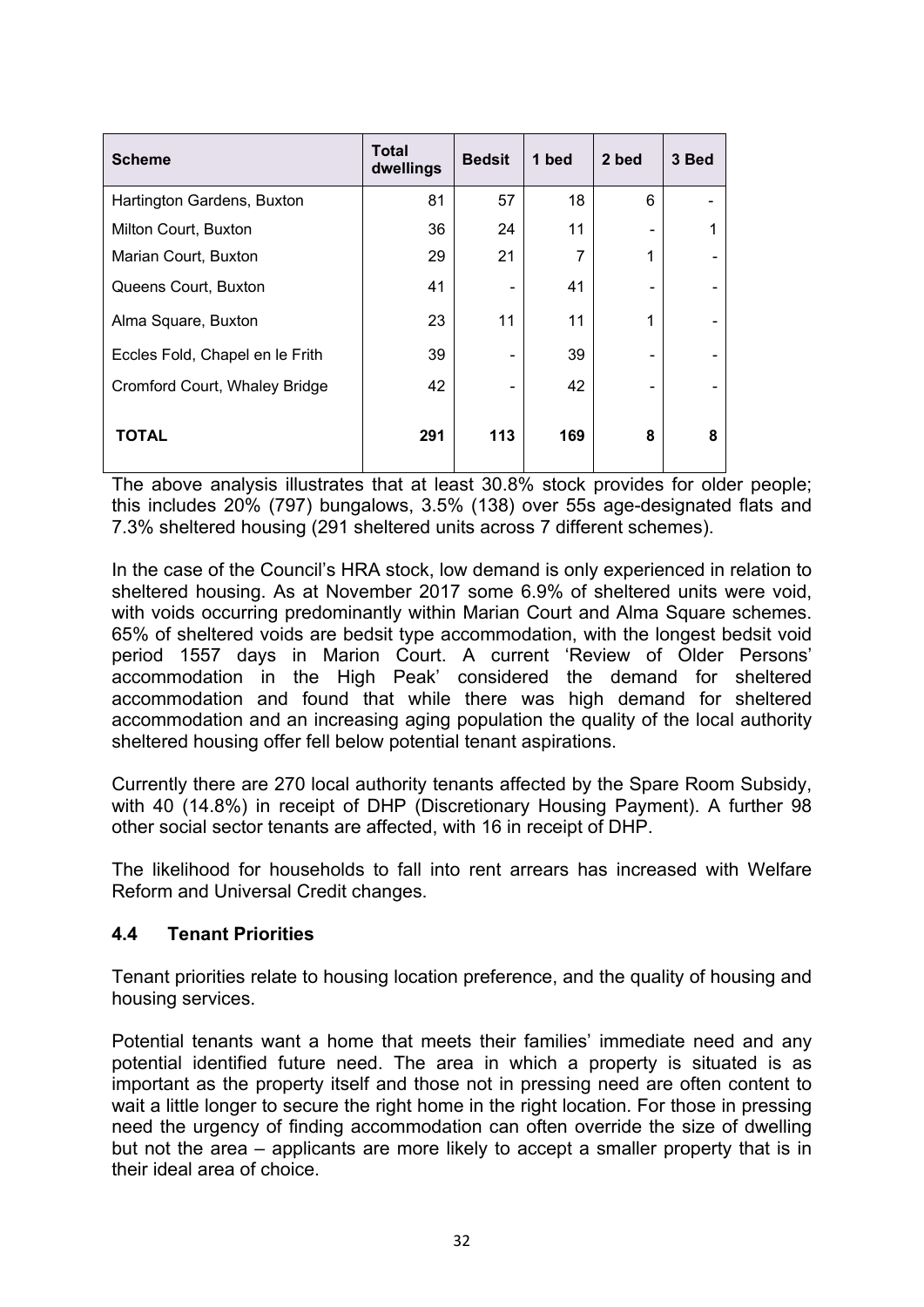Once within a property, tenants' main priorities are the standard of fixtures and fittings, kitchens and bathrooms most notably. The speed with which repairs are dealt with is also important, however the communication around both these and capital improvements is almost more important than the actual installation.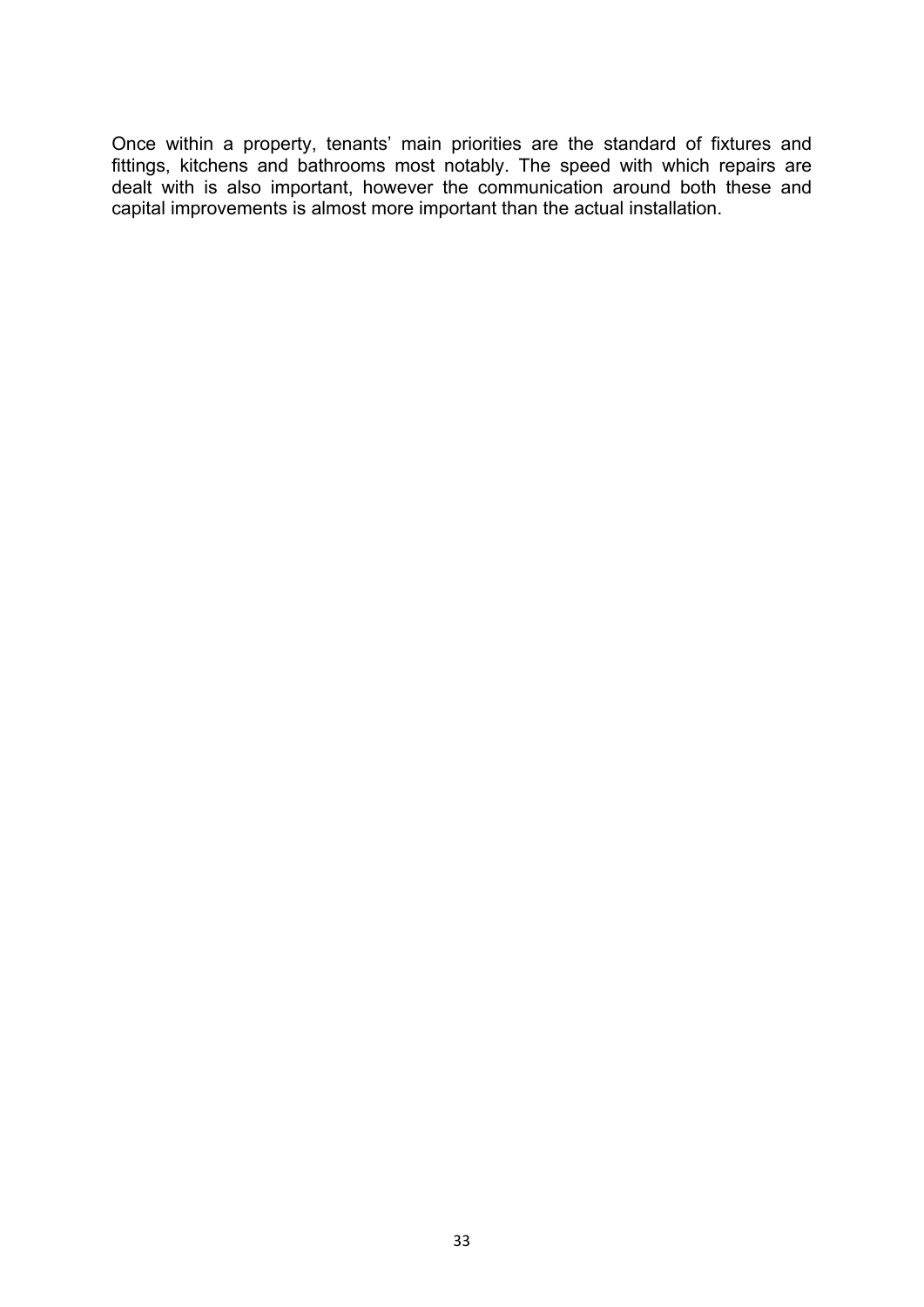## **5. Tenancy Policy & Procedures**

## **5.1 Regulatory Framework**

The Homes England is responsible for regulating social housing providers including local authorities. Regulatory standards contain specific expectations and the outcomes that providers are expected to achieve. Providers' boards and local authority councillors who govern service delivery are responsible for meeting the relevant standards and determining how this is done. The standards are classified as either 'economic' or 'consumer'.

Homes England proactively seeks assurance from providers that they are meeting the 3 economic standards, which are:

- Governance and Financial Viability Standard
- Value for Money Standard with associated code of practice
- Rent Standard

The economic standards apply to all registered providers except for local authorities because the regulator has no power to set economic standards for local authorities. Further, the levels of rental that can be charged until 2021 are covered by the Welfare Reform and Work Act 2016 and whilst rental levels are governed by this Act the rent standard does not apply.

The Consumer standards apply to all registered providers including local authorities. Home England's role is to set the consumer standards and to intervene where failure to meet the standards has caused, or could have caused, serious harm to tenants. The 4 consumer standards are:

- Tenant Involvement and Empowerment Standard covers customer service; choice and complaints; involvement and empowerment; and understanding and responding to the diverse needs of tenants.
- Home Standard relates to the quality of accommodation; and repairs and maintenance
- Tenancy Standard relates to allocations; mutual exchange; and tenure
- Neighbourhood and Community Standard relates to neighbourhood management; local area co-operation; and anti-social behaviour

In order to meet the consumer standards the Council must ensure that they have adopted adequate policies and procedures in place. It is important however that in developing these policies that discretion or ability to deal with exceptional situations is not limited.

The policies that are required to enable the Council to meet these standards are outlined below.

#### **5.2 Allocations Policy**

Housing stock is designated as either: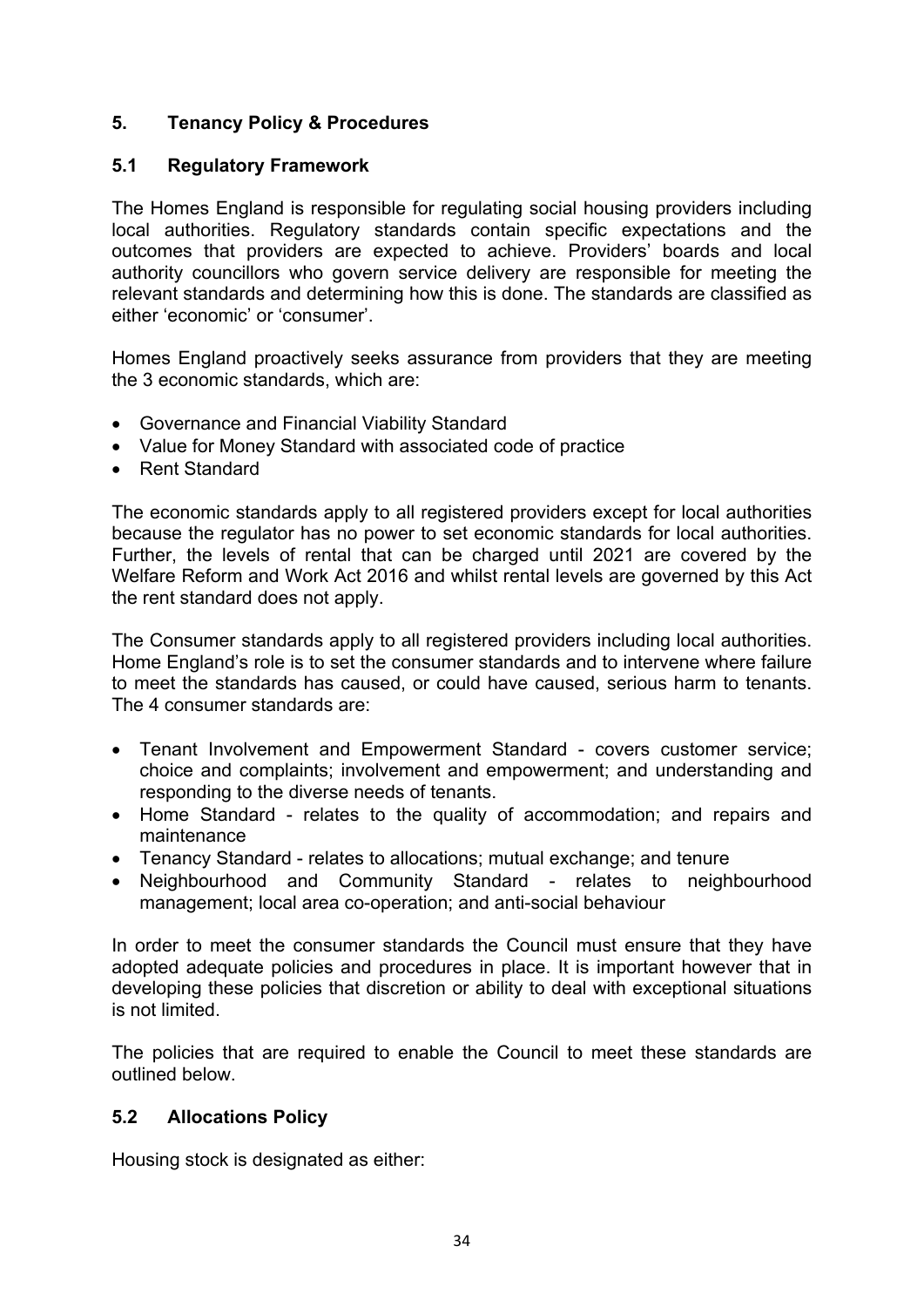- General needs;
- Sheltered accommodation;
- Age designated (over 55's); or
- Specific needs i.e. adapted property.

The Council participates in the Derbyshire Home Options scheme. This is a choicebased lettings scheme which is designed to allow an element of choice for people applying for council and housing association homes. The Derbyshire Home Options is a partnership of councils and housing associations who work together to advertise available homes and offer advice to people looking for accommodation in High Peak, Derbyshire Dales, Erewash and Amber Valley.

As properties become available for letting, full details are advertised on the Home Options website and applicants can bid for available properties. Properties are advertised on a weekly basis and a paper version of properties available is also sent to various support agencies. The Council's staff also place bids for those applicants who are unable to access the bidding system themselves, this is known as assisted bidding.

Homelessness legislation places a duty on housing authorities to ensure that advice and information about homelessness, and preventing homelessness, is available to everyone in their borough free of charge. The legislation also requires authorities to assist individuals and families who are homeless or threatened with homelessness and apply for help. The Council's housing advice team provide general housing advice and the statutory duty to assist individuals and families who are homeless or threatened with homelessness.

## **5.3 Tenancy Agreement**

The relationship between the Council as landlord and the tenants of the housing stock is governed by a Tenancy Agreement. The latest version of this agreement was approved in March 2017.

The agreement sets out the rights of tenants in addition to their responsibilities.

## **5.4 Neighbourhood (Estate) Management**

The Council was awarded a £90,000 grant in 2017 for an environmental review of 3 areas within High Peak in relation to the housing stock:

- Fairfield, Buxton
- Gamesley
- New Mills

Part of this brief was to look at master planning and assessing various approaches to improving the estates under review. The detailed assessment of sites with development potential will support the emerging land disposal strategy. Potential environmental improvements are identified in the final report. These will need to be considered following the approval of this business plan.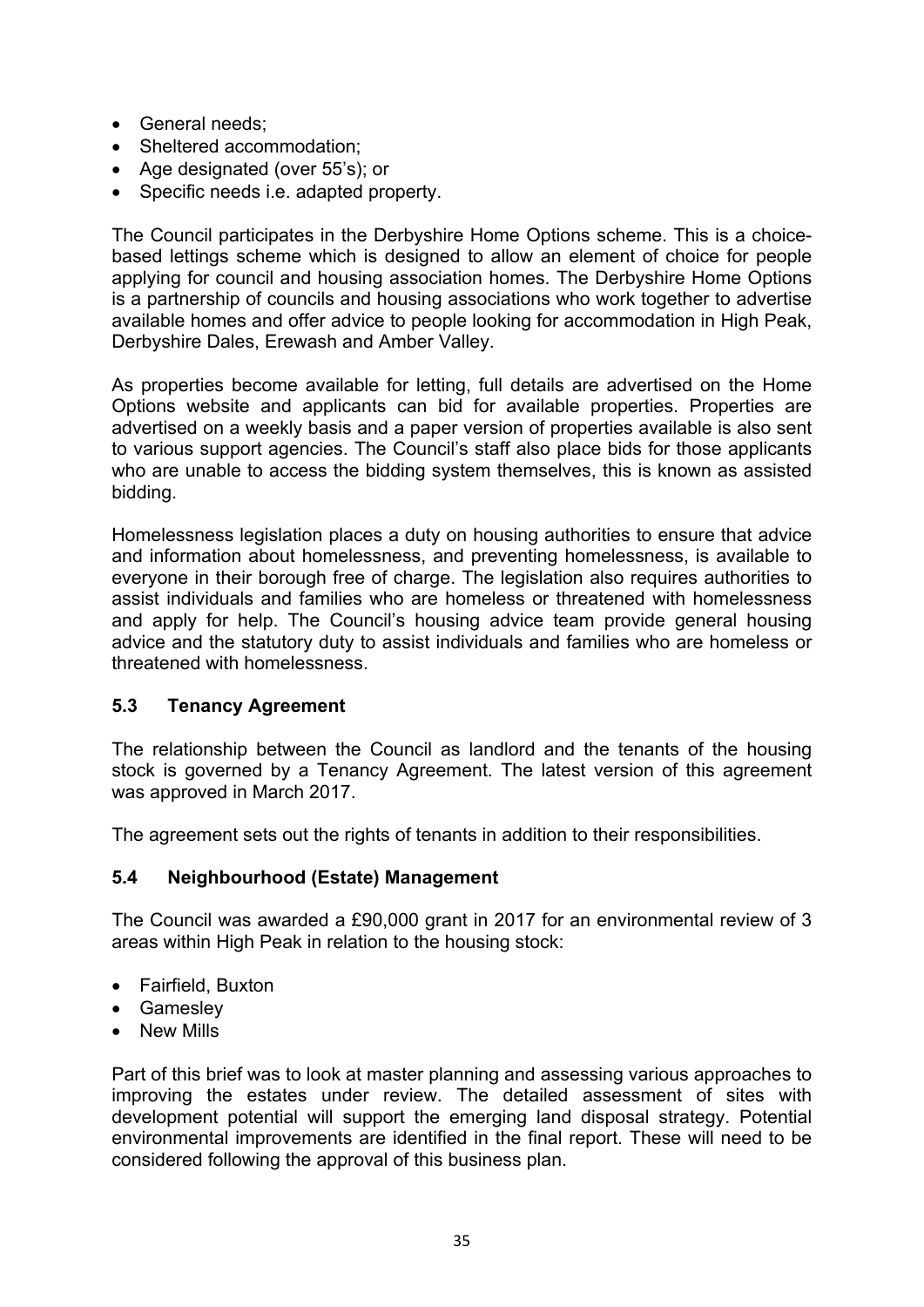The work has also identified affordable housing investment opportunities which potentially can be used to improve the long-term sustainability of the Council's Housing Revenue Account (HRA) or allow offset of affordable housing requirements from other sites.

## **5.5 The Council's Approach to Equality and Diversity**

Equality legislation means that all local authorities have a duty to publish information about how they are meeting the requirements of the Equalities Act 2010. The Equality Act 2010 places a duty upon High Peak Borough Council to:

- Eliminate unlawful discrimination, harassment and victimisation and other conduct prohibited by the Act;
- Advance equality of opportunity between people who share a protected characteristic and those who do not; and
- Foster good relations between people who share a protected characteristic and those who do not.

The Council's Equality & Diversity Policy sets out how the Council will go about fulfilling this duty. The purpose of having this policy is to provide a coherent approach to tackling equality and diversity across all the protected equality characteristics (age, disability, sex, gender reassignment, marriage and civil partnerships, pregnancy and maternity, race, religion/belief and sexual orientation) It also aims to make equality and diversity integral to the way that the Council works in order to achieve:

- A clearer understanding of the needs of the residents of the High Peak
- Better informed decision-making and policy development
- Excellent quality services which meet varied needs
- More effective targeting of policy and resources that will do the most to increase equality
- Better outcomes and greater confidence in public services
- A more effective use of talent in the workforce

In the provision and commissioning of services the Council is committed to fair and equitable access to services, whether they are provided directly by Council employees, in partnership with other agencies or indirectly through external contract, funding or commissioning arrangements. All service areas are required to take steps to ensure that Council functions and policies are carried out in a way that complies with statutory requirements and meets the needs of all local people as appropriately as possible.

The Council aims to ensure that all its functions and policies are carried out in a way that complies with statutory requirements by:

 Ensuring equal access, fair treatment and appropriate provision to the whole community regardless of age, disability, gender, gender reassignment, marital or civil partnership status, pregnancy or maternity status, race, religion, nationality, social background or sexual orientation;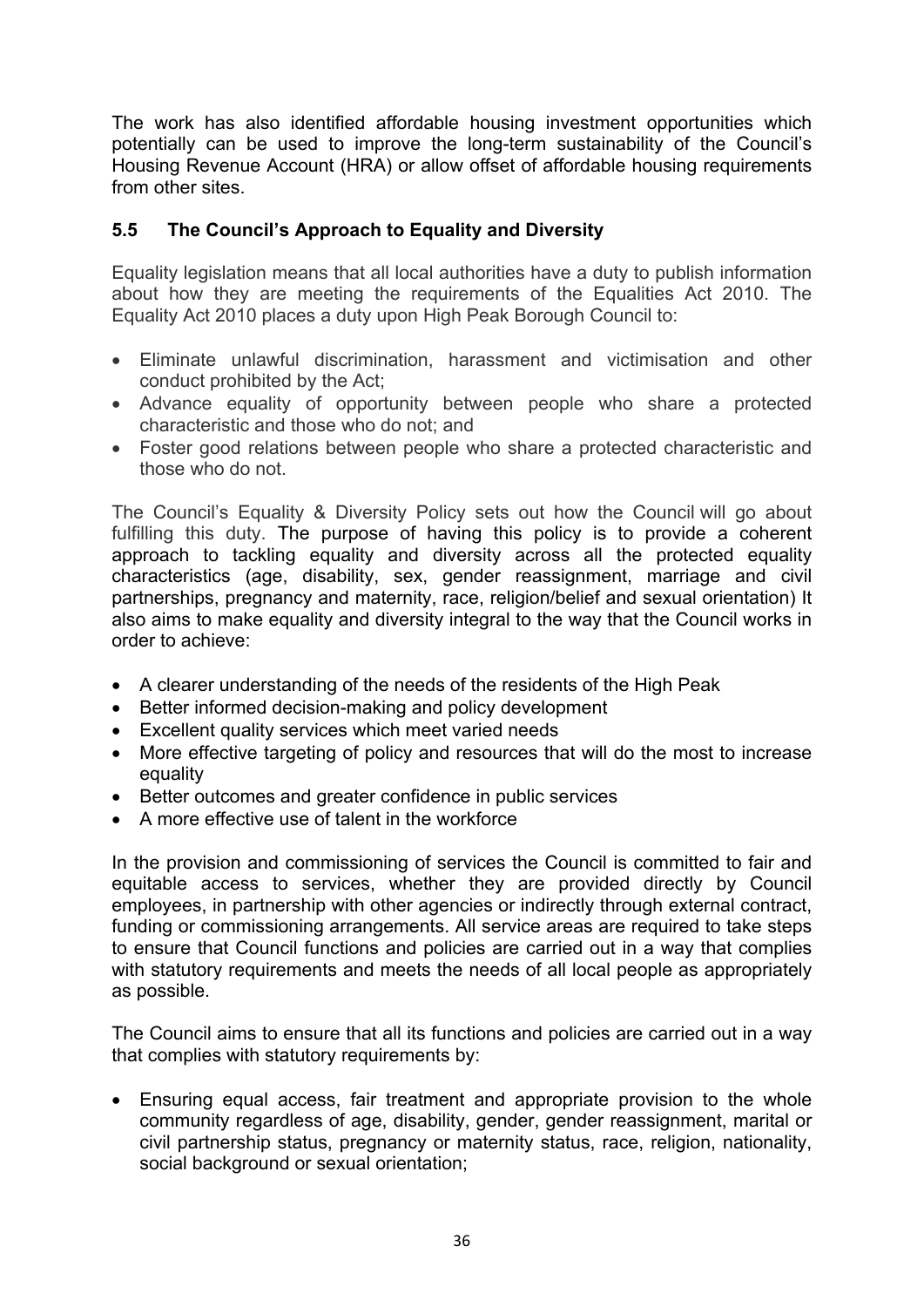- Providing services that are designed to meet a wide range of different needs in the community;
- Providing appropriate services, adapting them, where reasonable, to meet the needs of the whole community promoting equal access to services, including producing clear information about how to access our services (for example in large print);
- Providing and publicise clear information on how customers can complain or comment about the services they have received and respond efficiently to complaints;
- Ensuring that wherever practicable, all services and buildings are accessible to everyone;
- Carrying out consultation and undertaking formal impact assessment when necessary to ascertain whether current service provision and any proposed changes are consistent with legal obligations.

The Council will take into account in its tender evaluation and contracting processes a potential contractor's approach to equalities in terms of its employment practices and service delivery. It will do this by asking potential contractors relevant questions and include appropriate provisions in its contract documents relating to these matters.

The starting point for all decisions about the Council's services, activities and plans is an understanding of our communities in general and specifically in relation to the protected characteristics. The Council's understanding is informed by data about its communities, direct engagement with people including those with 'protected characteristics, feedback from service users as well as information from a wide range of other sources such as national research and reports.

The first element that is considered is the basic data about the community as a whole – demographic and other data – which details things like how many people live in the borough, helps to categorise residents into different groups. The basic data is sourced from the 2011 census. Other data is drawn from a variety of sources and can only provide an estimate of the numbers of people with certain protected characteristics.

*Gender*

| <b>Residents</b> | Total  |       |  |
|------------------|--------|-------|--|
|                  | No.    | %     |  |
| Males            | 44.774 | 49.26 |  |
| Females          | 46,118 | 50.74 |  |
| Total            | 90,892 | 100   |  |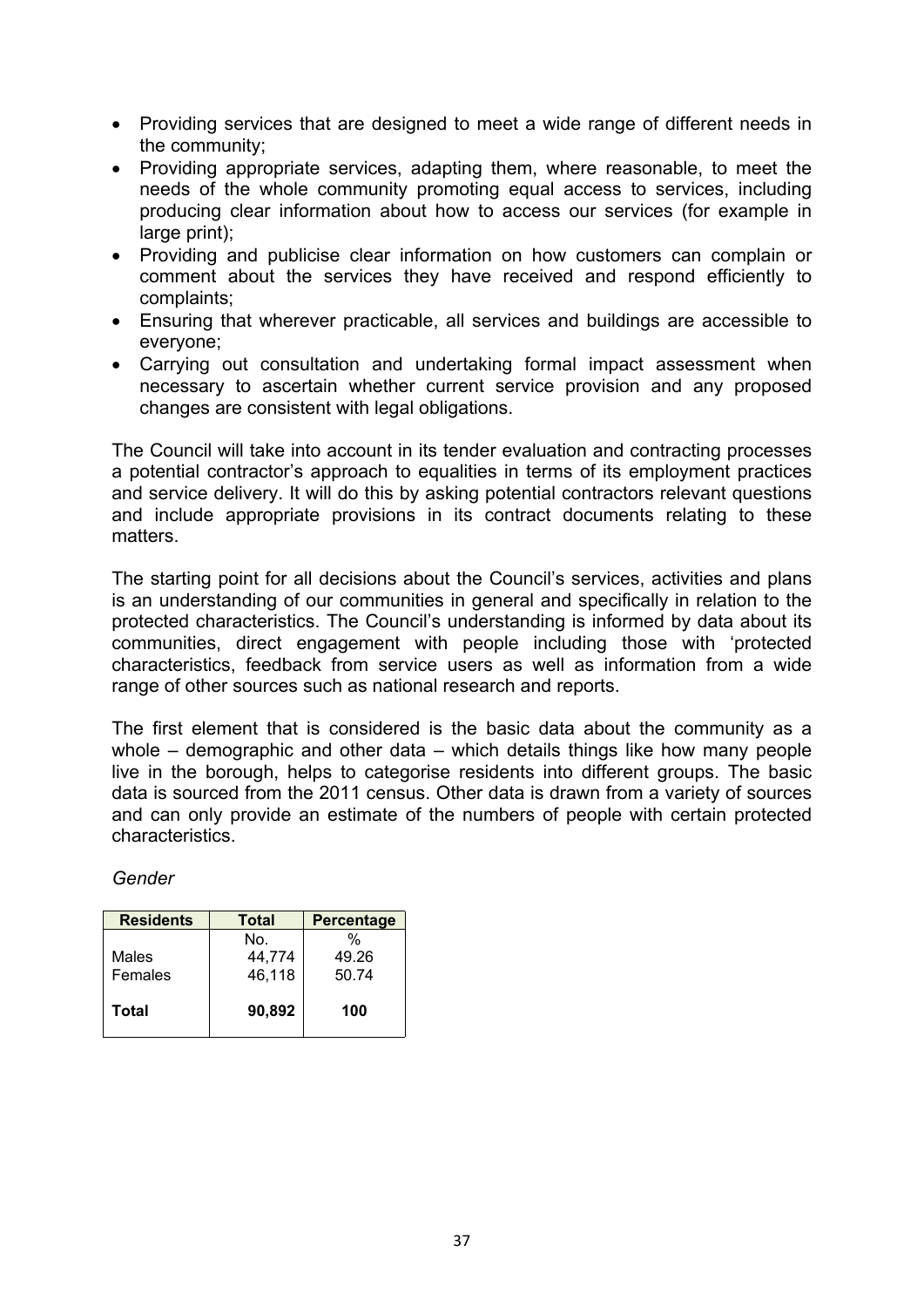*Age*

| <b>Age Range</b> | Persons | <b>Percentage</b> |
|------------------|---------|-------------------|
|                  | No.     | %                 |
| Age 0 to 4       | 4,961   | $5.5^{\circ}$     |
| Age 5 to $7$     | 2,986   | 3.3 <sub>1</sub>  |
| Age 8 to 9       | 1.905   | 2.1               |
| Age 10 to 14     | 5487    | 6                 |
| Age 15           | 1,137   | 1.3               |
| Age 16 to 17     | 2,339   | 2.6               |
| Age 18 to 19     | 2,279   | $2.5^{\circ}$     |
| Age 20 to 24     | 5,059   | 5.6               |
| Age 25 to 29     | 4,643   | 5.1               |
| Age 30 to 44     | 17,591  | 19.4              |
| Age 45 to 59     | 20,405  | 22.4              |
| Age 60 to 64     | 6,431   | 7.1               |
| Age 65 to 74     | 8,642   | 9.5               |
| Age 75 to 84     | 5,059   | 5.6               |
| Age 85 to 89     | 1,262   | 1.4               |
| Age 90 and over  | 706     | 0.8               |
| <b>Total</b>     | 90,892  | 100               |

The mean age of residents is 41.1 years old The median age of residents is 43 years old

# *Ethnicity*

| <b>Ethnic Group</b>                                     | <b>Persons</b> | <b>Percentage</b> |
|---------------------------------------------------------|----------------|-------------------|
|                                                         | No.            | ℅                 |
| White; English/Welsh/Scottish/Northern Irish/British    | 87,131         | 95.9              |
| White; Irish                                            | 596            | 0.7               |
| White; Gypsy or Irish Traveller                         | 10             | $\Omega$          |
| White; Other White                                      | 1,217          | 1.3               |
| Mixed/Multiple Ethnic Groups; White and Black Caribbean | 348            | 0.4               |
| Mixed/Multiple Ethnic Groups; White and Black African   | 113            | 0.1               |
| Mixed/Multiple Ethnic Groups; White and Asian           | 284            | 0.3               |
| Mixed/Multiple Ethnic Groups; Other Mixed               | 199            | 0.2               |
| Asian/Asian British; Indian                             | 148            | 0.2               |
| Asian/Asian British; Pakistani                          | 78             | 0.1               |
| Asian/Asian British; Bangladeshi                        | 10             | $\Omega$          |
| Asian/Asian British; Chinese                            | 228            | 0.3               |
| Asian/Asian British; Other Asian                        | 247            | 0.3               |
| Black/African/Caribbean/Black British; African          | 87             | 0.1               |
| Black/African/Caribbean/Black British; Caribbean        | 82             | 0.1               |
| Black/African/Caribbean/Black British; Other Black      | 15             | $\Omega$          |
| Other Ethnic Group; Arab                                | 33             | 0                 |
| Other Ethnic Group; Any Other Ethnic Group              | 66             | 0.1               |
| Total                                                   | 90,892         |                   |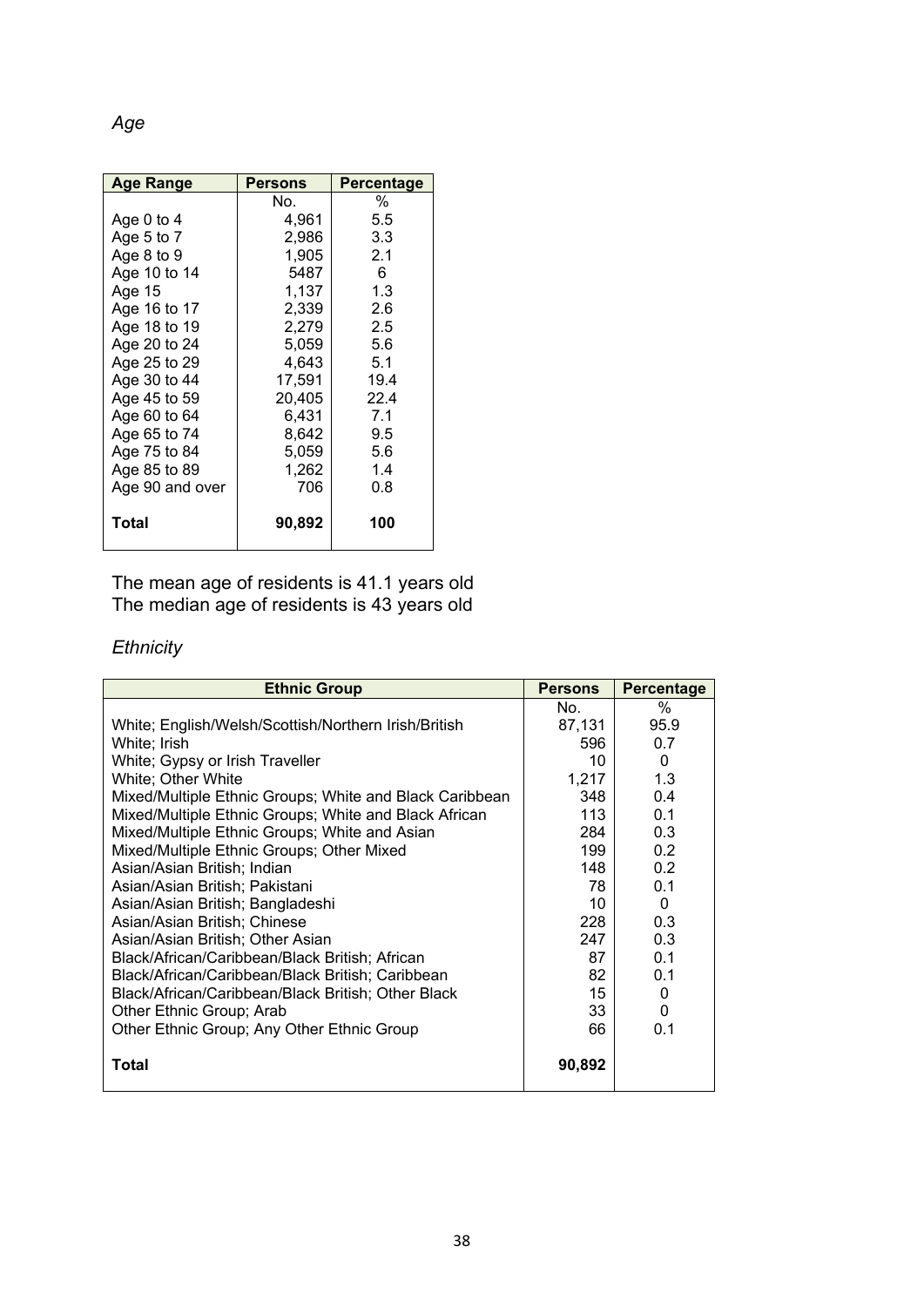*Disability – people with physical disabilities, sensory impairments, limiting long-term illnesses, learning disabilities, mental health difficulties and carers*

| <b>Health and Provision of Unpaid Care</b>           | <b>Persons</b> | Percentage |
|------------------------------------------------------|----------------|------------|
|                                                      |                |            |
| Day-to-Day Activities Limited a Lot                  | 7,451          | 8.2        |
| Day-to-Day Activities Limited a Little               | 9,013          | 9.9        |
| Day-to-Day Activities Not Limited                    | 74.428         | 81.9       |
|                                                      |                |            |
| Day-to-Day Activities Limited a Lot; Age 16 to 64    | 3,173          | 3.5        |
| Day-to-Day Activities Limited a Little; Age 16 to 64 | 4,551          | 5          |
| Day-to-Day Activities Not Limited; Age 16 to 64      | 51,023         | 56.1       |
|                                                      |                |            |
| Very Good Health                                     | 43,185         | 47.5       |
| Good Health                                          | 30,980         | 34.1       |
| <b>Fair Health</b>                                   | 12,011         | 13.2       |
| <b>Bad Health</b>                                    | 3,696          | 4.1        |
| Very Bad Health                                      | 1,020          | 1.1        |
|                                                      |                |            |
| Provides No Unpaid Care                              | 80,578         | 88.7       |
| Provides 1 to 19 Hours Unpaid Care a Week            | 7,092          | 7.8        |
| Provides 20 to 49 Hours Unpaid Care a Week           | 1,185          | 1.3        |
| Provides 50 or More Hours Unpaid Care a Week         | 2,037          | 2.2        |
|                                                      |                |            |

*Adults not in Employment and Dependent Children and Persons with Long-Term Health*

| <b>Problem or Disability for All Households</b>         | <b>Households</b> | <b>Percentage</b> |  |  |  |  |  |
|---------------------------------------------------------|-------------------|-------------------|--|--|--|--|--|
| No. Adults in Employment in Household; With Dependent   | 1,110             | 2.9               |  |  |  |  |  |
| Children                                                |                   |                   |  |  |  |  |  |
| No Adults in Employment in Household; No Dependent      | 11.305            | 29                |  |  |  |  |  |
| Children                                                |                   |                   |  |  |  |  |  |
| Dependent Children in Household; All Ages               | 11,046            | 28.4              |  |  |  |  |  |
| Dependent Children in Household; Age 0 to 4             | 3,967             | 10.2              |  |  |  |  |  |
| One Person in Household with a Long-Term Health Problem | 1,698             | 4.4               |  |  |  |  |  |
| or Disability; With Dependent Children                  |                   |                   |  |  |  |  |  |
| One Person in Household with a Long-Term Health Problem | 8,466             | 217               |  |  |  |  |  |
| or Disability; No Dependent Children                    |                   |                   |  |  |  |  |  |

Applying national estimates ranging from an incidence 2.37% – 3.6% in the population (but taking no account of other important local demographic factors which will mean the actual local picture is different): Between 2,154 – 3,272 people in High Peak could have some form of learning disability.

There are more than 10 million people in the UK with some form of hearing loss, or one in six of the population. Applied to High Peak this would mean 15,148 people. More than 800,000 people in the UK are severely or profoundly deaf. Applied to High Peak this would mean 1,145 people.

There are almost two million people in the UK living with sight loss. That is approximately one person in 30. This figure includes those that have uncorrected refractive error or cataract that may be reversed. This figure also includes around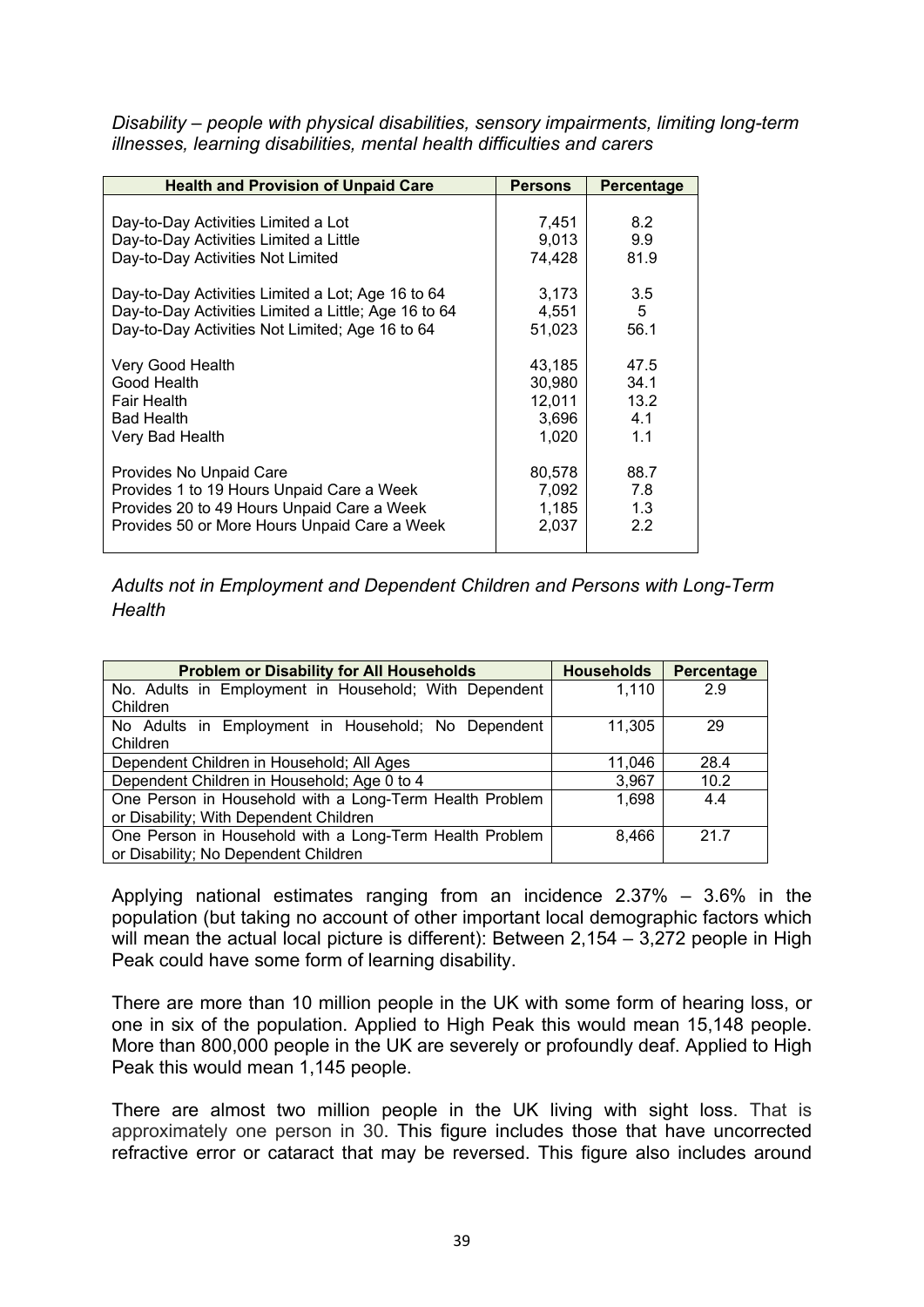360,000 people registered as blind or partially sighted in the UK, who have severe and irreversible sight loss. Applied to High Peak this would mean 3,029 people.

The diversity profile of existing 1,309 Home Options applicants (August 2018) revealed the folowing characteristics:

*Disability /Mobility*

| <b>Disability</b>                                                                                                                                                                                                                                                                                                                                                                                                              | Number of<br><b>Applications</b>                | $%$ of<br><b>Applications</b>                                  |
|--------------------------------------------------------------------------------------------------------------------------------------------------------------------------------------------------------------------------------------------------------------------------------------------------------------------------------------------------------------------------------------------------------------------------------|-------------------------------------------------|----------------------------------------------------------------|
| Uses a wheelchair indoors and outdoors all of the time<br>Needs a wheelchair outdoors because cannot manage steps, stairs or steep gradients<br>Restricted mobility and can only manage one or two steps or stairs<br>Physical disability<br>Unable to access parts of their home due to age or disability<br>In receipt of High Rate Disability Allowance or Attendance Allowance<br>Learning disability<br>Visual impairment | 20<br>48<br>193<br>170<br>27<br>120<br>98<br>43 | 1.53<br>3.67<br>14.90<br>12.99<br>2.06<br>9.17<br>7.49<br>3.28 |
| Hearing impairment                                                                                                                                                                                                                                                                                                                                                                                                             | 54                                              | 4.12                                                           |

#### *Gender*

| Gender                       | Number of<br><b>Applications</b> | $%$ of<br><b>Applications</b> |
|------------------------------|----------------------------------|-------------------------------|
| Female single household      | 324                              | 24.75                         |
| Male single household        | 306                              | 23.38                         |
| Female single pregnant       | 10                               | 0.76                          |
| Female lone parent household | 234                              | 17.88                         |
| Male lone parent household   | 16                               | 1.22                          |
| Childless couple             | 153                              | 11.69                         |
| Other family type            | 266                              | 20.32                         |

## *Age*

| Age (Ranges main applicant) | Number of<br><b>Applications</b> | $%$ of<br><b>Applications</b> |
|-----------------------------|----------------------------------|-------------------------------|
| Under 25                    | 138                              | 10.54                         |
| 23-39                       | 451                              | 34.45                         |
| 40-54                       | 275                              | 21.01                         |
| 55-59                       | 93                               | 7.10                          |
| $60+$                       | 340                              | 25.97                         |
| Unspecified                 | 12                               | 0.92                          |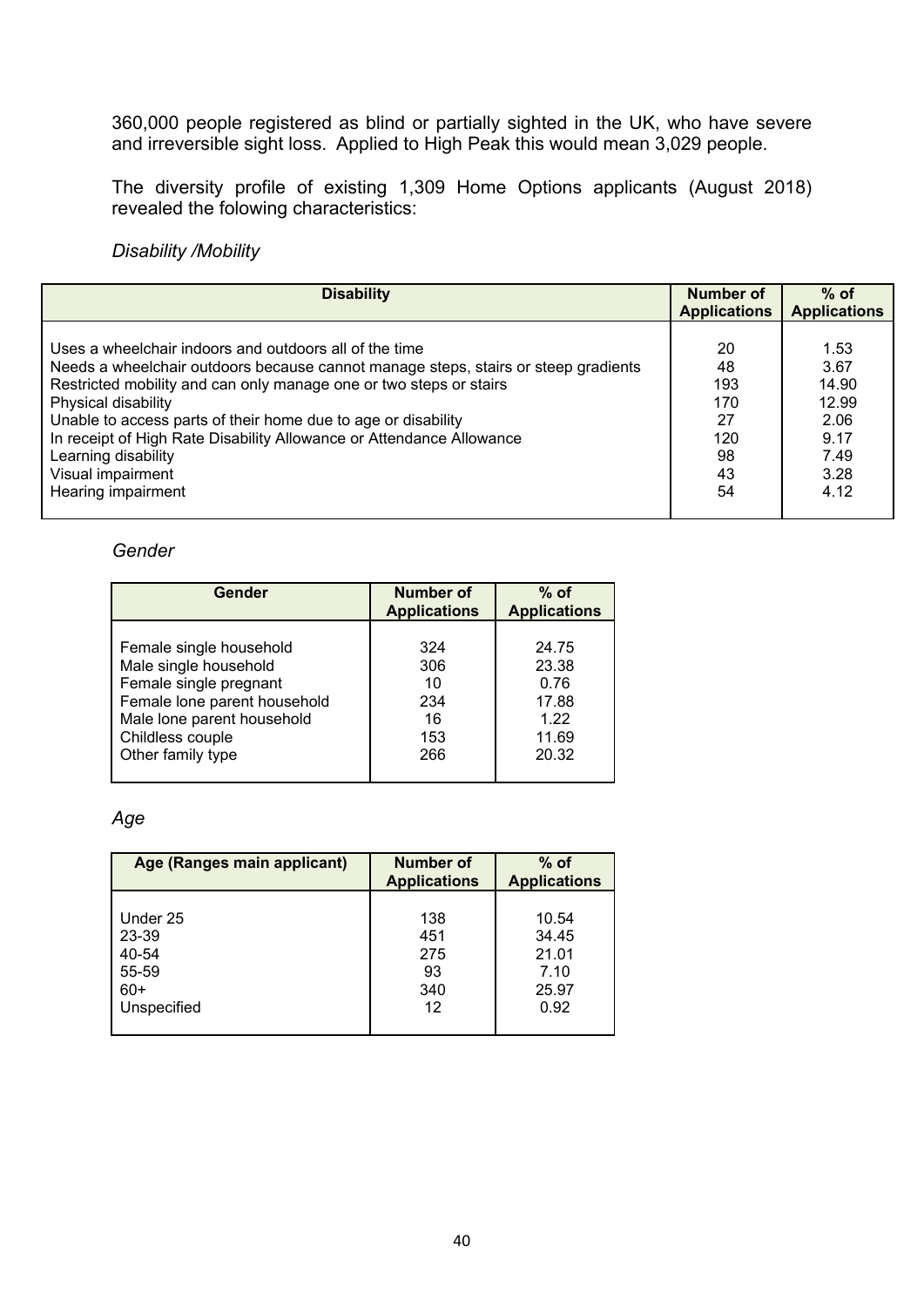# *Ethnicity*

| <b>Ethnicity</b>                                                                                                                                                                                                                                         | Number of<br><b>Applications</b> | $%$ of<br><b>Applications</b>                         |
|----------------------------------------------------------------------------------------------------------------------------------------------------------------------------------------------------------------------------------------------------------|----------------------------------|-------------------------------------------------------|
| Asian/Asian British - Any other Asian background<br>Asian/Asian British - Chinese<br>Black/Black British - African<br>Mixed - other<br>Mixed - White and Black African<br>Mixed - White and Black Caribbean<br>White - English/Scottish/N. Irish/British | 4<br>2<br>3<br>908               | 0.08<br>0.30<br>0.15<br>0.23<br>0.08<br>0.53<br>69.36 |
| White - Irish<br>White - any other white background<br>Other<br><b>Not Stated</b>                                                                                                                                                                        | 5<br>13<br>362                   | 0.38<br>0.99<br>0.08<br>27.65                         |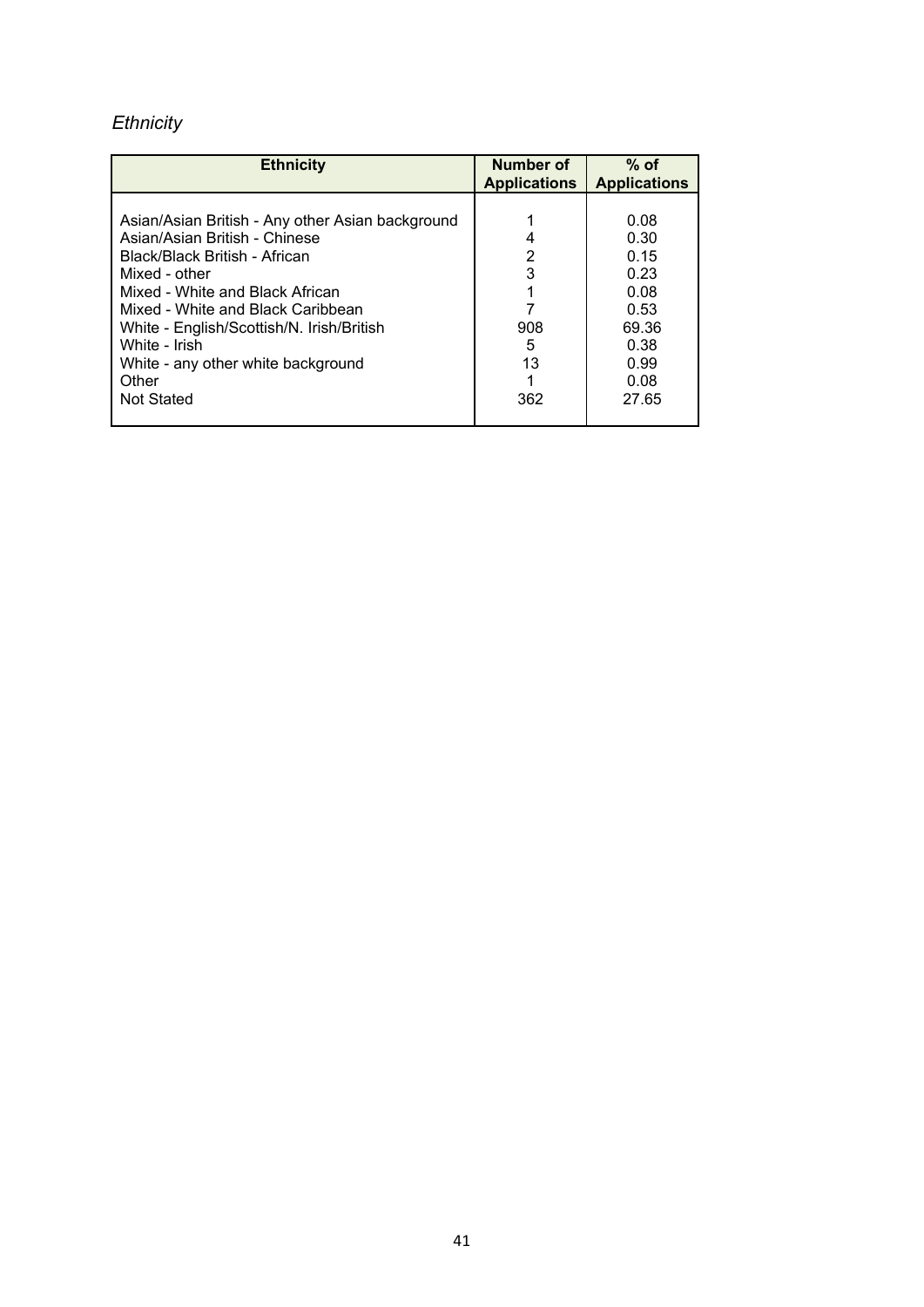# **6. Asset Management**

# **6.1 Strategic Approach to Asset Management**

The housing stock is the Council's most valuable asset and has its largest spending obligation. The Council needs to ensure that the properties it owns and manages are:

- Maintained in good condition;
- Designed for modern purpose
- Meet the needs of reseidents; and
- Sustainable.

The purpose of asset management in this context is to ensure the housing stock is closely managed in order to:

- Keep dwellings in a good condition in cost effective ways;
- Continue to meet the government's Decent Homes Standard;
- Comply with current and future regulations;
- Provide a balance between responsive and cyclical repairs and capital investment; and
- Provide value for money:

The Council's strategic approach to asset management is to:

- Survey housing stock condition on a rolling programme and continue to improve the accuracy of stock data;
- Consider age and condition based approaches when replacing key components;
- Develop a capital programme that meets tenants' aspirations and priorities, whilst also maintaining the Decent Homes Standard;
- Secure value for money in all investment decisions and contract procurement;
- Let void properties promptly thereby minimising rent loss;
- Ensure compliance with all of the health and safety related standards;
- Develop the responsive repairs service to provide the service customers require; and
- Examine the most appropriate ways to dispose of underused assets and the acquisition of land/property in order to achieve more affordable housing for rent.

# **6.2 Asset Management Key Objectives**

In developing and approving the Council's approach to asset management, some key underlying objectives are proposed in order to balance assets and needs to ensure that the housing stock meets the needs and standards required now and in the future:

- Stock condition surveys to assess condition, use and required reinvestment over the next 30 years;
- A planned maintenance programme of replacing components dependent on the priority of the component;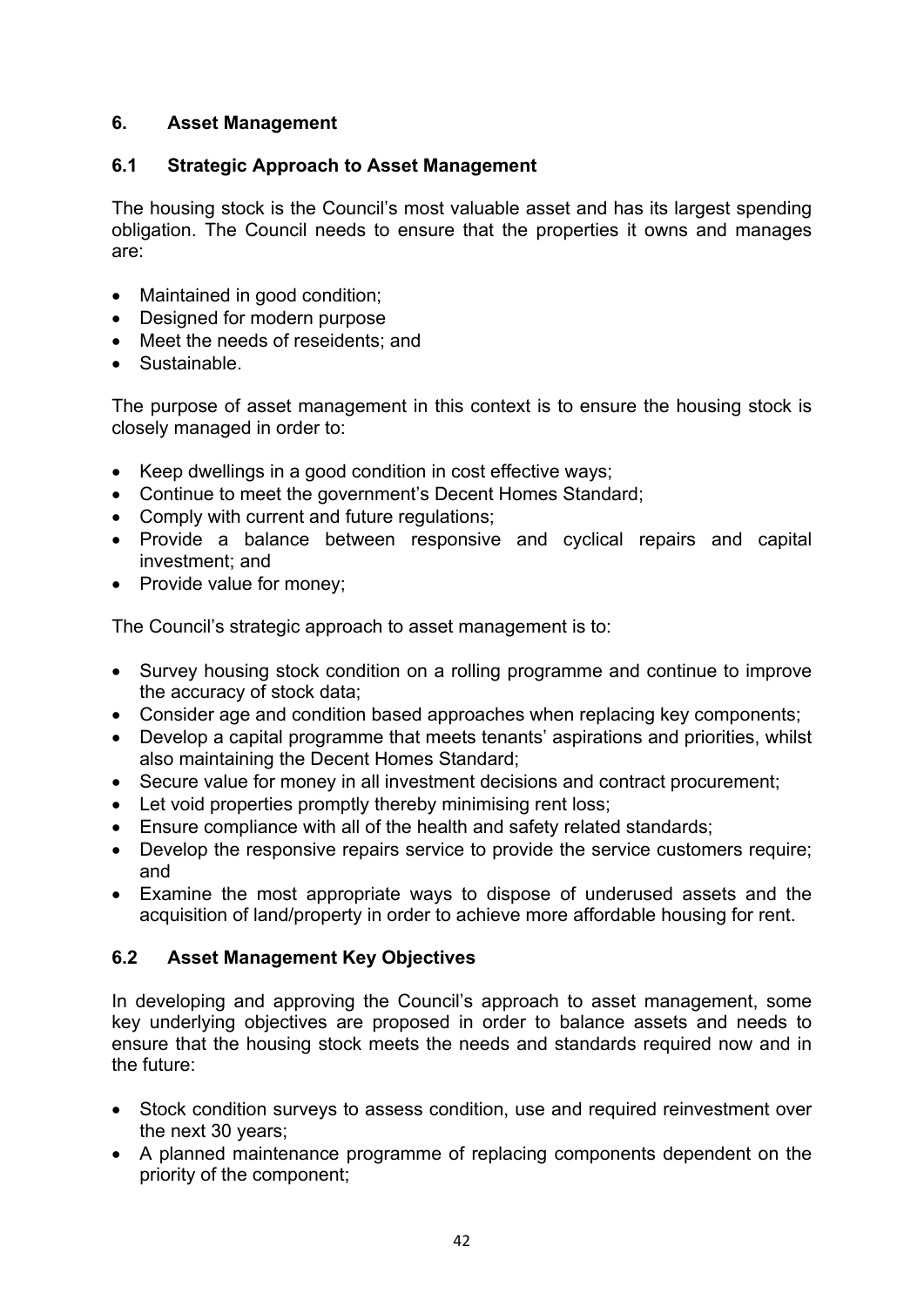- Regular cyclical maintenance to certain components of a property, including heating appliance servicing, door entry systems, electrical upgrades and external painting;
- Continual programme of works to meet Health and Safety requirements (e.g. asbestos removal, structural repairs etc.);
- An efficient and effective voids repair service, helping to hasten the repairs process and protect revenue;
- A responsive maintenance service to respond to unplanned failures in the properties and to prevent deterioration in their condition;

And in the more medium term:

- A programme of environmental estate Improvements aimed at improving car parking, fencing, lighting and safety on estates; and
- A new build programme to increase the amount of affordable housing for rent, to respond to levels of need identified on the housing register and to replace properties sold through the Right to Buy.

#### **6.3 Assessment of the Stock Condition**

The Council's previous understanding of the condition of the housing stock was informed by a condition survey which was undertaken in January / February 2012 as part of which 820 of the Council's 4,098 dwellings were surveyed. The report concluded that the stock is generally in good condition. The survey identified total required expenditure of £234.7m over the 30-year business plan – which included responsive, void, cyclical repairs and planned maintenance. The Council reported 0% non-decent homes as at 1st April 2010. Nationally the percentage of social housing stock that was 'non-decent' as at 1st April 2010 was 10.2%, down from 14.5% a year earlier. For local authority stock only, the percentage of non-decent homes declined from 22.0% to 16.2%.

In April 2016 the Council's Executive made a commitment to complete a full condition survey on the portfolio of housing properties by March 2019. It was agreed that the surveys will be phased and prioritised. It was recognised that the longer-term solution to for bringing the HRA into balance following the rent reduction obligations would need to be underpinned by stock condition surveys in order to accurately inform the level of expenditure required to maintain the housing properties to the required standard. It is recognised that reliable and up-to-date stock condition data is critical for investment planning. Although a 20% survey is accurate enough to provide high level estimates of expenditure, the remaining 80% is then based on estimation and so should not be used for developing detailed programmes of work. It is also reliant on internal property systems being kept up-to-date otherwise works programming is extremely difficult.

It was also agreed that ultimately this data may be used, in conjunction with financial projections, to identify the net present value of rental receipts and projected maintenance expenditure, and that it will also potentially identify groups of properties whereby other potential delivery options could be explored.

The main objectives of the survey were to: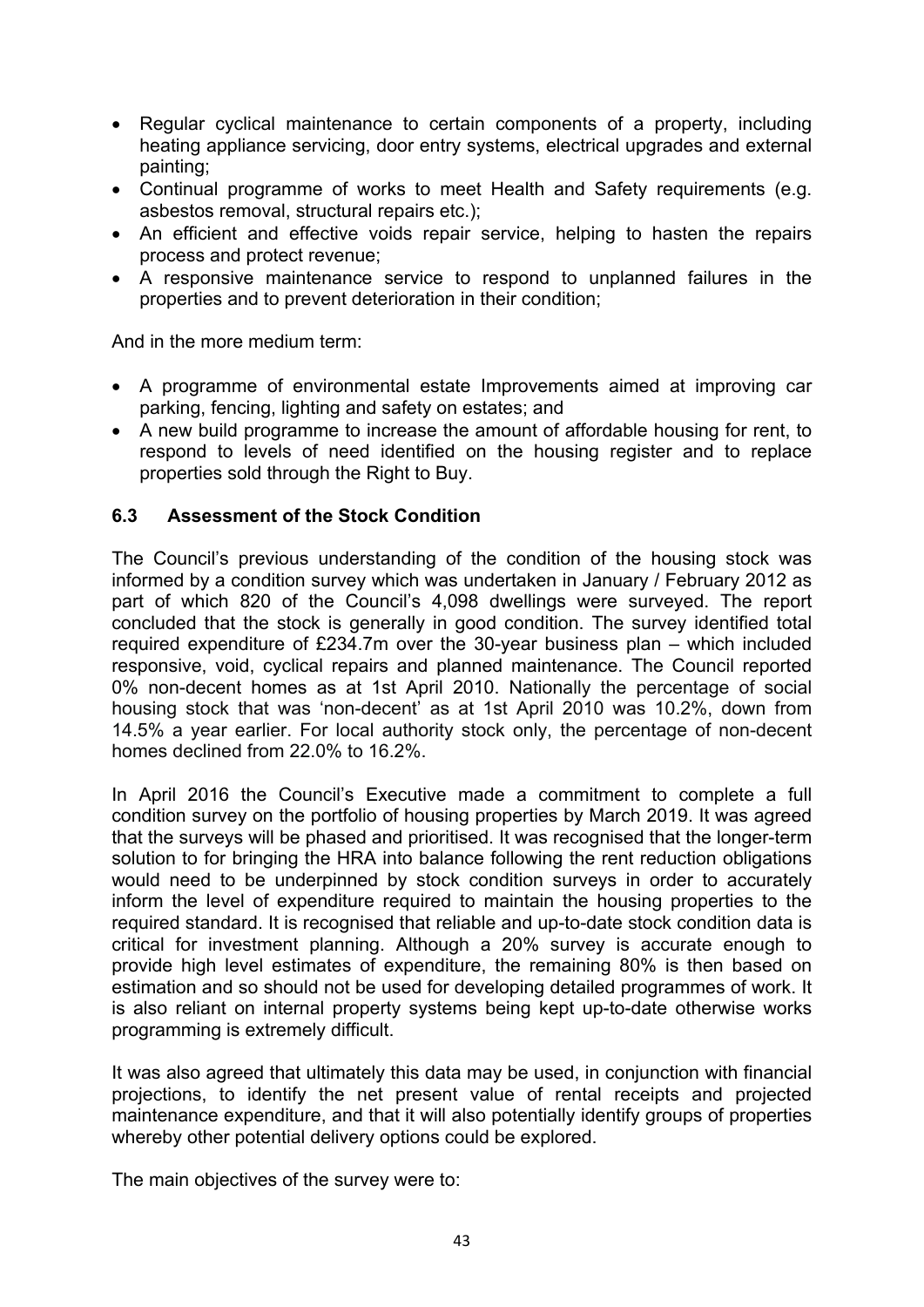- Provide accurate and statistically reliable information concerning repairs and maintenance as well as improvement costs, in the standard reporting categories, forecast over a 5 and 30 year term;
- Collect, validate and report upon attribute and condition information about the stock for the purpose of improving existing records and future maintenance planning;
- Establish a methodology upon which further surveys may be undertaken in the future to supplement this survey exercise;
- Provide accessible, reliable and easily maintainable planning data for future repairs, maintenance and improvement programmes including the provision of a written summary report and integration of the outputs into the Council's existing Keystone asset management system;
- Assist the Council at an operational level to direct resources to the best effect in the repair, maintenance and improvement of the housing stock;
- Inform the Council's Housing Revenue Account Business Plan and the Housing Investment Programme

The stock condition survey should include the following items (where applicable):

- A general building description, location and record of survey addresses
- A summary of the area of the building and type of accommodation/ usage/ current occupancy
- A brief history of the building including all recent alterations or additions
- Any proposals for future use including remodelling or structural alterations
- Details of landscaping, external buildings and works existing and recommended
- A coded building component condition assessment ranging from very good to very poor
- An assessment of the general condition of the structure, the fabric, services, facilities and fittings
- An assessment of the state of repair and energy efficiency in respect of the Decent Homes Standard
- An indication of the presence, type and removal of asbestos products and an asbestos register
- Details of recommended measures required to reduce the incidence of crime related problems
- Identification of actions required to comply with the Disability Discrimination Act
- Details of required energy conservation measures and the standard to be achieved
- Details of any requirements for upgrading of existing, or the installation of, fire precaution measures
- Details of required alterations and improvements to comply with houses in multiple occupation
- Outcomes of the testing for the presence of lead in drinking water
- Outcomes of the testing for the presence of radon radioactive gas
- Identification of window restrictors fitted and an escape window from the first floor (to meet current Building Regulations)
- Identification of low-level glazing fitted with laminated safety glass
- Assessment of the need for any 'Structural Adaptations' to meet tenants' needs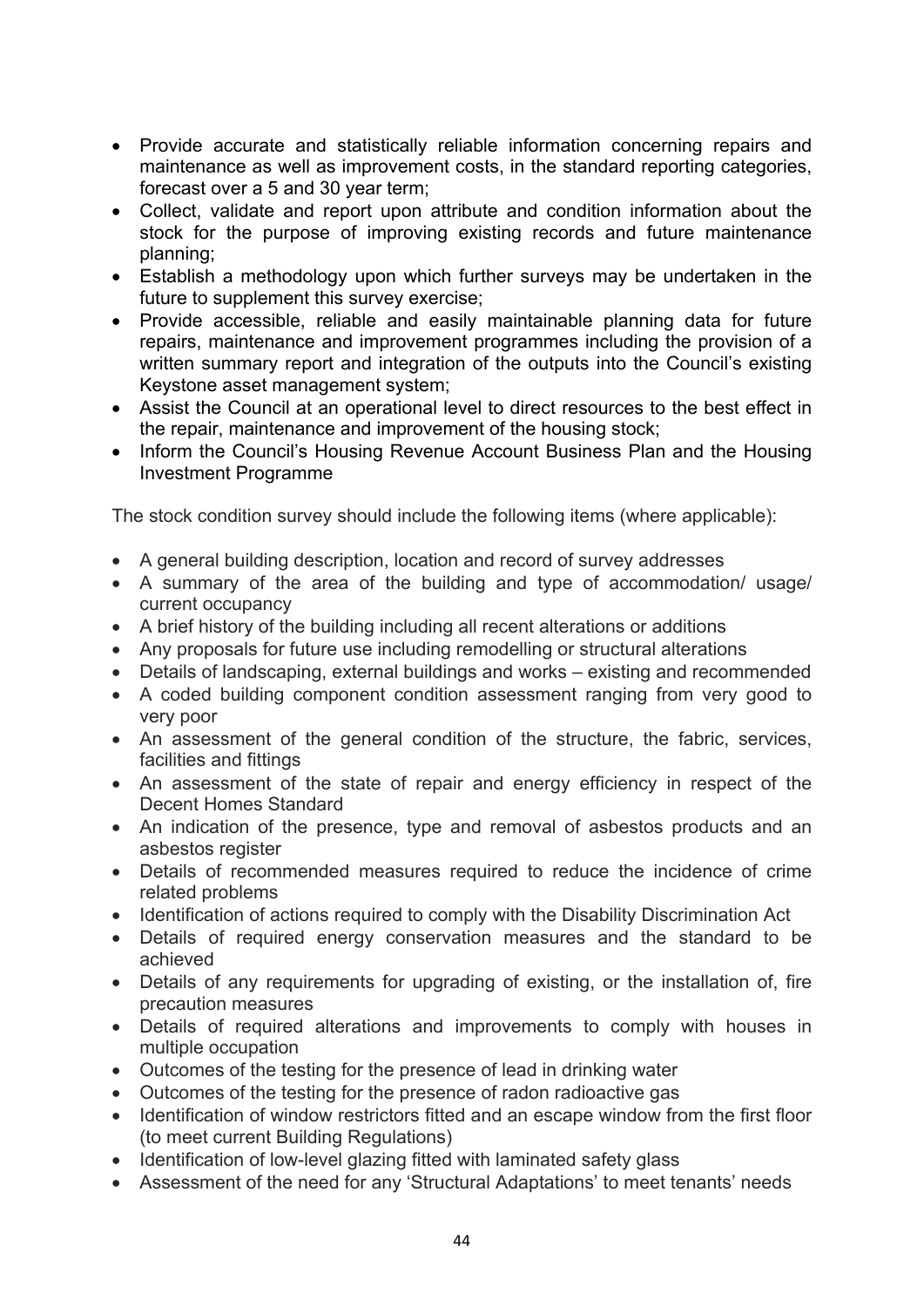- A prioritised five year maintenance programme with detailed estimated costs
- A 30-year projected life cycle maintenance spend profile
- The extent and any limitations of the surveys conducted
- Existing floor plans and photographic evidence
- The current value of the property
- SAP assessment

## **6.4 Outcome from the Stock Condition Survey**

Michael Dyson Associates (MDA) was appointed to undertake the surveys. MDA are specialists in this type of surveying. As part of the survey the Council took the opportunity to update all their data and to collect data for the external and communal areas of the blocks of flats. The data is stored in the Council's asset management system called Keystone. Keystone is the market leading asset management system in the sector.

The survey work was undertaken in three separate elements:

- An intrusive survey of the non-traditional properties;
- A survey of the garage sites; and
- A survey of the general needs and sheltered stock.

The required outputs from the survey were as follows:

- Assessment of the structural condition of the non-traditional properties
- Identification of Housing Health and Safety Rating System (HHSRS) hazards for dwellings.
- Ascertain dwellings failing the Decent Homes Standard.
- Determination of the energy rating (RdSAP) of each dwelling.
- Provide data required to inform investment plans for 5, 10 and 30 year cost forecasts

The surveys commenced in July 2017 and were completed in December 2017. The surveyors gained access to 90.2% of the dwellings dwellings.

#### *Non-traditional Properties Structural Condition*

Within the whole stock there are 941 non-traditional properties which are summarised in the table below: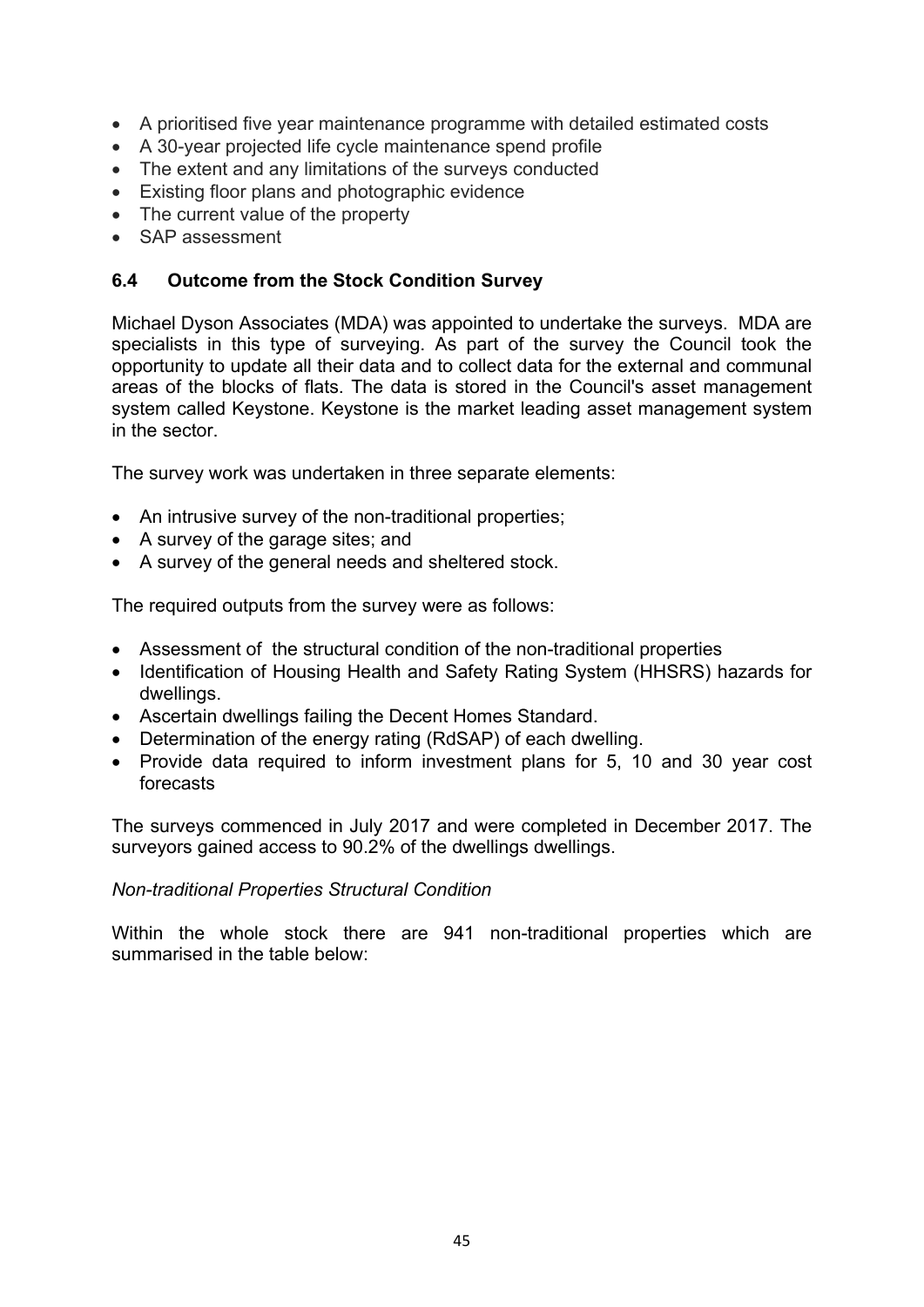| <b>Non-Traditional</b><br><b>Property Type</b>                             | <b>Site</b>          | Number of<br><b>Houses</b> | Number of | Number of<br><b>Bungalows Maisonettes</b> |
|----------------------------------------------------------------------------|----------------------|----------------------------|-----------|-------------------------------------------|
| Airey                                                                      | Hope                 | 3                          |           |                                           |
|                                                                            | Glossop              |                            | 1         |                                           |
| Kenkast                                                                    | <b>New Mills</b>     |                            | 39        |                                           |
|                                                                            | <b>Whaley Bridge</b> |                            | 1         |                                           |
|                                                                            | Fairfield, Buxton    | 121                        |           |                                           |
| <b>MOHLG 5M</b>                                                            | Gamesley, Glossop    | 156                        | 63        |                                           |
| <b>Timber Frame</b>                                                        | Hadfield             | 3                          |           |                                           |
| Wates                                                                      | New Mills            | 17                         |           |                                           |
|                                                                            | Chapel en le frith   | 18                         |           |                                           |
| <b>Wimpey No-Fines</b>                                                     | Fairfield            | 18                         | 3         |                                           |
|                                                                            | Gamesley, Glossop    | 343                        | 145       | 10                                        |
| Totals                                                                     |                      | 679                        | 252       | 10                                        |
| <b>Overall Total Number of HPBC Stock</b><br>of Non-traditional Properties |                      |                            |           | 941                                       |

MDA carried out a structural investigation of the non-traditional housing to establish the structural condition of the properties and recommend appropriate repairs to maintain their structural integrity for at least a further 30 years and calculate budget costs associated with this.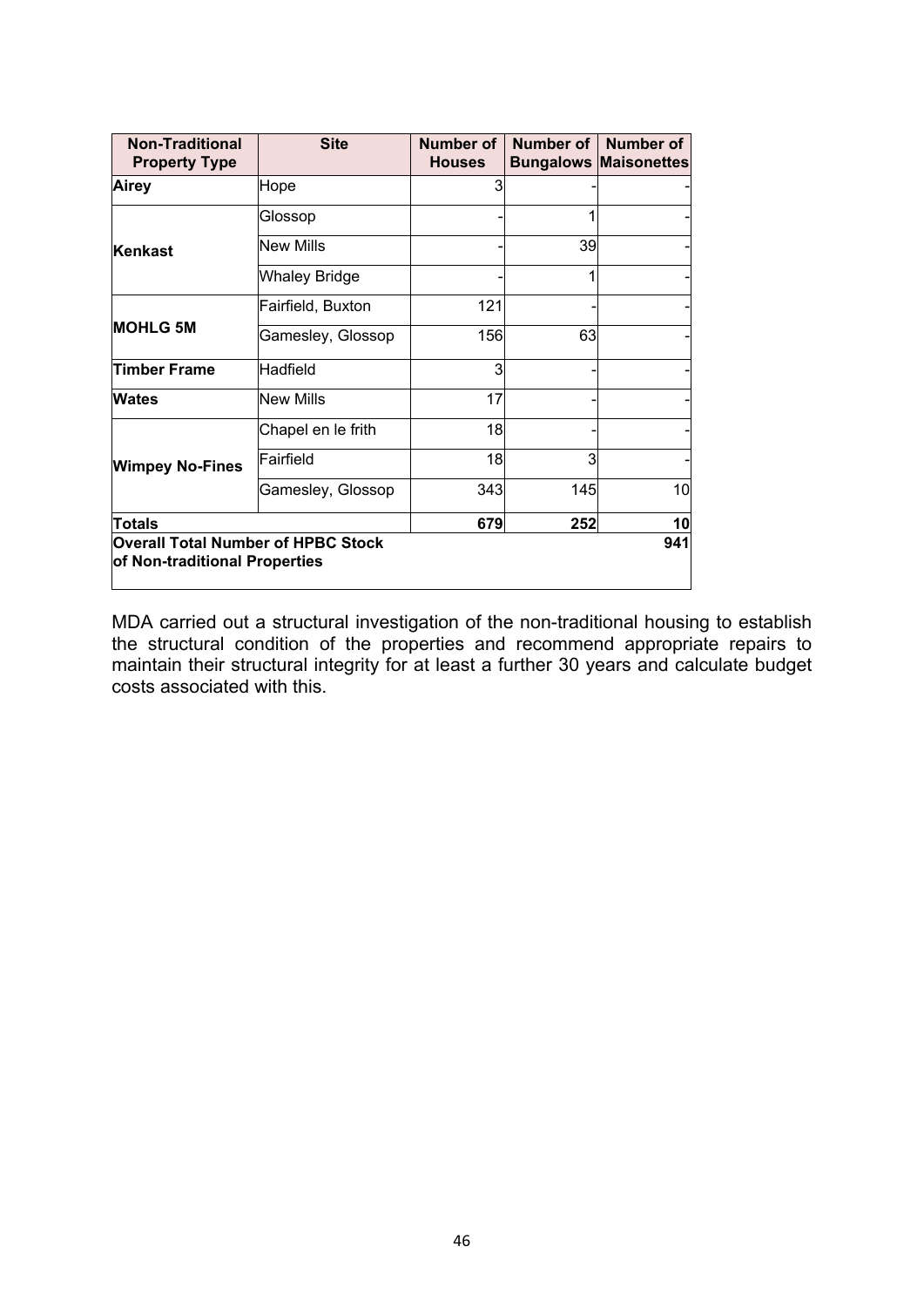| <b>Property</b><br><b>Type</b>      | Cons-<br>truction | <b>Recommended Repair Type</b>                                                                                                                                                              | Rec.<br><b>Repairs</b><br>Year<br><b>Band</b> | <b>Archetype</b><br><b>Total</b><br>Repair<br><b>Costs</b> | <b>Mid Life</b><br>Up-Lift<br><b>Repair</b><br><b>Year Band</b> | <b>Archetype</b><br><b>Total Mid</b><br>Life Up Lift<br><b>Costs</b> | <b>Total</b><br><b>Archetype</b><br><b>Cost</b><br><b>Repairs</b><br>/Mid-life<br>Up Lift |
|-------------------------------------|-------------------|---------------------------------------------------------------------------------------------------------------------------------------------------------------------------------------------|-----------------------------------------------|------------------------------------------------------------|-----------------------------------------------------------------|----------------------------------------------------------------------|-------------------------------------------------------------------------------------------|
| <b>Airey</b>                        | <b>PRC</b>        | Only Regular Routine maintenance<br>required<br>maintain<br>weather<br>to<br>tightness.                                                                                                     | N/A                                           |                                                            |                                                                 |                                                                      |                                                                                           |
| Kenkast                             | <b>PRC</b>        | Cover exposed PRC plinths with<br>EWI or PVC detail to prevent any<br>further deterioration.                                                                                                | $1 - 5$                                       | £82,000                                                    | $10 - 15$                                                       | £41,000                                                              | £123,000                                                                                  |
| <b>MOHLG 5M</b>                     | Steel             | Only regular routine maintenance<br>required<br>to<br>maintain<br>weather<br>Stanchions<br>tightness.<br>should<br>continue<br>to<br>be<br>for<br>inspected<br>deterioration every 5 years. | N/A                                           |                                                            |                                                                 |                                                                      |                                                                                           |
| <b>Suspected</b><br>Timber<br>Frame | Trad.             | remedial<br>Install<br>ties<br>tol<br>wall<br>brickwork, remove any loose areas<br>of render. Apply External Wall<br>Insulation with brick effect.                                          | $1 - 5$                                       | £37,500                                                    | $15 - 20$                                                       | £3,000                                                               | £40,500                                                                                   |
| <b>Wates</b>                        | <b>PRC</b>        | Only regular routine maintenance<br>required to<br>maintain<br>weather<br>tightness until a Mid-life up-lift of<br>existing EWI.                                                            | N/A                                           |                                                            | $10 - 15$                                                       | £17,000                                                              | £17,000                                                                                   |
| Wimpey No<br>Fines                  | In-situ           | Only regular routine maintenance<br>required<br>to<br>maintain<br>weather<br>tightness and a Mid-life up-lift ASAP<br>to attend to damp/staining issues.                                    | N/A                                           |                                                            | $1-5$                                                           | £805,500                                                             | £805,500                                                                                  |
| Totals                              |                   |                                                                                                                                                                                             |                                               | £119,500                                                   |                                                                 | £866,500                                                             | £986,000                                                                                  |

*Housing Health and Safety Rating System (HHSRS)*

The housing health and safety rating system (HHSRS) is a risk-based evaluation tool to help local authorities identify and protect against potential risks and hazards to health and safety from any deficiencies identified in dwellings. It was introduced under the Housing Act 2004 and applies to residential properties in England and Wales. The HHSRS takes into account any extra risk to young children or older people.

Hazards are rated according to how serious they are and how likely they are to affect someone badly. A category 1 hazard is the most serious. A category 1 hazard is a hazard that poses a serious threat to the health or safety of people living in or visiting a dwelling. Examples include:

- Exposed wiring or overloaded electrical sockets
- Dangerous or broken boiler
- Bedrooms that are very cold
- Leaking roof
- Mold on the walls or ceiling
- Rats or other pest or vermin infestation
- Broken steps at the top of the stairs
- Lack of security due to badly-fitting external doors or problems with locks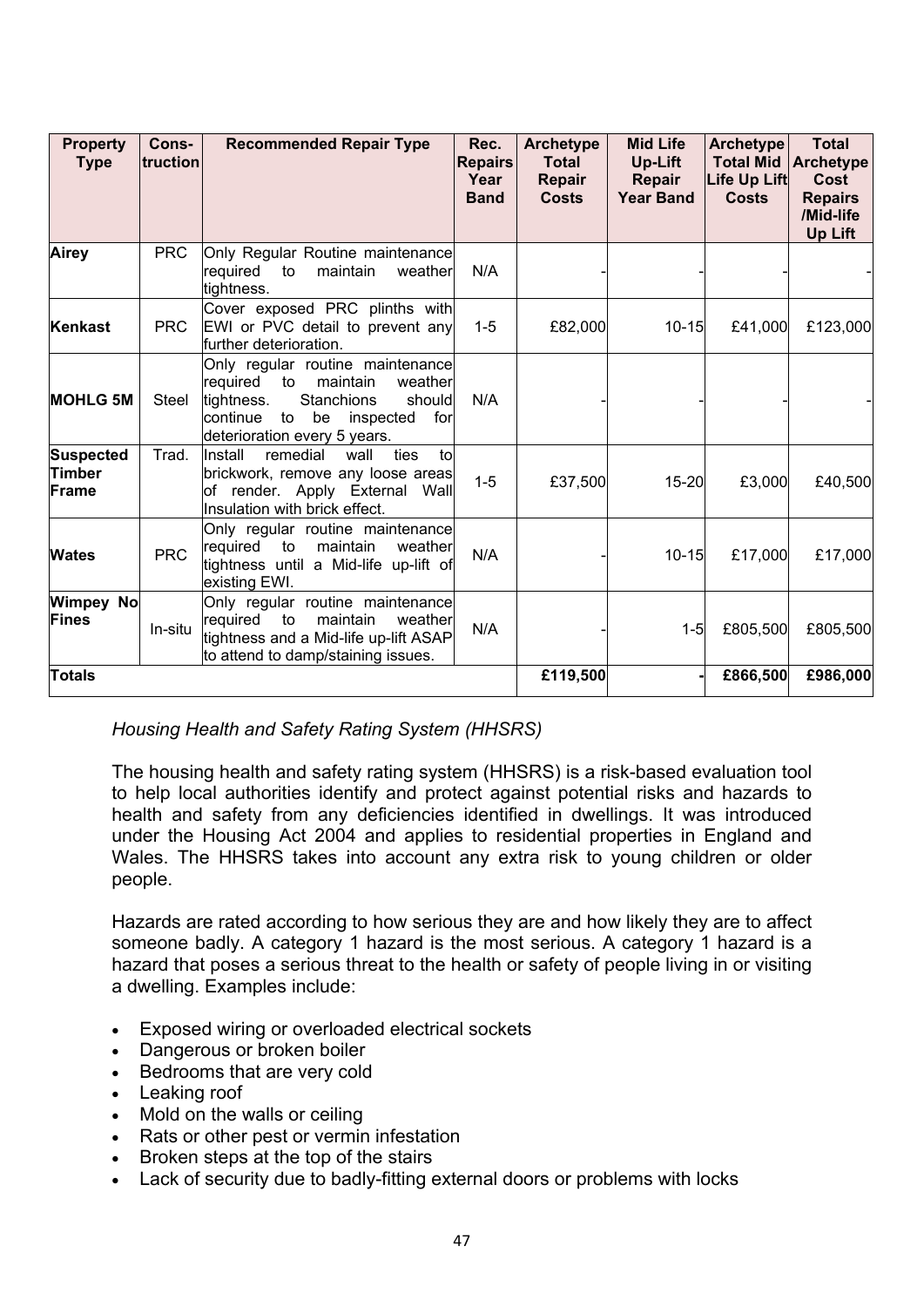The Council must take action if its assessment shows that there is category 1 hazard identified.

During the fieldwork 69 Category 1 Hazards were found by MDA, relating to various issues, all of which were reported to HPBC for immediate rectification. This accounts for 1.72% of HPBC's total stock and many of these related to tenants' modifications. All of these failures were immediately rectified.

In addition Category 2 hazards were also assessed. These hazards are not required to be rectified immediately by but, rather, should be considered as likely precursors to a category 1 hazard.

#### *Decent Homes Standard (DHS)*

A priority for the Council is to ensure that the housing stock meets the Government's Decent Homes Standard (DHS) and that they are maintained at that standard for the next 30 years, together with meeting other landlord statutory obligations. The DHS was originally issued in March 2001 and it provided a minimum standard for properties to be maintained. Various updates to the standard have taken place since 2001. The original intention was for all properties across the country to meet the standard by 2010. The key elements of the DHS are that properties must:

- Meet the minimum Housing Health and Safety Rating System (HHSRS) standards;
- Be in a reasonable state of repair;
- Have reasonably modern facilities and services; and
- Have efficient heating and effective insulation

The survey revealed that 715 (17.9%) properties failed to meet the Decent Homes Standard. Benchmarking suggests that these results are not untypical. The survey assessed the stock against the various categories within the Decent Homes Standard and the details are set out below:

| <b>HHSRS</b> |      | <b>Disrepair</b> |       | <b>Modern</b><br><b>Facilities</b> |     | <b>Thermal</b><br><b>Comfort</b> |     | <b>Overall Total</b> |       |
|--------------|------|------------------|-------|------------------------------------|-----|----------------------------------|-----|----------------------|-------|
| No.          | %    | No.              | $\%$  | No.                                | %   | No.                              | %   | No.                  | %     |
| 69           | 1.72 | 462              | 11.52 | 28                                 | 0.7 | 156                              | 3.9 | 651                  | 16.24 |

The Decent Homes Standard failures represent a total cost liability of £1,776,134. This is broken down as follows:

#### $HHSRS - f0.00$

No costs are apportioned to individual HHSRS failures as these have been immediately rectified funded through the responsive maintenance budget.

#### Disrepair - £1,741,519

This cost is attributed to disrepair on a number of elements including: chimneys, external doors, electrical supply and windows.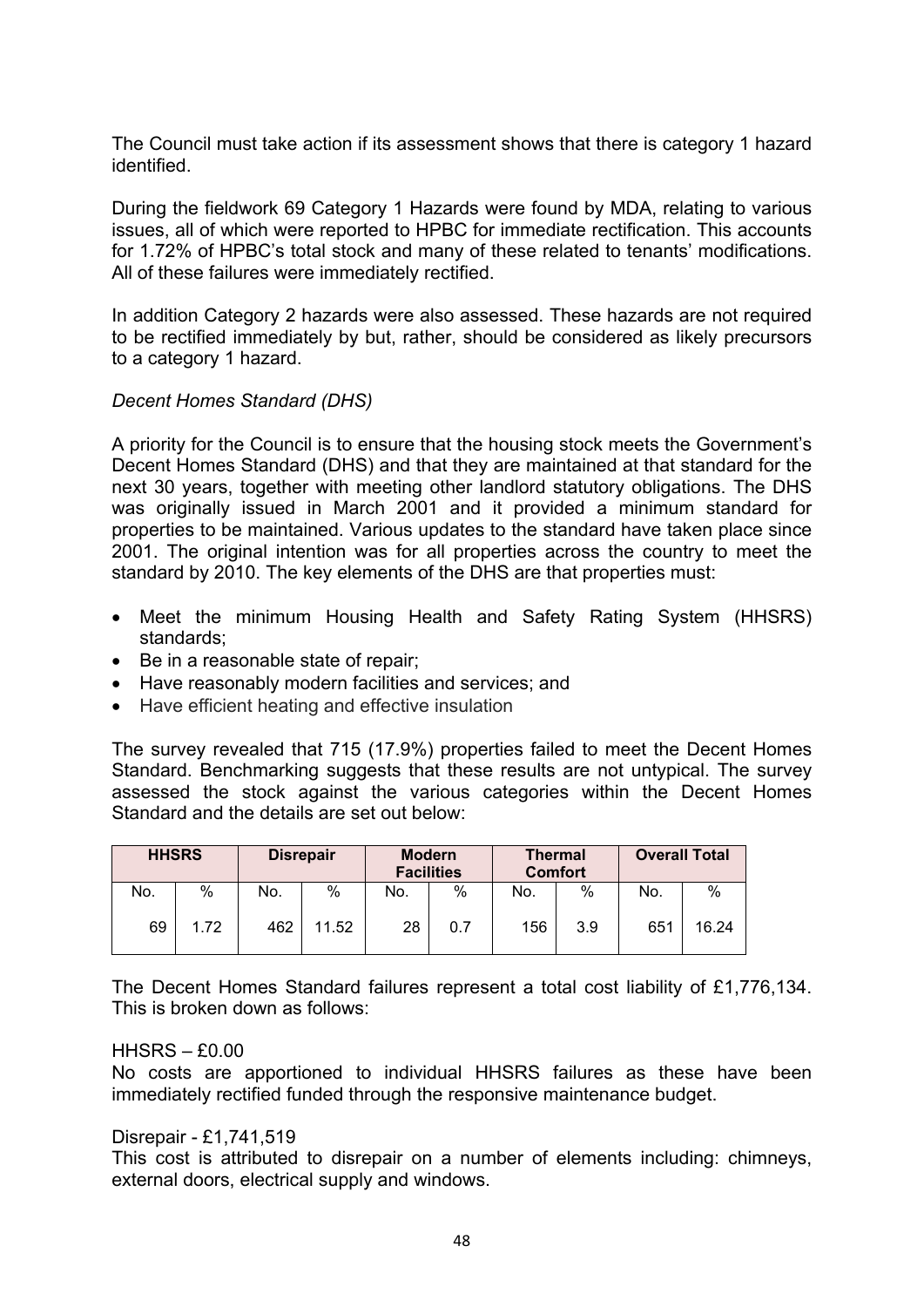Modern Facilities - £28,040

This cost would be attributed to the replacement of kitchens, improvements to kitchen layouts, replacement bathrooms and improvement to bathroom layouts.

Thermal Comfort - £6,575

This cost is attributed to the installation of effective loft insulation, wall insulation and replacement heating systems.

The majority of costs to remedy Decent Homes Standard failures sit within the Planned Maintenance Profile, as they represent like for like element replacements. The properties that failed the DHS will be given priority in the programming for capital investment. However there are a number of minor items that are not like for like replacements but involve a degree of improvement works and these are set out below:

Kitchens layout: £118,530 Effective Insulation: £4,851 Efficient heating: £1,724

This results in a cost of £125,105 for Decent Homes Standard failures not accounted for elsewhere.

*Energy rating – Reduced Data Standard Assessment Procedure (RdSAP)*

The Standard Assessment Procedure (SAP) is the methodology used by the Government to assess and compare the energy and environmental performance of dwellings. Its purpose is to provide accurate and reliable assessments of dwelling energy performances. SAP was commissioned by former Department of the Environment in 1992, as a tool to help deliver its energy efficiency policies. The SAP methodology is based on the BRE Domestic Energy Model (BREDEM), which provides a framework for calculating the energy consumption of dwellings.

Reduced Data SAP (RdSAP) was introduced in 2005 as a lower cost method of assessing the energy performance of existing dwellings.

SAP works by assessing how much energy a dwelling will consume, when delivering a defined level of comfort and service provision. The assessment is based on standardised assumptions for occupancy and behaviour. This enables a like-for-like comparison of dwelling performance. Related factors, such as fuel costs and emissions of carbon dioxide (CO2), can be determined from the assessment.

SAP quantifies a dwelling's performance in terms of: energy use per unit floor area, a fuel-cost-based energy efficiency rating (the SAP Rating) and emissions of CO2 (the Environmental Impact Rating). These indicators of performance are based on estimates of annual energy consumption for the provision of space heating, domestic hot water, lighting and ventilation. Other SAP outputs include estimate of appliance energy use, the potential for overheating in summer and the resultant cooling load.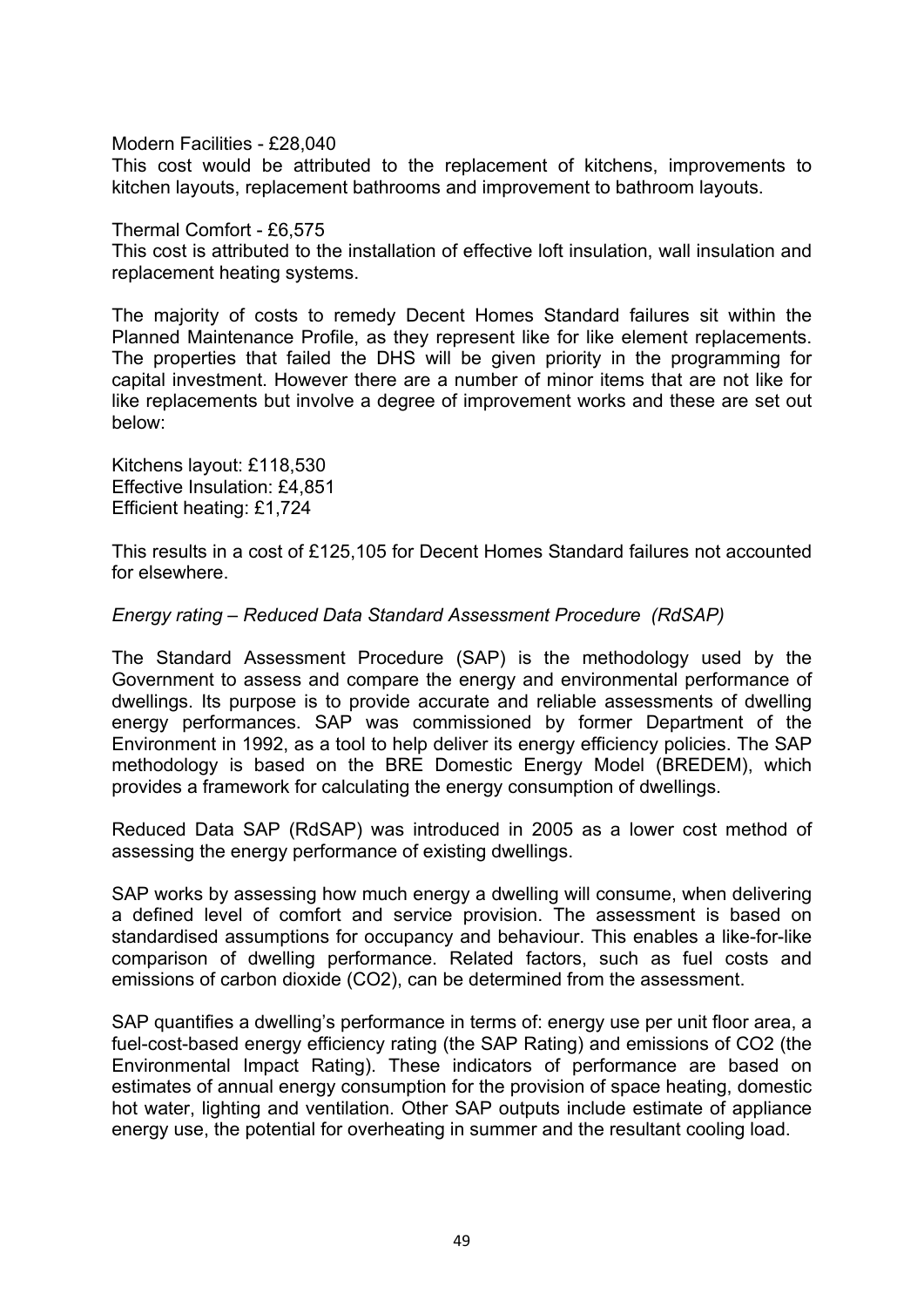As part of the survey MDA were asked to collect energy data. In order to provide an accurate assessment of the energy rating for the stock, MDA carried out RdSAP (version 9.92) surveys to all dwellings where a stock condition survey was completed. The information in the table below shows the average results for the whole stock, broken down by archetype.

The SAP ratings in the table below show how energy efficient or inefficient the properties are. The higher the rating, the more efficient the property is considered to be. The maximum SAP rating that a property can have is 100.

The SAP ratings appear consistent with MDA's expectations, with the overall average SAP rating for the stock being 62.86 (Equivalent of a mid-band D) which is to be expected for such a varied stock. Currently, the reported average SAP at 'Housemark' rating for social landlords within the UK is 66.9. Therefore, the average noted in the table is slightly below the 'Housemark' average.

|                                                                 | Average<br>of CO <sub>2</sub>                            | Average<br>of Energy<br><b>Use</b>                            | Average<br>οf<br>Lighting<br><b>Costs</b> | Average<br>of Space<br><b>Heating</b><br><b>Costs</b> | Average<br>of Water<br><b>Heating</b><br><b>Costs</b> | Average<br>of SAP                         |
|-----------------------------------------------------------------|----------------------------------------------------------|---------------------------------------------------------------|-------------------------------------------|-------------------------------------------------------|-------------------------------------------------------|-------------------------------------------|
| House<br>Flat<br><b>Bungalow</b><br>Maisonette<br><b>Bedsit</b> | 3,256.77<br>2,158.42<br>2,397.63<br>2,076.98<br>1,885.93 | 18,552.50<br>12,358.51<br>13,702.17<br>11,960.59<br>10,808.71 | 60.23<br>50.27<br>41.25<br>65.93<br>27.18 | 553.02<br>362.30<br>439.99<br>309.09<br>291.94        | 87.52<br>89.69<br>73.07<br>104.22<br>92.74            | 59.88<br>69.16<br>61.58<br>79.20<br>68.93 |
| <b>Grand Total</b>                                              | 2,765.62                                                 | 15,781.58                                                     | 53.17                                     | 474.77                                                | 85.22                                                 | 62.86                                     |

As can be seen from the table above, the lowest average SAP score is associated with houses, which has a score of 59.88 which is equivalent to a low band D. The highest average SAP rating is associated with HPBC's stock of Maisonettes with an average rating of 79.20 which equates to a high band C. The highest individual dwelling SAP value was 79.69 and the lowest was 11.96.

It is important that the Council sets a realistic and achievable target for gradually improving the average SAP score year on year. The works and the costs required to improve the least well performing properties could then be identified, as this is where the worst fuel-poverty issues will be found.

# **6.5 Capital Investment Programme Requirement**

The survey identified a need to invest £142.034m in the whole stock over the next 30 years, including the repairs to the non-traditional stock.

Once the survey was completed and the outputs from it were finalised, the Council commissioned the external housing consultancy DTP to undertake an independent review of the stock condition survey to provide some context and analysis for the Council in relation to the Business Plan and HRA Funding.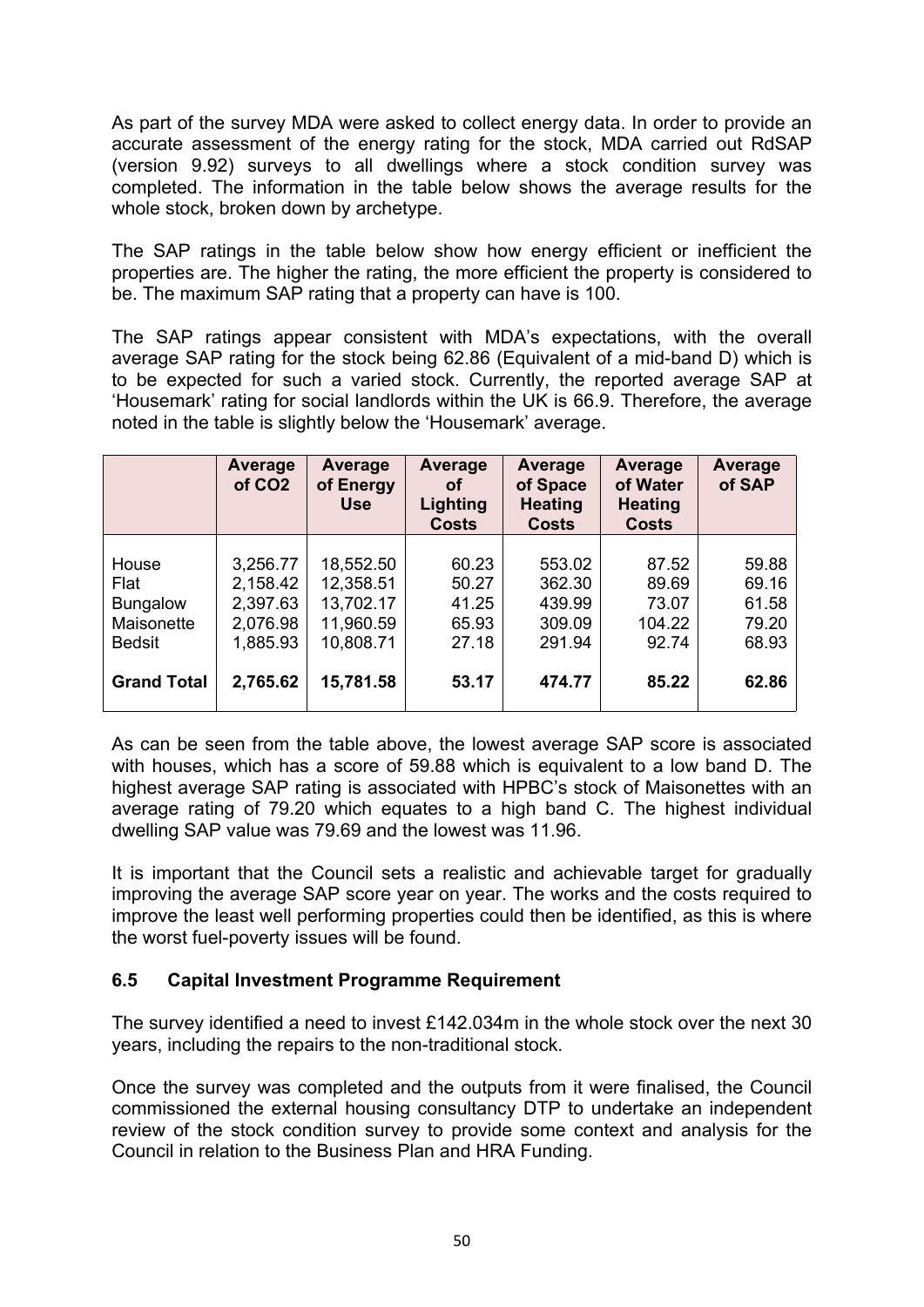The table below sets out the costs identified by MDA and it has been sorted to identify the elements with the highest overall costs, Electrics then Kitchens, then Heating, etc.

| <b>Element</b>                                                                                                                                                                                                                                                      | TOTAL                                                                                                                                                                                                |  |
|---------------------------------------------------------------------------------------------------------------------------------------------------------------------------------------------------------------------------------------------------------------------|------------------------------------------------------------------------------------------------------------------------------------------------------------------------------------------------------|--|
| Electric<br>Kitchen<br>Heating<br>Roof<br>Windows<br><b>Bathroom</b><br><b>External Walls</b><br>Doors<br>Internal Finishes<br>Communal<br>Outbuilding<br><b>Environment Works</b><br>Garages<br><b>Non-Traditional Repairs</b><br><b>Decent Home Failure Costs</b> | £<br>22,207,407<br>19,569,990<br>18,948,106<br>17,845,057<br>16,080,979<br>11,578,966<br>9,207,839<br>7,700,340<br>7,283,866<br>4,510,086<br>3,366,932<br>2,368,279<br>254,804<br>986,000<br>125,105 |  |
| ΤΟΤΑL                                                                                                                                                                                                                                                               | 142,033,756                                                                                                                                                                                          |  |

The costs of improving the energy profiling are not included in the totals as the timing and cost of the works are not known at this stage.

The costs are raw and have not been 'smoothed'. The surveys show that the investment required over the 30 year period would be as follows:

| Years    | <b>TOTAL</b><br><b>Required</b> |  |
|----------|---------------------------------|--|
|          | £                               |  |
| 1 to $5$ | 17,092,252                      |  |
| 6 to 10  | 21,482,774                      |  |
| 11 to 15 | 22,844,016                      |  |
| 16 to 20 | 25,893,458                      |  |
| 21 to 25 | 23,817,296                      |  |
| 26 to 30 | 30,903,960                      |  |
| Total    | 142,033,756                     |  |

In order to provide estimates of future costs, MDA used industry-standard life cycles and Schedules of Rates based on HPBC's real costs. The industry typical life cycles for the major dwelling components are as follows: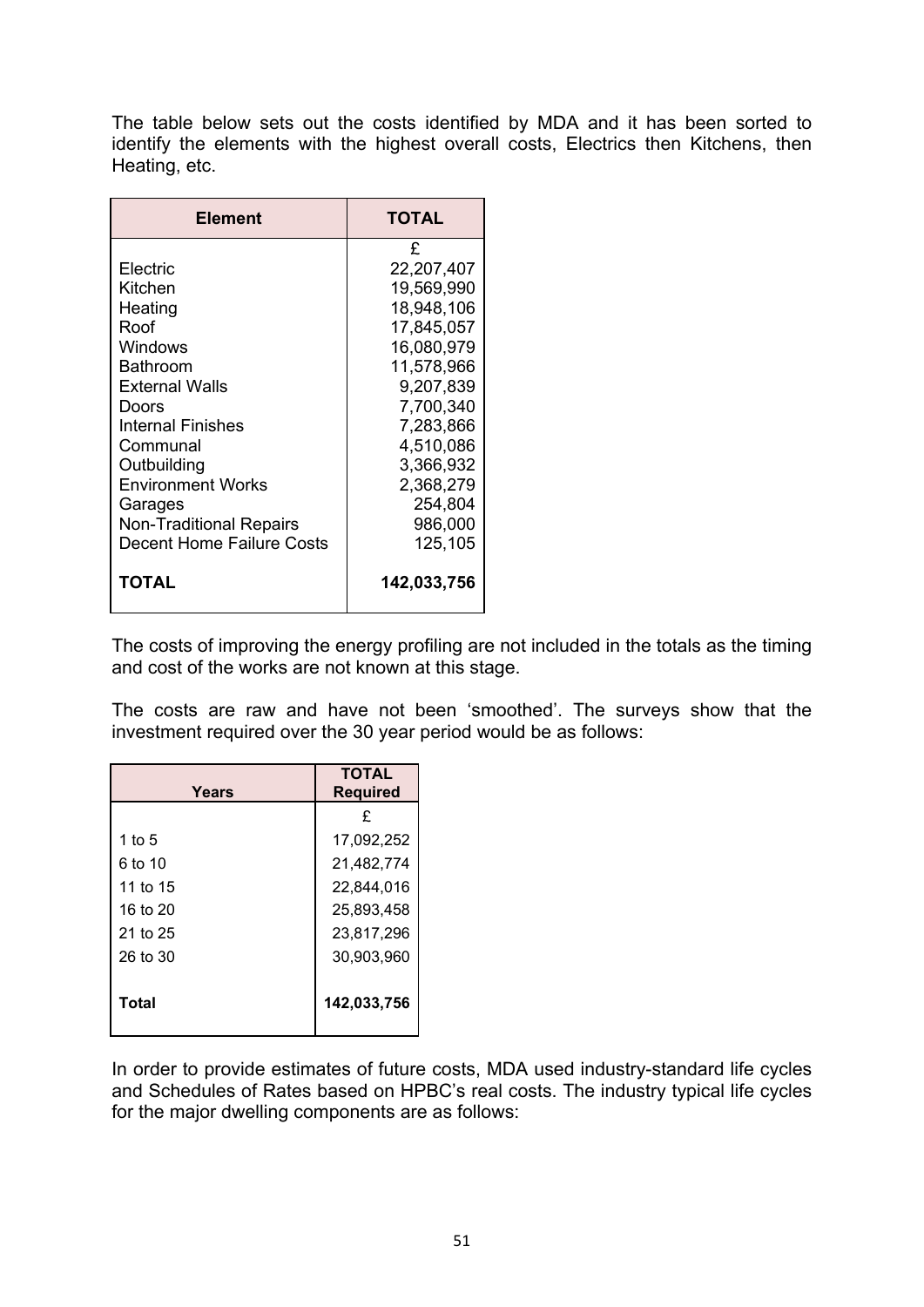| <b>Component</b>                                                                                                      | Renewal<br>Years                             |
|-----------------------------------------------------------------------------------------------------------------------|----------------------------------------------|
| <b>Boilers</b><br>Kitchen<br>Bathroom<br>Re-wire<br><b>Front Doors</b><br>Lifts<br>Detectors<br><b>Extractor Fans</b> | 12<br>20<br>30<br>30<br>30<br>20<br>10<br>15 |
| Roofing                                                                                                               | 50                                           |

The investment required over the 30 year period is £35,597 per property. The feedback from DTP when reviewing the outcomes from the survey highlighted that results for surveys of this type usual identify approximately £30,000 to £35,000 per property over 30 years, so roughly about £1,000 to £1,170 per annum. The figure of £1,186 is above their benchmark. DTP then considered the potential for adjusting these projections for business planning purposes.

DTP suggested two amendments to the capital investment cost outputs:

- Electrics The cost provision included in the outputs was £4,000 and the life cycle replacement was 30 years. DTP considered that this is an over provision as experience shows that full rewires are rare. They recommended reducing this figure by 1/3rd.
- Kitchens The cost provision was £3,500 and the life cycle replacement is 20 years. They considered this to be an over provision and recommend reducing the cost provision figure by £500.

They also suggested adjustments to the cost outputs for a number of discretionary areas of spending. The adjustments are to be made on the basis that necessary repairs are picked up as responsive maintenance. The adjustments made are as follows:

- Garages all of the cost picked up as responsive maintenance or investments offset against rental gains
- Outbuildings costs reduced by 50%
- $\bullet$  Internal Finishes costs reduced by 50%
- Environmental Works costs reduced by 50%

The adjusted 30 year projection is as follows: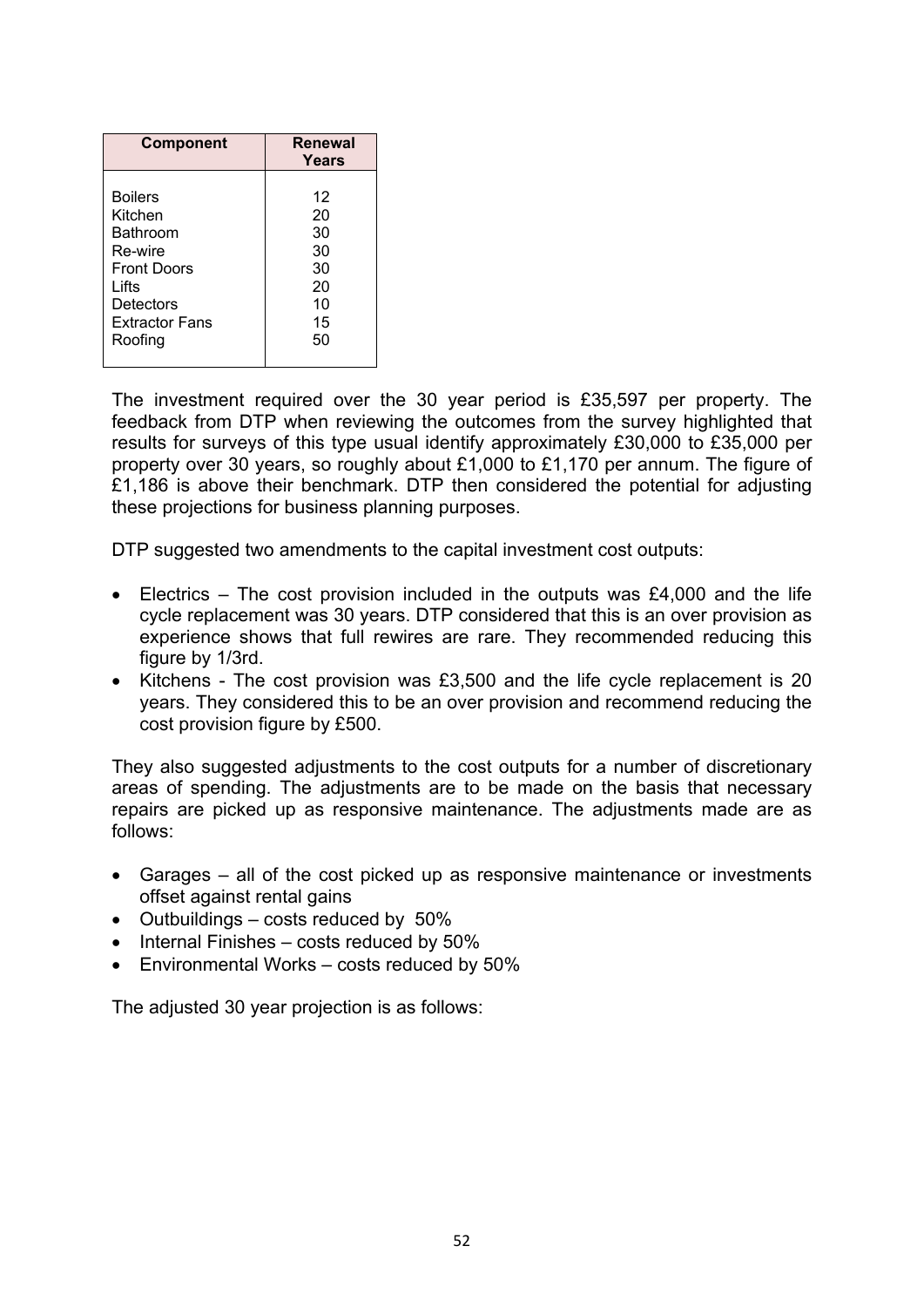| <b>Element</b>                 | <b>ORIGINAL</b><br><b>TOTAL</b> | <b>REVISED</b><br><b>TOTAL</b> |
|--------------------------------|---------------------------------|--------------------------------|
|                                | £                               | £                              |
| Electric                       | 22,207,407                      | 16,659,719                     |
| Kitchen                        | 19,569,990                      | 17,123,100                     |
| Heating                        | 18.948.106                      | 18.948.106                     |
| Roof                           | 17,845,057                      | 17,845,057                     |
| <b>Windows</b>                 | 16,080,979                      | 16,080,979                     |
| Bathroom                       | 11,578,966                      | 11,578,966                     |
| <b>External Walls</b>          | 9,207,839                       | 9,207,839                      |
| Doors                          | 7,700,340                       | 7,700,340                      |
| Internal Finishes              | 7,283,866                       | 3,641,933                      |
| Communal                       | 4,510,086                       | 4,510,086                      |
| Outbuilding                    | 3,366,932                       | 1,683,466                      |
| <b>Environment Works</b>       | 2,368,279                       | 1,184,140                      |
| Garages                        | 254,804                         |                                |
| <b>Non-Traditional Repairs</b> | 986,000                         | 986,000                        |
| Decent Home Failure Costs      | 125,105                         | 125,105                        |
| TOTAL                          | 142,033,756                     | 127,274,836                    |

The investment required over the 30 year period is £31,898 per property which is within the DTP benchmark. This equates to £1,063 per property per year.

| Years    | <b>TOTAL</b><br><b>Required</b> | <b>Spend per</b><br>Year |  |
|----------|---------------------------------|--------------------------|--|
|          | £                               | £                        |  |
| 1 to $5$ | 15,072,263                      | 3,014,453                |  |
| 6 to 10  | 19,432,065                      | 3,886,413                |  |
| 11 to 15 | 19,908,503                      | 3,981,701                |  |
| 16 to 20 | 22,792,467                      | 4,558,493                |  |
| 21 to 25 | 22,089,898                      | 4,417,980                |  |
| 26 to 30 | 27,979,642                      | 5,595,928                |  |
| Total    | 127,274,836                     |                          |  |

It can be seen that the revised profile results generate average spend per year of £4,242,495, on a straight line or smoothed basis. The table shows that there is lower annual requirement in the early years of the investment plan.

#### **6.6 Capital Programme**

Up until 2018/19, the HRA capital programme had been established based on the previous sample stock condition surveys that were commissioned in 2012. This was supllemented with more up-to-date information from the Council's records and knowledge. On this basis, a capital programme was set for 2018/19 totalling £3.94 million. This was replicated as the forecast for 2019/20-2021/22 within the Medium Term Financial Plan (MTFP) as approved in February 2018 – pending the completion of the full stock condition survey.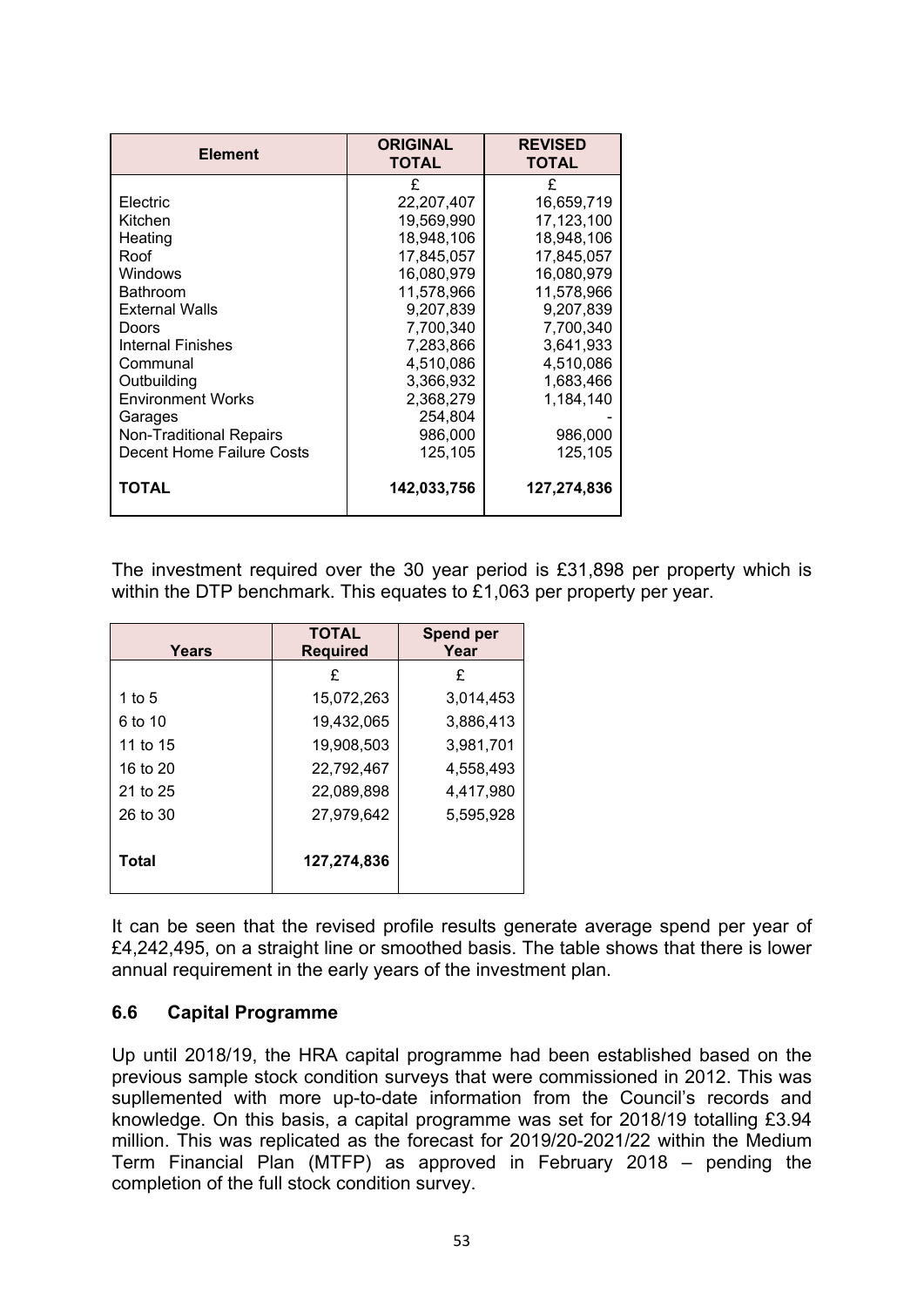The previous HRA 30-year business plan included capital expenditure forecasts based on the previous 20% surveys for year 5-30 of the plan – with year 1-4 (2018/19 – 2021/22) matching the MTFP. Consequently, the current average annual capital programme forecasts after year 4 of the HRA business plan was broadly £5.2 million (ranging from £3 million to £7.5 million for individual years)

A report was approved by Executive on 21st January 2016 which established that the current capital programme forecasts within the HRA business plan were unaffordable as a result of the Governments 4 year 1% rent reduction. In order to fully fund the capital programme external borrowing was required and consequently over the 30 years the Government imposed debt cap of £68.2 million was reached. Consequently, a Financial Improvement Plan (presented with the MTFP in February 2017) identified a £1.2 million HRA efficiency programme over a 4 year period (2017/18 – 2020/21) which – assuming the savings are realised, improves the financial position, but the capital forecasts still remained unaffordable

The findings of the latest MDA stock condition surveys adjust the average annual capital programme to £4.2 million. Although the MDA surveys suggest a lower annual investment requirement in the early years, the Council has resolved to smooth the capital programme over the 30 years. Therefore, providing the opportunity to reprofile some planned spend required in later years and/or address the SAP rating issues or consider estate regeneration requirements.

Consequently, the new capital programme will result in a £1 million reduction per annum on average from year 5 on the previous HRA business plan. This is slightly offset by an increase of £0.22 million in the first 4 years. This removes the requirement to externally borrow to finance capital expenditure and the programme therefore now becomes affordable.

In reducing the capital programme, surpluses are generated over the 30 year business plan. This allows provision for improving SAP ratings, additional costs to maintain garages as necessary and any additional costs required for minor repairs. It would potentially also allow consideration of any proposals for estate regeneration and new build programmes.

# **6.7 Future Stock Condition Surveys**

Whilst the Council now has a comprehensive understanding of the housing stock maintenance requirements, it is important that this knowledge remains up-to-date to inform the HRA business plan.

In order to do this, it is critical that the Council's asset management system (Keystone) is maintained. Therefore, an annual desktop exercise will be completed to reconcile the asset management system to the capital works undertaken to ensure all works have been captured. There also needs to be a link with Housing Repairs to capture relevant information to ensure the data held is fully complete.

This in itself will ensure the Council maintains an up-to-date view of the condition of its housing stock. However, to supplement this, it is proposed to undertake external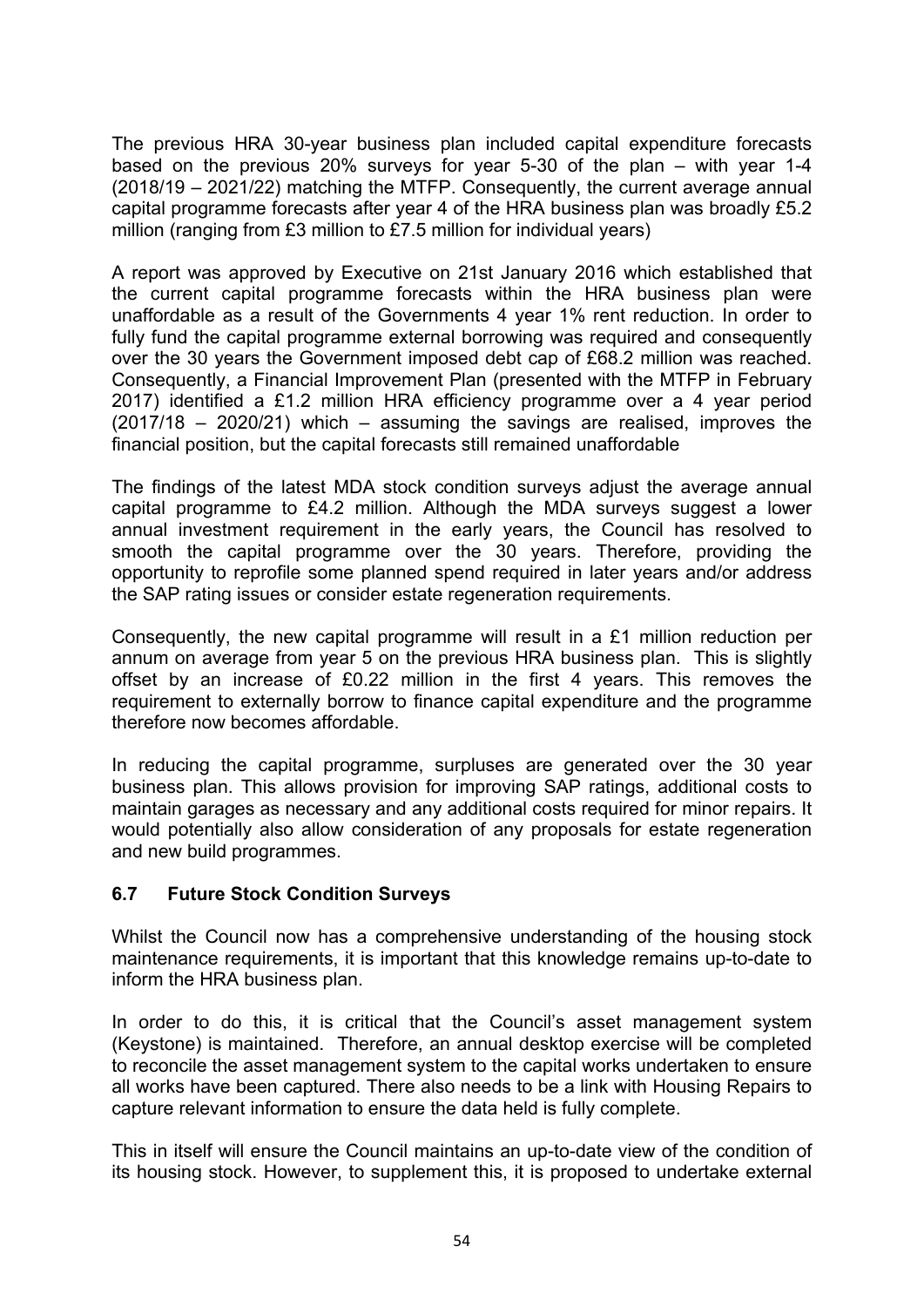validation surveys on a sample basis every 4 years – in line with the proposed periodic full review of the HRA business plan.

This is on the basis that there is most confidence in the first 5 years stock condition information collated by MDA, with less detailed information (in terms of the exact financial year expenditure is required) from year 6 onwards. So an external validation in year 4 will further support and confirm or provide challenge to the internal records held on Keystone.

# **6.8 Cyclical Repairs**

Cyclical maintenance relates to the regular maintenance of certain components of a property including the mechanical and electrical plant. Cyclical servicing is planned at regular defined intervals based on statutory requirements or best practice. The Council's current cyclical maintenance programmes are as follows:

- Annual boiler servicing;
- Maintenance of fire extinguishers, fire alarms and warden call systems in former sheltered housing schemes;
- Fixed wiring periodic tests of electrical installations;
- Smoke alarm servicing:
- Door entry systems

## **6.9 Health & Safety Compliance**

The Council has to ensure that dwellings meet Health and Safety requirements so that tenants are living in a safe and secure environment.

In order to meet this obligation the Council identifies and manages risks of the following:

- Housing Health and Safety Rating System;
- Asbestos;
- Legionella;
- Gas installations;
- Electrical installations:
- Smoke Alarms:
- Carbon Monoxide Detectors;
- Fire safety; and
- Estate Risk Assessment Inspections.

#### *Housing Health and Safety Rating System (HHSRS)*

The HHSRS assesses the 29 main health and safety risks inherent in a property. If a property fails the HHSRS it automatically fails the Decent Homes Standard. HHSRS failures which are classified as priority one works have to be addressed at the earliest opportunity.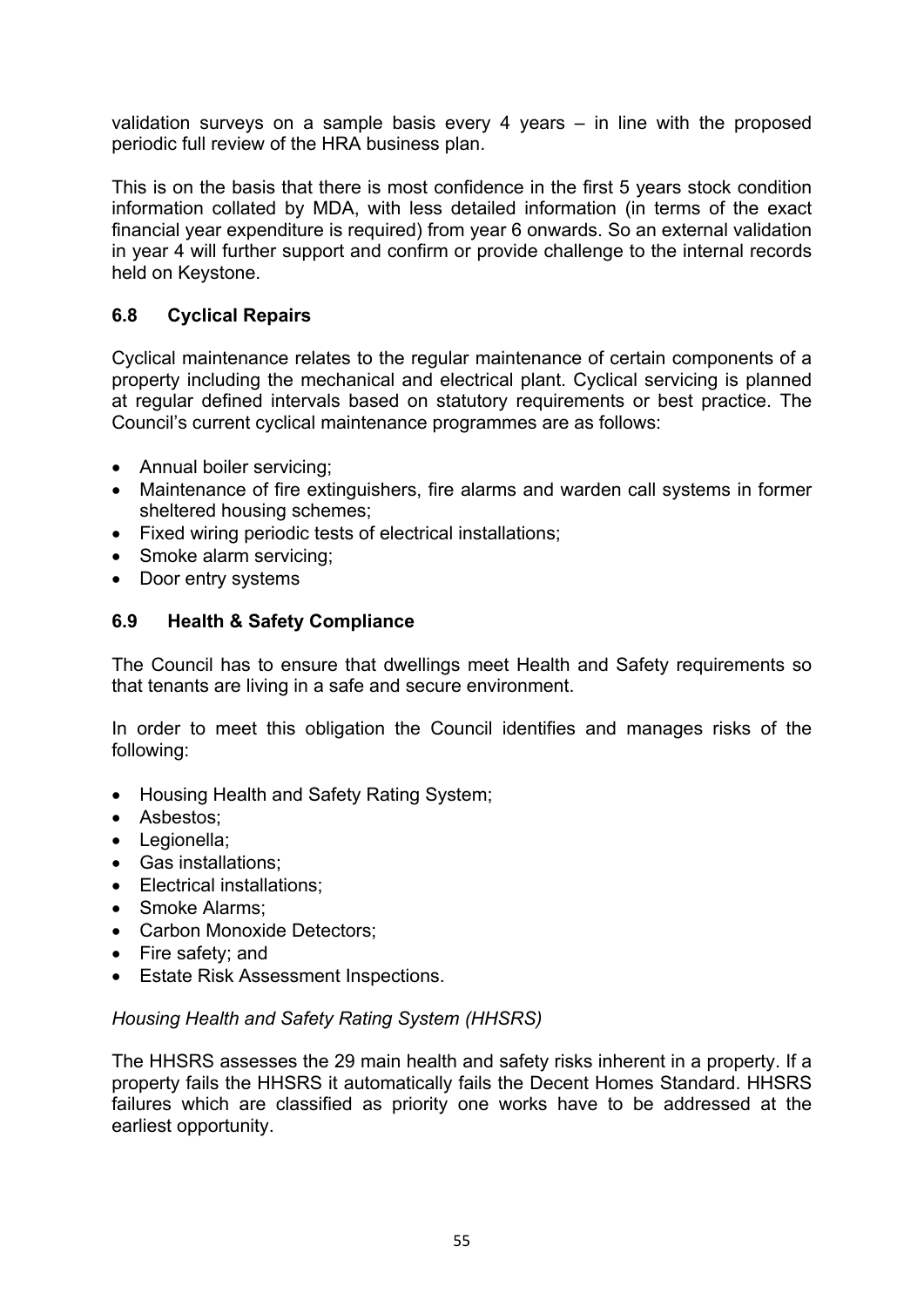As part of an ongoing strategy for meeting the HHSRS requirements, all condition surveys of properties will be used to identify potential HHSRS failures.

#### *Asbestos*

The Council has in place an Asbestos Policy which details the action taken in response to this risk.

The identification of abestos risk in buildings is at the core of the Council's approach. The Council ensures that those surveying buildings are competent by training and hold the P402 certificate, coupled with at least six months experience surveying to HSG264. In addition the Council's repairs team reveive regular asbestos awareness training and continue to do so on an annual basis.

The Control of Asbestos at Work Regulations 2012 does not wholly apply to domestic properties this is detealed in the policy. However, they do in part apply to common areas of domestic properties in areas such as lobbys, lifts, laundry rooms and other communal areas.

The general duties under the Health and Safety at Work Act 1974 require employers to ensure the health and safety of employees and others so far as reasonably practicable. The Management of Health and Safety at Work Regulations 1999 also require employers to assess the health and safety risks to third parties, such as workers carrying out work in the premises and tenants, who may be affected by activities connected with their business, and to make appropriate arrangements to protect them from this. In addition to this the Construction (Design and Management) Regulations 2015 (CDM) also apply to the management of asbestos.

The Council needs to have comprehensive records regarding the location of asbestos to allow effective management of asbestos. Regular surveys are undertaken to ensure that these records are maintained. Contractors are made aware where asbestos-containing materials are located before undertaking repairs or refurbishment work and refurbishment / demolition surveys are carried out before any construction work.

For any capital works on the housing stock, surveys are procured by Assets/Property Investment Section. For void housing, surveys are procured by the Housing Options Team. Finally, if during normal housing maintenance works, asbestos is suspected, then the Repairs Team procure surveys before commencement of work, this can result in the delay of the work in hand. The surveys feed into an asbestos register which is used to provide sufficient information about the location and type of risks in order to allow effective management during any refurbishment or maintenance work

# *Legionella*

The Council has a Policy for the Control of Legionella in Hot and Cold Water Systems which details the action taken in response to this risk. The Council's policy is that (so far as is reasonably practicable) all premises under its control will be proactively managed, to control risk from legionella, centred on a comprehensive risk assessment programme. Risk assessments will be recorded, and kept for five years.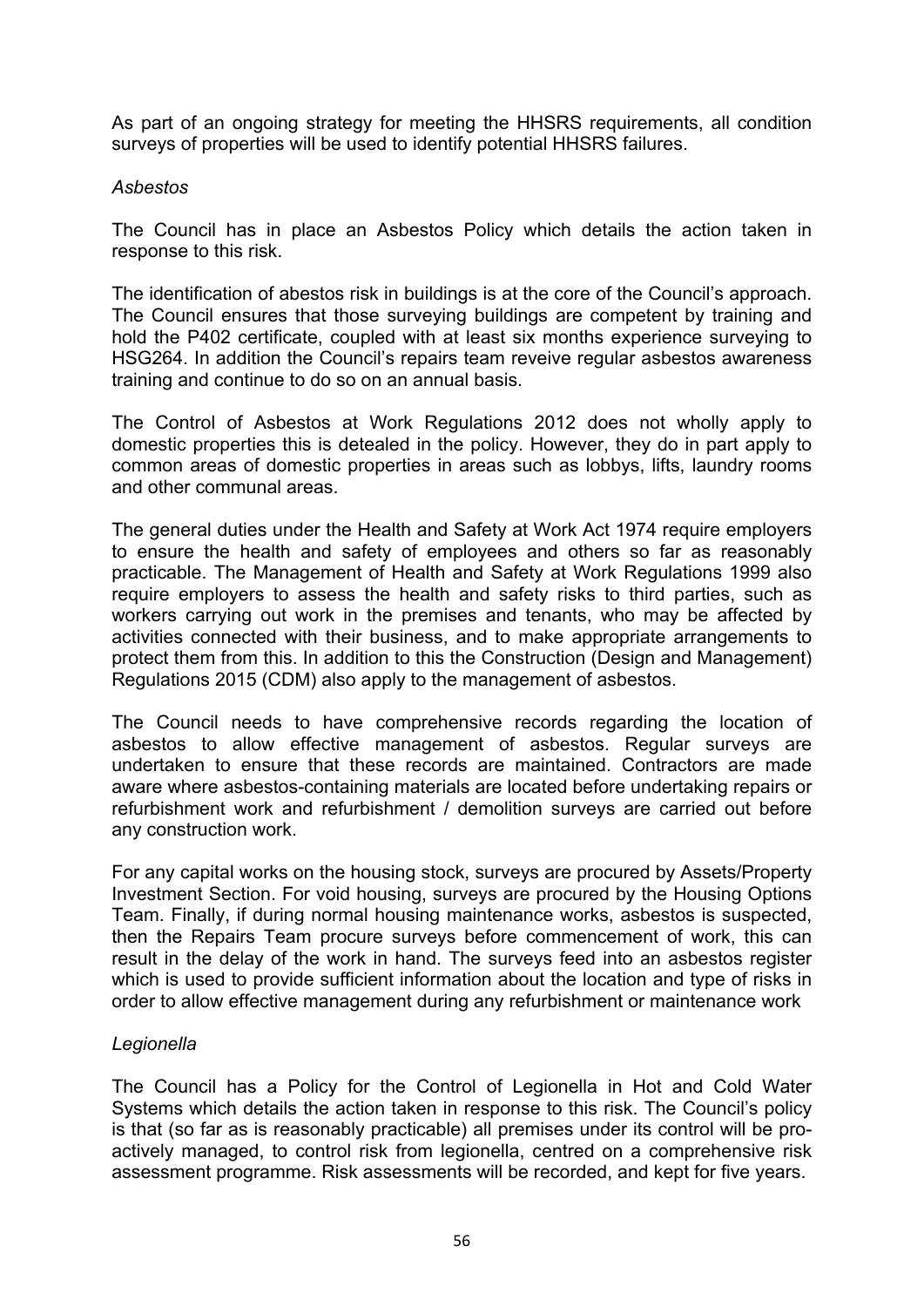Risk assessments will be reviewed at least every two years, and be retained for 5 years, or more frequently if circumstances change or an incident occurs. Those undertaking the various roles in pursuance of this policy will be given appropriate training to enable them to fulfil the duties.

#### *Gas Installations*

The Council has a Gas Safety Policy that ensures the safety of tenants in homes that contain a gas supply and associated appliances. It is a requirement under the Gas Regulations that landlords issue a Landlords Gas Safety Certificate within 12 months to each property. There is a target to ensure that 100% of certificates are renewed within this timescale.

The servicing of Gas Appliances is audited on the Council's behalf by a third party company.

#### *Electrical Installations*

Periodic electrical safety inspections of the fixed wiring installations are undertaken at periods of no more than five years, and based on condition. The next inspection date is detailed on each certificate issued.

The contract for electrical safety inspection work is tendered when required. At the time the inspections are carried out the emergency remedial work is undertaken in conjunction with the inspection.

#### *Carbon Monoxide Detectors & Smoke Alarms*

Housing associations and other private landlords are required to fit carbon monoxide and smoke detectors, local authorities however are exempt from the Smoke and Carbon Monoxide Alarm Regulations 2015. The Equality Act 2010 and (Building Regulations Part J - for new installations, wood burners etc.) does require them to be fitted where tenants are vulnerable.

Despite the limited statutory requirements, the Council does fit smoke alarms in all properties, which are independently checked annually. In the case where tenants are vulnerable the Council carries out a risk assessment and list those additional requirements needed to support the individuals needs.

In addition where there is a risk of carbon monoxide poisoning say in the case of an open fire, the Council considers, after assessing the risk through a home safety visit whether to fit a CO alarm to alert those vulnerable tenants to the presence of CO gas. Other equipment can be provided to enable vulnerable tenants to sustain their tenancy include strobe/ vibrating pads for those who cannot hear a conventional fire alarm, stove guards to prevent cooker fires, misting systems for those at significant risk from fire.

*Fire Safety*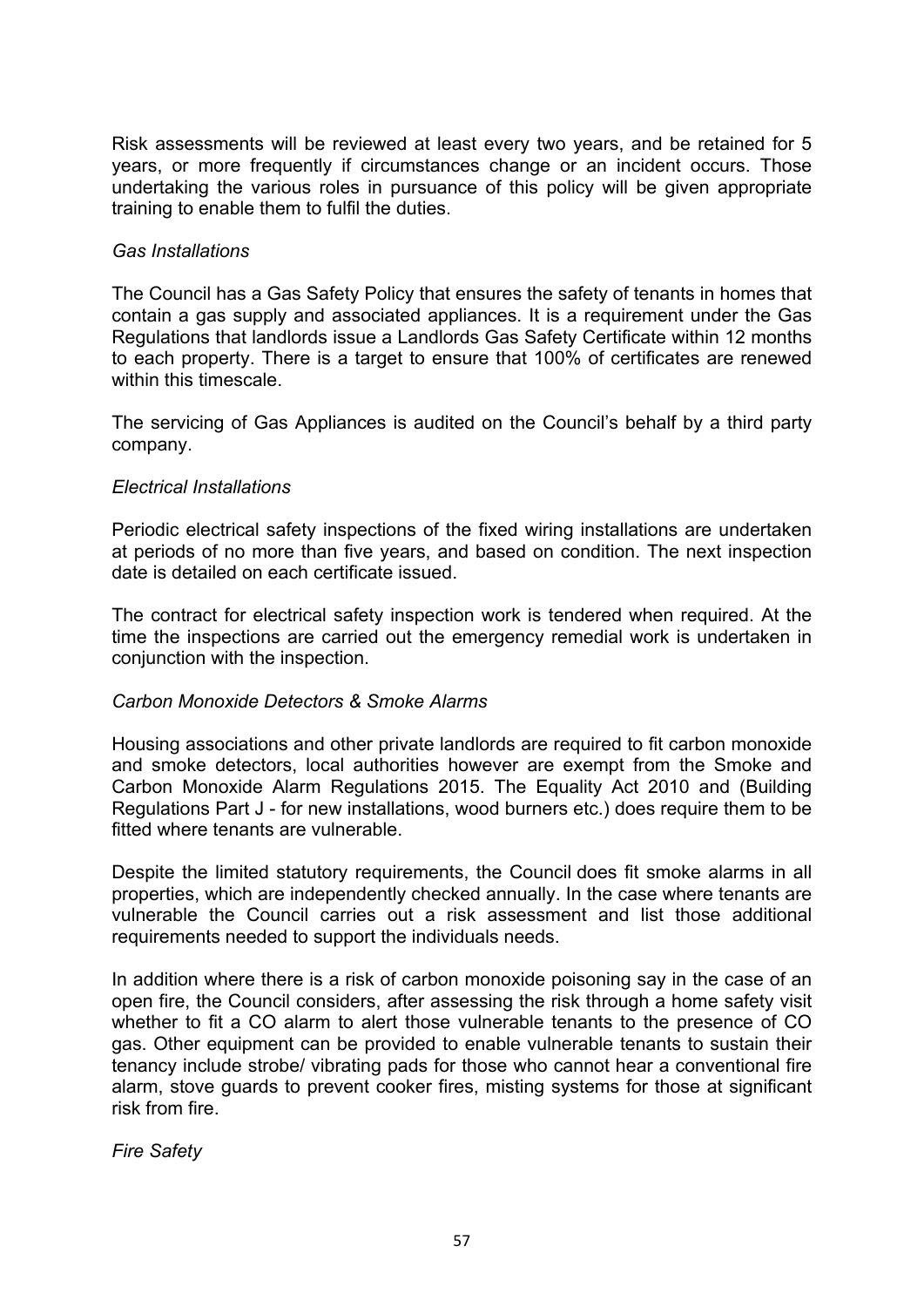In accordance with the Regulatory Reform (Fire Safety) Order 2005 the Council has undertaken fire risk assessments of communal areas to flats and sheltered housing schemes.

The Fire Risk assessments are reviewed on a regular basis, or when physical changes are made to the layout of a building and recorded on a register. Any physical work required to mitigate the risks identified is undertaken and management processes put in place.

Housing management officers carry out regular checks of the communal areas of flats, and property services staff and the Housing Health and Safety Co-ordinator carry out checks on sheltered housing schemes, as well as planned fire evacuation exercises.

As these inspections are completed they are recorded.

#### *Estate and Common Part Risk Assessment Inspections*

Housing management staff carry out regular inspections of the estate areas, garage sites and other common parts of our assets. An assessment is undertaken based on ensuring the health and safety of tenants, residents and visitors. Where high risks are identified, mitigating works are undertaken through planned or responsive repairs contracts

#### **6.10 Responsive Repairs**

The objective of the repairs service is to provide a customer focussed responsive repairs service, which achieves high levels of performance, customer satisfaction and good value for money.

The priorities to achieve this objective are:

- Making appointments for all repairs;
- Getting the job done right first time as quickly as possible;
- Using tenant views to shape the service;
- Carrying out as many repairs in a pre-planned way as possible; and
- Developing successful working relationships with contractors.

A 'responsive repair' is a repair carried out as a result of wear and tear, accidental or deliberate damage. Requests for responsive repairs are usually tenant driven and undertaken as a single job normally of a low value, which make them difficult to programme.

The majority of responsive repairs are undertaken by the Council's "in-house" Repairs Service. Contracts with external providers are in place for a number of responsive repairs including:

- Heating Repairs combined with gas servicing;
- Door Entry Systems and TV aerial maintenance to blocks of flats;
- Stairlifts following a Disabled Adaptation.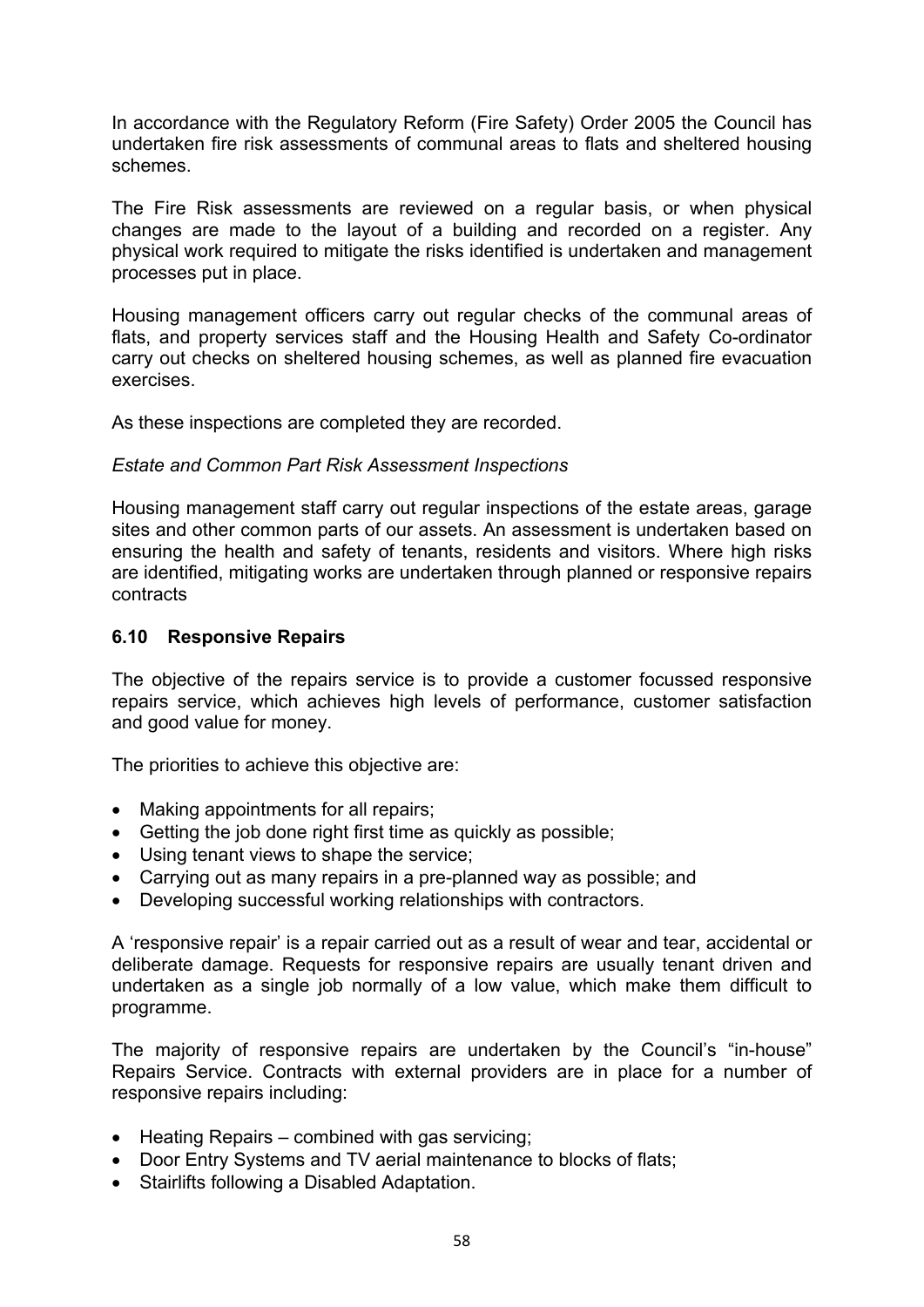The key statistics for responsive repairs are detailed in the table below:

|                                                                                                  | 2015/16<br><b>Actuals</b> | 2016/17<br><b>Actuals</b>   |
|--------------------------------------------------------------------------------------------------|---------------------------|-----------------------------|
| Responsive Repairs Total Cost                                                                    |                           | £1,631,533.32 £2,060,559.87 |
| Number of repairs completed by Contractors<br>Number of repairs completed by the Repairs Service | 2,391<br>13,239<br>15,630 | 2,271<br>12,145<br>14,416   |
| Average Responsive Repairs job cost                                                              | £104.38                   | £142.94                     |

Repairs that are not the Council's responsibility, or which arise through the unreasonable actions of a third party are recharged.

Following the decision to dissolve the Council's arms length management organisation (ALMO) High Peak Community Housing and to return the stock to the direct control of the Council, the Council employed external consultants to review the repairs service and make recommendations for improvement. This review was undertaken and implemented under the scrutiny of the Housing Select Committee.

There were a large number of positive improvements that were made to the service and as a whole the service is fundamentally better than it functioned within the ALMO. However a number of the recommendations weren't followed through or were discontinued due to issues of ongoing capacity, consequently the service has continued to under perform. However it should be noted that despite poor productivity and response times, customer satisfaction has improved.

The performance of the repairs service was reviewed in 2016 and a report was presented to the HRA Working Group in January 2017 which summarised the findings from the review. The review included an external analysis of the current housing systems and processes, workshops and one to ones with staff and analysis of performance information. The outcomes from this process review were inextricably linked to the channel shift activity that was being undertaken and the systems decisions were therefore based on the principles of digital transformation, self serve and rationalising the number and cost of current systems.

The review resulted in work to improve the ICT systems that support the repairs function and resulted in the upgrade of the Council's Housing Management System (OHMS) which has improved processes and facilitated improved reporting and resulted in improved performance.

The working group agreed that once the ICT improvements had been implemented it would be appropriate to look at the options available for the Council to improve the level of productivity and effectiveness of the repairs service. It is important that the service is considered in the light of the comprehensive efficiency programme required to achieve the required savings over the term of the current Medium Term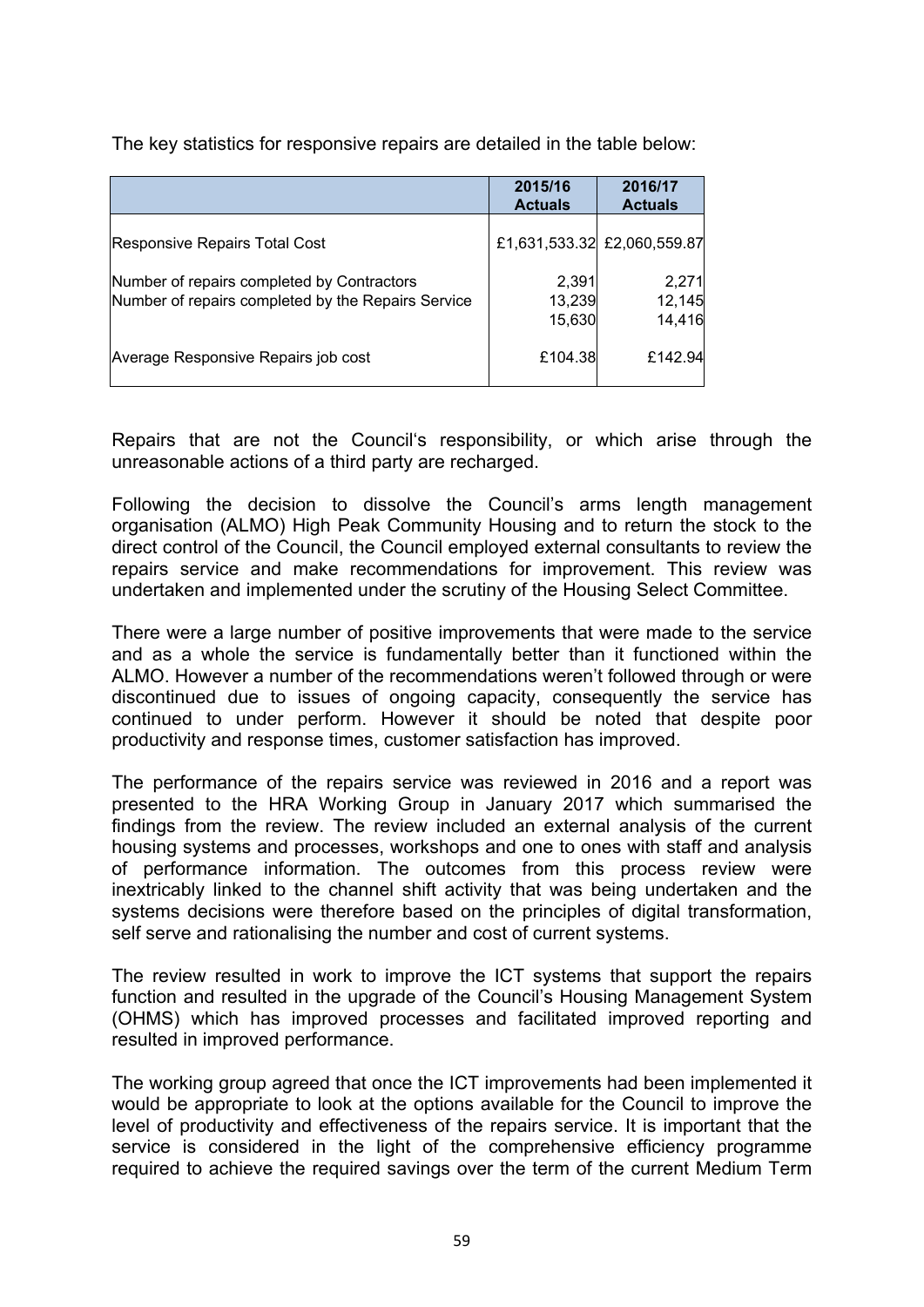Financial Plan (MTFP). Although much work has been done, and a lot has been achieved, the totality of the savings programme is complex, requires management capacity and up front investment to achieve results. In the light of this it was considered prudent to look at alternative options for the ongoing management of the service. Consequently an independent consultant was employed to carry out a soft market testing exercise and evaluate the options open to the Council. The brief was to talk to the main private sector providers in the sector, and also to other social landlords who may be prepared to work with High Peak to provide a more immediate and cost effective solution the future ongoing management of the Council's Housing Stock.

The options available are as follows:

- Direct labour service
- Managed services arrangement
- Wholly owned subsidiary model
- Joint venture Joint venture companies and limited liability partnerships
- Outsourcing

The soft market testing exercise identified a number of housing providers who are interested in working with the Council on a joint venture approach.

The main conclusions that were drawn from the review of options were as follows:

- The Council's in-house service will struggle to make a step change in improvement due to the lack of capacity and economies of scale;
- There is a healthy market of providers should the Council move towards externalisation;
- If the Council decides to externalise the service then the scope and content of the service specification needs to be considered in some detail in order to ensure that the best service is secured for tenants; and
- There are a number of opportunities to work with another housing provider these all would involve exploring some form of joint venture.
- Given the interest expressed from three registered providers in developing some form of joint arrangements it is recommended that these opportunities are considered in more detail as the next stage of the process.

The detailed consideration of the joint venture opportunities is ongoing.

#### **6.11 Voids**

The objective of the void process is to make void properties available for letting as quickly as possible, minimising rent loss and maximising housing availablity, whilst striving to meet customers' expectations.

The priorities are to:

- Provide safe and secure homes;
- Improve re-let timescales; and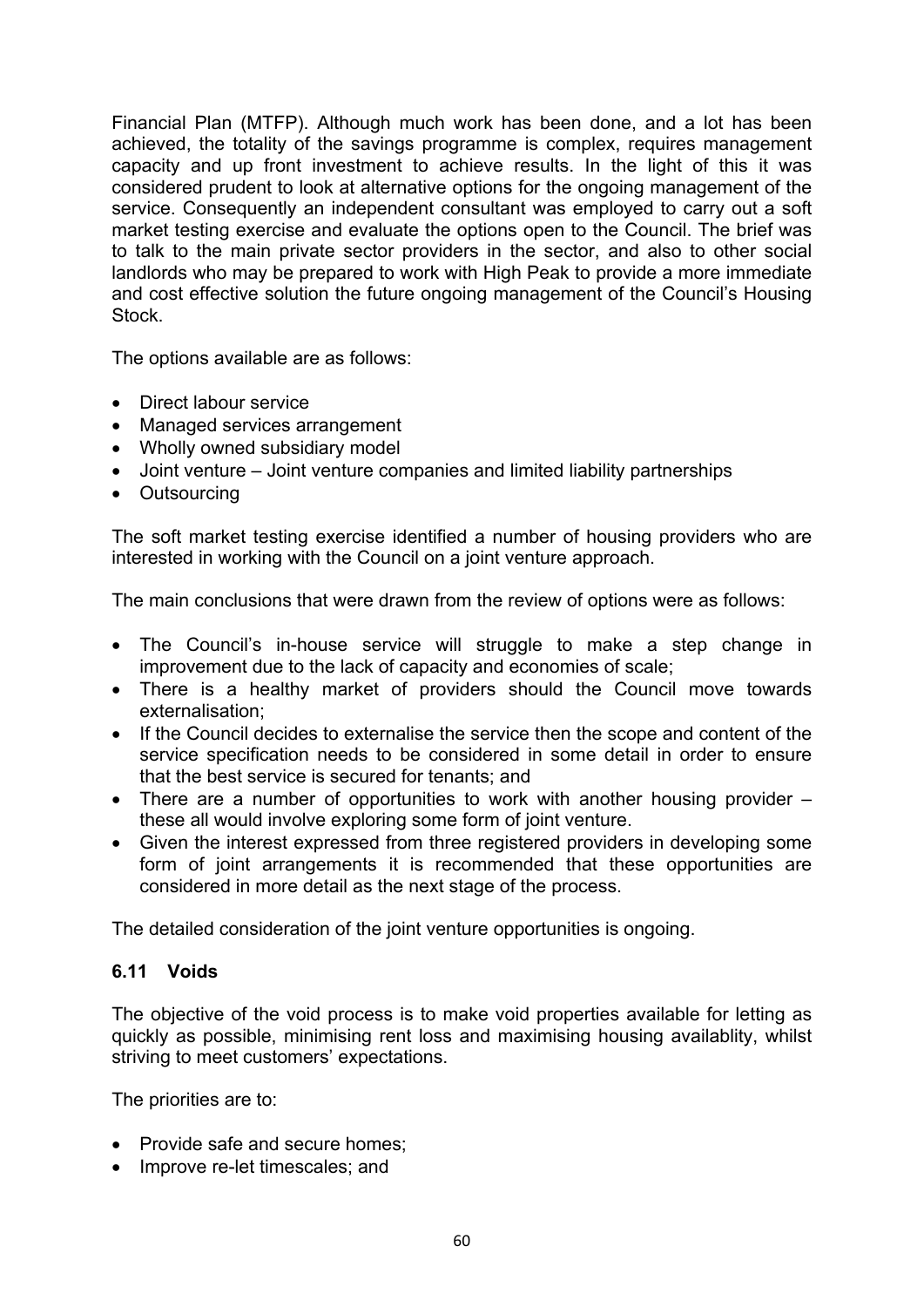• Provide a re-let standard that meets customers' expectations.

Some 1,200 properties became void in the last 4 financial years. The key statistics are detailed in the table below:

|                                                      |                                           | 2015/16 Actuals 2016/17 Actuals           |
|------------------------------------------------------|-------------------------------------------|-------------------------------------------|
| Number of voids in year                              | 318                                       | 271                                       |
| Minor Voids - Revenue Costsl<br>Void - Capital Works | £486,234.01<br>£474,287.14<br>£960,521.15 | £289,226.36<br>£218,347.50<br>£507,573.86 |

The voids process commences with a termination notice. Once this is received, a member of the housing team contacts the tenant and arranges an appointment to carry out an inspection of the property (pre-termination inspection). This inspection determines if the outgoing tenant needs to address any tenancy breaches, such as rent arrears, repairs or tenant damage prior to leaving. This is an attempt to reduce the need for any tenant recharges and also inform the team of any major works that may be required, with the aim of reducing void times.

A review of the void process was undertaken in 2016 and reported to the HRA Working Group in January 2017. The conclusions of that review were:

- Ownership of a void can be an issue with conflicting interests around turnaround times, financial investment and quality.
- Voids targets and performance accountability should be clarified and shared between all parties, regardless of reporting lines.
- The cost of void repairs needs to be carefully reviewed along with the void standard and affordability should be a key consideration.
- The Council should consider the approach of re-letting properties as quickly as possible to avoid rent loss and carry out repairs once the tenant has moved in.

In order to address these conclusions and to drive improvement, a multi team workshop was held. The result of this was agreement to trial a number of significant changes to staffing, process and operations over a 90 day period.

At the point the challenge started the void turnaround was averaging 35 days. A target reduction of 10 days was agreed. During the period of the challenge the following changes were implemented:

- Reviewing Pre-Tenancy Inspection (PTI) process to maximise the potential of the notice period
- Creation of charge hand roles to complete inspections
- Moving responsibility for allocations to the tenancy management team
- Push on in-situ viewing
- Push on back to back allocations
- Bringing void clearance in house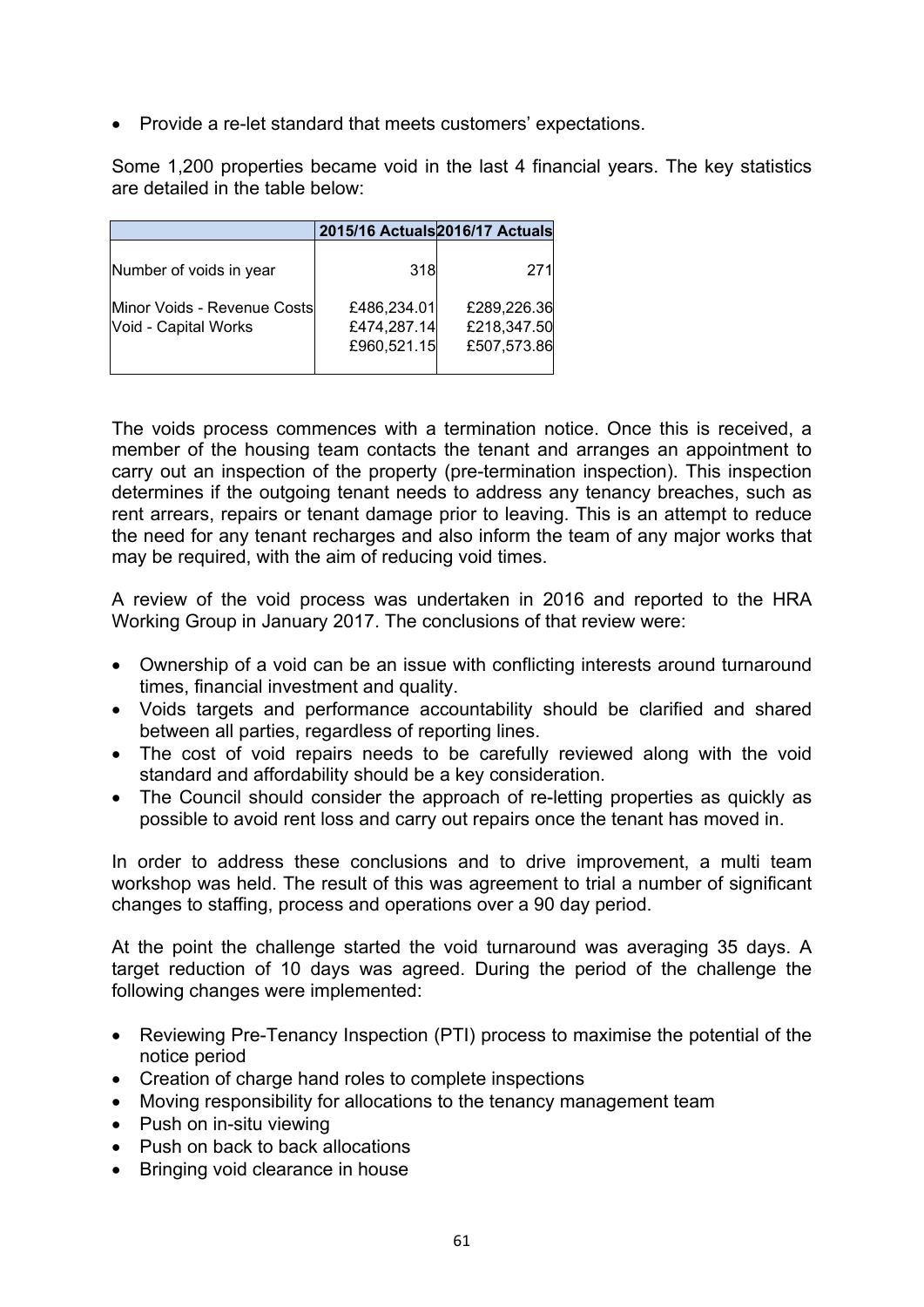The following improvements were achieved at the end of the challenge:

- The average turnaround time of properties at the end of the challenge was 22.9 which exceeded the target set.
- The total void rent loss during the challenge was £17,038.92. This is almost 35% less than if the properties had been re-let using the previous performance figures of 35 days (£26,018.51).
- A further £1,426.34 saving could have been achieved if we were using a daily tenancy model.
- Changes in staffing to support the challenge included the upgrading of an existing post to create a second charge hand to complete the void inspections that were previously completed by non-technical housing staff. The cost of upgrading the existing role equates to an extra £1,100 per annum.
- Previously these inspections had been completed by non-technical lettings assistants. With an average inspection and additional follow up work taking approximately 90 minutes this was costing approximately £19.99 per visit. By removing this duplication £1,239.69 of staff resource was saved, this has been used to support the more intensive PTI visits.
- A further change has been implemented to the way void properties are cleared and cleaned. Historically, these works have been undertaken by a sub-contractor but are now being undertaken by the Estate Caretakers. The team has been increased from 3 to 5 employees and all works, excluding major cleans, will be undertaken by this team. The additional cost of creating this team will be approximately £50,000 per annum. Clearance works on voids in 2016/17 cost £150,314.44. It is anticipated that this new way of working will save a minimum of £10k per annum and help to reduce turnaround times even further.

Further work resulted from the positive outcomes from the challenge which included:

- A review of how minor and major voids are categorised
- A review focus of resources within the reactive repairs team
- An analysis of major voids to identify areas for efficiency
- A review the efficiency of the void clearance works
- A review the way in which performance is reported
- A relaunching of the approach to recharging.

The improvements made from the review were incorporated into a revised void procedure.

#### **6.12 Procurement**

The capital programme spending requirement that emerges from the stock condition information is significant - in excess of £127m over the life of the business plan. It is essential that the Council manages future procurement exercises effectively in order to ensure that value for money is obtained.

The Council has robust Procurement Procedure Rules in place and has a dedicated procurement within the Finance Service.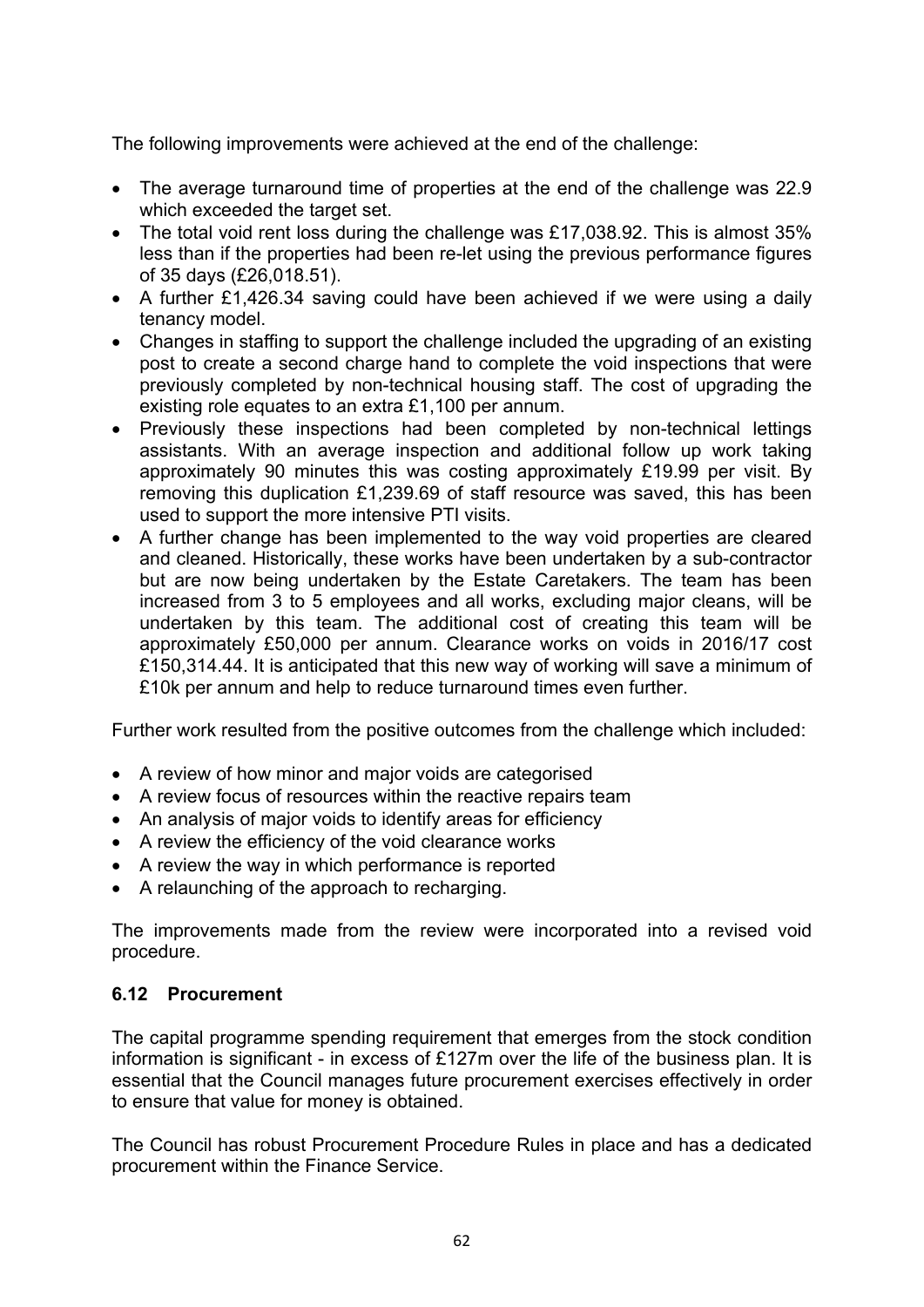# **7. Development of New Housing Stock**

# **7.1 Current Position**

Following the introduction of self-financing in 2012 the Council made provision for the development of additional housing stock in its business plan. The strategy at the time was focussed upon the replacement of the stock that was sold under the Right to Buy (RTB) scheme.

The resources to enable this were proposed as partially from the RTB receipts with the balance coming from borrowing which could be facilitated within the debt cap that applied at the time. However, following the Budget in July 2015 and the imposition of a 1% rent reduction for four years from 2016/17 to 2019/2020, the Council had to reconsider this programme. As a result, the Council's proposed new build programme had to be placed on hold until the fundamental review of the business plan was complete.

# **7.2 Potential for the Development of New Stock**

The financial forecasts contained within this plan due indicate a financial surplus. The Council could as a result earmark an element of this surplus for the development of new stock.

There are a number of potential routes for adding new homes to the Council's HRA stock. These include:

- The construction of properties on Council owned land allowing development with no land purchase costs;
- The construction of properties on land purchased by the Council for affordable housing development, where combined land purchase and constructions costs offer a reasonable financial return in line with average viability timescales and projections;
- The purchase of land and the construction of properties carried out in partnership with developers, where this arrangement meets the Council's viability requirtements;
- The acquisition of properties through developers, under a commercial agreement, or a section 106 agreement;

All of these potential routes could be considered should the Council choose to consider the development of new stock.

# **7.3 Potential Development on HRA Land**

The Council reviewed its strategic land holdings with a view to developing options to either generate additional capital receipts or opportunities to generate ongoing financial returns. The outcomes from this review were agreed by the Executive in July 2018 following recommendations by the Corporate Select Committee through the work of its Asset Management Working Group.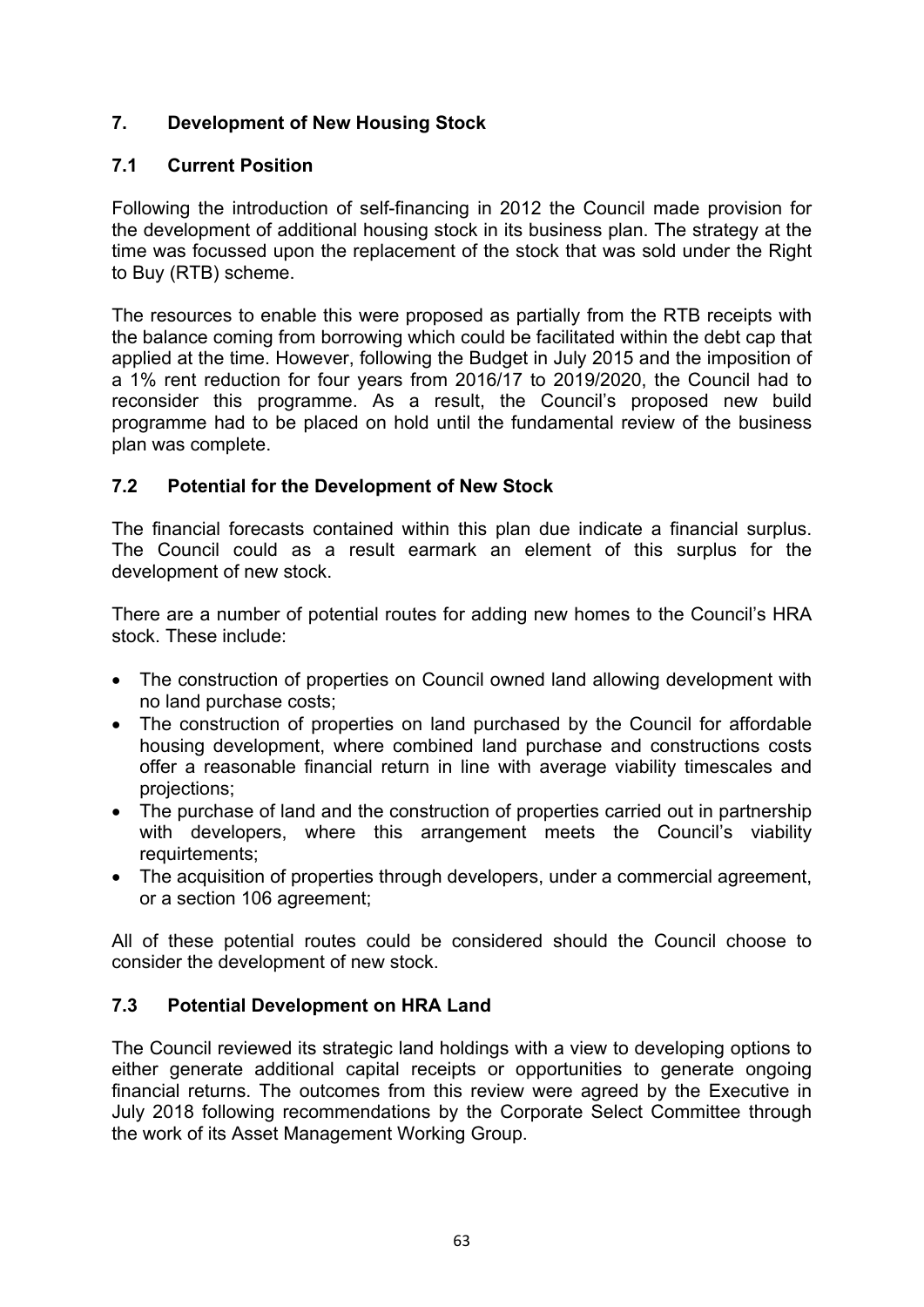The review identified a number of work streams that formed the foundations of the emerging strategy. There are five areas of focus:

- Routine Land Disposal Work
- Accelerated Housing Delivery Project
- Housing Infrastructure Fund Bids
- Assessment of Other Land Holdings
- Housing Estate Environmental Review

A programme of land disposals emerged from this strategy. HRA sites were categoised as longer term which neeed to be considered upon completion of this HRA Business Plan

The Housing Estate Environment review work identified potential development sites with both Gamesley and Fairfield. These could potential be investment opportunities for the Council to build new stock which potentially can be used to improve the longterm sustainability of the Housing Revenue Account (HRA) or allow offset of affordable housing requirements from other sites.

Future development sites will need to be subject to a detailed review. This will allow a holistic approach to site value and deliverability as the sites will be reviewed in the context of surrounding sites and the wider environment which can provide for a full determination of sale value and maximisation of value and opportunities. The establishment of timescales for disposal will also need to be established as part of this exercise.

# **7.4 New Build Property Type and Tenure**

In accordance with the High Peak Local Plan and the Affordable Housing Supplementary Planning guidance, the type of affordable housing to be built will need to compliment the characteristics of the site and the proposed development, viability, local factors and overall need locally and across the borough.

The analysis of housing need will be critical to determining the nature of any stock that is developed.

#### **7.5 Evaluation of Feasibility**

Should the Council consider new development the following system of evaluation will apply in order to ensure that each proposed scheme receives full financial and nonfinancial appraisal based on the following factors:

- Demand
- Viability
- Deliverability
- Compliance with planning policy
- Positve financial assesment
- Availability of capital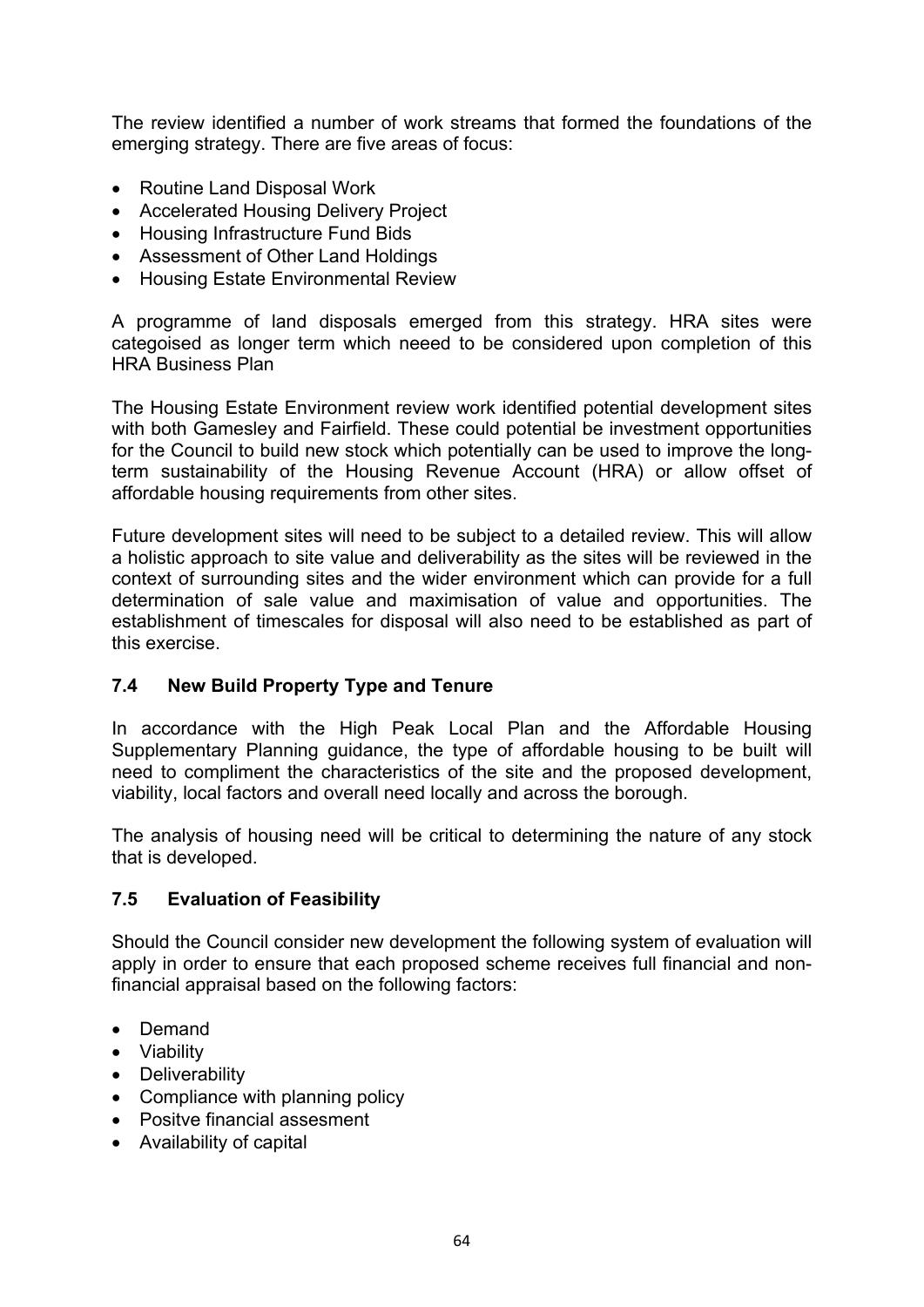Any schemes will require Executive approval following consultation with ward councillors and then the Corporate / Community Select Committees. Should a scheme enter a new build programme, further consultation may be undertaken in line with the Council's planning process.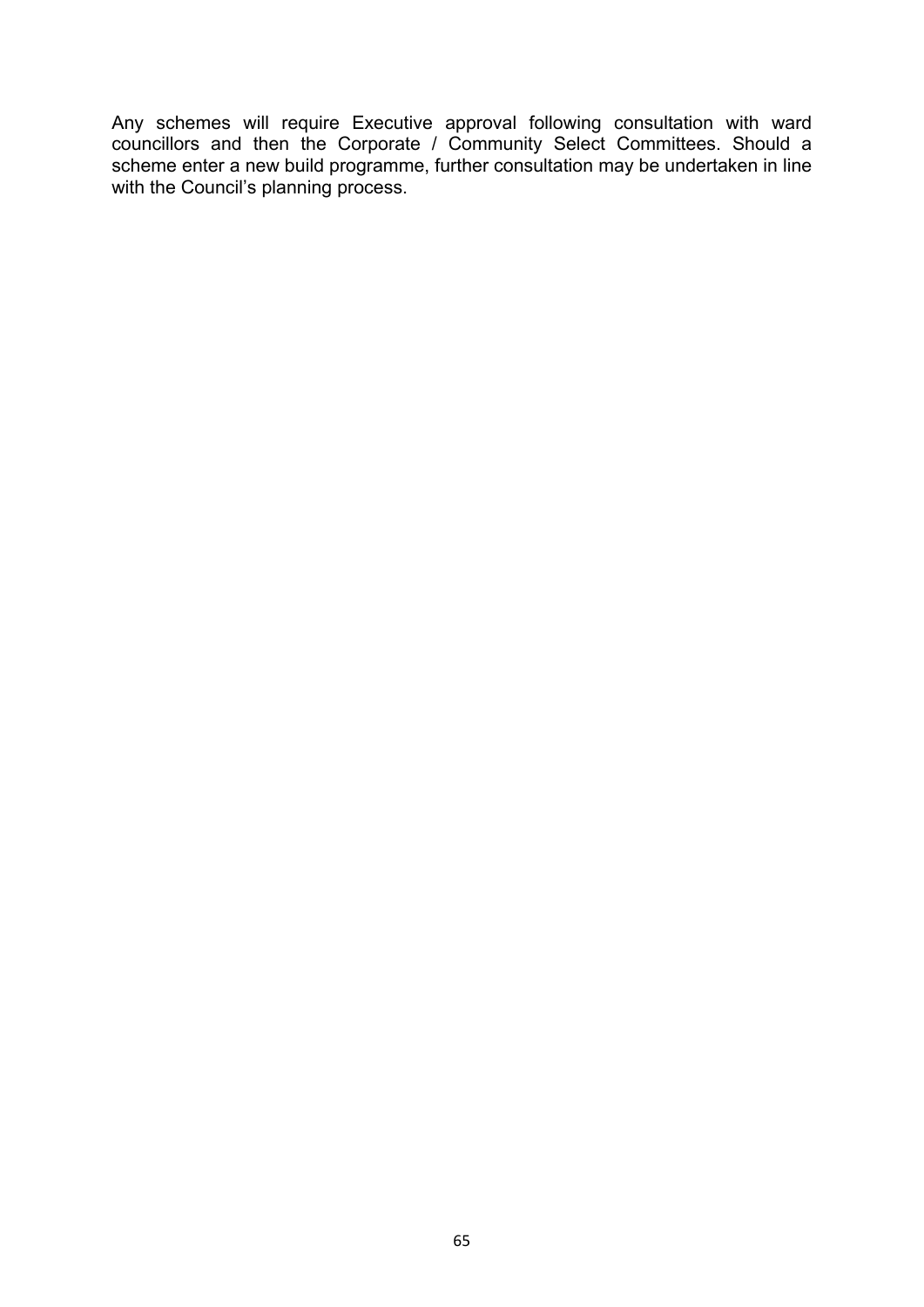## **8. Rent Policy**

#### **8.1 Income Streams**

The Council's HRA has the following rent income streams:

#### *Housing Rent*

Social Housing rent income generates approximately £15 million per annum (based on the 2015/16 outturn). This has been reduced by the 1% reduction imposed by the budget in 2015 which applied for each financial year from 2016/17 to 2019/20.

## *Supported Housing (Sheltered)*

Sheltered Housing has previously been subject to the same restrictions as Social Housing rent. However, in response to the Government announcement to reduce rents by 1% per annum over a period of four years, there was intensive lobbying by providers of supported housing – which tend to operate on lower margins. As a result, the Government announced a one-year exemption from the rent reduction for support housing.

The income generated from Sheltered Housing totals approximately £1,000,000 per annum. High Peak B.C. applied the 1% rent reduction to supported housing in line with other properties in 2016/17 due to the late announcement of the exemption announcement. This produced a reduction in rental income amounting to £10,000. However, consideration would be given to not applying the reduction if the exemption continued.

The Council engaged the Chartered Institute of Housing CIH to conduct a review into service charges and provision of sheltered housing in 2016.

#### *Garages*

Income from garage rental totalled £170,000 in 2015/16. Garage rents are not regulated by Central Government, the Council increased garage rents by 1% in 2016/17.

There is potentially significant investment required over the medium-term to ensure the garages remain fit-for-purpose, this has been quantified in the stock condition surveys. It was concluded that the investment made too improve the quality of the garages will need to be covered by additional rental receipts.

#### *Shops*

Income from the rental of shops (situated within Council Housing estates) totalled £55,000 in 2015/16, with charges linked to individual lease arrangements which are managed by the Council's Assets team.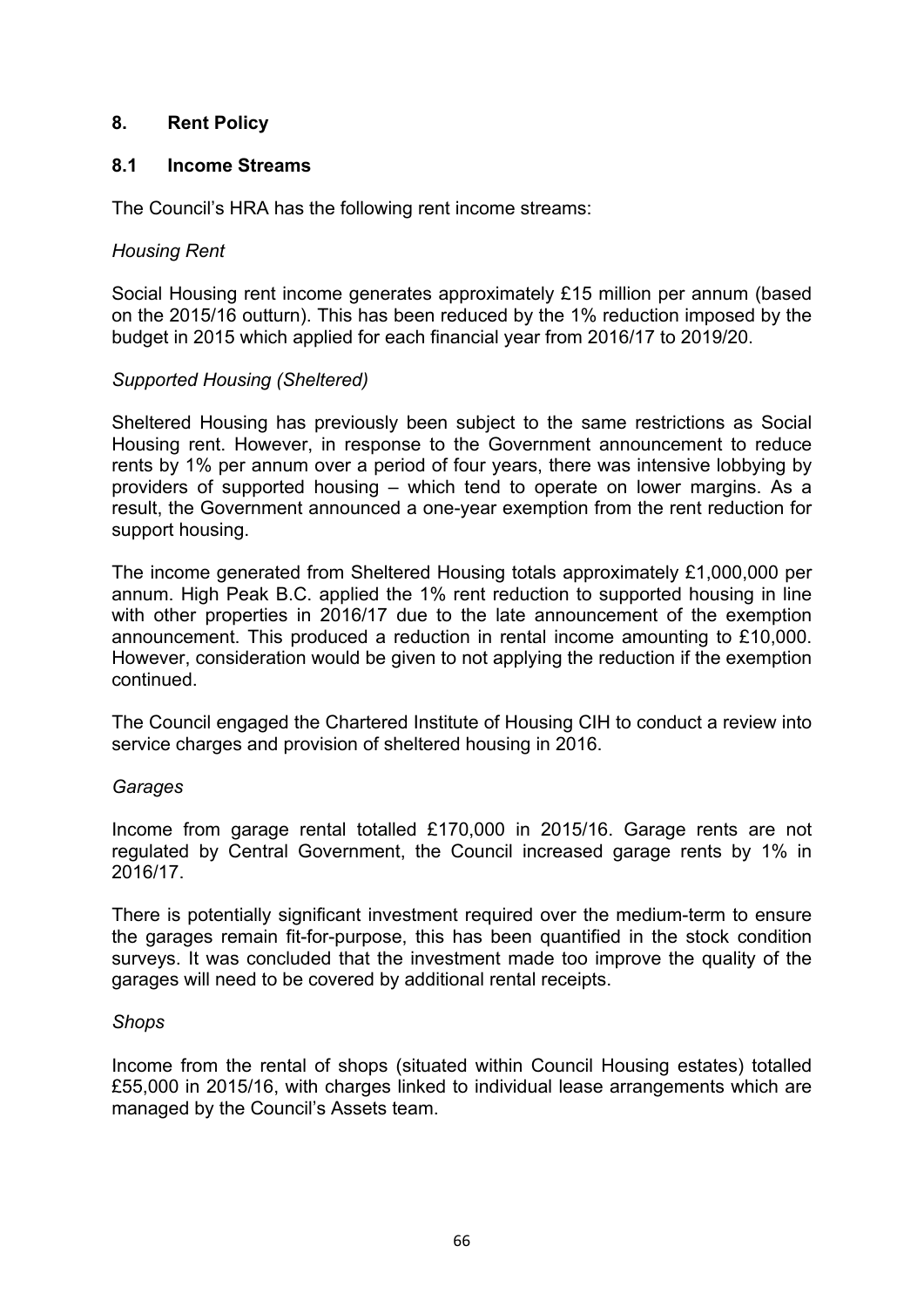A number of the shop units are currently long-term empty. A review as to the viability of maintaining the units, against the financial benefit has been considered as part of the estate environment review.

## *Service Charges*

The Welfare Reform and Work Bill defines a service charge as 'an amount payable by the tenant of particular accommodation as part of, or in addition to, the rent, and which is payable, directly or indirectly, for services, repairs, maintenance, improvements or insurance or the landlord's costs of management.'

The Council's housing service charges include; cleaning, caretaking, maintenance of communal areas etc. In line with guidelines, service charges have to be separated from the rent charges and should reflect the cost of providing such services. The method of calculation should be transparent and easily understood.

The Council applies service charges to 312 properties (292 sheltered properties and 20 properties that are within old sheltered blocks).

The current service charge is £7.51 per property. However, the Chartered Institute of Housing (CIH) service charge toolkit was traditionally used to calculate the total cost of providing service charges in sheltered housing. These charges were reviewed as part of the CIH report commissioned by the Council. This showed that the Council is was under-recovering on service charges.

Support costs are not eligible for Housing Benefit, whilst other service charges are eligible for Housing Benefit. Support costs relate to anything associated with maintaining the tenancy, for example financial assistance, support with gaining employment or accessing funding.

Following consideration by the HRA Working Group following the CIH review, the Council increased its service charges with effect from 2017/18 to ensure that they more accurately reflected the true costs of the services provided. The Council recognised that moving from a capped increased service charge to one based on actual cost could cause financial hardship for some tenants. Furthermore, in future years factors such as high inflation could result in cost-based service charge increases being unaffordable for some tenants. It was decided that through its annual budget and rent setting process, the Council may decide to place a maximum limit on the service charge increase in a particularly year, based on an assessment of the affordability of the charge.

#### *Fuel Recharges*

Tenants should be recharged for fuel costs based on the cost to the Council. These charges are specific to the block and are required to be reviewed annually. Tenants should be informed of all rent, fuel and service charges via an annual statement.

*Housing Repairs – Recharges*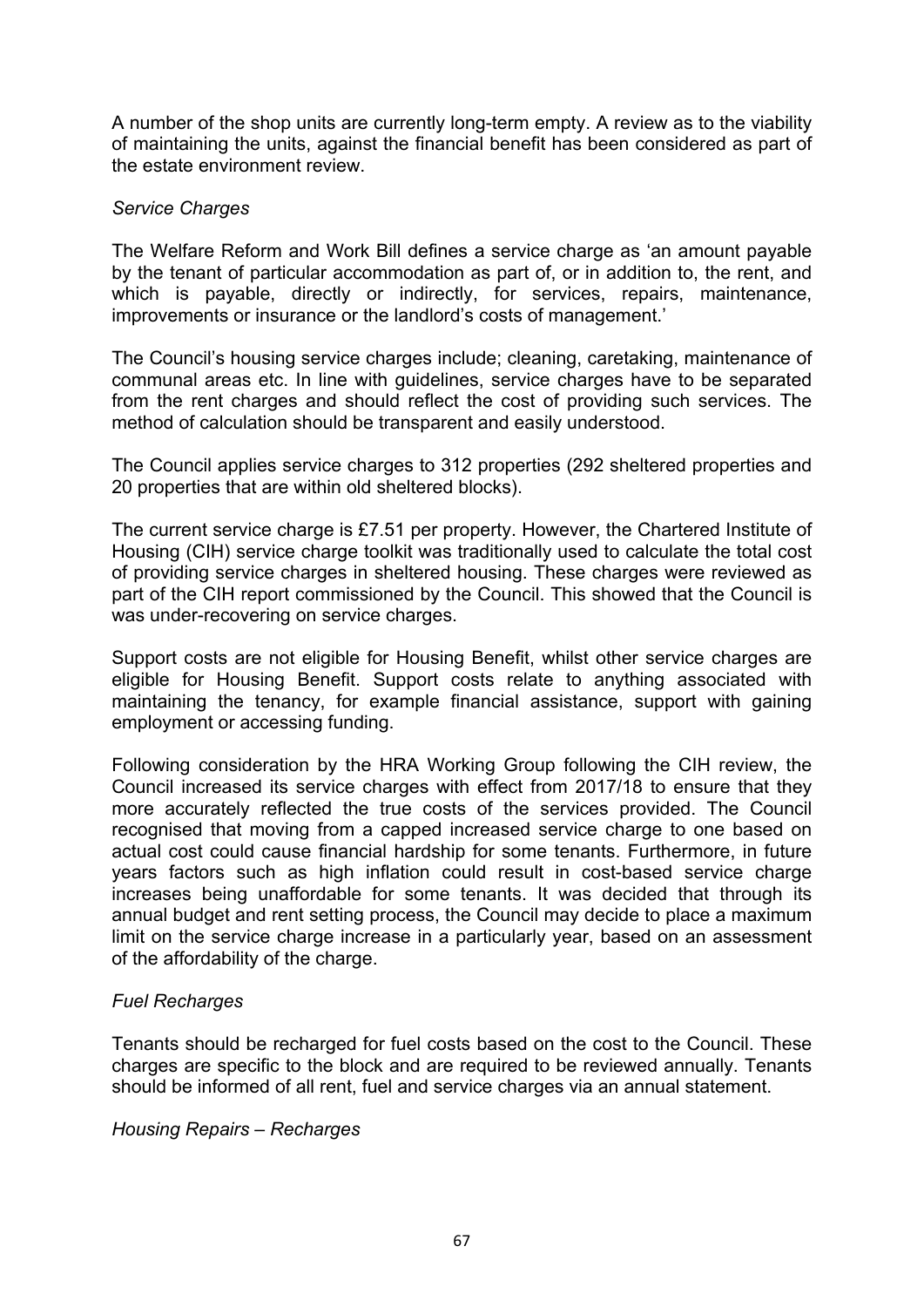The tenancy agreement makes provision for tenants to be recharged for repairs and other works required that are either their responsibility as set out in the tenancy or which arise through damage or neglect – for example lost door keys, removal of items left at the tenancy etc.

The process of recharging for housing repairs has been recently reviewed in order to ensure that all repairs that should be recharged to tenants are done so. The review incorporated the invoicing and recovery processes, to ensure the most efficient process was adopted.

# **8.2 Previous Rent Policy**

Prior to this business plan review the Council did not have an all-encompassing policy document that incorporates all the processes for the setting and collecting of HRA related income. There were several separate documents which outline some processes i.e. rent arrears collection processes, with others not formally documented for example the setting of rents.

The Council HRA rents were based on a national valuation undertaken in 1999, adjusted to reflect local circumstances in different areas. Using this as a base, the Council has then uplifted rents in line with Government established formula – but choosing in some years to not uplift by the maximum allowed to reduce the impact on tenants. The same formula calculation is also applied to Sheltered Housing.

Other HRA income streams – for example garage and shop rents - are not subject to Government established formula. However, guidelines suggest that service charges should reflect the cost of providing the services. These have historically been uplifted linked to inflation.

# **8.3 Regulation – Setting Rents**

In 2002 the Government introduced a rent convergence policy under which, over a ten-year period, rents in social housing were to be brought into alignment with the aim of removing arbitrary differences between rents of similar properties in a locality and neighbouring areas.

A rent formula was established with actual rents moving towards a national formula rent which took account of values of properties and local earnings relative to national earnings. The formula rents were increased each year by RPI + 0.5%.

Subsequent governments continued with this policy, but with a revised target convergence date for local authorities of 2015-16, subject to a maximum annual rent rise of RPI + 0.5% + £2 per week. Local Authorities could choose to increase rents by a lower amount – which High Peak did in some years.

As part of the 2013 spending review, the Government announced that from 2015-16 social rents would rise by CPI +1% annually for ten years. This cut short the policy of converging rents, with some authorities not reaching 'target' levels by 2015-16, but the ten-year settlement provided certainly around income levels. High Peak had not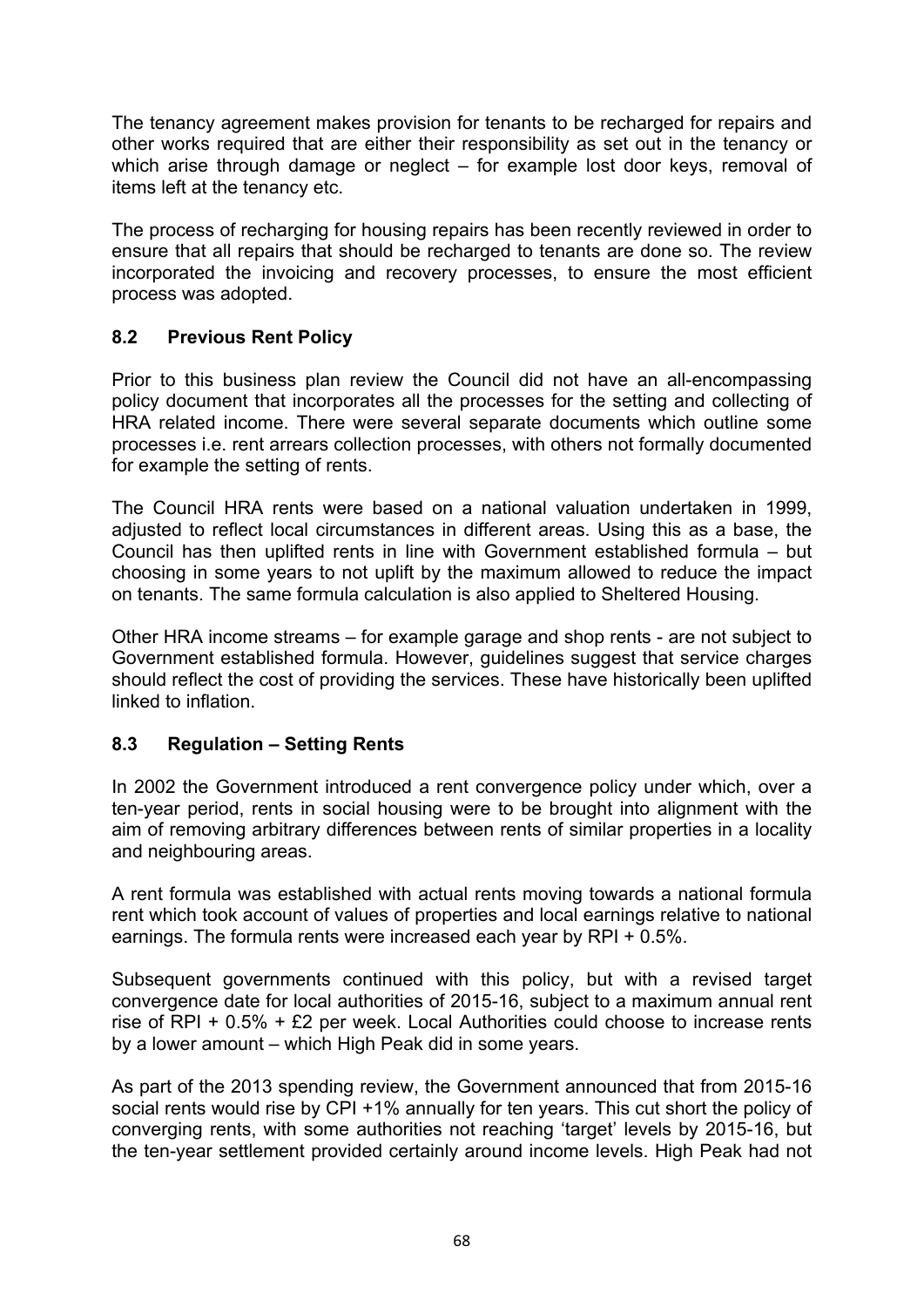reached the targeted formula rent at this point in time. Based on average weekly rents, the Council was approximately £3.10 per week below formula weekly rents.

However, the certainly of the 10-year settlement was short lived when the Chancellor announced as part of the Summer Budget in July 2015 that rents in social housing would be reduced by 1% a year for four years from 2016/17. The measures were contained within the Welfare Reform and Work Bill. This contributes to the Government's planned welfare budget savings by simultaneously reducing the cost of Housing Benefit payments. The rent baseline on which to apply the 1% reduction was the rent payable on 8th July 2015.

The financial impact of this on the High Peak HRA Business Plan over the four years was estimated at £2.4 million (compared to the assumption that rents would be increasing by 3% annually over the four year period)

In September 2018 MHCLG issued a consultation paper proposing to direct the Regulator of Social Housing to set a new standard on rent for registered providers, to come into effect from 1st April 2020.

The consultation covers two areas:

- Bringing local authority registered providers within the scope of the Regulator of Social Housing's rent standard; and
- Permitting registered providers to increase rents by up to CPI+1% each year

# **8.4 The Council's approach to rent and service charge setting**

The council has adopted the following principles to guide its rent setting policy:

- Rents to be set at a level that ensures that the Council can meet its landlord obligations to tenants by delivering good quality services, continuing to maintain stock to the adopted high modern standard, and delivering a financially viable Housing Revenue Account over the longer term.
- Any service charges to be set annually and aim to recover the costs incurred in providing the services.
- The council will provide tenants and leaseholders with clear information that explains how rents and service charges are set and, if applicable, what changes have been included.
- Where possible, guidance will be given to those tenants who have difficulty in managing their finances, ensuring income is maximised and debts are kept to a minimum.

Rent increases are agreed by the Council in February each year as an integral part of the budget-setting process.

#### **8.5 Rent Policy**

Following the review by the HRA Business Plan Working Group a formal Rent Policy document was agreed. The policy outlines the mechanism for calculating rent, service charges and other HRA income streams.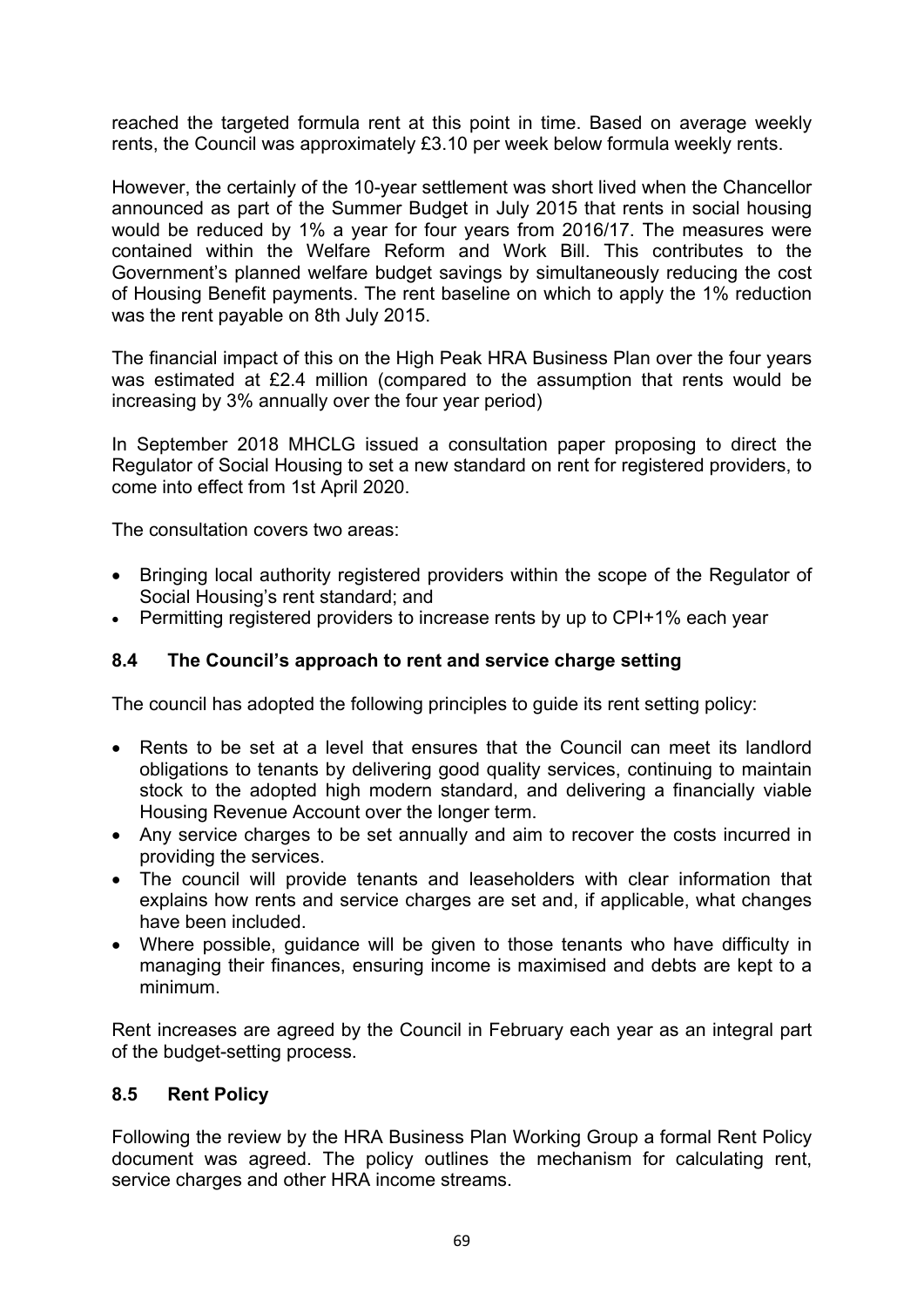The new policy provides for the following:

- Applying 'target rent' to new tenancies;
- Reviewing current service charges (including support costs and fuel charges) to assess if they are covering the cost of providing the services;
- Applying service charges consistently; and
- A policy for uplifting shops/garage rent with consideration to the capital investment required over the medium-term and the demand implications.

The draft rent policy was used to consult and involve tenants and leaseholders with regard to the changes proposed alongside an amended tenancy agreement. The Rent Policy became effective from 1st April 2017. A copy of the policy is available on the Council's website and also is included with the tenancy agreement for new tenants.

It was agreed to maintain a 4-year cycle of review for the Rent and Service Charge Setting Policy, subject to any changes being required in the interim period.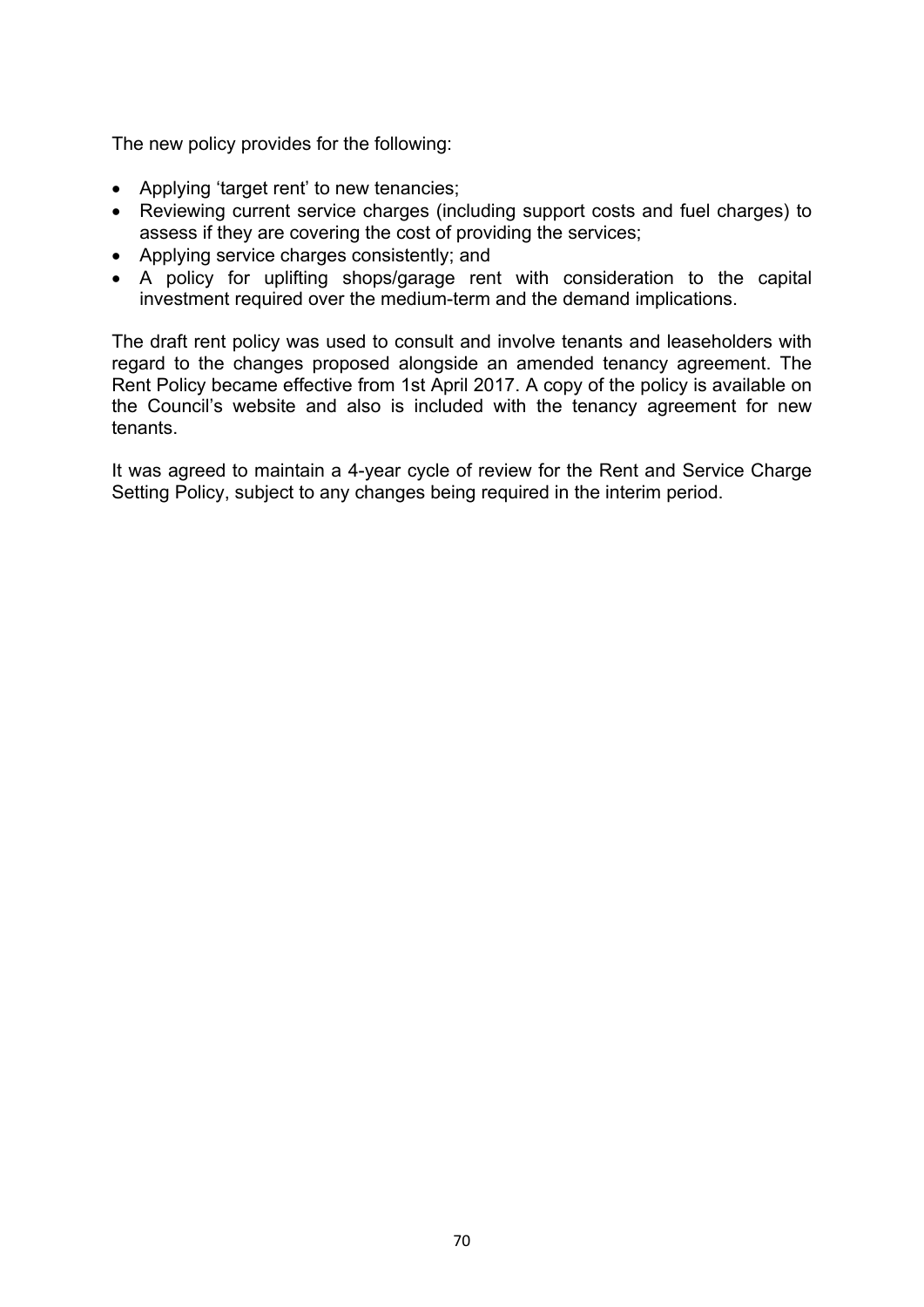# **9 Capital Financing & Debt Management**

# **9.1 Debt Repayments (Minimum Revenue Provision)**

The total HRA debt requirement (known as the 'capital financing requirement') as at 31st March 2017 stood at £57,108,000. This is made up of historical borrowing to support the HRA capital programme and £37,481,000 external borrowing undertaken to fund the 'subsidy buy-out' payment to Central Government as part of the HRA reform.

The previous 30-year Business Plan included an annual commitment to reduce the amount of external borrowing. This is undertaken by making a charge to revenue – known as 'minimum revenue provision' (MRP). Under accounting regulation, there is no specific requirement to charge MRP to repay HRA debt (unlike the General Fund where there is a requirement to do so) so this is a voluntary charge to revenue.

Up to 20117/18 the HRA included a voluntary MRP charge of £1.2 million per year. Assuming no further borrowing, this would fully repay existing debt in 47 years. In 2016/17 the total cost of servicing the HRA debt was £2.2 million which included debt repayment, interest and expenses. By charging MRP, this reduces the capital financial requirement, which then reduces the cost of servicing the debt.

During the HRA review options for reducing the annual MRP charge were explored. It was agreed after consideration of a number of options that there would be a reduction in the annual MRP charge to £1,000,000. This would increase the CFR over the 30-year business plan but would also result in annual revenue saving of approximately £240,000. It was also agreed that in addition to the £1 million annual payment up to 100% of any in year surplus generated could also be assigned to further reduce the debt liability.

# **9.2 Depreciation**

Depreciation is the decline in the value of an asset over time due to wear and tear. Before the introduction of HRA self-financing in 2012, depreciation was not charged to the HRA; the subsidy payment provided as the Major Repairs Allowance (MRA) was used as a proxy for depreciation. In order to allow local authorities time to properly prepare for accounting for the fully "componentised" costs of depreciation (costs broken down to reflect the individual items depreciating: boilers, roofs etc.), the CLG provided a transitional period until March 2017 in which local housing authorities could continue to use the MRA figure as a proxy in the HRA.

On this basis, the current annual depreciation charge to the HRA revenue account is £1.5 million. In line with accounting rules, this charge is then transferred to the Major Repairs Reserve and used to fund capital expenditure.

Therefore, unless annual capital expenditure is below  $£1.5$  million per annum, there is no benefit in amending the current policy as any reduction in depreciation would just result in an increase in the HRA revenue contribution to capital expenditure and therefore have no impact overall.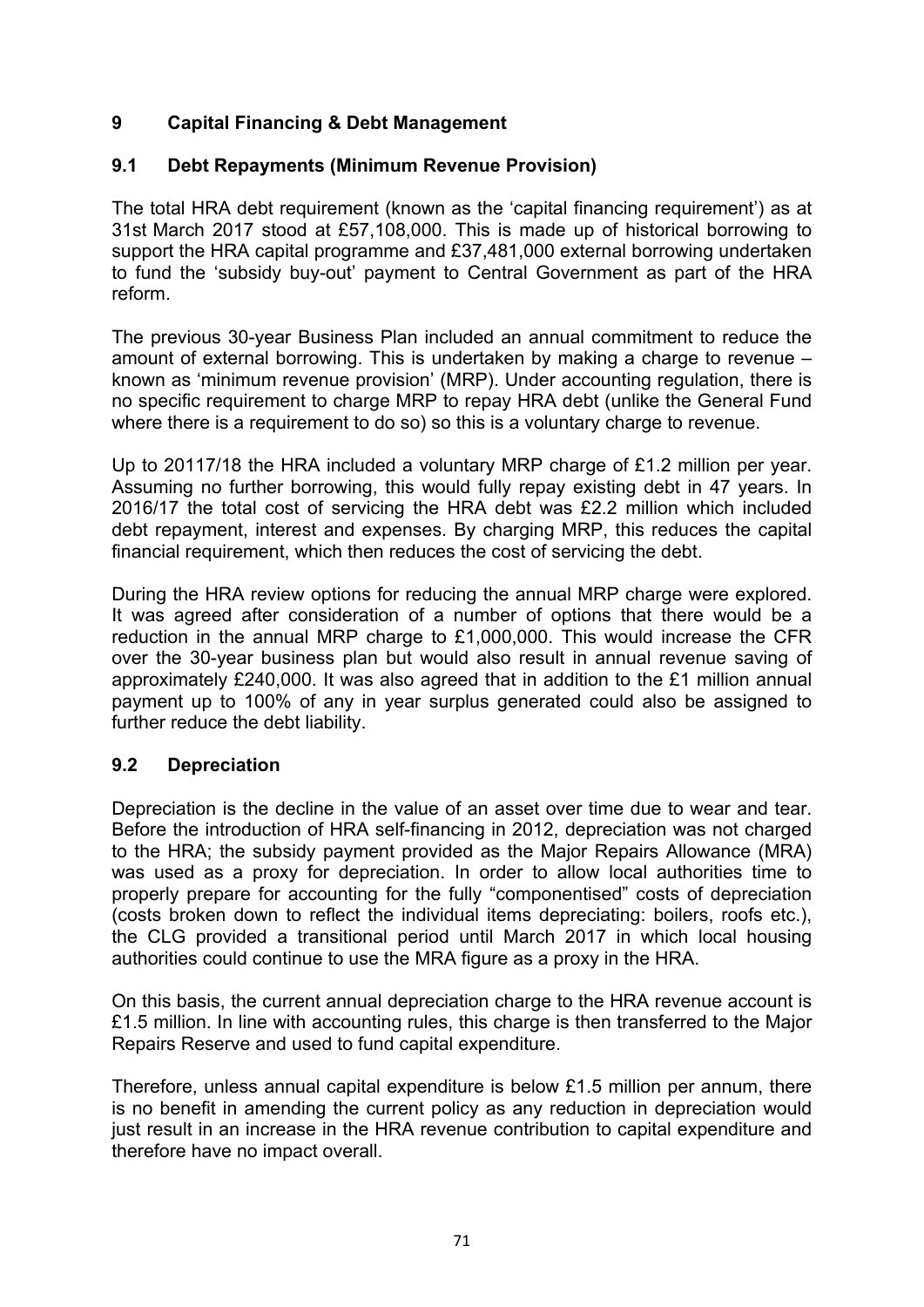The end of the 'transitional period' means that all local housing authorities will be properly accounting for depreciation in the HRA. The CLG proposal is that depreciation should be accounted for as a transfer to the Major Repairs Reserve which can be used to fund capital expenditure, or to pay off debt. Therefore there will be no change to the fact that depreciation can be used to fund capital expenditure, however, the changes may increase the annual 'depreciation' charge.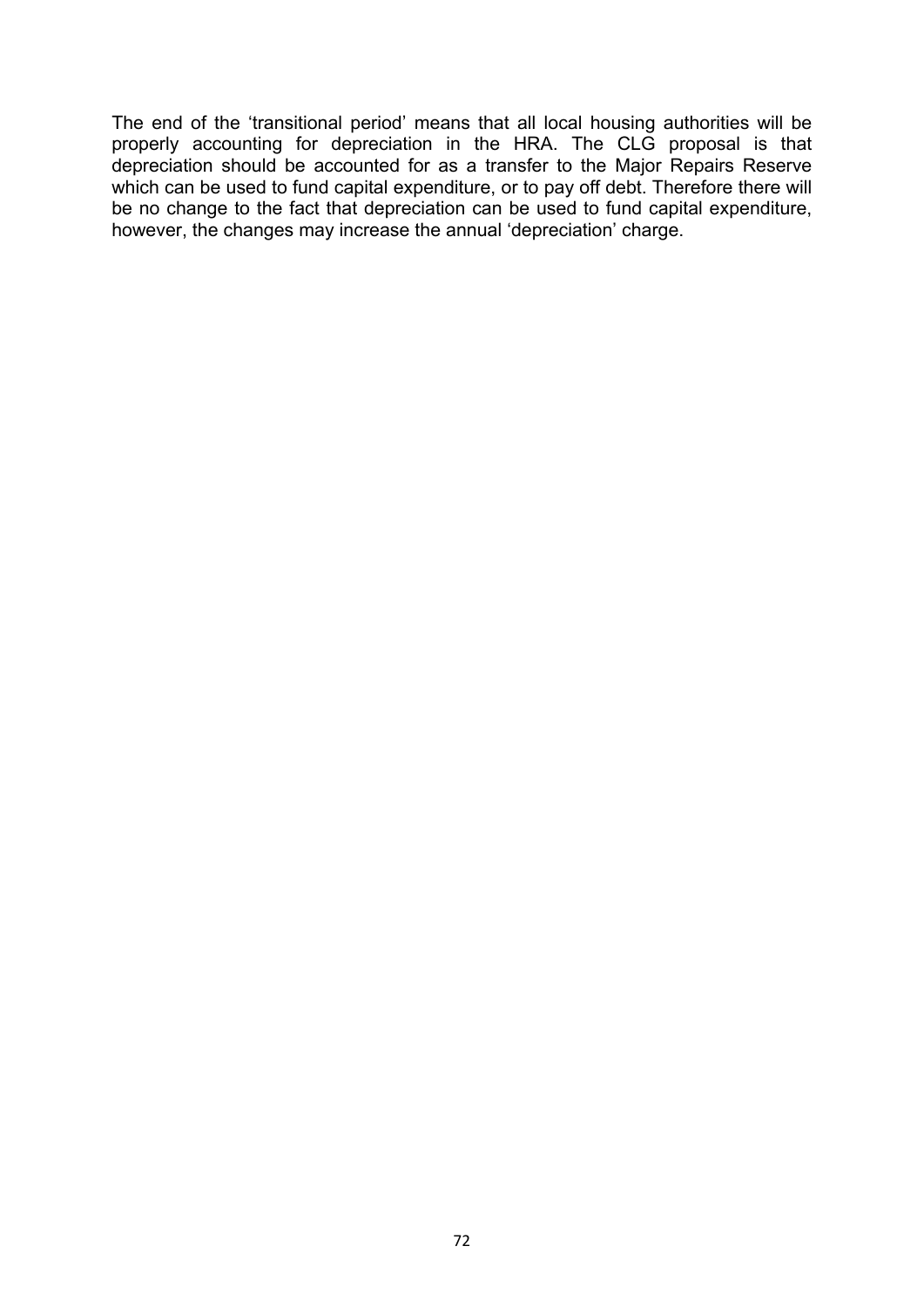## **10. HRA Financial Plan**

### **10.1 Introduction**

The financial model that underpins the HRA Business Plan includes forecasts for all revenue and capital income and expenditure associated with the HRA over a 30-year period along with debt repayments.

The HRA Financial Plan requires continual updating in the light of changes to national housing policy.

## **10.2 Key Principles**

The following key principles underpin the HRA Financial Plan:

- The plan supports the Council's key housing objectives;
- The replacement of dwelling components maintains the useful life of each dwelling, and ensures that the Council's adopted dwelling standards are adhered to;
- Rents will be set in adherence to central government policy, statute and regulation:
- Borrowing to support the HRA is affordable, sustainable and prudent;
- Sufficient reserves and balances will be maintained to enable the council to maintain its financial standing and to ensure financial sustainability throughout the life of the plan.

## **10.3 Assumptions**

The key financial assumptions are as follows:

#### *Inflation*

The key factors used to provide for inflation are as follows:

- Retail Price Index  $(RPI) 2.0\%$
- Consumer Price Index (CPI) 1%
- General Pay and Price Inflation provided in forecasts:

| Year            | <b>Factor</b> |
|-----------------|---------------|
|                 |               |
| 2019/20         | $3.00\%$      |
| 2020/21         | 2.75%         |
| 2021/22         | 2.50%         |
| 2022/23         | 2.25%         |
| 2023/24 onwards | 2.00%         |
|                 |               |

*Changes in Budget Demand*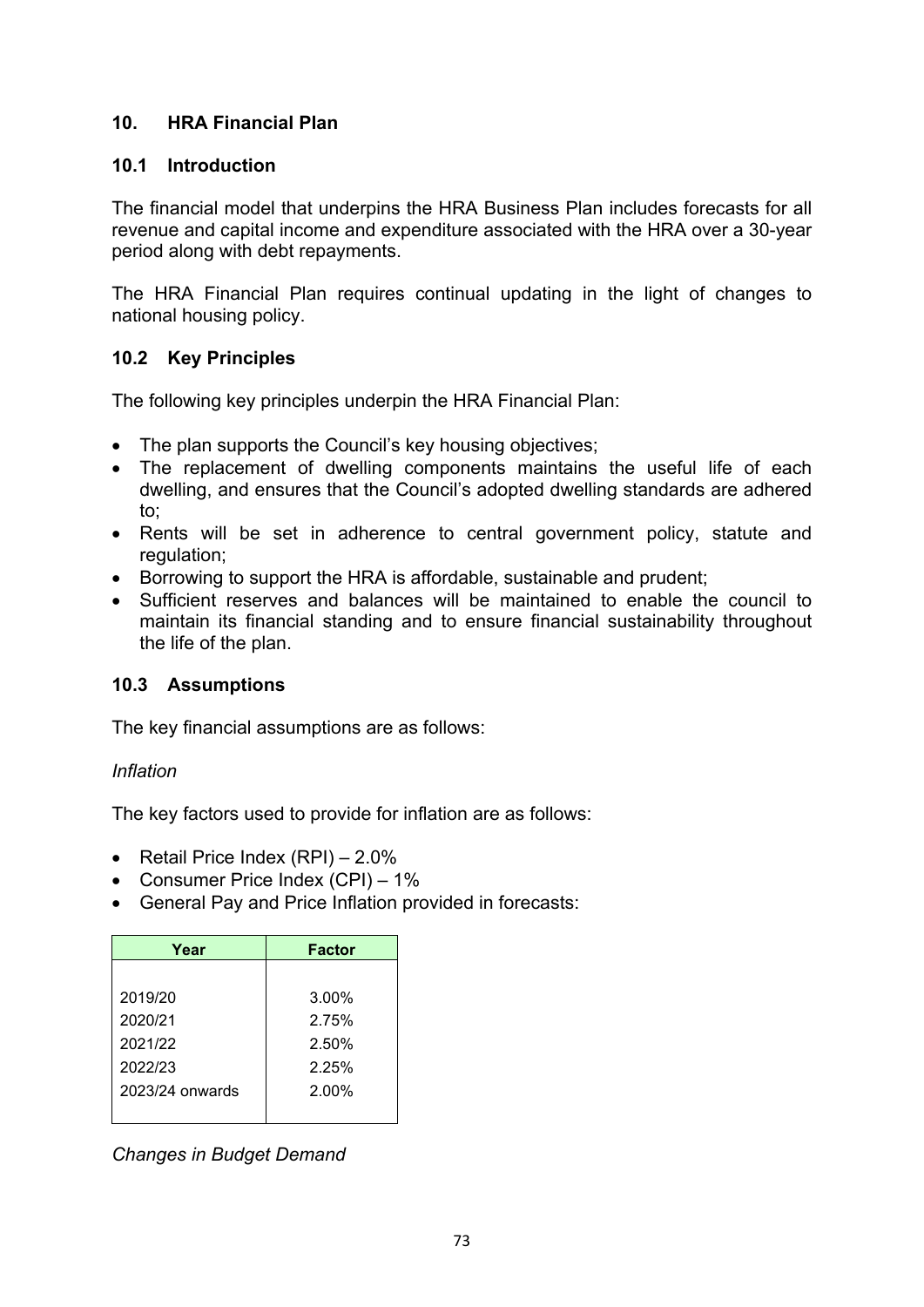Known changes in budget demand are provided as forecast values.

### *Income Forecasts*

The rent forecasts have been reduced to provide for the following:

- $\bullet$  Voids  $-1\%$
- $\bullet$  Bad debts  $-1\%$

*Right to Buy Sales*

A reduction of 20 dwellings per year has been provided for in the plan

#### *Capital Expenditure*

Capital costs are as identified in the stock condition survey. For the purposes of the business plan there has been no attempt to provide for a "smoothed" annual programme of expenditure. This will be undertaken in the Medium Term Financial planning process.

#### *Interest Rates*

The interest on borrowing is provided at actual values. These is no new borrowing forecast for the life of the plan.

The interest on investments is provided for as follows:

| Year            | <b>Factor</b> |
|-----------------|---------------|
|                 |               |
| 2019/20         | 0.65%         |
| 2020/21         | 1.26%         |
| 2021/22         | 1.85%         |
| 2022/23         | 2.21%         |
| 2023/24 onwards | 2.48%         |
|                 |               |

## **10.4 Financial Forecasts**

The financial forecasts are summarised in Appendix B.

The financial forecasts over the 30-year period reveal the following position:

- The level of HRA debt is reduced by £30 million to £25.9 million by March 2048 This reflects the £1 million annual debt repayment committed in the plan. No new borrowing is required to finance capital spending.
- The HRA balance is increased to £53 million by the end of 2047/48.
- There is a surplus of approximately £50 million over the life of the plan this is available for investment in additional areas of priority.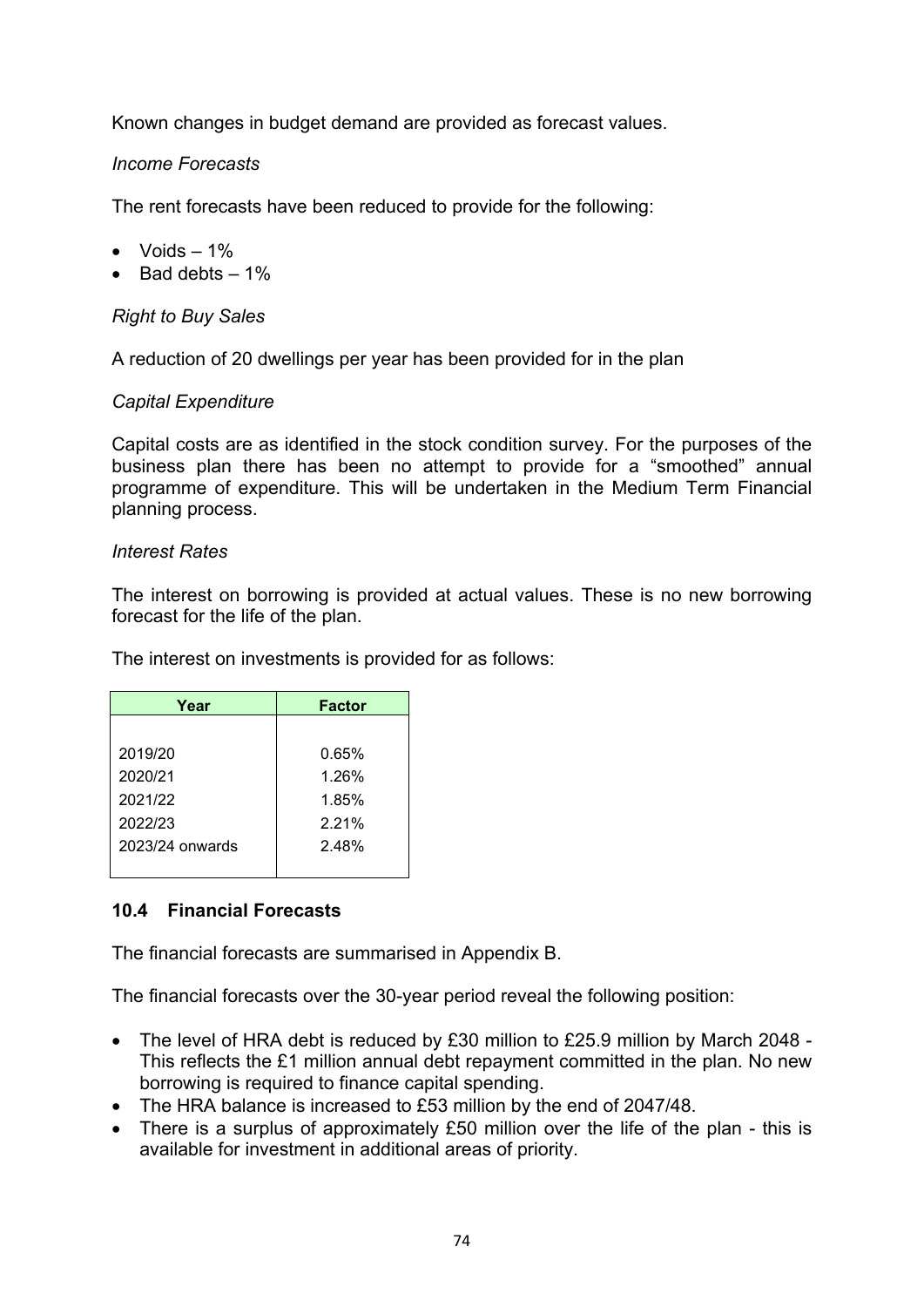## **10.5 Sensitivity Analysis / Financial Risk**

There are a number of sensitivities that can be run to test the base HRA Financial Plan model and to assess the impact of variations in, for example:

- Rent and service charge increases;
- Bad debts and voids:
- Inflation;
- RTB sales: and
- Future capital investment.

Sensitivity testing is undertaken as part of the annual budget setting and Medium Term Financial Plan review processes and outcomes are used to inform the 30-year HRA Financial Plan model.

With regard to inflationary assumptions, it must be noted that all management, maintenance and capital expenditure is forecast to increase by specific inflation factors, most notably the BCIS inflationary uplifts are applied on repairs and maintenance budgets and component replacements in the capital programme. Any real increases above these provisions would therefore have to be met by efficiency savings, reductions in planned service enhancements, or by scaling back the capital programme.

Assumptions built into the HRA Financial Plan in respect of RTB have been updated to reflect the sales the council is currently experiencing. An increase in sales above the anticipated levels would have a detrimental impact on the rental income receivable over the life of the 30-year plan.

The move to self-financing has significantly altered the risk profile in HRA Financial Plans. Operational risk registers are developed in line with the Council's risk management framework. These are used to identify and manage key service-based and financial risks associated with the business plan.

#### **10.6 Use of Identified Surplus**

The 30-year financial projections detailed above show a significant surplus. This surplus can be used to consider further investment proposals over the life time of this Plan:

The guiding principle is to invest funds to:

- Improve and enhance the quality of existing properties including improving energy efficiency ratings;
- Development of new stock for rent; and
- Respond to the service needs and aspirations of customers.

Any changes to priorities will be subject to consultation with HRA tenants. Investment decisions will be taken in the long-term interest of the service and will be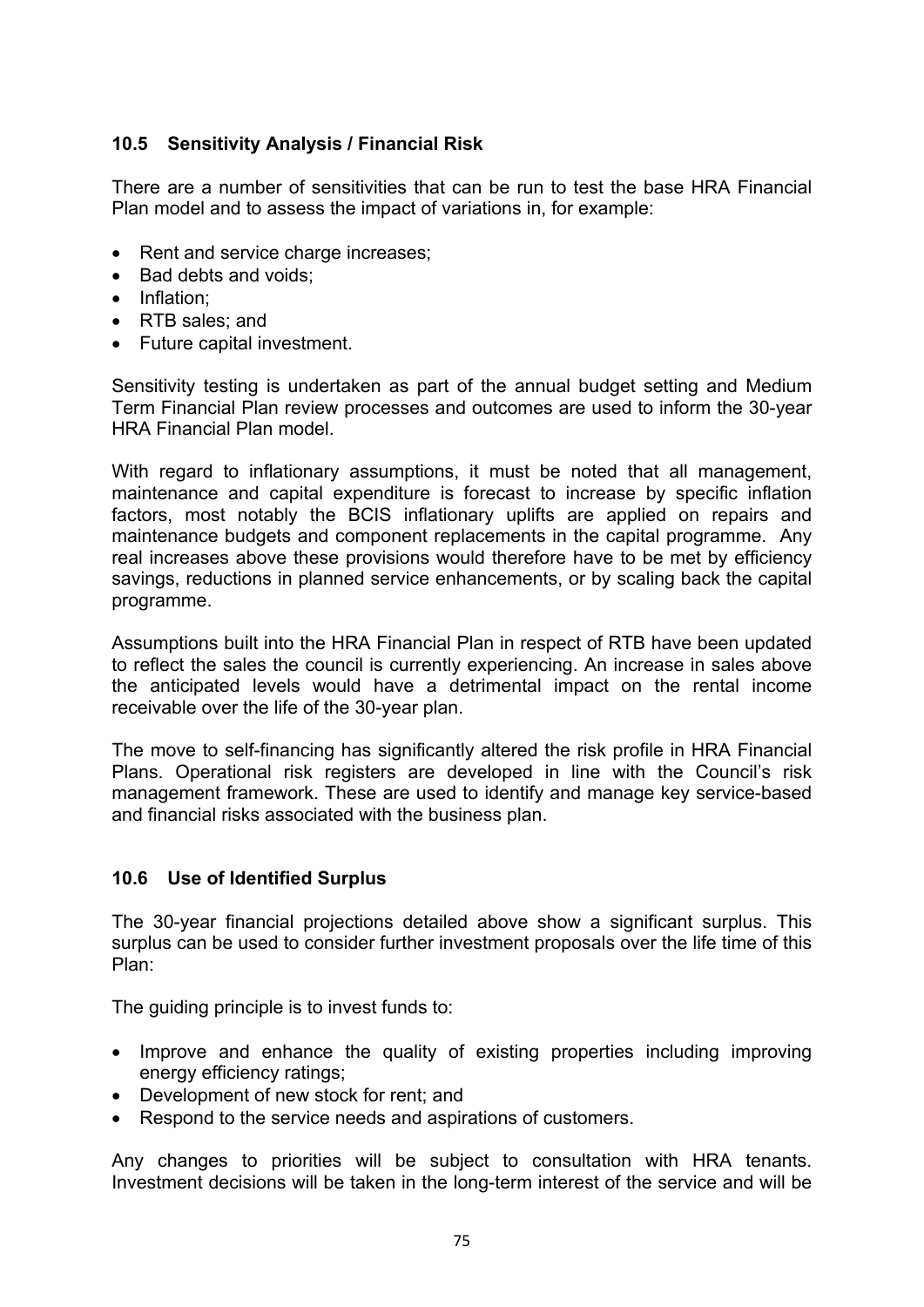fundable within 30-year forecasts without detrimentally impacting on priorities for the service.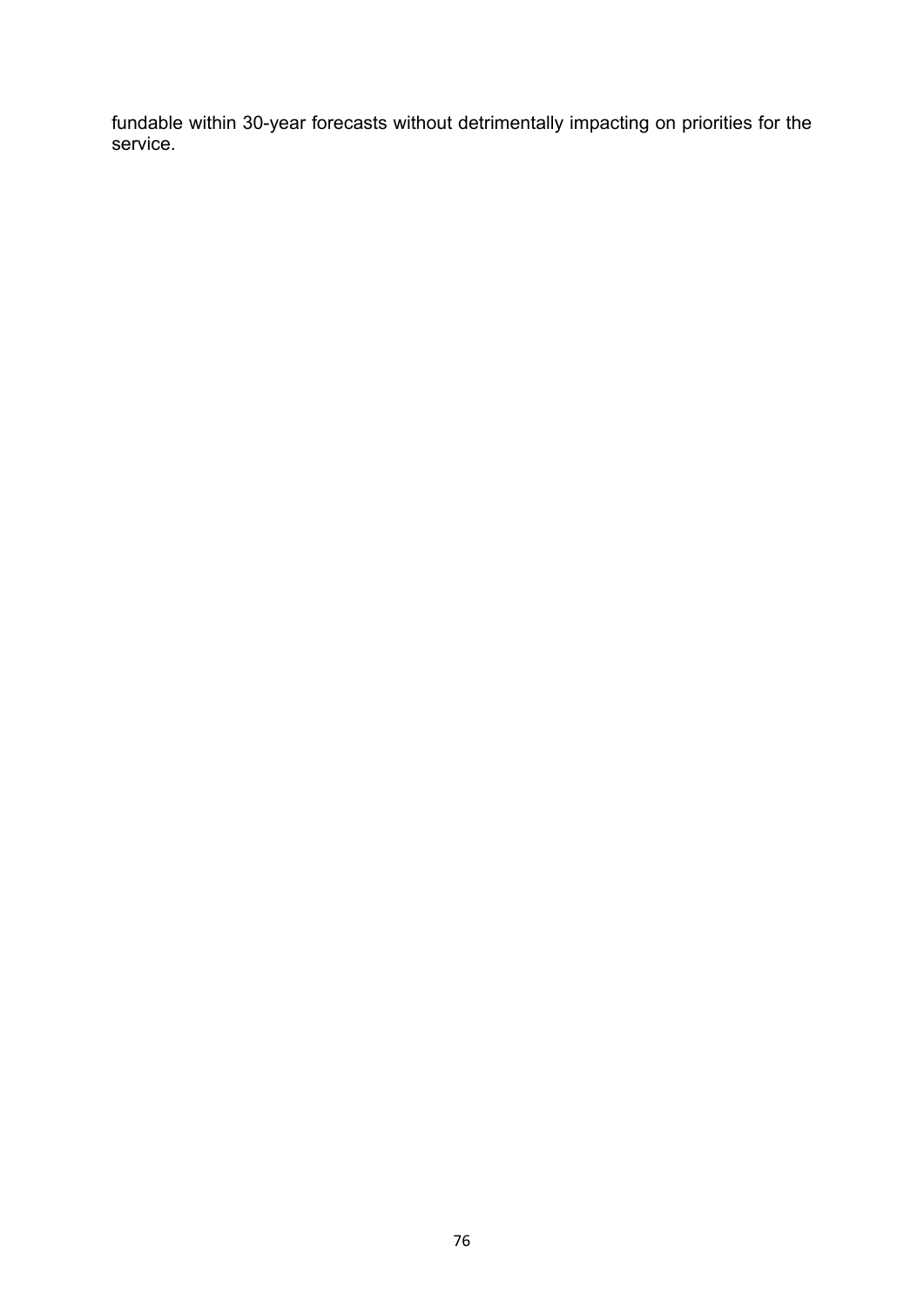## **11. Maintaining Performance and Service Delivery**

### **11.1 Corporate Performance Management Framework**

All of the Council's services operate within the corporate performance management framework, which enables the council to determine and monitor the achievement of its priorities as set out in the Corporate Plan.

## **11.2 Housing & Property Performance Indicators (PIs)**

The suite of Performance Indicators (PIs) developed in respect of HRA activities are outlined below:

- Number of gas safety checks overdue
- Stock condition (% & Number of homes meeting Decent Homes Standard)
- Number and % of Right to Buy transactions completed within statutory timescales
- % of active housing register applicants in priority need (classes A and B) who have been registered in excess of 6 months
- Average time from request to repair (DLO)
- % of responsive repairs for which an appointment was made and kept
- % of jobs (DLO) undertaken by appointment for non-priority 1 work
- % of rent lost due to vacant stock
- Average time taken to re-let Council homes
- Collection rates: Rent

These indicators are monitored by the Alliance Management Team on a monthly basis. Quartely reports which detail progress are considered by the Coporate Select Committee and the Executive.

The Council uses Housemark to benchmark its performance against other landlords.

Targeted service reviews are sometimes undertaken, to identify areas for improvement and actions required to implement change. Recent and ongoing reviews can be summarised as follows:

- A review of the sheltered housing service
- The previous tenants' sctuiny panel reviewed a number of areas of activity
- A fundament review of staffing was undertaken

## **11.3 Customer Feedback**

The Council relies on feedback form residents / customers both when services have been well received and when customers are not happy with the service they have received. The Council has an established feedback system which allows residents / service users to make compliments, comments or complaints

The Council aims to resolve complaints as soon possible and is committed to using the information that is received from complaints to improve services and therefore undertakes regular reviews of this information. The Council guarantees a response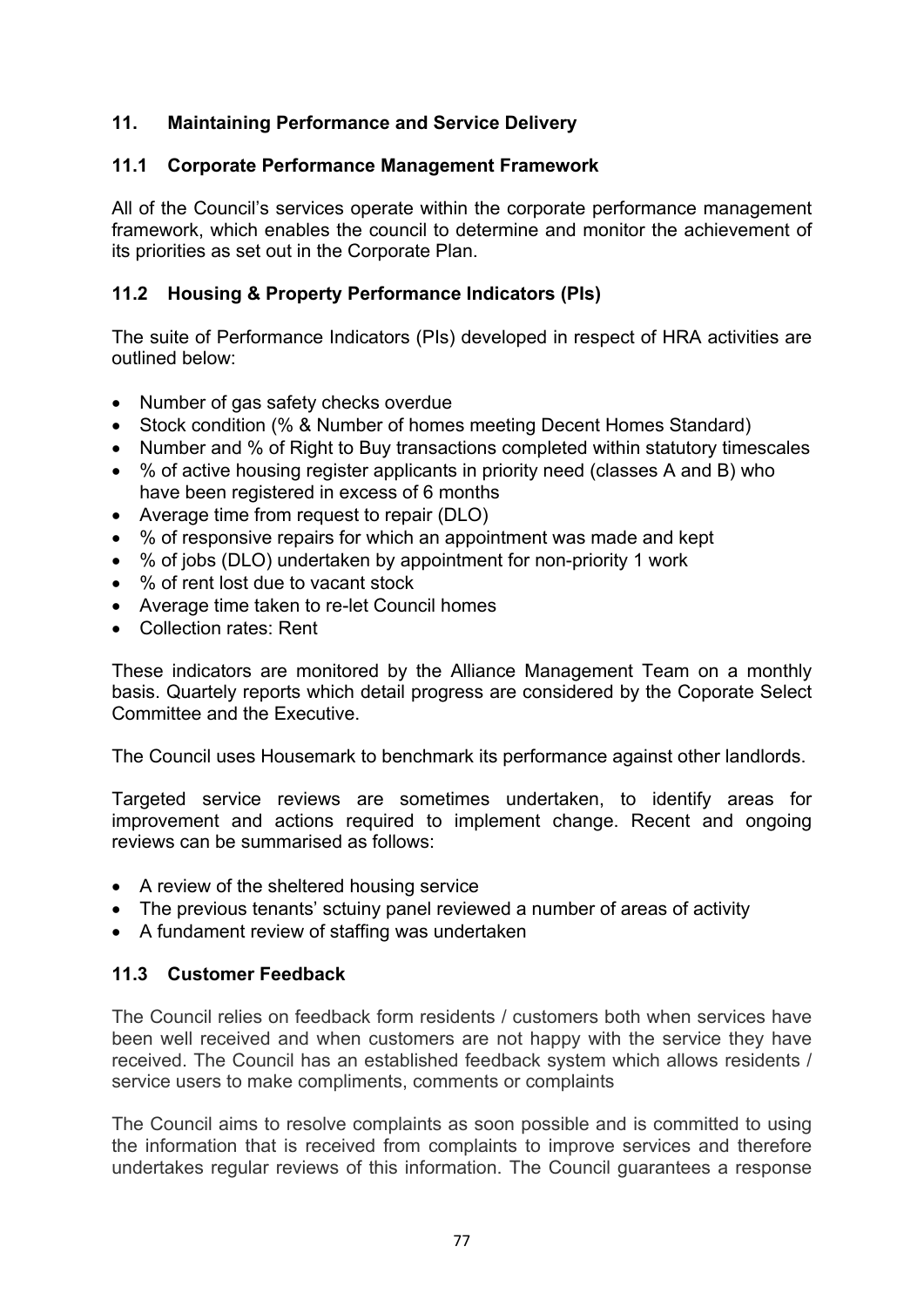within 10 working days advising of the action taken. If the complaint is to follow the formal complaints process then the following will apply:

Stage 1 - A manager will respond to the complaint within 10 working days.

Stage 2 - If the resident / service user is not satisfied with the stage 1 response the director for the service area will review the matter and contact them within 20 working days with a view to resolving their complaint.

If the resident / service user is still dissatisfied and they've been through all stages of the complaints procedure they can refer your complaint to the relevant Ombudsman.

## **11.4 Councillor Scrutiny Arrangements**

The Council has three Select Committees:

- Corporate Select Committee
- Community Select Committee
- Economy & Growth Select Committee

These select committees scrutinise decisions made by the Executive, review current and emerging policies and challenges the performance of the Council's services.

### **11.5 Tenants' Scrutiny**

It is important that the views of housing tenants continue to be taken in to account in an appropriate and planned way when considering housing matters. Tenant involvement across the housing sector has evolved into a much more focused and subject specific approach using a variety of communication methods that ensure involvement of a more diverse cross section of tenants.

As part of the governance and involvement stream of the HRA Business Plan Review, a specialist in this field was engaged to help the Council to develop a strategy that is fit for the future and ensures that tenants' voices are heard.

It is intended that future tenant involvement initiatives are linked to select committee work programmes and reported to councillors as appropriate. The specialist was provided with a brief that included the following:

- Working with Councillors and Tenants, develop a framework of mechanisms for tenants to have their say on key issues. This should be manageable and affordable within existing resources.
- Many housing providers have developed their involvement to include digital involvement such as e panels, virtual meetings, and e surveys, reducing the cost and resource needed for physical meetings and reaching a more diverse range of tenants, this approach should be included in the framework.
- Physical meetings should be an option, however, they should be focussed on specific issues and carefully planned to manage expectations.
- Identify ways to develop a bank of tenants to be involved in these mechanisms for involvement and suggestions for communicating decisions and changes to all tenants in an affordable way.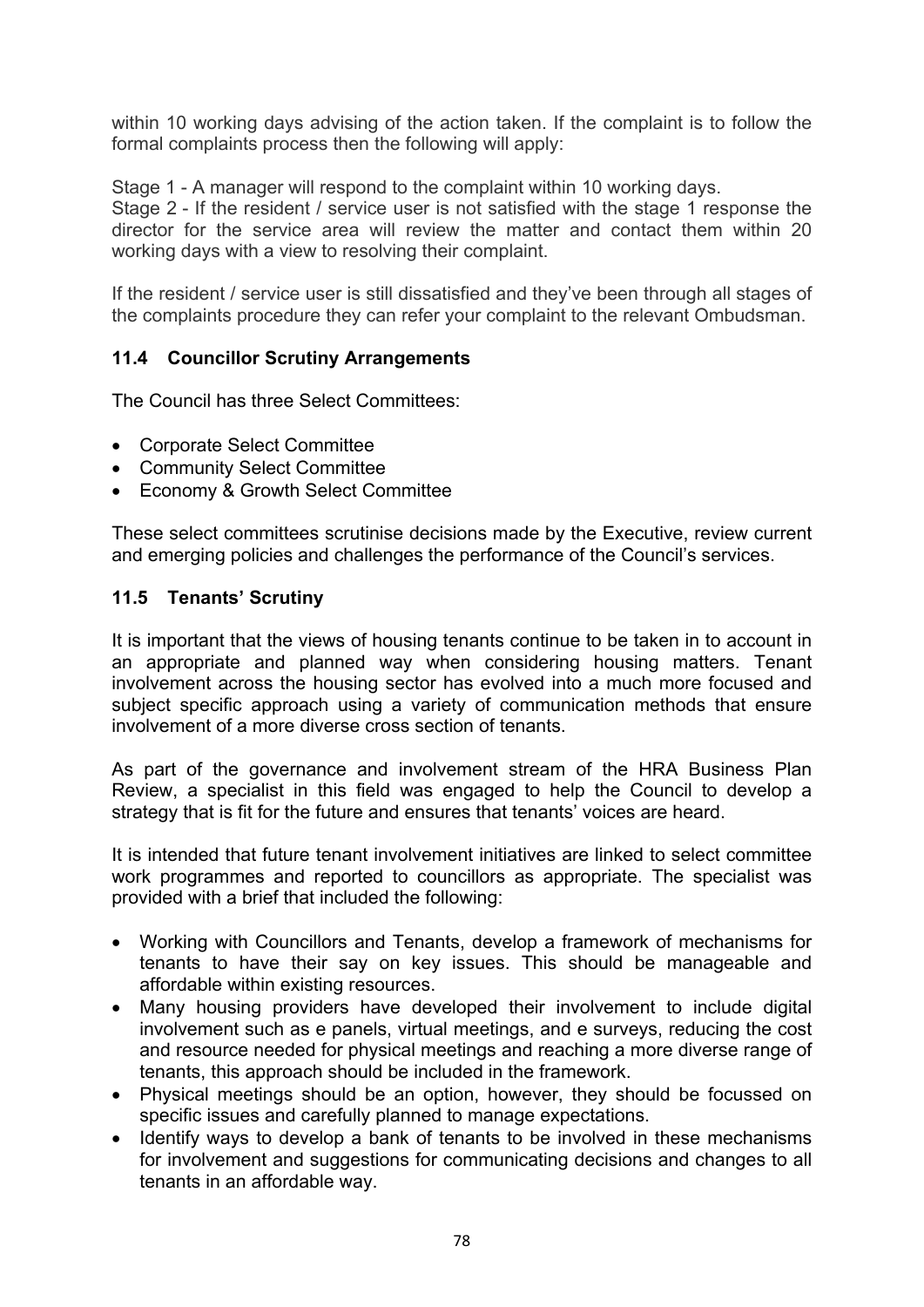- Identify ways to monitor impact and outcomes of involvement.
- Develop a toolkit for both officers and tenants, which will set out in brief terms what involvement will mean and what participants can expect and what will be expected of the council. This will help manage expectations and provide appropriate guidance and information for each exercise.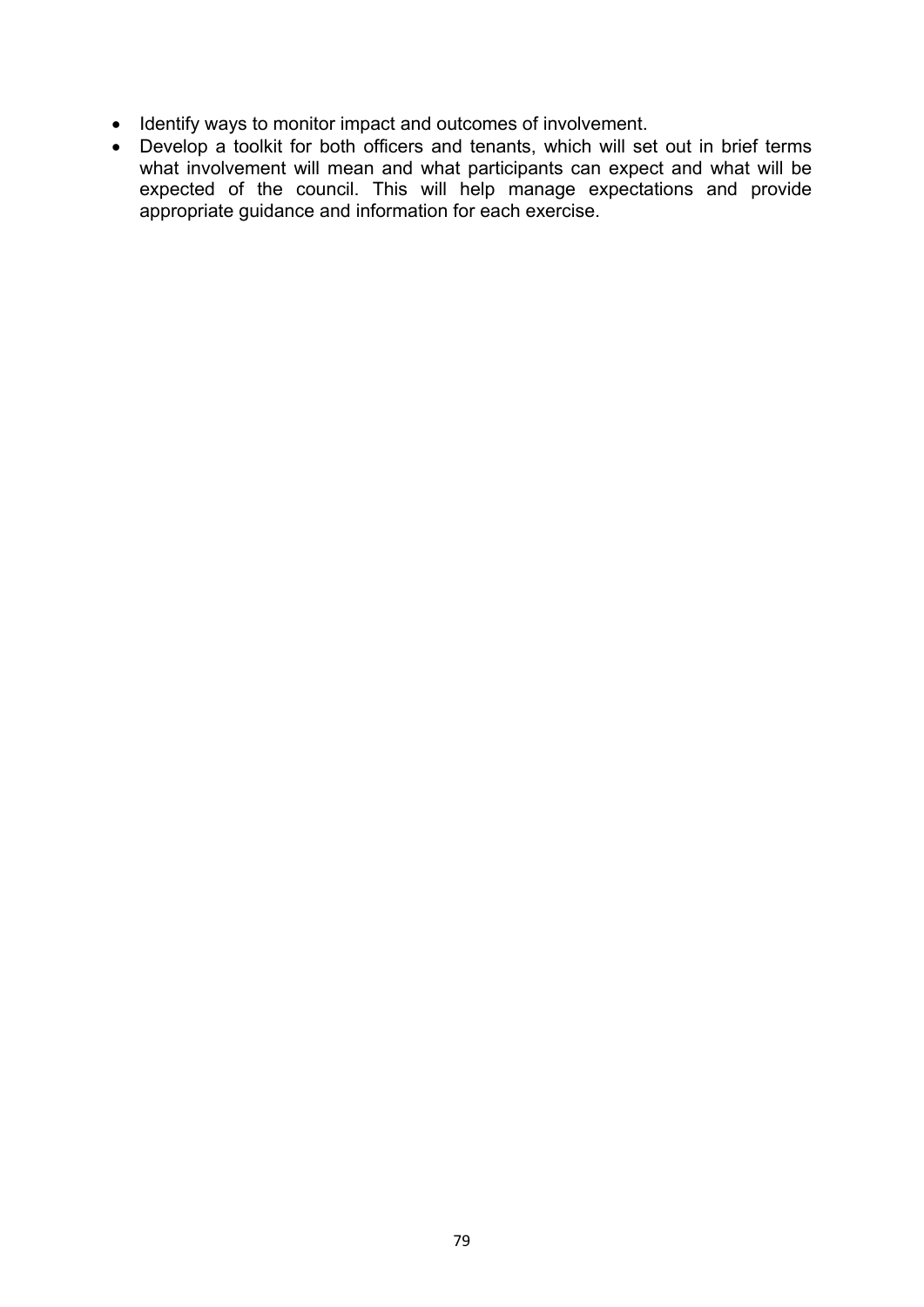## **12. Key Issues and Action Plan**

## **12.1 Issues Identified in the HRA Business Plan**

There are a number of key issues and challenges identified throughout the business plan:

*Strategic Context (Section 2)*

- Assessing the impact of welfare reform in particular the impact of Universal **Credit**
- Responding to policy changes made in line with the Housing Green Paper
- Supporting the implementation of the Council's Local Plan

## *Council's Corporate Plan Priorities & HRA Business Plan Objectives (Section 3)*

Completing the implementation of the HRA Financial Improvement Plan

## *Housing Need and Council's HRA Stock (Section 4)*

- Comparing housing stock with assessed housing need and identifying priorities for development
- Understanding tenant priorities

## *Tenant Policy & Procedures (Section 5)*

- Considering the outcomes of the estate environment reviews
- Assessing the equality and diversity profile of current housing tenants with a view to identifying areas of unsupported need

## *Asset Management (Section 6)*

- Ensuring that priority is given to Decent Homes Standard failures in capital programming
- Identify potential improvements in energy rating standards
- Developing a programme of future stock condition surveys
- Completing external assessment of statutory compliance in order to identify any shortfalls and potential improvements to processes
- Developing improved arrangements for the delivery of the housing repairs service

## *Development of New Housing Stock (Section 7)*

- Identifying priorities for the development of new stock
- Identifying surplus HRA land

## *HRA Financial Forecasts (Section 10)*

Developing options for allocation of financial surplus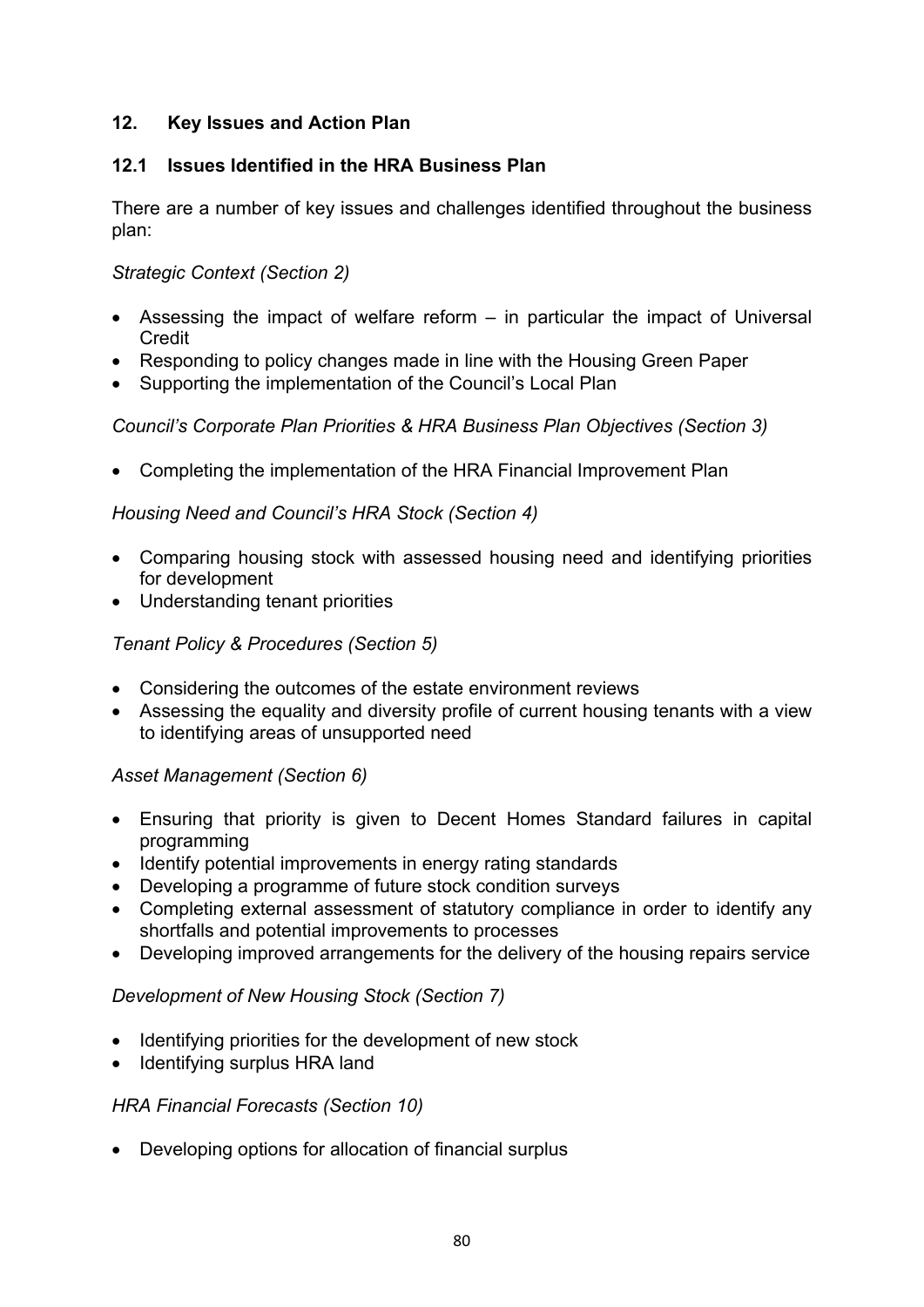## *Maintaining Performance and Service Delivery (Section 11)*

Developing new tenants scrutiny arrangements

## **12.2 Action Plan**

An action plan has been developed to respond to the issues identified above. This is detailed at Appendix C.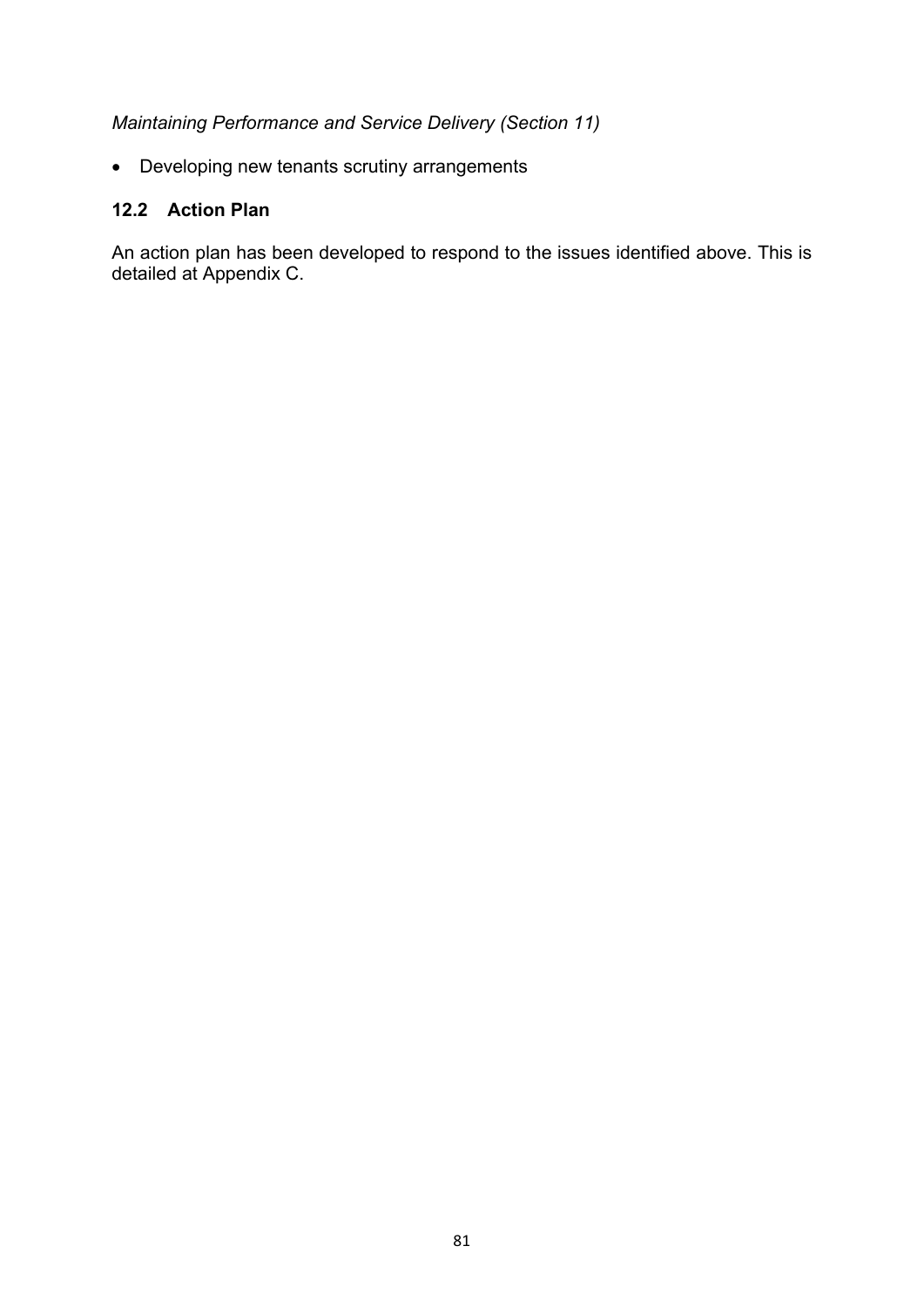## **13 Governance, Monitoring and Review**

## **13.1 Approval of the HRA Business Plan**

The HRA Business Plan is approved by the full Council as required by the Council's policy framework within its Constitution. The Executive is the main decision-making body of the council and its decisions must be made within the overall budgetary and policy framework set by the Council. Decisions with regard to the HRA Business Plan will be made in accordance with these constitutional arrangements. Any significant changes to the plan require Executive approval.

## **13.2 Business Planning, Service Planning and Financial Planning Cycles**

The Council has in place an established annual financial and service planning cycle. This sets the process for refreshing corporate priorities, aligning budgets, undertaking corporate and service planning activities and reporting against progress. The monitoring and refreshing of the HRA Business Plan is integrated into this process and the variable elementd of this document will be updated annually. The review process will commence in September each year, with the final version being approved by Council the following February as part of the budget setting process.

## **13.3 HRA Business Plan Monitoring**

It is important that progress on the Action Plan and achievements against performance targets are monitored throughout the year. The Financial Plan and risks associated with the HRA Business Plan must also be kept under review. Any significant movements in the financial assumptions and budgets associated with the HRA Business Plan will be dealt with through the council's financial management and reporting arrangements.

High level risks and associated mitigation plans identified through the reviews of the HRA Business Plan risk register will be reported to the Audit & Regulatory Committee as part of the risk management framework.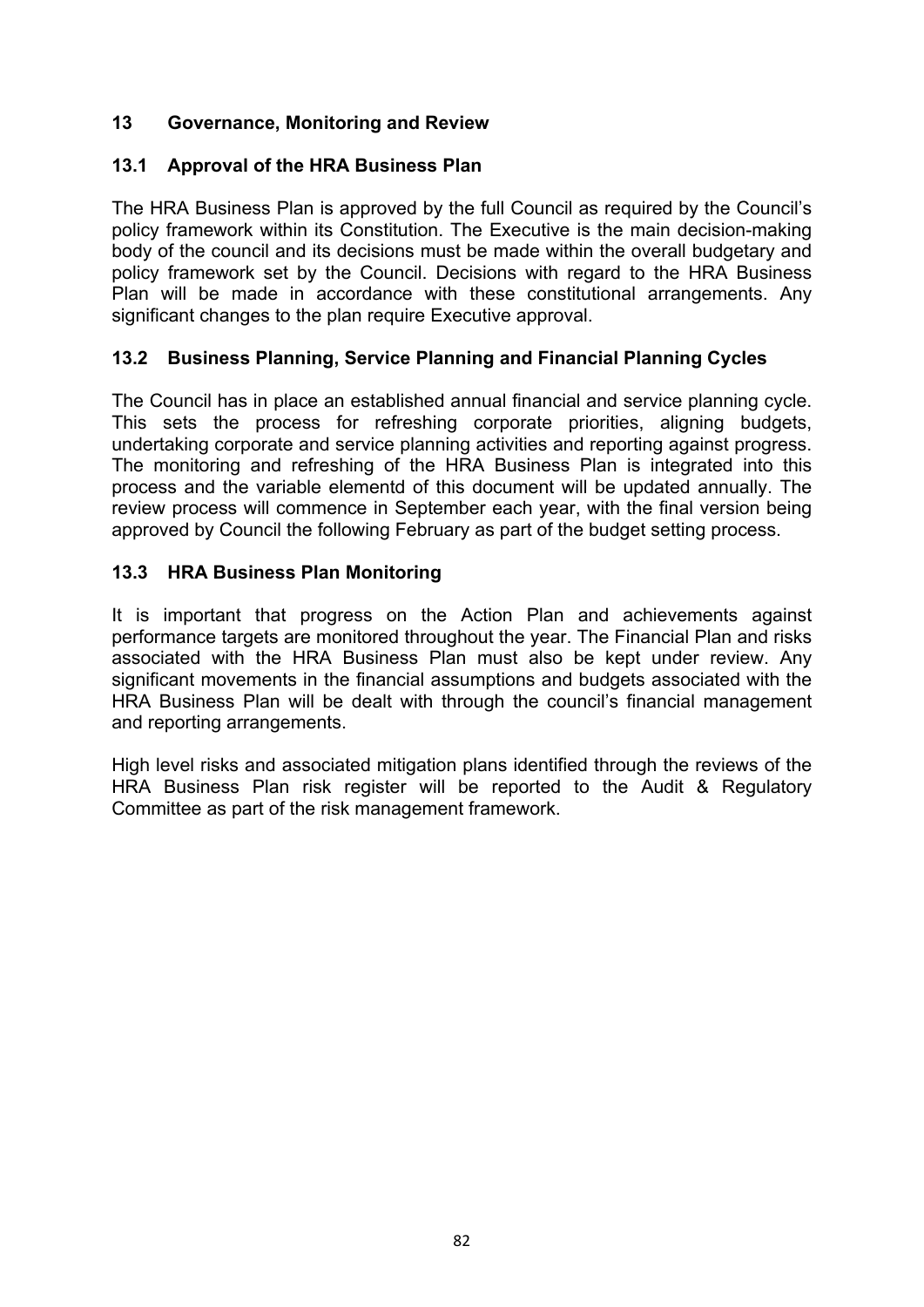#### **APPENDIX A**

### **Housing Review Scope & Prioritisation**

| <b>Category</b>            | Sub category                          | <b>Priority</b>         | <b>Services</b>                | Systems/                    | <b>Stream Lead</b> |
|----------------------------|---------------------------------------|-------------------------|--------------------------------|-----------------------------|--------------------|
|                            | <b>Function/Process</b>               | (1,2,3)                 |                                | <b>Technology</b>           |                    |
| <b>Co-Regulation</b>       | <b>Regulatory Standards</b>           | 3                       | <b>Housing (Lead)</b>          |                             | <b>Helen Core</b>  |
| <b>Regulatory</b>          | Governance Arrangements               | 3                       | Communities                    |                             |                    |
| requirements               | Housing and Planning Act Implications | 3                       |                                |                             |                    |
| <b>Strategic</b>           | <b>Future Plans</b>                   | 3                       | <b>Housing (Lead)</b>          |                             | Michelle Costello  |
| <b>Management</b>          | Housing Need & Supply                 | 3                       | Regeneration                   |                             |                    |
| <b>Housing Strategy</b>    | <b>Housing Policy</b>                 | 3                       |                                |                             |                    |
| <b>Risk Management</b>     | Operational & Strategic Risk Register | 3                       | <b>OD &amp; Transformation</b> |                             | Mary Walker        |
|                            | <b>Risk Review</b>                    | 3                       |                                |                             |                    |
| <b>Financial Viability</b> | <b>Rent Levels</b>                    | $\mathbf 2$             | <b>Finance</b><br>&            | <b>Finance Systems</b>      | Claire Hazeldene   |
|                            | Revenue Income & Expenditure          | $\overline{\mathbf{2}}$ | <b>Procurement (Lead)</b>      |                             |                    |
|                            | <b>Interest Rates</b>                 | $\overline{2}$          | Housing                        |                             |                    |
|                            | <b>Bad Debts</b>                      | $\mathbf 2$             |                                |                             |                    |
|                            | Capital Expenditure                   | 1                       |                                |                             |                    |
|                            | <b>Service Costs</b>                  | $\overline{\mathbf{2}}$ |                                |                             |                    |
|                            | <b>Service Level Agreements</b>       | 3                       |                                |                             |                    |
| <b>Financial</b><br>&      | <b>CIPFA Code of Practice</b>         | 3                       | <b>Finance</b>                 |                             | Claire Hazeldene   |
| <b>Treasury</b>            | Long term investment                  | 1                       |                                |                             |                    |
| <b>Management</b>          | <b>HRA Borrowing Policy</b>           | 1                       |                                |                             |                    |
|                            | Depreciation Charge to HRA            | 1                       |                                |                             |                    |
| <b>Allocations</b>         | Lettings                              | $\mathbf 2$             | <b>Housing (Lead)</b>          | Home Options<br><b>OHMS</b> | <b>Helen Core</b>  |
|                            | <b>Voids Process</b>                  | $\overline{2}$          | <b>Customer Services</b>       |                             |                    |
|                            | Void Inspections                      | $\overline{\mathbf{2}}$ |                                |                             |                    |
|                            | <b>Tenancy Offers</b>                 | $\overline{\mathbf{2}}$ |                                |                             |                    |
|                            | Sign Ups                              | $\overline{\mathbf{2}}$ |                                |                             |                    |
|                            | <b>Creating Tenancies</b>             | $\overline{\mathbf{2}}$ |                                |                             |                    |
|                            | <b>Ceasing Tenancies</b>              | $\mathbf 2$             |                                |                             |                    |
|                            | <b>Nominations</b>                    | $\mathbf{2}$            |                                |                             |                    |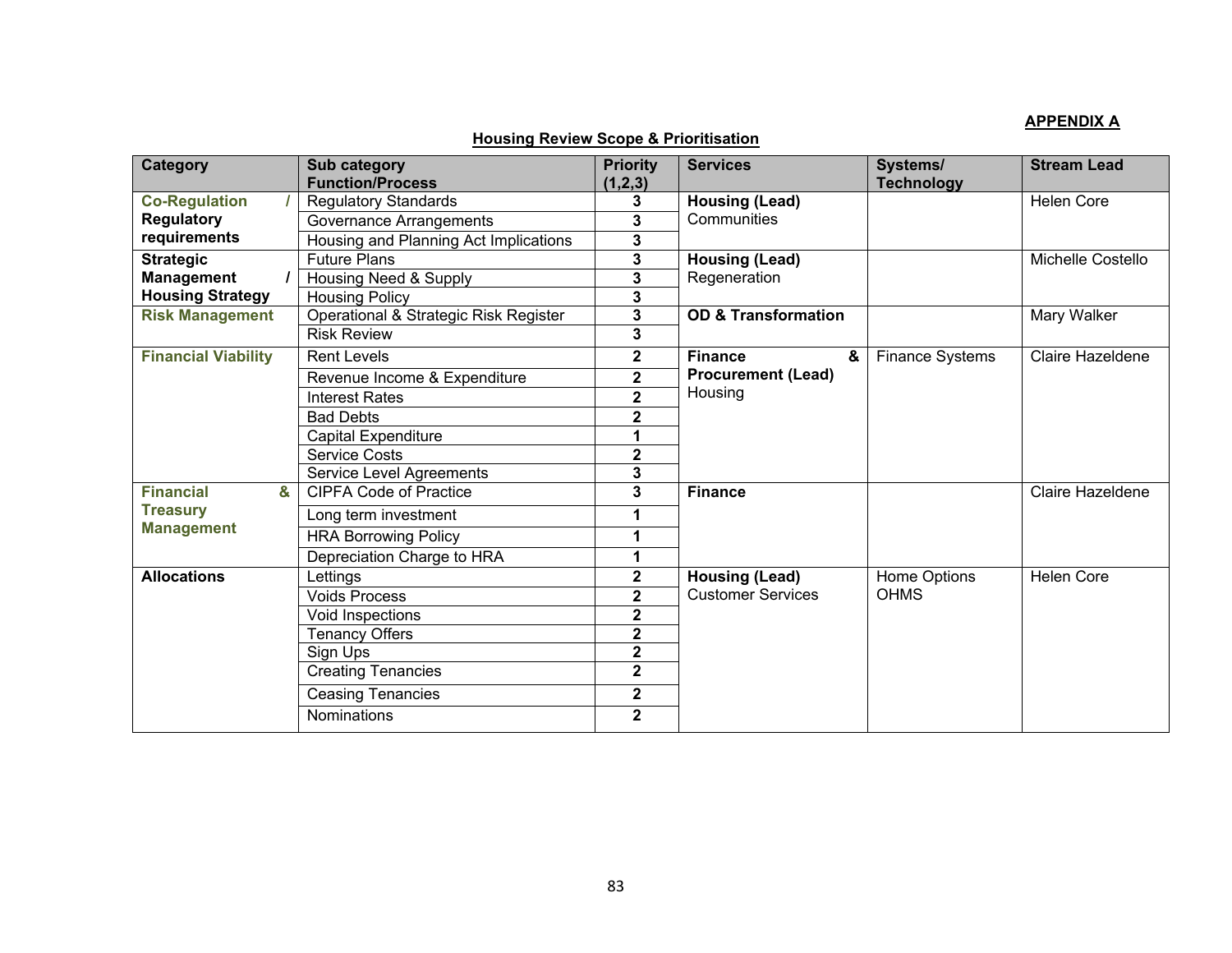| <b>Category</b>                         | Sub category<br><b>Function/Process</b>                       | <b>Priority</b><br>(1,2,3) | <b>Services</b>                                  | Systems /<br><b>Technology</b> | <b>Stream Lead</b> |
|-----------------------------------------|---------------------------------------------------------------|----------------------------|--------------------------------------------------|--------------------------------|--------------------|
| <b>Housing Advice</b>                   | Homelessness                                                  | $\mathbf{2}$               | <b>Housing (Lead)</b>                            | Home Options                   | <b>Helen Core</b>  |
|                                         | Home Options Verifications                                    | $\overline{2}$             | <b>Customer Services</b>                         | <b>OHMS</b>                    |                    |
|                                         | Maintaining waiting list                                      | $\overline{\mathbf{2}}$    |                                                  | Microsoft Access               |                    |
| <b>Asset Management</b>                 | <b>Planned Maintenance</b>                                    | 1                          | <b>Assets (Lead)</b>                             | <b>OHMS</b>                    | Paul Hare          |
|                                         | <b>Cyclical Maintenance</b>                                   | 1                          | Finance & Procurement                            | Liberty System                 |                    |
|                                         | <b>Statutory Compliance Including Gas</b>                     | $\overline{2}$             | Housing                                          | Keystone                       |                    |
|                                         | <b>Disabled Adaptations</b>                                   | $\overline{2}$             |                                                  |                                |                    |
|                                         | Decent Homes Standard                                         | 2                          |                                                  |                                |                    |
|                                         | <b>Stock Condition</b>                                        | 1                          |                                                  |                                |                    |
| <b>Responsive Repairs</b>               | Raising Jobs                                                  | $\mathbf 2$                | Operational<br><b>Services</b>                   | <b>OHMS</b>                    | Nicola Kemp        |
|                                         | Review repair obligations                                     | $\overline{\mathbf{2}}$    | (Lead)                                           | Mobizmo                        |                    |
|                                         | Day To Day Repairs                                            | $\overline{\mathbf{2}}$    | Assets                                           | <b>Cloud Dialogs</b>           |                    |
|                                         | <b>Reporting Repairs</b>                                      | $\overline{\mathbf{2}}$    | <b>Customer Services</b>                         | Opti time<br>Locator plus      |                    |
|                                         | <b>Scheduling Repairs</b>                                     | 2                          |                                                  |                                |                    |
|                                         | Inspections i.e. Damp                                         | $\overline{\mathbf{c}}$    |                                                  |                                |                    |
|                                         | <b>Channel Shift/Frontline function</b>                       | $\overline{2}$             |                                                  |                                |                    |
|                                         | <b>IT Systems link</b>                                        | $\overline{\mathbf{2}}$    |                                                  |                                |                    |
| <b>Communications</b><br>and Governance | Consultation with Tenants, Members,<br>Officers, Stakeholders | $\overline{3}$             | <b>Communities (Lead)</b><br>OD & Transformation | Website                        | Mark Forrester     |
|                                         | Performance Indicators                                        | 3                          | Housing                                          |                                |                    |
|                                         | Benchmarking                                                  | 3                          |                                                  |                                |                    |
|                                         | Communication                                                 | 3                          |                                                  |                                |                    |
|                                         | <b>Coregulation &amp; Scrutiny</b>                            | 3                          |                                                  |                                |                    |
|                                         | <b>Tenant Publications</b>                                    | 3                          |                                                  |                                |                    |
|                                         | Website Information                                           | $\mathbf{2}$               |                                                  |                                |                    |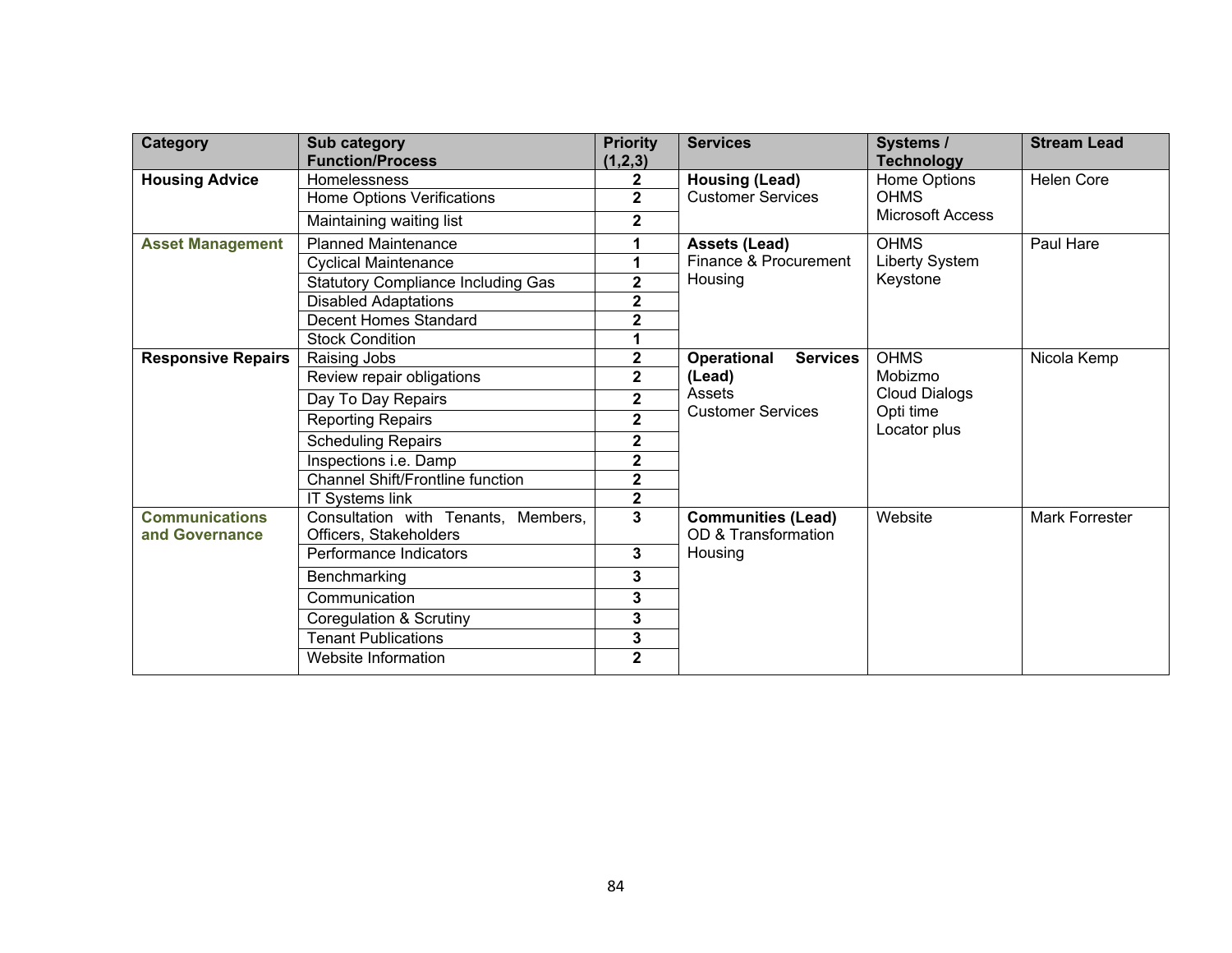| Category                       | Sub category                          | <b>Priority</b>         | <b>Services</b>                | Systems/             | <b>Stream Lead</b> |
|--------------------------------|---------------------------------------|-------------------------|--------------------------------|----------------------|--------------------|
|                                | <b>Function/Process</b>               | (1,2,3)                 |                                | <b>Technology</b>    |                    |
| <b>Tenancy Management</b>      | Neighbourhood Teams & Functions       | $\mathbf{2}$            | <b>Housing (Lead)</b>          | <b>OHMS</b>          | Helen Core         |
|                                | <b>ASB</b>                            | $\overline{2}$          | <b>Customer Services</b>       | E-Cins               |                    |
|                                | Variations & Successions of Tenancies | $\mathbf{2}$            | Communities                    |                      |                    |
|                                | Neighbourhood Offices                 | $\overline{2}$          |                                |                      |                    |
|                                | <b>Tenancy Support</b>                | $\overline{2}$          |                                |                      |                    |
|                                | Neighbour Nuisance                    | $\overline{2}$          |                                |                      |                    |
|                                | New Tenancy Visits                    | $\overline{2}$          |                                |                      |                    |
|                                | <b>Tenancy Health Checks</b>          | $\overline{2}$          |                                |                      |                    |
|                                | Access arrangements i.e./e gas        | $\overline{2}$          |                                |                      |                    |
|                                | Court attendance/papers               | $\overline{2}$          |                                |                      |                    |
|                                | Eviction                              | $\mathbf{2}$            |                                |                      |                    |
|                                | Mutual Exchange                       | $\boldsymbol{2}$        |                                |                      |                    |
|                                | <b>Tenancy Conversions</b>            | $\mathbf{2}$            |                                |                      |                    |
|                                | Garages and intro tenancies           | $\mathbf{2}$            |                                |                      |                    |
| <b>Tenancy Support</b>         | Carelink                              | $\mathbf{2}$            | Housing                        | Mobizmo              | Sandra Webster     |
|                                | <b>Older Persons Services</b>         | $\overline{2}$          |                                | Cloud Dialogs        |                    |
|                                | Cat 2s (sheltered schemes)            | $\mathbf{2}$            |                                | <b>OHMS</b>          |                    |
|                                | <b>Tenancy Support</b>                | $\mathbf{2}$            |                                |                      |                    |
| <b>Leaseholders &amp; RTBs</b> | <b>Service Charges</b>                | $\overline{\mathbf{3}}$ | <b>Asset (Lead)</b>            | <b>OHMS</b>          | Paul Hare          |
|                                | Legal/Lease enquiries                 | $\overline{\mathbf{3}}$ | Legal Services                 |                      |                    |
| Income                         | Recharges                             | $\overline{\mathbf{3}}$ | Finance & Procurement          |                      | Claire Hazeldene   |
|                                | Management fees                       | $\overline{\mathbf{3}}$ | (Lead)<br>Housing              |                      |                    |
|                                | Additional income opportunities       | 3                       |                                |                      |                    |
| <b>Systems Review</b>          | Interfaces                            | $\overline{\mathbf{3}}$ | <b>OD &amp; Transformation</b> | <b>OHMS</b>          | Tanya Cooper       |
|                                | Software                              | 3                       |                                | Mobizmo              |                    |
|                                | Hardware                              | $\overline{\mathbf{3}}$ |                                | <b>Cloud Dialogs</b> |                    |
|                                |                                       |                         |                                | Opti time            |                    |
|                                |                                       |                         |                                | Locator plus         |                    |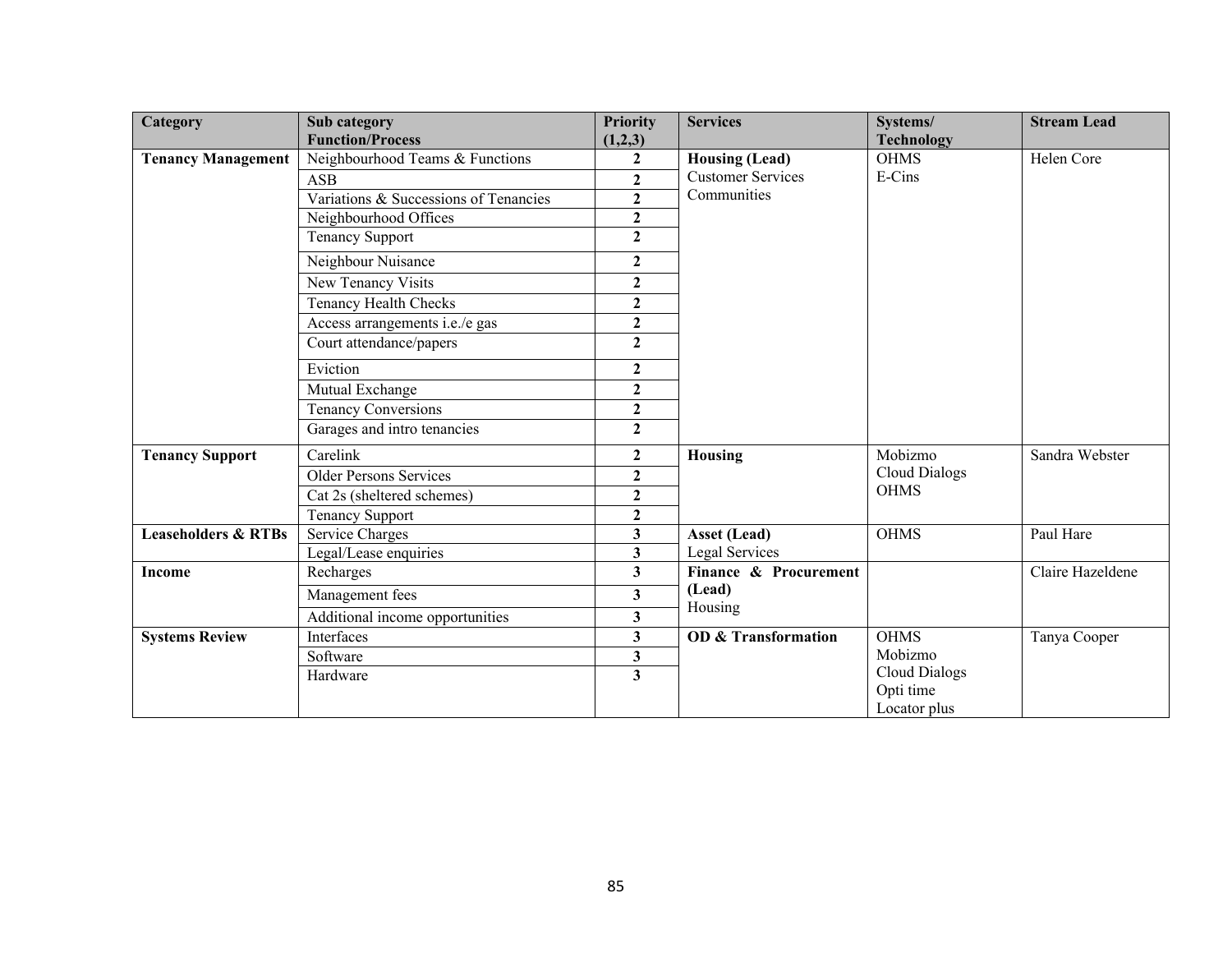#### **APPENDIX B**

#### **HRA 30 Year Financial Forecasts**

|         | <b>Income</b>      |                 |                 |                        | <b>Expenditure</b> |         |          |                           |                                                 |                   |                   |                    |                                                  |             |                                                |                                     |
|---------|--------------------|-----------------|-----------------|------------------------|--------------------|---------|----------|---------------------------|-------------------------------------------------|-------------------|-------------------|--------------------|--------------------------------------------------|-------------|------------------------------------------------|-------------------------------------|
| Year    | Net rent<br>Income | Other<br>income | Misc.<br>Income | <b>Total</b><br>Income | Sup &<br>Mqt.      | Dep'n.  | Maint.   | Other<br>Revenue<br>spend | <b>HRA</b><br>Cost of<br>Rent<br><b>Rebates</b> | Misc.<br>expenses | Total<br>expenses | Capital<br>Charges | <b>Net</b><br><b>Operating</b><br><b>Surplus</b> | <b>RCCO</b> | <b>Surplus</b><br>(Deficit)<br>for the<br>Year | Cum.<br><b>Surplus</b><br>(Deficit) |
|         | £000               | £000            | £000            | £000                   | £000               | £000    | £000     | £000                      | £000                                            | £000              | £000              | £000               | £000                                             | £000        | £000                                           | £000                                |
| 2018.19 | 14,088             | 588             | 30              | 14,705                 | (3, 104)           | (2,099) | (4, 404) | (105)                     | 0                                               | (570)             | (10, 283)         | (2,977)            | 1,445                                            | (1,666)     | (221)                                          | 11,344                              |
| 2019.20 | 14,182             | 592             | 30              | 14,804                 | (3, 166)           | (2,099) | (3,861)  | (105)                     | 0                                               | (593)             | (9,825)           | (2,925)            | 2,054                                            | (1,934)     | 120                                            | 11,196                              |
| 2020.21 | 14.191             | 592             | 30              | 14,813                 | (3,239)            | (2,099) | (3,647)  | (105)                     | 0                                               | (618)             | (9,708)           | (2,906)            | 2,200                                            | (765)       | 1,435                                          | 11,457                              |
| 2021.22 | 14,471             | 592             | 30              | 15,093                 | (3, 307)           | (2,099) | (3,755)  | (105)                     | 0                                               | (638)             | (9,904)           | (2,910)            | 2,278                                            | (1,533)     | 745                                            | 13,118                              |
| 2022.23 | 14,756             | 592             | 30              | 15,378                 | (3, 365)           | (2,099) | (3, 855) | (105)                     | 0                                               | (659)             | (10,083)          | (2,881)            | 2,414                                            | (2,658)     | (243)                                          | 14,161                              |
| 2023.24 | 14,858             | 592             | 30              | 15,480                 | (3, 432)           | (2,099) | (3,932)  | (105)                     | 0                                               | (680)             | (10, 248)         | (2,899)            | 2,333                                            | (753)       | 1,579                                          | 14,265                              |
| 2024.25 | 15,448             | 604             | 30              | 16,082                 | (3,501)            | (2,099) | (4,011)  | (107)                     | 0                                               | (702)             | (10, 419)         | (2,885)            | 2,777                                            | (2, 391)    | 386                                            | 16,070                              |
| 2025.26 | 15,448             | 616             | 30              | 16,094                 | (3, 571)           | (2,099) | (4,091)  | (110)                     | 0                                               | (725)             | (10, 595)         | (2, 847)           | 2,652                                            | (2, 481)    | 171                                            | 16,652                              |
| 2026.27 | 15,751             | 628             | 30              | 16,409                 | (3,642)            | (2,099) | (4, 173) | (112)                     | 0                                               | (749)             | (10, 774)         | (2,809)            | 2,826                                            | (2, 572)    | 253                                            | 17,023                              |
| 2027.28 | 16,060             | 641             | 30              | 16,730                 | (3,715)            | (2,099) | (4,256)  | (114)                     | 0                                               | (774)             | (10, 958)         | (2,771)            | 3,001                                            | (2,555)     | 446                                            | 17,483                              |
| 2028.29 | 16,374             | 653             | 30              | 17,057                 | (3,789)            | (2,099) | (4, 341) | (116)                     | 0                                               | (800)             | (11, 145)         | (2,733)            | 3,178                                            | (2,648)     | 530                                            | 18,141                              |
| 2029.30 | 16,694             | 666             | 30              | 17,390                 | (3,865)            | (2,099) | (4, 428) | (119)                     | 0                                               | (827)             | (11, 337)         | (2,695)            | 3,357                                            | (2,799)     | 558                                            | 18,892                              |
| 2030.31 | 17,347             | 679             | 30              | 18,056                 | (3,943)            | (2,099) | (4,516)  | (121)                     | 0                                               | (161)             | (10, 840)         | (2,657)            | 4,559                                            | (2,897)     | 1,662                                          | 19,680                              |
| 2031.32 | 17,351             | 693             | 30              | 18,074                 | (4,021)            | (2,099) | (4,607)  | (123)                     | 0                                               | (161)             | (11, 011)         | (2,619)            | 4,444                                            | (2,997)     | 1,446                                          | 21,588                              |
| 2032.33 | 17,689             | 707             | 30              | 18,425                 | (4, 102)           | (2,099) | (4,699)  | (126)                     | 0                                               | (161)             | (11, 186)         | (2,581)            | 4,658                                            | (3,099)     | 1,559                                          | 23,302                              |
| 2033.34 | 18,032             | 721             | 30              | 18,783                 | (4, 184)           | (2,099) | (4,793)  | (128)                     | 0                                               | (161)             | (11, 365)         | (2, 543)           | 4,875                                            | (3,203)     | 1,672                                          | 25,150                              |
| 2034.35 | 18,382             | 735             | 30              | 19,146                 | (4,267)            | (2,099) | (4,889)  | (131)                     | 0                                               | (161)             | (11, 547)         | (2,505)            | 5,095                                            | (4, 105)    | 989                                            | 27,133                              |
| 2035.36 | 19,098             | 750             | 30              | 19,877                 | (4, 353)           | (2,099) | (4,987)  | (133)                     | 0                                               | (161)             | (11, 733)         | (2, 467)           | 5,678                                            | (4,229)     | 1,448                                          | 28,454                              |
| 2036.37 | 19,100             | 764             | 30              | 19,894                 | (4, 440)           | (2,099) | (5,086)  | (136)                     | 0                                               | (161)             | (11, 922)         | (2, 429)           | 5,543                                            | (4, 356)    | 1,187                                          | 30,253                              |
| 2037.38 | 19,468             | 780             | 30              | 20,278                 | (4,529)            | (2,099) | (5, 188) | (139)                     | 0                                               | (161)             | (12, 115)         | (2, 391)           | 5,771                                            | (4, 485)    | 1,286                                          | 31,811                              |
| 2038.39 | 19,843             | 795             | 30              | 20,668                 | (4,619)            | (2,099) | (5, 292) | (142)                     | 0                                               | (161)             | (12, 312)         | (2, 353)           | 6,003                                            | (4,617)     | 1,386                                          | 33,488                              |
| 2039.40 | 20,225             | 811             | 30              | 21,066                 | (4, 712)           | (2,099) | (5, 398) | (144)                     | 0                                               | (161)             | (12, 513)         | (2, 315)           | 6,237                                            | (4, 497)    | 1,740                                          | 35,286                              |
| 2040.41 | 20,613             | 827             | 30              | 21,470                 | (4,806)            | (2,099) | (5,506)  | (147)                     | 0                                               | (161)             | (12, 718)         | (2, 277)           | 6,474                                            | (4,629)     | 1,845                                          | 37,460                              |
| 2041.42 | 21.412             | 843             | 30              | 22,286                 | (4,902)            | (2,099) | (5,616)  | (150)                     | 0                                               | (161)             | (12, 928)         | (2, 239)           | 7,119                                            | (4, 764)    | 2,355                                          | 39,767                              |
| 2042.43 | 21,410             | 860             | 30              | 22,300                 | (5,000)            | (2,099) | (5, 728) | (153)                     | 0                                               | (161)             | (13, 141)         | (2,201)            | 6,958                                            | (4,901)     | 2,057                                          | 42,615                              |
| 2043.44 | 21,819             | 877             | 30              | 22,726                 | (5, 100)           | (2,099) | (5, 843) | (156)                     | 0                                               | (161)             | (13, 359)         | (2, 163)           | 7,204                                            | (5,041)     | 2,164                                          | 45,197                              |
| 2044.45 | 22,235             | 895             | 30              | 23,160                 | (5,202)            | (2,099) | (5,959)  | (160)                     | 0                                               | (161)             | (13,581)          | (2, 125)           | 7,454                                            | (7,002)     | 452                                            | 47,917                              |
| 2045.46 | 22,658             | 912             | 30              | 23,601                 | (5,306)            | (2,099) | (6,079)  | (163)                     | 0                                               | (161)             | (13, 807)         | (2,087)            | 7,706                                            | (7, 184)    | 522                                            | 48,947                              |
| 2046.47 | 23,089             | 931             | 30              | 24,049                 | (5, 412)           | (2,099) | (6, 200) | (166)                     | 0                                               | (161)             | (14, 038)         | (2,049)            | 7,962                                            | (7, 370)    | 592                                            | 50,061                              |
| 2047.48 | 23,979             | 949             | 30              | 24,958                 | (5,520)            | (2,099) | (6, 324) | (169)                     | 0                                               | (161)             | (14, 274)         | (1,996)            | 8,689                                            | (7, 559)    | 1,129                                          | 51,259                              |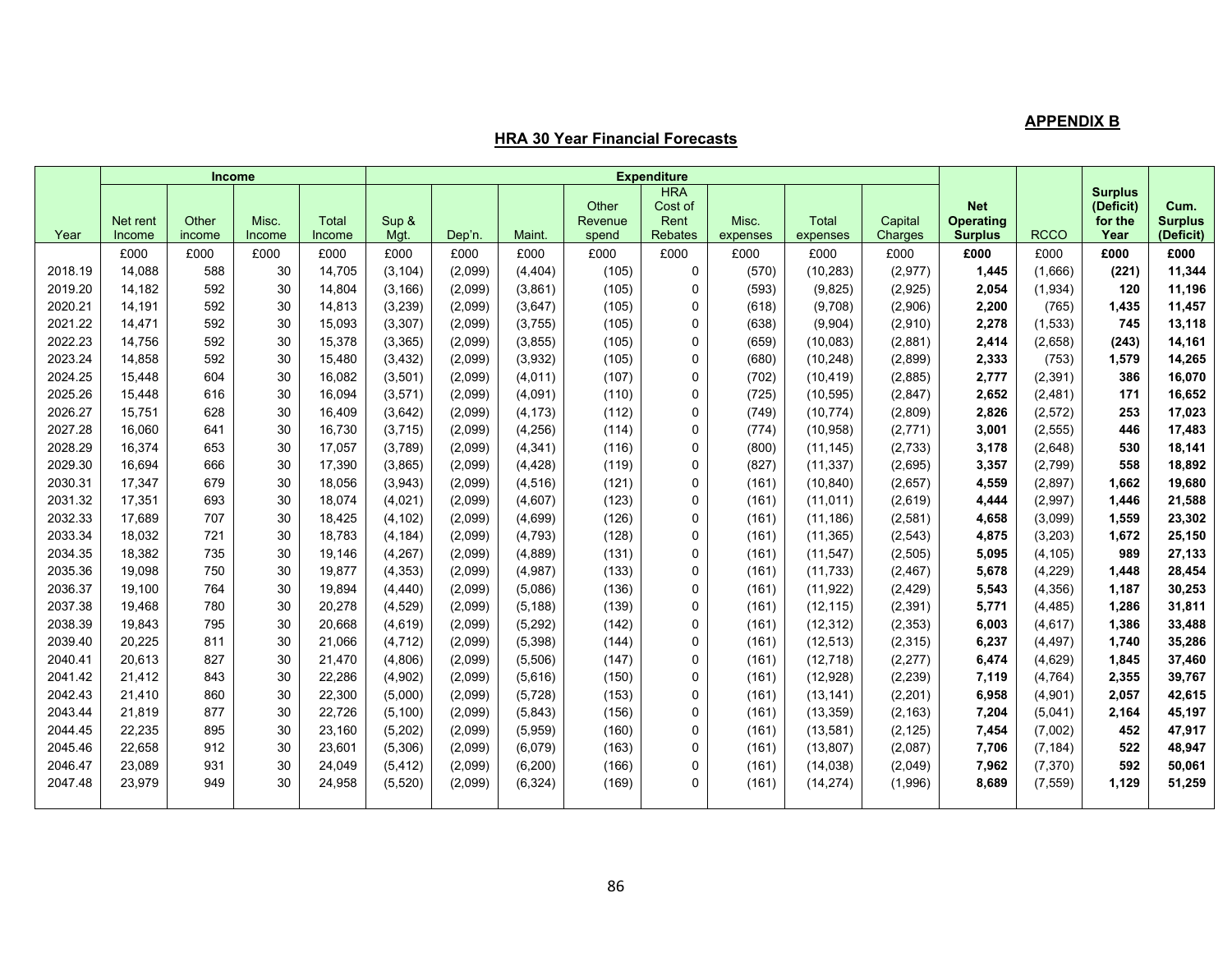#### **HRA Debt**

|         | <b>Borrowing</b>          |                         | Additional                   | <b>Borrowing</b>          | Housing<br>Capital       |
|---------|---------------------------|-------------------------|------------------------------|---------------------------|--------------------------|
| Year    | Opening<br><b>Balance</b> | Principal<br>Repayments | Required<br><b>Borrowing</b> | Closing<br><b>Balance</b> | Financing<br>Requirement |
|         | £                         | £                       | £                            | £                         | £                        |
| 2018.19 | 55,858,933                | 1,000,000               |                              | 54,858,933                | 54,858,933               |
| 2019.20 | 54,858,933                | 1,000,000               |                              | 53,858,933                | 53,858,933               |
| 2020.21 | 53,858,933                | 1,000,000               |                              | 52,858,933                | 52,858,933               |
| 2021.22 | 52,858,933                | 1,000,000               |                              | 51,858,933                | 51,858,933               |
| 2022.23 | 51,858,933                | 1,000,000               |                              | 50,858,933                | 50,858,933               |
| 2023.24 | 50,858,933                | 1,000,000               |                              | 49,858,933                | 49,858,933               |
| 2024.25 | 49,858,933                | 1,000,000               |                              | 48,858,933                | 48,858,933               |
| 2025.26 | 48,858,933                | 1,000,000               |                              | 47,858,933                | 47,858,933               |
| 2026.27 | 47,858,933                | 1,000,000               |                              | 46,858,933                | 46,858,933               |
| 2027.28 | 46,858,933                | 1,000,000               |                              | 45,858,933                | 45,858,933               |
| 2028.29 | 45,858,933                | 1,000,000               |                              | 44,858,933                | 44,858,933               |
| 2029.30 | 44,858,933                | 1,000,000               |                              | 43,858,933                | 43,858,933               |
| 2030.31 | 43,858,933                | 1,000,000               |                              | 42,858,933                | 42,858,933               |
| 2031.32 | 42,858,933                | 1,000,000               |                              | 41,858,933                | 41,858,933               |
| 2032.33 | 41,858,933                | 1,000,000               |                              | 40,858,933                | 40,858,933               |
| 2033.34 | 40,858,933                | 1,000,000               |                              | 39,858,933                | 39,858,933               |
| 2034.35 | 39,858,933                | 1,000,000               |                              | 38,858,933                | 38,858,933               |
| 2035.36 | 38,858,933                | 1,000,000               |                              | 37,858,933                | 37,858,933               |
| 2036.37 | 37,858,933                | 1,000,000               |                              | 36,858,933                | 36,858,933               |
| 2037.38 | 36,858,933                | 1,000,000               |                              | 35,858,933                | 35,858,933               |
| 2038.39 | 35,858,933                | 1,000,000               |                              | 34,858,933                | 34,858,933               |
| 2039.40 | 34,858,933                | 1,000,000               |                              | 33,858,933                | 33,858,933               |
| 2040.41 | 33,858,933                | 1,000,000               |                              | 32,858,933                | 32,858,933               |
| 2041.42 | 32,858,933                | 1,000,000               |                              | 31,858,933                | 31,858,933               |
| 2042.43 | 31,858,933                | 1,000,000               |                              | 30,858,933                | 30,858,933               |
| 2043.44 | 30,858,933                | 1,000,000               |                              | 29,858,933                | 29,858,933               |
| 2044.45 | 29,858,933                | 1,000,000               |                              | 28,858,933                | 28,858,933               |
| 2045.46 | 28,858,933                | 1,000,000               |                              | 27,858,933                | 27,858,933               |
| 2046.47 | 27,858,933                | 1,000,000               |                              | 26,858,933                | 26,858,933               |
| 2047.48 | 26,858,933                | 984,733                 |                              | 25,874,200                | 25,874,200               |
|         |                           |                         |                              |                           |                          |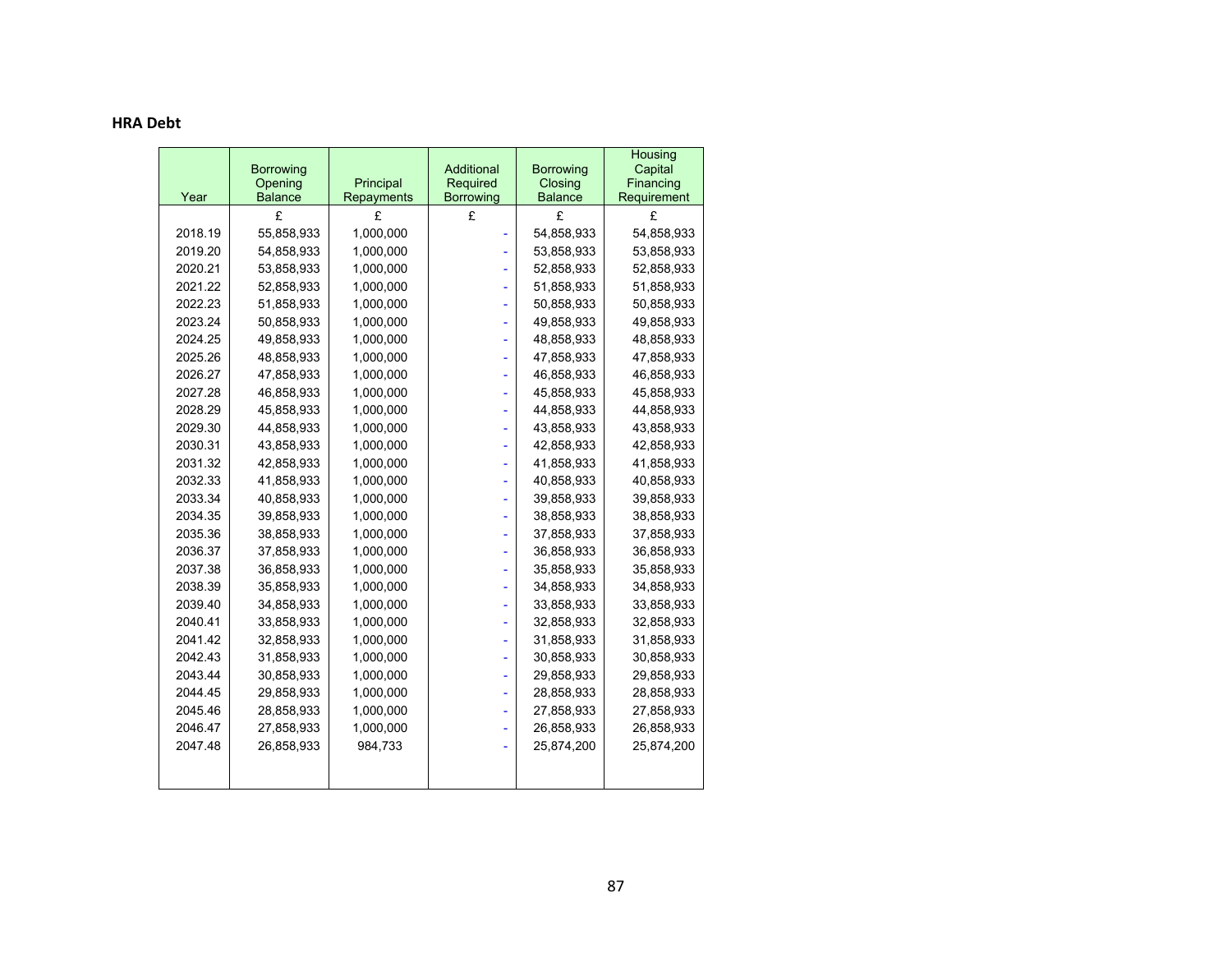# **APPENDIX C**

# **HRA Business Plan – Action Plan**

| <b>Section</b>                                                         | <b>Issue</b>                                                                                                                                | <b>Action</b>                                                                         | Ownership                                            | <b>Completion Date</b> |
|------------------------------------------------------------------------|---------------------------------------------------------------------------------------------------------------------------------------------|---------------------------------------------------------------------------------------|------------------------------------------------------|------------------------|
| <b>Strategic Context</b><br>(Section 2)                                | Assessing the impact of welfare reform -<br>in particular the impact of Universal Credit                                                    | Develop plan to ensure an effective<br>response to Universal Credit<br>implementation | <b>Head of Customer</b><br><b>Services</b>           | March 2020             |
|                                                                        | Responding to policy changes made in<br>line with the Housing Green Paper                                                                   | Assess potential changes and<br>implications                                          | <b>Head of Customer</b><br><b>Services</b>           | September 2019         |
|                                                                        | Supporting the implementation of the<br>Council's Local Plan                                                                                | Ensure that Local Plan priorities are taken<br>into account in new stock development  | Asset Manager                                        | September 2020         |
| Corporate Plan & HRA<br><b>Business Plan</b><br>Objectives (Section 3) | Completing the implementation of the<br>HRA Financial Improvement Plan                                                                      | <b>Ensure Financial Improvement Plan</b><br>targets are met                           | Finance &<br><b>Procurement Manager</b>              | March 2021             |
| Housing Need & the<br>Council's Housing<br>Stock (Section 4)           | Comparing housing stock with assessed<br>housing need and identifying priorities for<br>development                                         | Identify housing needs shortfalls                                                     | <b>Head of Customer</b><br>Services                  | December 2019          |
|                                                                        | Understanding tenant priorities                                                                                                             | Consult with tenants to establish priorities                                          | <b>Operational Manager</b><br>(Housing & Benefits)   | September 2019         |
| Tenancy Policy &<br>Procedures (Section 5)                             | Considering the outcomes of the estate<br>environment reviews                                                                               | Report outcomes of reviews and develop<br>response                                    | Asset Manager                                        | December 2019          |
|                                                                        | Assessing the equality and diversity<br>profile of current housing tenants with a<br>view to identifying areas of unsupported<br>need       | Establish profile of current housing<br>tenants and identify unsupported need         | Community &<br><b>Democratic Services</b><br>Manager | March 2020             |
| Asset Management<br>(Section 6)                                        | Ensuring that priority is given to Decent<br>Homes Standard failures in capital<br>programming                                              | Identify DHS failures and amend capital<br>programming                                | Assets Manager                                       | September 2019         |
|                                                                        | Identify potential improvements in energy<br>rating standards                                                                               | Develop programme of potential<br>improvements                                        | Asset Manager                                        | March 2020             |
|                                                                        | Developing a programme of future stock<br>condition surveys                                                                                 | Agree approach to future stock condition<br>assessment                                | Asset Manager                                        | September 2019         |
|                                                                        | Completing external assessment of<br>statutory compliance in order to identify<br>any shortfalls and potential improvements<br>to processes | Complete and report assessment                                                        | Asset Manager                                        | June 2019              |
|                                                                        | Developing improved arrangements for<br>the delivery of the housing repairs service                                                         | Complete options appraisal and make<br>recommendations                                | <b>Executive Director</b><br>(Transformation)        | September 2019         |